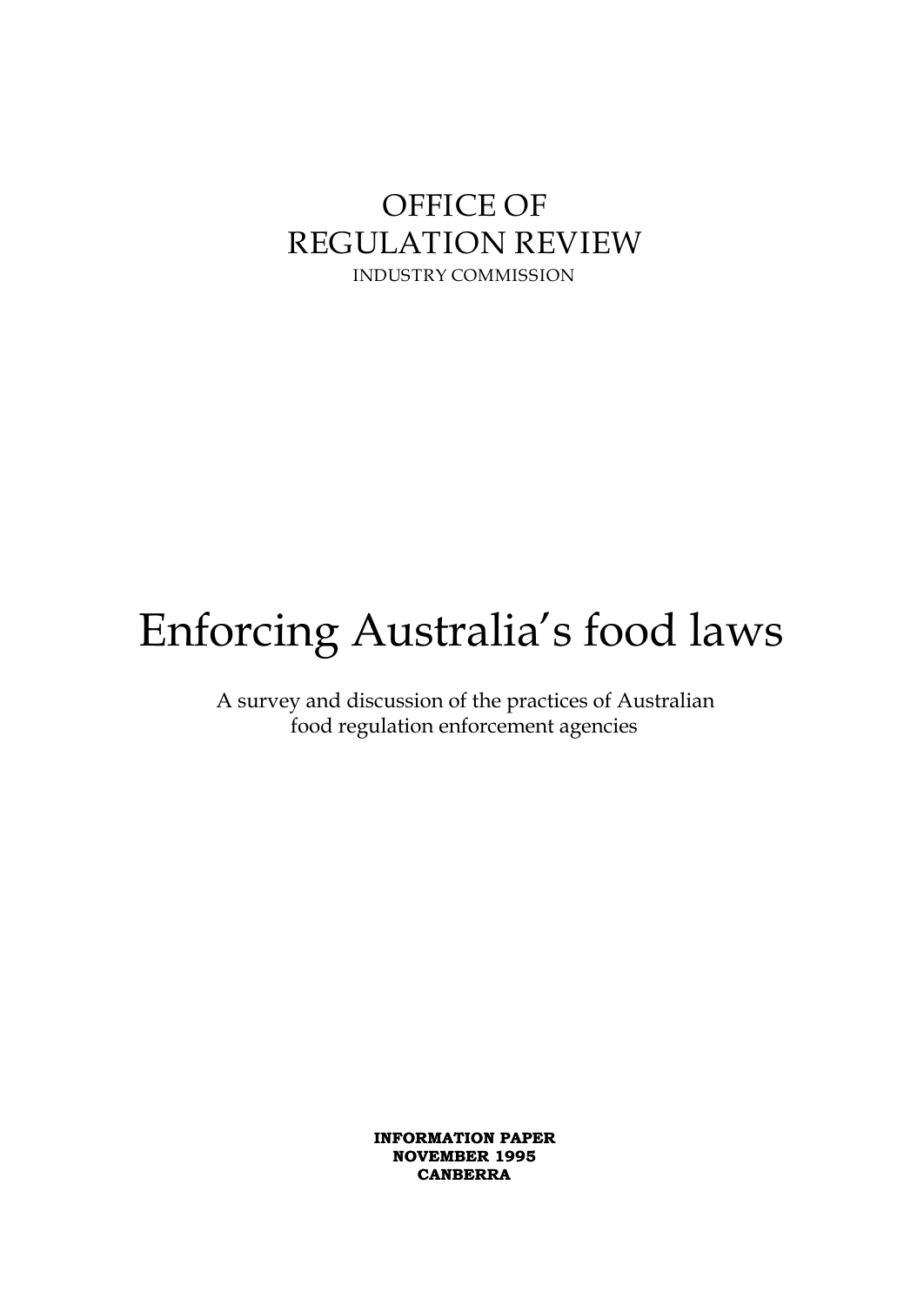Commonwealth of Australia 1995

ISBN 0 64223557 0

This work is copyright. The *Copyright Act 1968* permits fair dealing for study, research, news reporting, criticism and review. Selected passages, tables or diagrams may be reproduced for such purposes provided acknowledgment of the source is included.

For further information on this paper, contact:

Tom Nankivell or Andrew Dolling Office of Regulation Review PO Box 80 Belconnen ACT 2616

Telephone: (06) 240 3290 Facsimile: (06) 240 3355 Internet: orr@mail.indcom.gov.au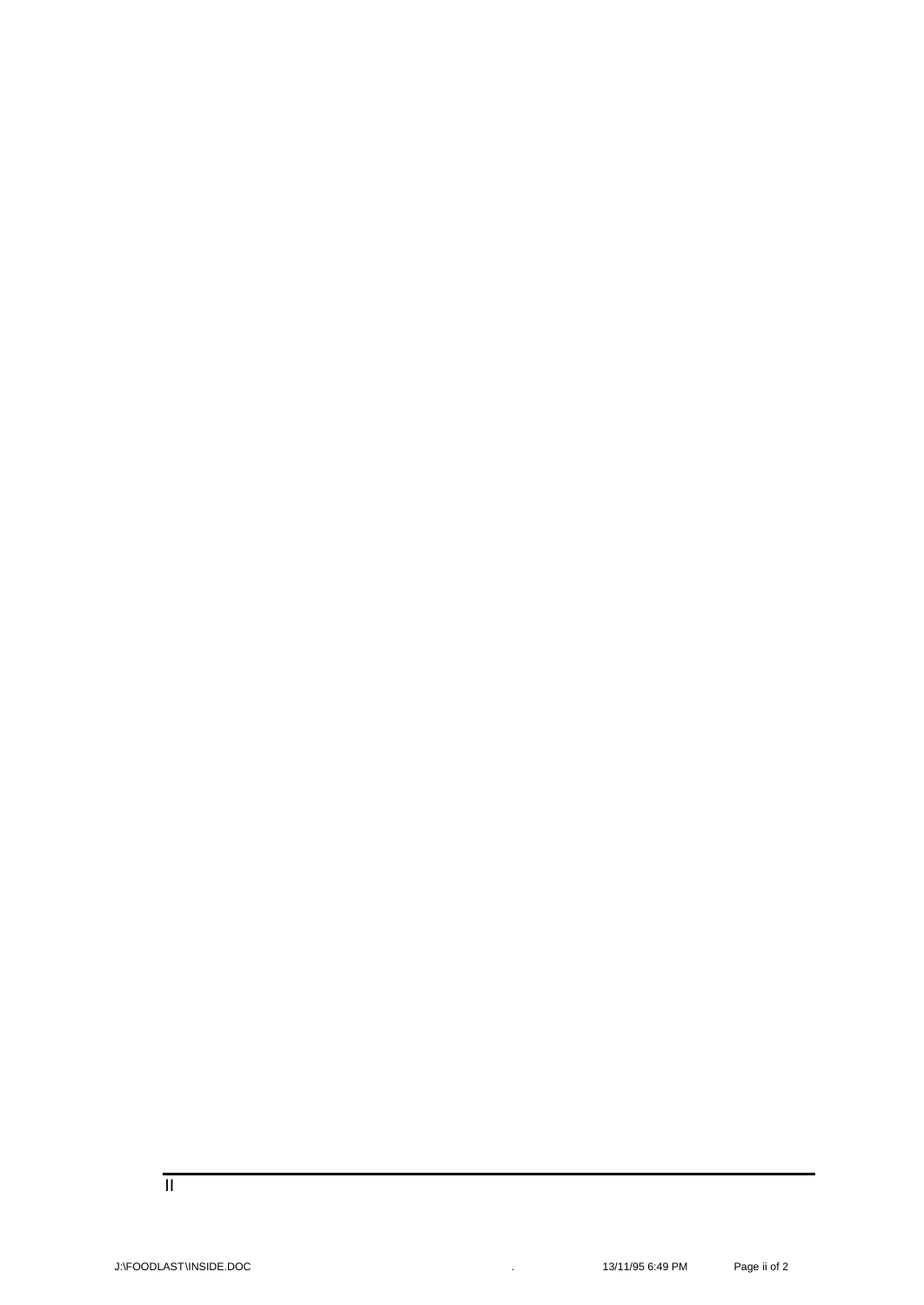## **CONTENTS**

| <b>INTRODUCTION</b>                        |                          |
|--------------------------------------------|--------------------------|
| <b>PART A: OVERVIEW AND POLICY ISSUES</b>  | $\overline{\mathcal{L}}$ |
| <b>PART B: SUMMARY OF SURVEY RESPONSES</b> | 73                       |
| <b>PART C: APPENDICES</b>                  | 145                      |

### **PART A: OVERVIEW AND POLICY ISSUES**

| A <sub>1</sub> | <b>Institutional arrangements</b>                | $\overline{7}$ |
|----------------|--------------------------------------------------|----------------|
| A1.1           | Regulation-making                                | $\tau$         |
| A1.2           | Enforcement                                      | 8              |
| A1.3           | Policy issues                                    | 9              |
|                | allocation of regulation-making responsibilities | 9              |
|                | allocation of enforcement responsibilities       | 10             |
| A <sub>2</sub> | <b>Extent and prioritisation of enforcement</b>  | 15             |
| A2.1           | Extent: current policy and practice              | 15             |
| A2.2           | Reasons for limitations in enforcement           | 15             |
|                | resource constraints                             | 15             |
|                | other reasons                                    | 16             |
| A2.3           | Prioritisation                                   | 17             |
| A2.4           | Policy issues                                    | 18             |
|                | aggregate level of resources                     | 18             |
|                | variability in resources between jurisdictions   | 21             |
|                | priority setting                                 | 22             |
|                | other issues                                     | 23             |
|                |                                                  |                |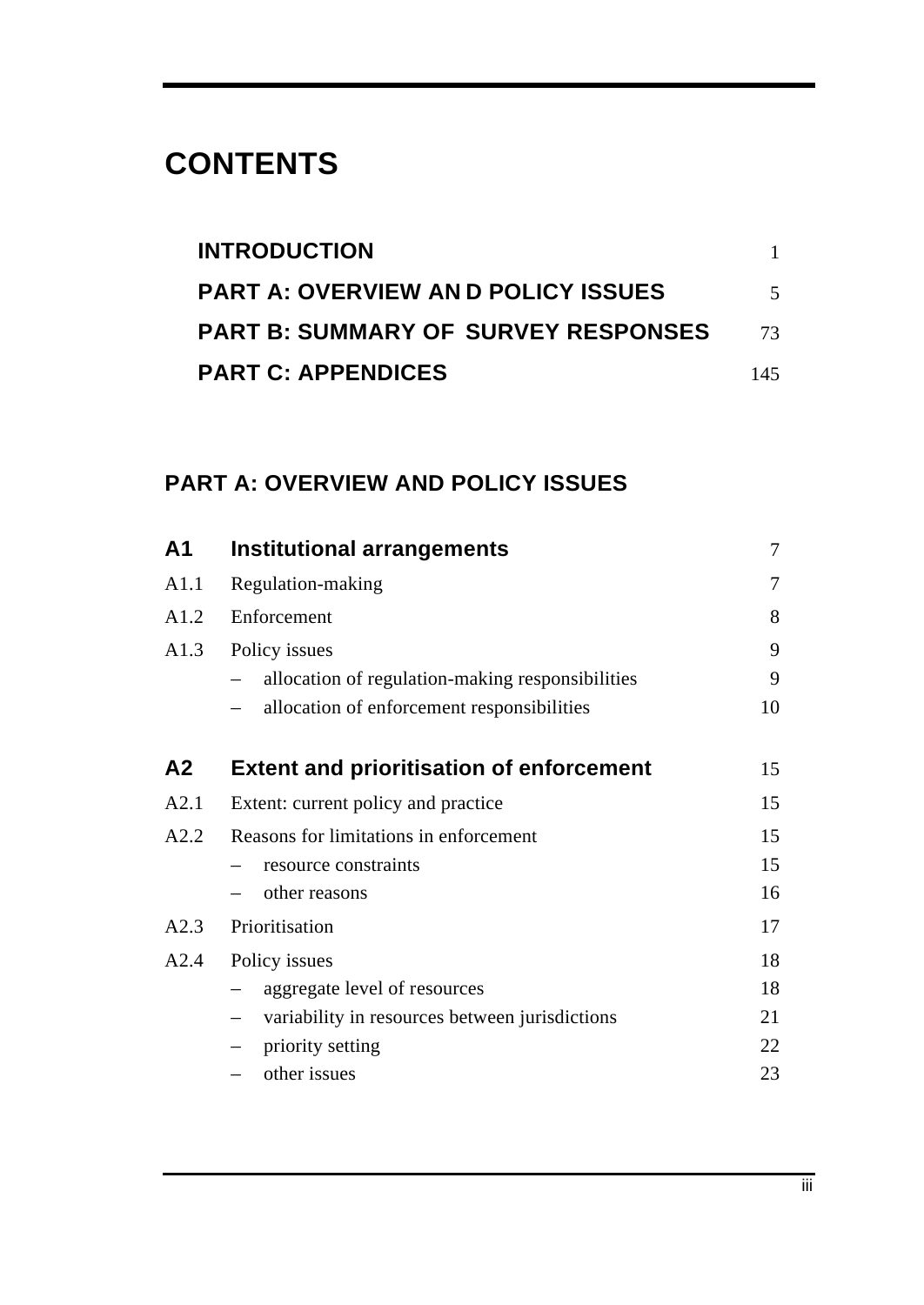## **A3 Enforcement practices** 25

| A3.1 | The broad focus                              | 25 |
|------|----------------------------------------------|----|
| A3.2 | Identifying and rectifying specific breaches | 26 |
| A3.3 | Influencing the 'culture of compliance'      | 28 |
| A3.4 | Policy issues: enforcement mechanisms        | 29 |
|      | identification systems                       | 30 |
|      | education and training                       | 32 |
|      | warnings                                     | 33 |
|      | penalty systems                              | 34 |
|      | licensing                                    | 39 |
|      | food awards                                  | 40 |
|      | industry involvement                         | 41 |
| A3.5 | Policy issues: enforcement strategies        | 42 |
|      | proactive versus reactive strategies         | 43 |
|      | combative versus cooperative strategies      | 46 |
|      | legalistic versus discretionary strategies   | 50 |
| A3.6 | Policy issues: future directions             | 54 |

| A4 | <b>Other matters</b>                |    |
|----|-------------------------------------|----|
|    | A4.1 Coordination and communication | 57 |
|    | A4.2 Non-uniform enforcement        | 58 |
|    | A4.3 Interpretation                 | 60 |
|    | A4.4 Development of food laws       | 62 |
|    |                                     |    |

| A5 | <b>Summary/findings</b>                       | 65 |
|----|-----------------------------------------------|----|
|    | A5.1 Institutional arrangements               | 65 |
|    | A5.2 Extent and prioritisation of enforcement | 66 |
|    | A5.3 Enforcement practices                    | 67 |
|    | A5.4 Other matters                            | 71 |
|    |                                               |    |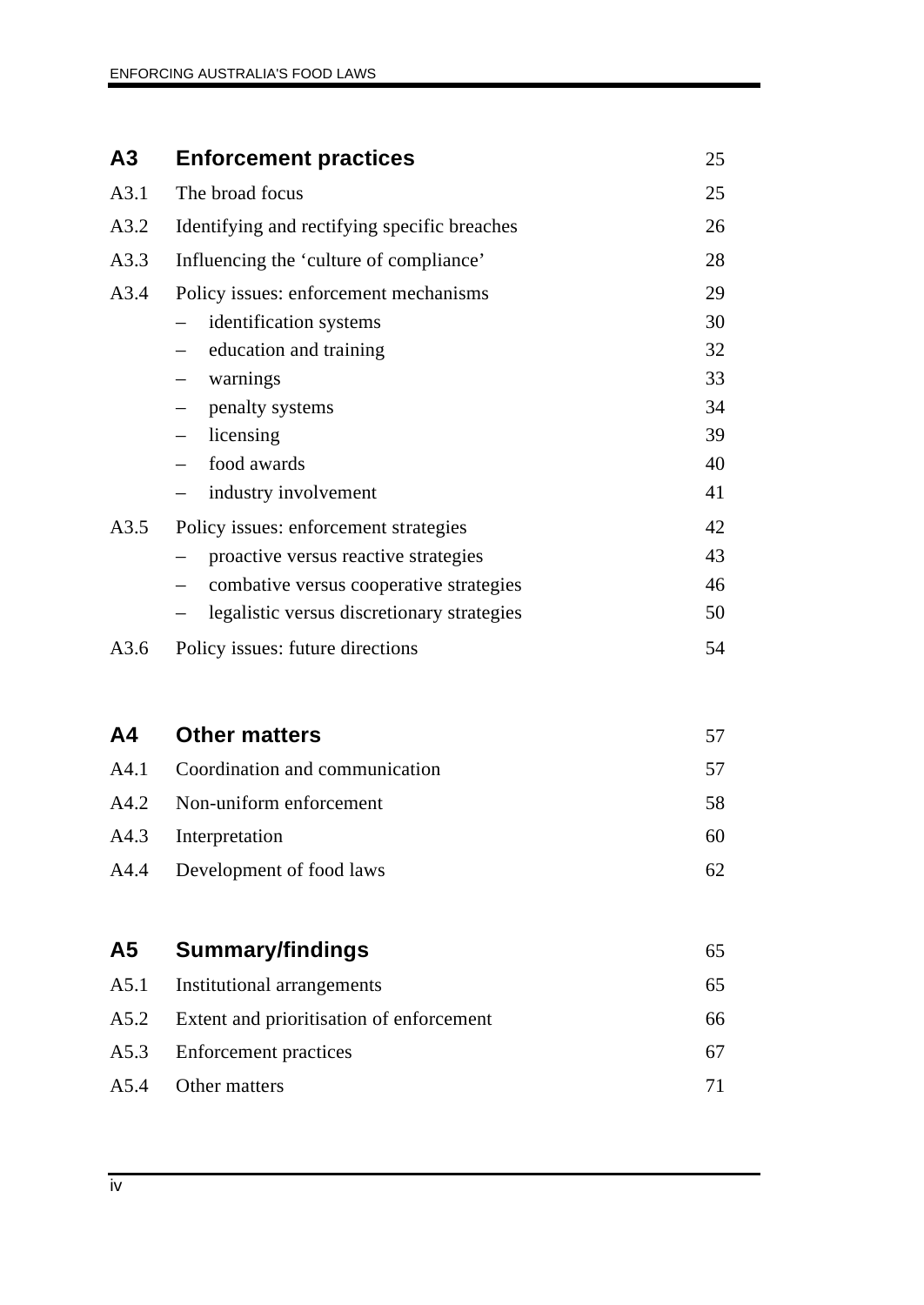## **PART B: SUMMARY OF SURVEY RESPONSES**

| <b>B1</b>    | <b>Responsibilities of the agencies</b>                                           | 75  |
|--------------|-----------------------------------------------------------------------------------|-----|
| <b>B1.1</b>  | Involvement in food law enforcement                                               | 75  |
| <b>B</b> 1.2 | Enforcement of the Food Standards Code                                            | 75  |
| <b>B</b> 1.3 | Other enforcement responsibilities                                                | 76  |
| <b>B2</b>    | <b>Extent and prioritisation of enforcement</b>                                   | 79  |
| <b>B2.1</b>  | Extent of enforcement: policy and practice                                        | 79  |
| <b>B2.2</b>  | Limitations on enforcement                                                        | 80  |
|              | resource constraints                                                              | 81  |
|              | problems with legislation                                                         | 83  |
|              | other reasons                                                                     | 84  |
| <b>B2.3</b>  | Prioritisation of enforcement                                                     | 86  |
|              | priorities                                                                        | 86  |
|              | bases for determining priorities                                                  | 88  |
| <b>B3</b>    | <b>Enforcement practices</b>                                                      | 95  |
| <b>B</b> 3.1 | Identifying specific breaches                                                     | 95  |
| <b>B</b> 3.2 | Rectifying specific breaches: mechanisms                                          | 98  |
| <b>B</b> 3.3 | Rectifying specific breaches: hierarchies of measures                             | 101 |
|              | specific hierarchies                                                              | 101 |
|              | other responses                                                                   | 104 |
| <b>B</b> 3.4 | Improving the 'culture of compliance'                                             | 106 |
| <b>B</b> 3.5 | Balance between rectifying specific breaches<br>and improving the general culture | 112 |
| <b>B</b> 3.6 | Discrimination between firms                                                      | 113 |
| <b>B4</b>    | <b>Other matters</b>                                                              | 115 |
| <b>B4.1</b>  | Responsibility for interpretation and dispute resolution                          | 115 |
| <b>B4.2</b>  | Systems for uniform interpretation                                                | 118 |
| <b>B4.3</b>  | Uniformity, coordination and communication                                        | 121 |
|              |                                                                                   |     |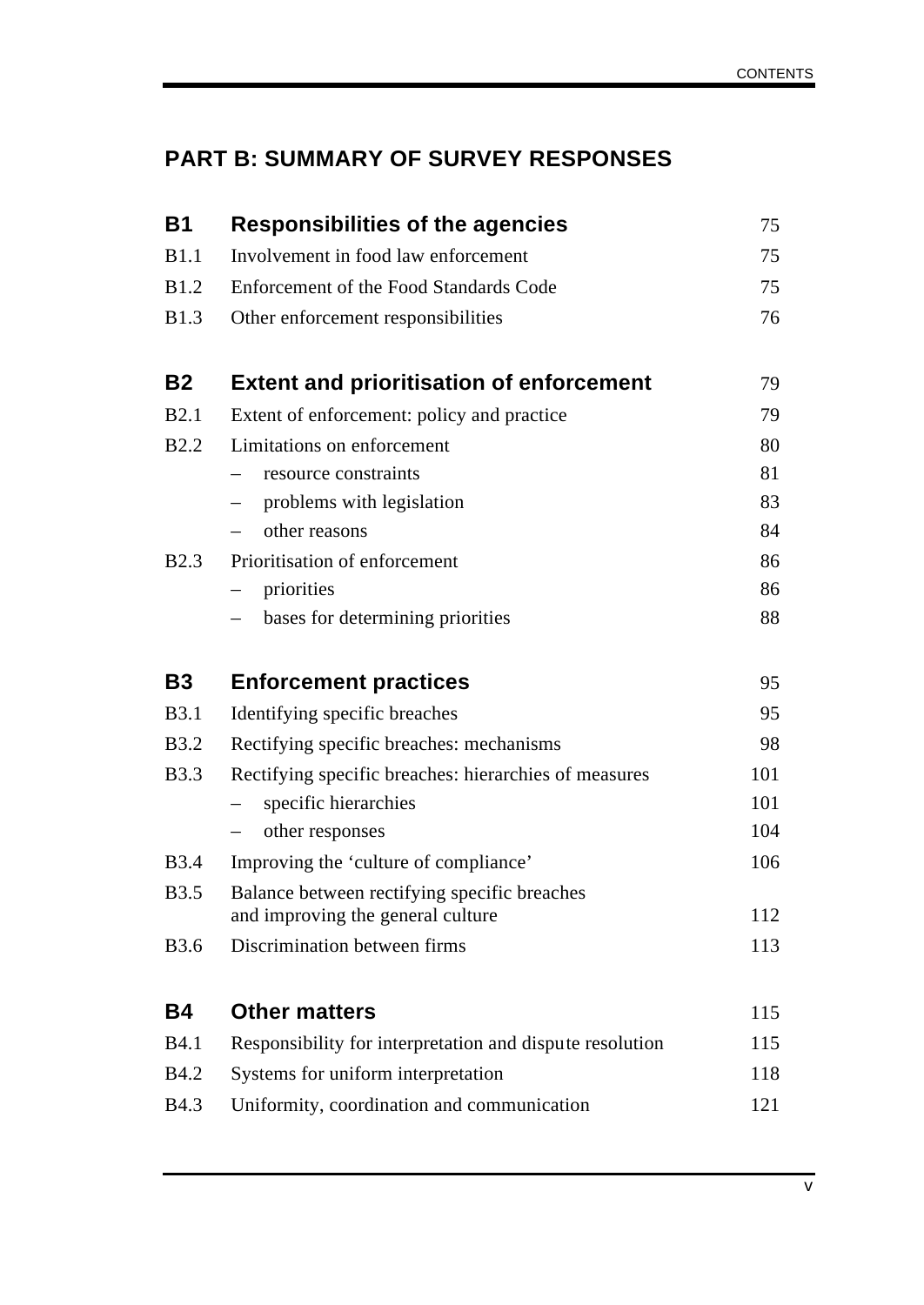|      | B4.4 Development of food laws     | 126. |
|------|-----------------------------------|------|
|      | - resources                       | 126  |
|      | $-$ risk level                    | 12.8 |
| B4.5 | Other current difficulties/issues | 130. |

### **PART C: APPENDICES**

| C <sub>1</sub> | <b>State/Territory institutional arrangements</b> | 135 |
|----------------|---------------------------------------------------|-----|
|                | Western Australia                                 | 135 |
|                | South Australia                                   | 136 |
|                | Tasmania                                          | 137 |
|                | Victoria                                          | 139 |
|                | New South Wales                                   | 140 |
|                | Queensland                                        | 141 |
|                | <b>Northern Territory</b>                         | 143 |
|                | <b>Australian Capital Territory</b>               | 144 |
| C <sub>2</sub> | Arrangements for imported food                    | 145 |
| C3             | List of participating agencies                    | 147 |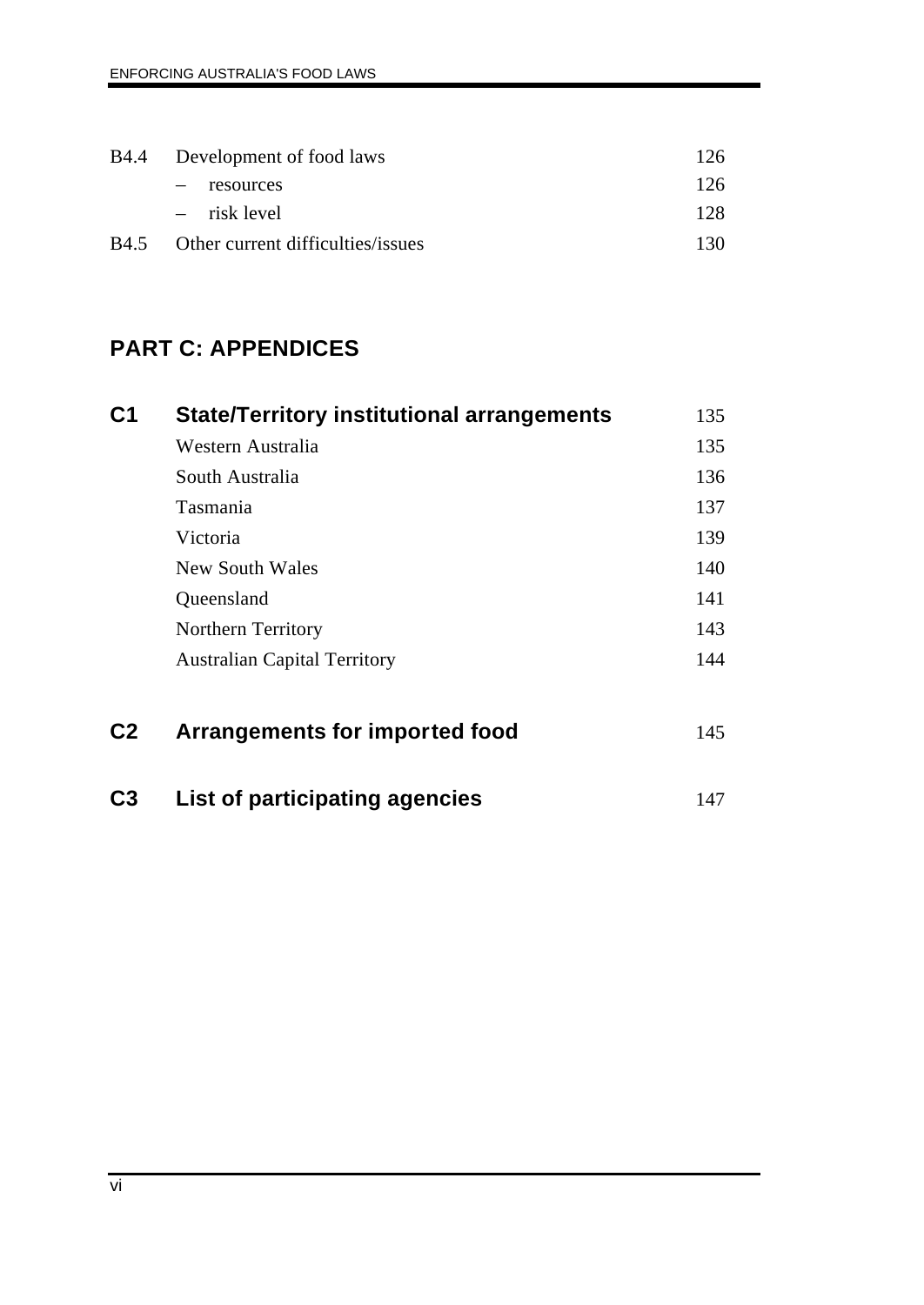### **Tables**

| Table B1             | Agencies which enforce the Food Standards Code         | 76  |
|----------------------|--------------------------------------------------------|-----|
| Table B <sub>2</sub> | Extent of enforcement                                  | 79  |
| Table B3             | Limitations on food law enforcement                    | 80  |
| Table B4             | Identification systems: complaints versus inspections  | 96  |
| Table B5             | Inspection systems                                     | 97  |
| Table B6             | Action to rectify specific breaches                    | 99  |
| Table B7             | Measures to improve culture.                           | 106 |
| Table B8             | Interpretation within agencies                         | 115 |
| Table B9             | Perceived consideration given to resource availability | 127 |
| Table B10            | Perceived consideration given to risk                  | 129 |

### **Boxes**

| Box A1             | Factors influencing ideal enforcement behaviours | 55  |
|--------------------|--------------------------------------------------|-----|
| Box B1             | Preservative standards for diced apple           | 84  |
| Box B <sub>2</sub> | Penrith's Food Premises Surveillance Program     | 90  |
| Box B <sub>3</sub> | The ACT's approach to prioritisation             | 92  |
| Box B4             | South Sydney's food policy                       | 93  |
| Box B <sub>5</sub> | A case study in enforcement                      | 100 |
| Box B <sub>6</sub> | The ACT food industry award scheme               | 109 |
| Box B7             | Moreland Council's registration ratings system   | 110 |
| Box B <sub>8</sub> | Tea Tree Gully's industry involvement approach   | 111 |
| Box B9             | Western Australia's Food Monitoring Program      | 121 |
|                    |                                                  |     |

## **Charts and Diagrams**

| Chart A1 Focus on enforcement strategies | 26  |
|------------------------------------------|-----|
| Chart A2 Measures for rectifying breach  | 27  |
| Chart A3 Cultural measures               | 29  |
| Diagram A1 Enforcement pyramid           | 48. |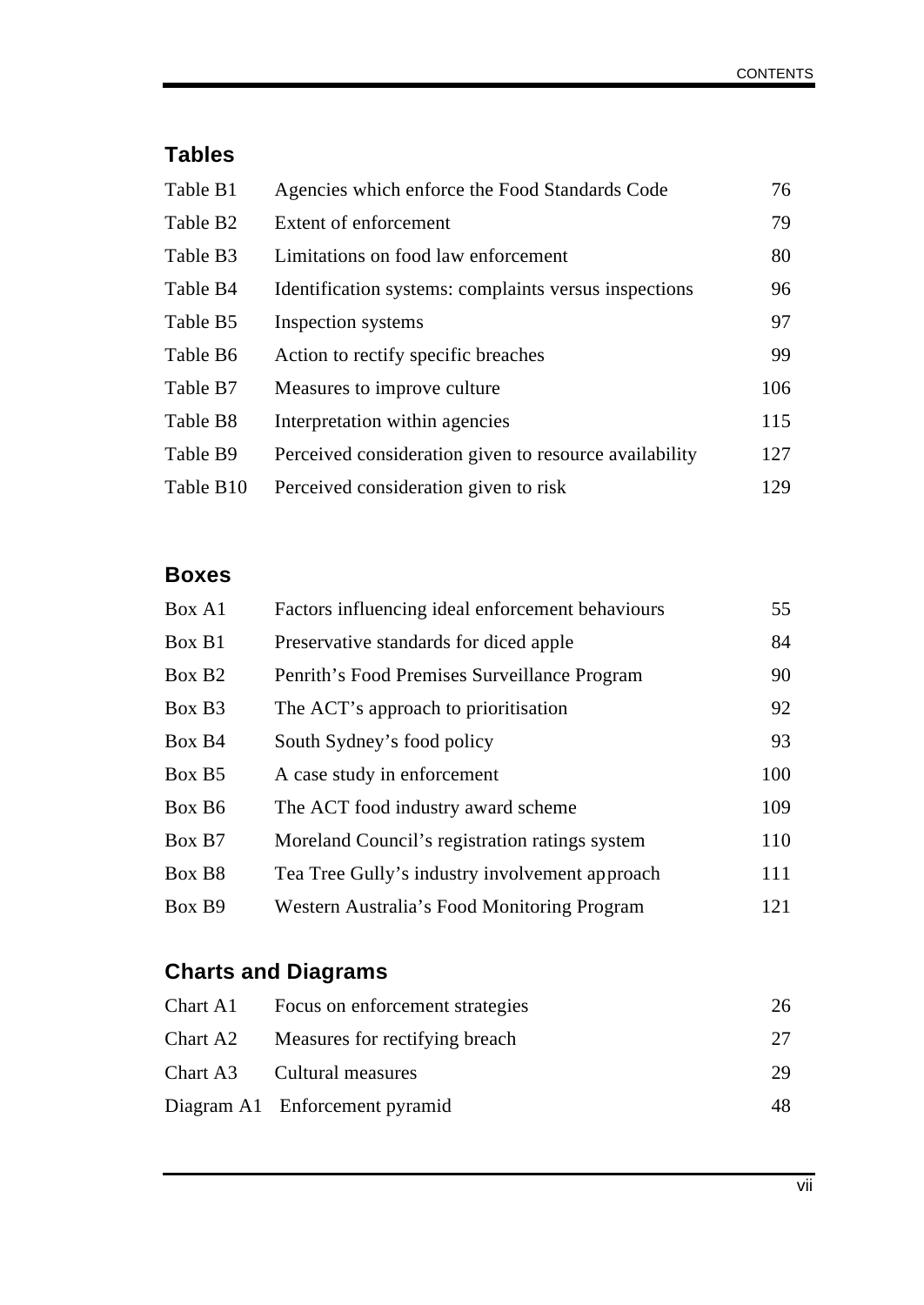## **ABBREVIATIONS**

| <b>AIEH</b>  | Australian Institute of Environmental Health        |
|--------------|-----------------------------------------------------|
| <b>AQIS</b>  | <b>Australian Quarantine and Inspection Service</b> |
| <b>BRRU</b>  | <b>Business Regulation Review Unit</b>              |
| <b>EHO</b>   | environmental health officer                        |
| EPA          | <b>Environment Protection Agency</b>                |
| <b>FAO</b>   | Food and Agricultural Organisation                  |
| <b>HACCP</b> | <b>Hazard Analysis Critical Control Points</b>      |
| <b>IFIP</b>  | <b>Imported Food Inspection Program</b>             |
| <b>JECFA</b> | Joint FAO/WHO Expert Committee on Food Additives    |
| <b>NFA</b>   | <b>National Food Authority</b>                      |
| <b>NHMRC</b> | National Health and Medical Research Council        |
| <b>ORR</b>   | Office of Regulation Review                         |
| <b>PHU</b>   | <b>Public Health Unit</b>                           |
| <b>SEINS</b> | self-enforcing infringement notice system           |
| <b>TAFE</b>  | <b>Technical and Further Education</b>              |
| WHO          | World Health Organisation                           |
|              |                                                     |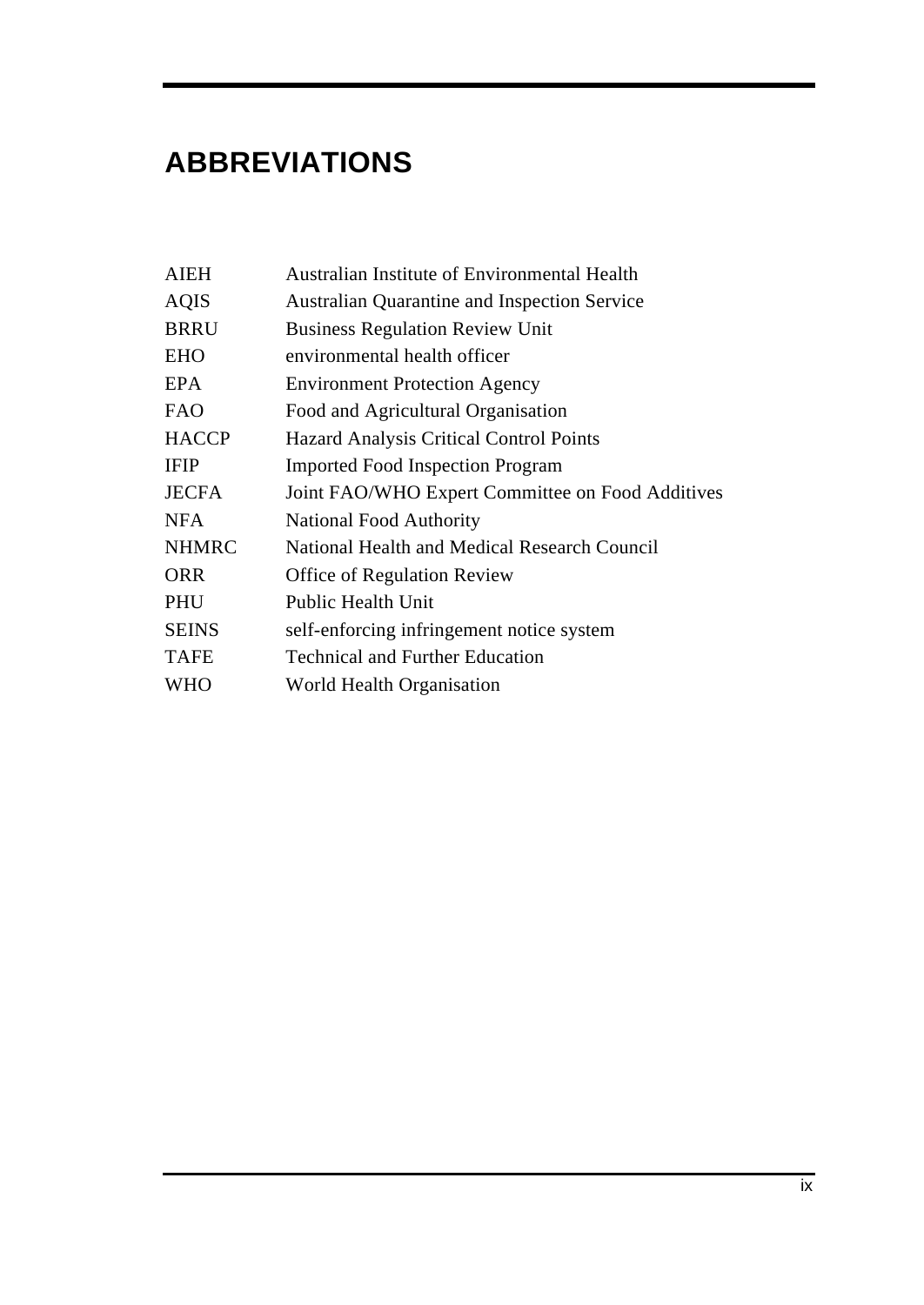## **INTRODUCTION**

Food and its safety are extensively regulated. Regulations cover how, where, when and/or by whom food can be grown, transported, stored, processed, packaged, prepared, displayed, sold, consumed and disposed of.

In recent times, food regulation has been subject to significant scrutiny and reform at the national level. Reflecting problems under previous systems, there has been increased cooperation between the Commonwealth and the various State and Territory governments. This has manifested itself most obviously in the establishment and operation of the National Food Authority (NFA).

But there has been less action at the national level regarding the 'enforcement'<sup>1</sup> of food regulations. The Commonwealth Government has expanded the surveillance of imported food and there has been some centralisation of enforcement tasks to the Australian Quarantine Inspection Service (AQIS). However, there has been no reform to mirror the changes in regulation-making arrangements which are the responsibility of the NFA.

There has been more scrutiny and/or change at the State and Territory level. For example, NSW has moved to a regional health unit structure, local government amalgamations in Victoria are causing changes there, the Queensland Department of Health has recently reviewed its food act, part of which deals with enforcement provisions, and aspects of the South Australian approach are being rethought. Not all of these changes have received universal approval from those involved in enforcing food laws and, in some cases, the changes have yet to fully work their way through the system.

Meanwhile, food inspectors at the local government level have been faced with fundamental pressures to modify their approaches to enforcement. There have been changes in institutional boundaries in some States, a reduction or abolition of prescriptive regulations in others, greater emphasis on self-regulation, industry competitiveness and quality management systems, changes in technology, and cutbacks in resources for enforcement in many areas. These changes have necessitated greater sophistication in dealing with food safety issues or, at least, a refinement of traditional approaches.

Against this background, it is timely to examine the enforcement of food regulation throughout Australia.

 $\mathbf{1}$ 1 Broadly defined, enforcement is a process or series of actions to promote adherence to the law. It is a means by which compliance with regulations can be encouraged and, to some extent, achieved. It can provide the regulated party with the necessary incentives and facilities (including knowledge) to modify behaviour to reduce socially damaging activity.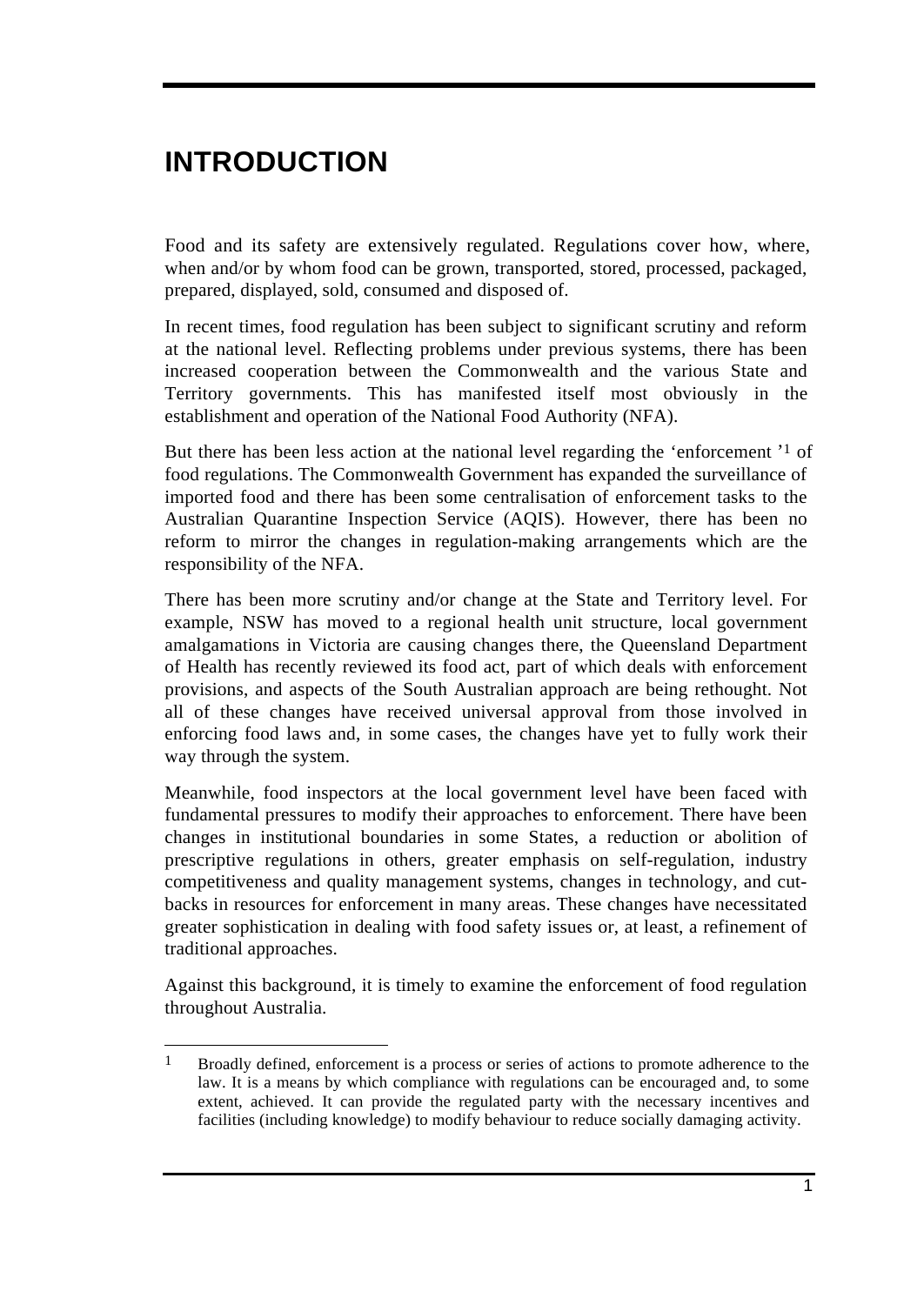The Office of Regulation Review (ORR)<sup>2</sup> has been involved with food regulation issues for some time. Its predecessor, the Business Regulation Review Unit, released reports on the packaging and labelling of food products and food safety regulations generally.3 The ORR's parent body, the Industry Commission (formerly the Industries Assistance Commission), has conducted inquiries into food processing, horticulture, the sugar and dairy industries, and meat processing, and it is currently undertaking an inquiry into product labelling issues . 4 The ORR itself has had input into the NFA policy review and commented on progress in food policy reform across a range of issues, including national uniformity and mutual recognition, cost-recovery arrangements for the NFA, country-of-origin labelling, and imported food inspection arrangements. The ORR will also shortly assume responsibility for advising the National Food Standards Council on national regulation review requirements relating to food standards.

In November 1994, the ORR, with the cooperation of the NFA and State food agencies, commenced a project to examine current approaches to the enforcement of domestic food regulations in Australia.

In undertaking the project, the ORR sought information from a variety of sources. It surveyed some 82 agencies at the local, State and Commonwealth level, receiving 57 responses. It visited several rural, metropolitan, regional and State agencies in Victoria, NSW, South Australia and the ACT. During these visits, it toured a number of food retail and manufacturing premises to gain a better understanding of the issues entailed. It held discussions with the NFA and the Australian Institute of Environmental Health (AIEH). It also made interim presentations of the project results to meetings of State/Territory Senior Food Officers and the NFA Advisory

- \_\_ *Australian dairy industry*, Report No. 14, November 1991.
- \_\_ *The Australian sugar industry,* Report No. 19, March 1992.
- \_\_ *Horticulture,* Report No. 29, February 1993.
- \_\_ *Meat processing*, Report No. 38, April 1994.
- \_\_ *Packaging and labelling*, Draft Report, October 1995.

 $\mathcal{L}$ 2 The ORR (located in the Industry Commission) is a government agency responsible for advising on the Commonwealth's regulation review program. The unit has expertise in microeconomics, law and regulatory design. As well as providing technical advice to Cabinet on specific regulatory proposals, the ORR undertakes research and comments publicly on a range of regulatory issues.

<sup>3</sup> BRRU, *Packaging and labelling of food products*, Discussion Paper, December 1986.

\_\_ *Australian Food Standards Regulations*, Discussion Paper, September 1987.

\_\_ & Victoria BRRU, *Food regulation in Australia*, Discussion Paper, November 1988.

<sup>4</sup> Industries Assistance Commission, *Food processing and beverages industries*, Report No. 424, December 1989.

Industry Commission, *Statutory marketing arrangements for primary products*, Report No. 10, March 1991.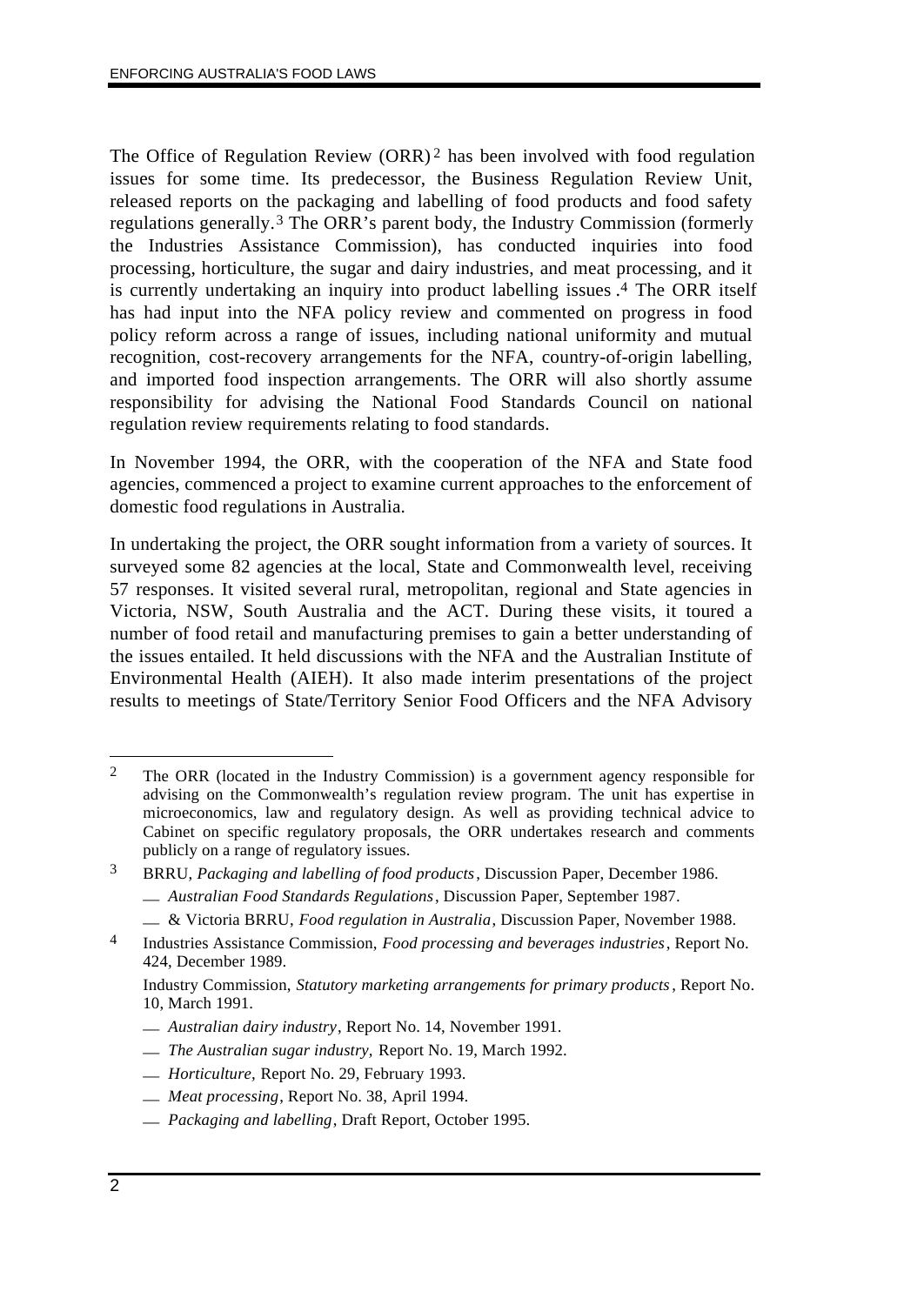Council — comprising senior Commonwealth, State and Territory food policy officials — and received feedback from those groups. And it circulated a number of drafts of this paper to agencies participating in the project (listed in Section C3) to gain feedback and further information.

To define the boundaries of the exercise, the ORR focussed on the enforcement of regulations applying to food supplied to the domestic market, and concerning issues such as food safety and/or consumer protection. Included under this approach are those food matters which fall under the ambit of State/Territory health departments and the NFA. The approach also allows coverage of the imported food inspection program, although the program itself was not examined in any depth. Excluded are those sector-specific regulations which fall under the ambit of primary industry departments at the State/Territory or Commonwealth levels . 5 Also excluded is the enforcement of food export regulations.

In this paper, the ORR documents and comments on the information received. The paper seeks to illustrate not only the objectives and formal procedures established by the different agencies but also the practical experiences of food inspectors. Beyond that, the paper discusses the policy implications which arise from this information. However, the paper does not seek to compare the food enforcement systems in different jurisdictions, nor to recommend or prescribe one 'ideal' approach to food enforcement in Australia. Rather, it aims to describe present practices, highlight and discuss key issues, and point to possible directions for reform.

The paper is divided into three parts:

- Part A provides an overview of the survey results and a discussion of the policy issues which arise from them;
- Part B sets out in detail the agencies' responses to the survey questions; and
- Part C contains appendix material, including a detailed description of AQIS arrangements, and of State and Territory institutional arrangements for food law enforcement.

 $\overline{a}$ 5 The various departments of primary industry at State/Territory and Commonwealth levels make Acts dealing with specific food-related industries. An example is the *Commonwealth Dairy Produce Act 1986*. A number of these Acts also establish authorities which may also make regulations. The Commonwealth *Meat and Livestock Industry Act 1995* is an example. It provides for, and gives regulation-making power to, the Australian Meat and Live-stock Corporation. These Acts, and the enforcement of regulations made under them, are not specifically covered in this paper.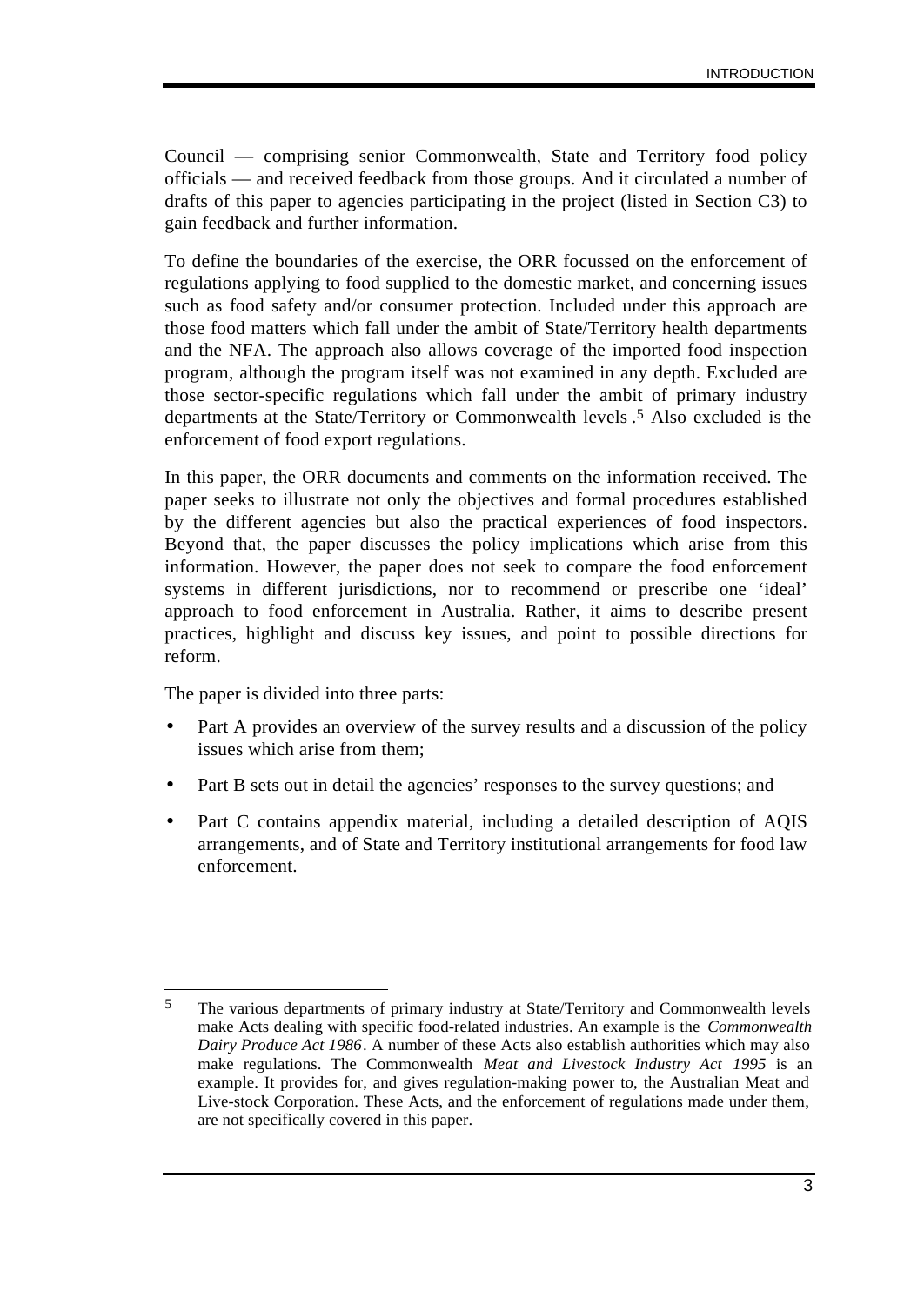# **PART A: OVERVIEW AND POLICY ISSUES**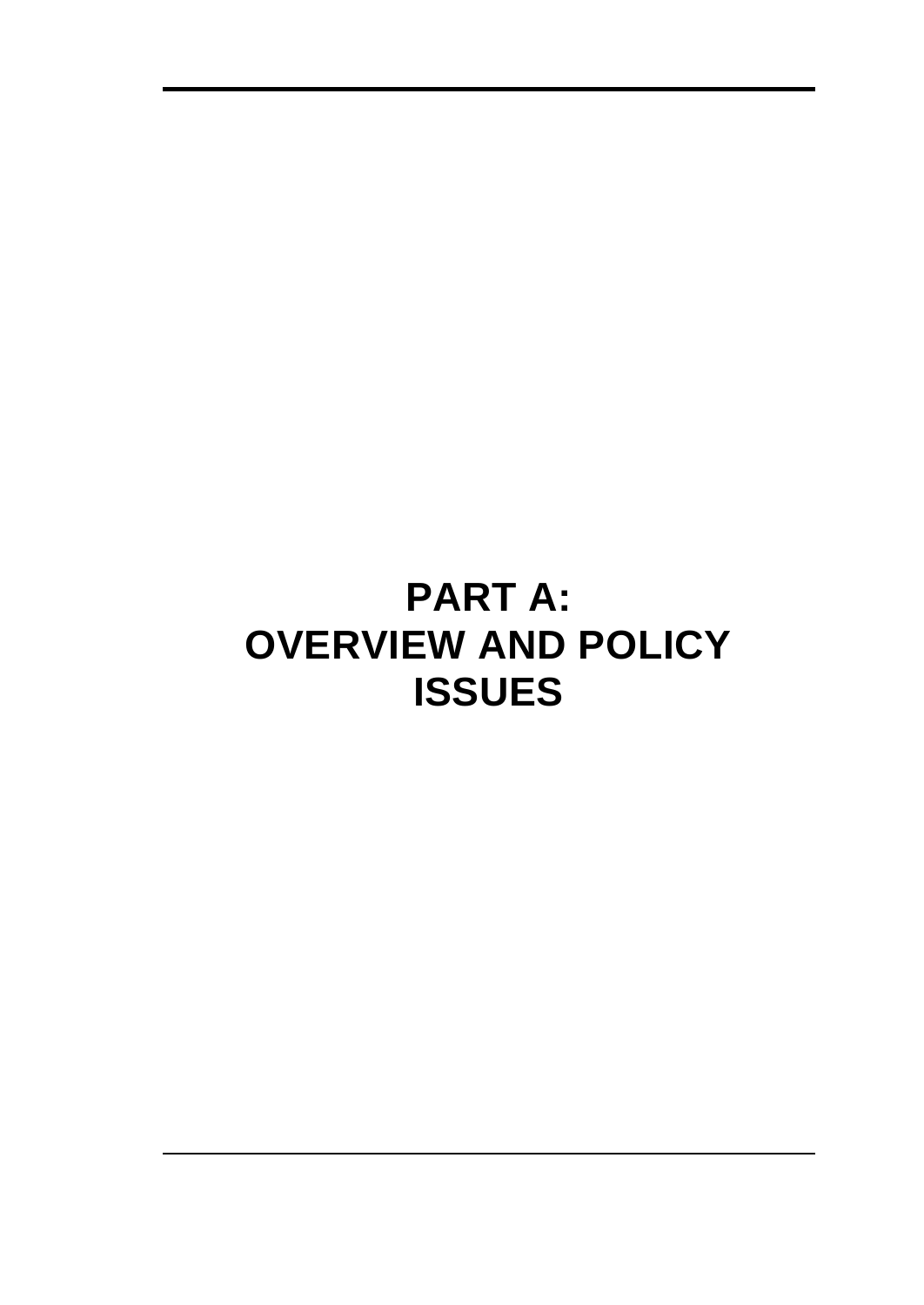## **A1 INSTITUTIONAL ARRANGEMENTS**

As part of the survey, the ORR sought information and views on the current institutional arrangements both for the making and enforcing of domestic food regulations in Australia. An outline of these arrangements is presented in Sections A1.1–2. Policy issues relating to the current allocation of responsibilities for food regulation and enforcement within Australia's multi-tiered system of government are discussed in Section A1.3.

### **A1.1 Regulation-making**

Regulations affecting the manufacturing, preparation and sale of food for Australia are promulgated by all three levels of government.

At the national level, draft standards relating to food composition, ingredients, additives, labelling and advertising are developed by the NFA. This body was established as a result of a 1991 agreement between the Commonwealth, States and Territories to adopt nationally uniform food standards. The NFA's draft standards are considered by the National Food Standards Council — which comprises Commonwealth, State and Territory Health Ministers — and, if passed, these standards are embodied in the Australian Food Standards Code and automatically adopted by reference into State and Territory legislation.

As well as adopting the national standards, the States and Territories also make hygiene, packaging and other environmental regulation. There are differences in these State regulations. For example, in Victoria there are no specific regulations setting down temperature requirements for food storage; South Australian regulations require only that food be stored at temperatures that "as far as practical preserve it from deterioration"; whilst regulations in other States specify exact maximum and minimum temperature requirements for cold and hot food storage, albeit with different maxima for cold storage in different states.

Most local government agencies also enact by-laws covering the processing and handling of food for sale. Further, food premises are subject to Local Government Acts and ordinances made under those Acts, particularly building ordinances. As with State and Territory regulations, there are differences in the ordinances made by different councils.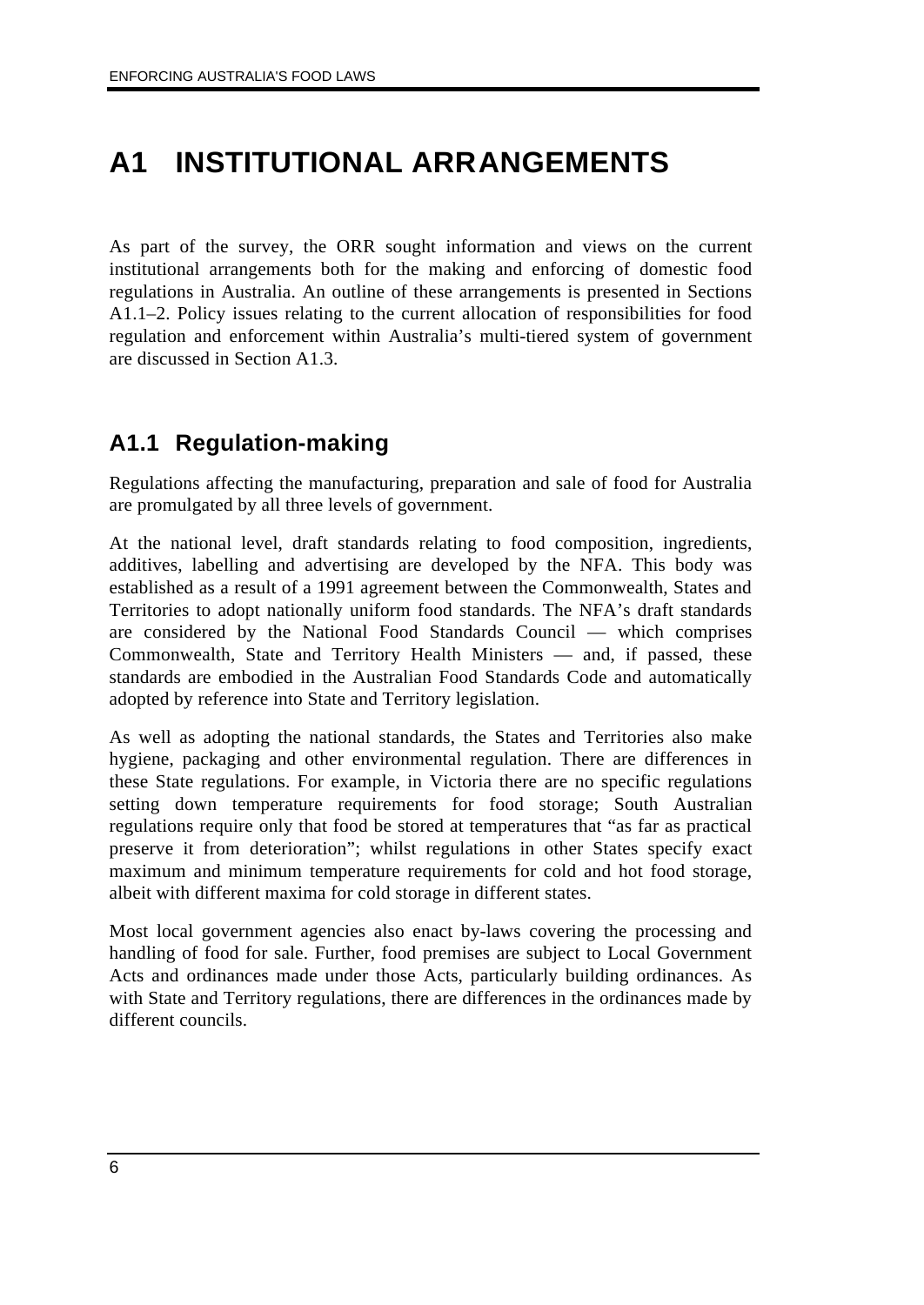### **A1.2 Enforcement**

The enforcement of food regulation in Australia remains, for the most part, a prerogative of the States and Territories. Constitutionally, laws relating to food form part of State law. Each State and Territory has a slightly different system of enforcement but all rely on local governments to some degree. A detailed description of the approach taken in each State and Territory is provided in Part C1.

While the States' systems all differ in detail, three models can be discerned:

- *the mixed State-local model:* under this approach, the central State department has responsibility for some food law enforcement functions, such as undertaking and/or coordinating food sampling, whilst other functions are devolved to local agencies. Examples include Western Australia, South Australia and Tasmania.
- *the mixed regional-local model:* this is the same as the mixed State-local model except that certain functions are performed by regional health units rather than by a central agency. These regional health units assist in coordinating the councils below them. This model is followed in NSW and Queensland.
- *the decentralised local model:* under this model, all enforcement is undertaken by local government agencies. This model applies in Victoria.

The Territories do not fit into any of these models. The ACT operates under a fully *centralised model,* but this is an inevitable result of the fact that, apart from the Commonwealth Government, there is only one level of government in this compact jurisdiction. The Northern Territory operates under a *regional* model. All enforcement functions are undertaken by the seven district offices of the Territory Health Department except in one district, Alice Springs, where all functions have been devolved to the local council.

At the local government level, most councils have an environmental health section responsible for various matters of which food safety is just one. In smaller councils, these sections tend not to have a formal internal structure. For larger councils, however, the environmental health sections functions may be broken into units: by subject, task, or geography. For example, Adelaide City Council's environmental health section has a food cell as well as a liquor cell, a vermin control cell, and an environmental cell, each with between one and three environmental health officers (*ehos*) specialising in those areas. Sydney City Council divides its environmental health section up by geographic area, with different *ehos* responsible for particular areas of the city, although there is also a specialist food officer who helps coordinate food activities throughout the city.

In addition to the above enforcement arrangements, imported food is inspected by AQIS for compliance with the Australian Food Standards Code. The Imported Food Inspection Program (IFIP) is jointly run by AQIS and the NFA, with the NFA developing food risk assessment policy for the program and AQIS having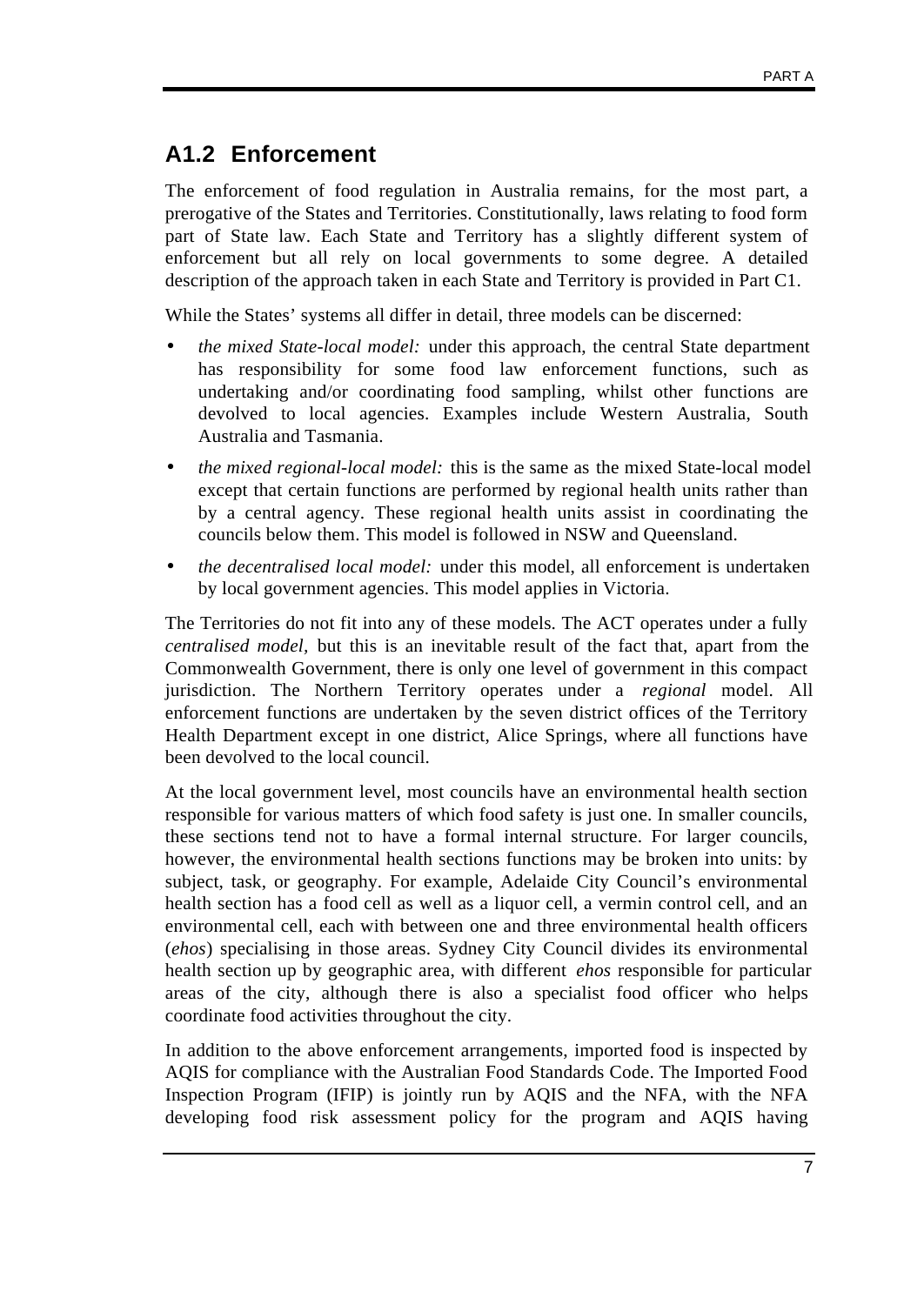operational responsibility. Inspection is risk-related insofar as different categories of imported foods are subject to different levels of surveillance (see Section C2). The AQIS structure involves a Canberra Head Office which deals with policy issues, and functional offices in regional centres.

In total, there are over six hundred agencies throughout Australia which have responsibility for the enforcement of domestic food regulation.

### **A1.3 Policy issues**

### **Allocation of regulation-making responsibilities**

While the States and Territories have agreed to national arrangements for the development of food standards, there remain several matters, such as food processing and handling, food premises, hygiene and packaging, for which regulations are set by States and/or local agencies. Hence, national uniformity is being achieved is some areas of food regulation-making but not in others.

The question thus arises as to whether uniform national regulations should also be developed for these other areas, by the NFA or an equivalent national body.

The main benefits of national regulation-making processes are the potential for focussing regulatory expertise in the one agency, obtaining savings from 'economies of scale' in the development and variation of regulations, and the reduced scope for cross-jurisdictional discrepancies in regulations to impose costs on businesses seeking to establish outlets or make sales in different areas.

However, as the ORR has cautioned in other contexts  $\frac{1}{1}$ , uniformity is not without its down sides. For example, problems can arise where national regulations are insufficiently flexible to deal with differences in local conditions — this seems more likely to be a consideration in the case of food hygiene and premises regulations than in the case of food standards.

The NFA is currently seeking to develop uniform food handling and hygiene regulations for Australia. The NFA's proposed approach, involving the use of 'food safety plans' based on Hazard Analysis Critical Control Point (HACCP) principles, itself offers a degree of flexibility in meeting regional differences . 2 The National

 $\overline{a}$ 

<sup>1</sup> ORR, *Recent developments in regulation and its review*, Discussion Paper, November 1993.

<sup>2</sup> See NFA, *Safe food handling Australia: the future direction of food hygiene regulation* , Discussion Paper, October 1994.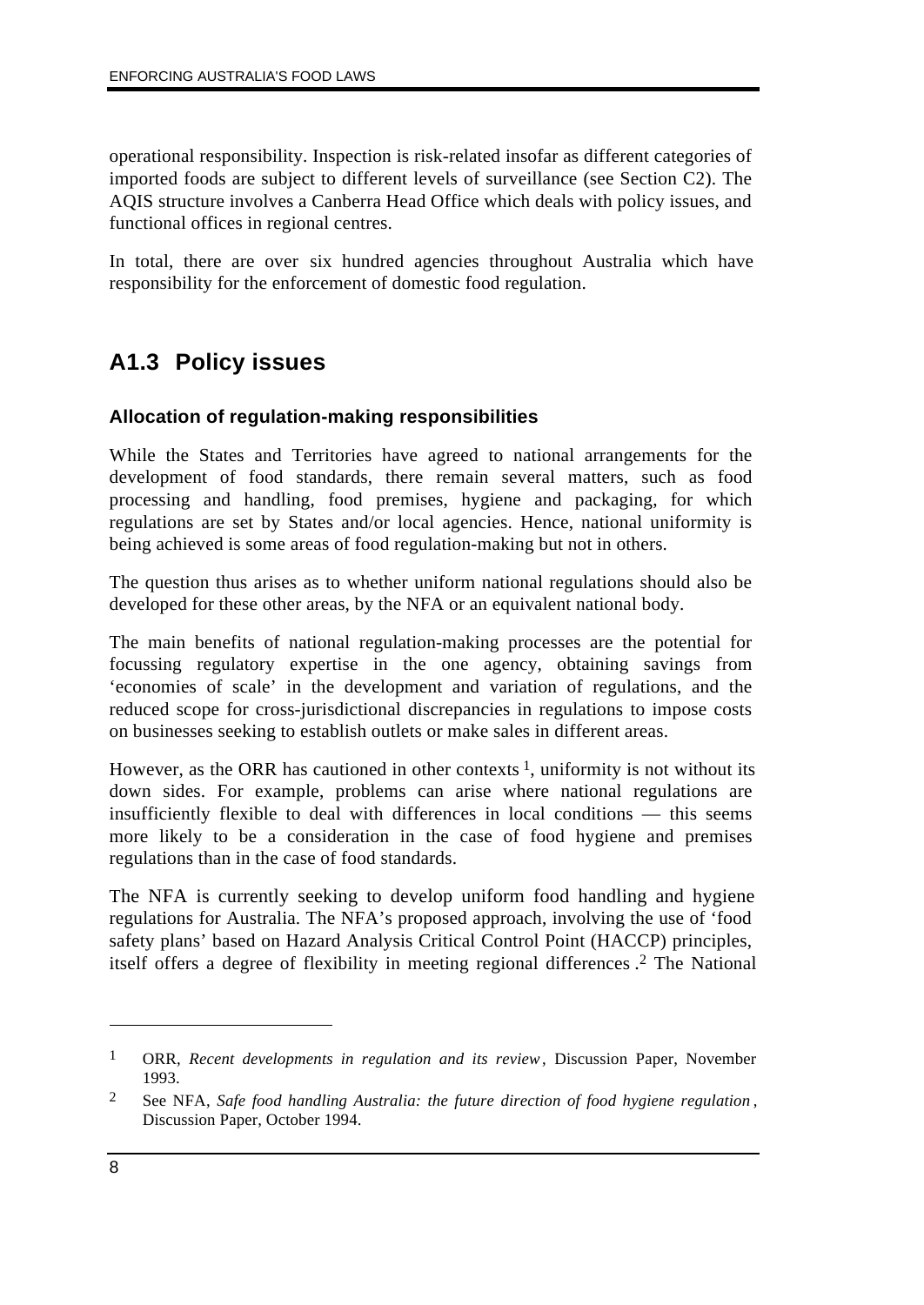Food Standards Council recently gave its support to the principle of nationally consistent food hygiene regulations.

#### **Allocation of enforcement responsibilities**

The present diverse and complicated allocation of enforcement responsibilities with enforcement being undertaken by Commonwealth, State/Territory, regional and local agencies — raises the issue of whether different and/or more uniform structures should be contemplated and what an 'ideal' system might be.

Conceptually, a key principle for efficient multi-tiered regulatory systems is that of aligning responsibilities with accountabilities, such that responsibility for enforcing a particular law is matched as closely as possible to the jurisdiction which will be most affected by the enforcement or non-enforcement of the law.

On this basis, regulations for which a breach in one location would impose costs at a national level should ideally be administered by a national agency; regulations for which a breach in one location would impose costs at a State/Territory level should ideally be administered by a State/Territory agency; those with essentially regional implications should be administered by a regional agency; and those with essentially local implications should be administered by a local government agency.3

Some aspects of the current allocation of responsibilities for enforcing food law in Australia are consistent with this principle. For example, responsibility for enforcing export regulations lies with a national agency, AQIS. Likewise, fitout and hygiene regulations for retail food premises, which are most likely to have local impacts, are generally the responsibility of local government agencies.

However, some aspects of the current institutional arrangements contravene this principle. For example, some local government agencies and regional inspectorates are responsible for enforcing laws related to food manufacturing premises, where these should ideally be allocated to agencies at higher levels of government.

These arrangements can skew priorities. For example, if a local government agency were faced with two problems — one with mainly local ramifications and one with mainly State or national ramifications — it would have a natural incentive to devote

 $\overline{a}$ 

<sup>3</sup> Sometimes it can be difficult to classify a particular issue as local, regional, state or national. For example, a breach at a franchise may reflect a problem at the local level where an individual store is located. Alternatively, it may reflect a national problem because franchises operate, and adopt certain practices, nationally as required in the franchise agreement.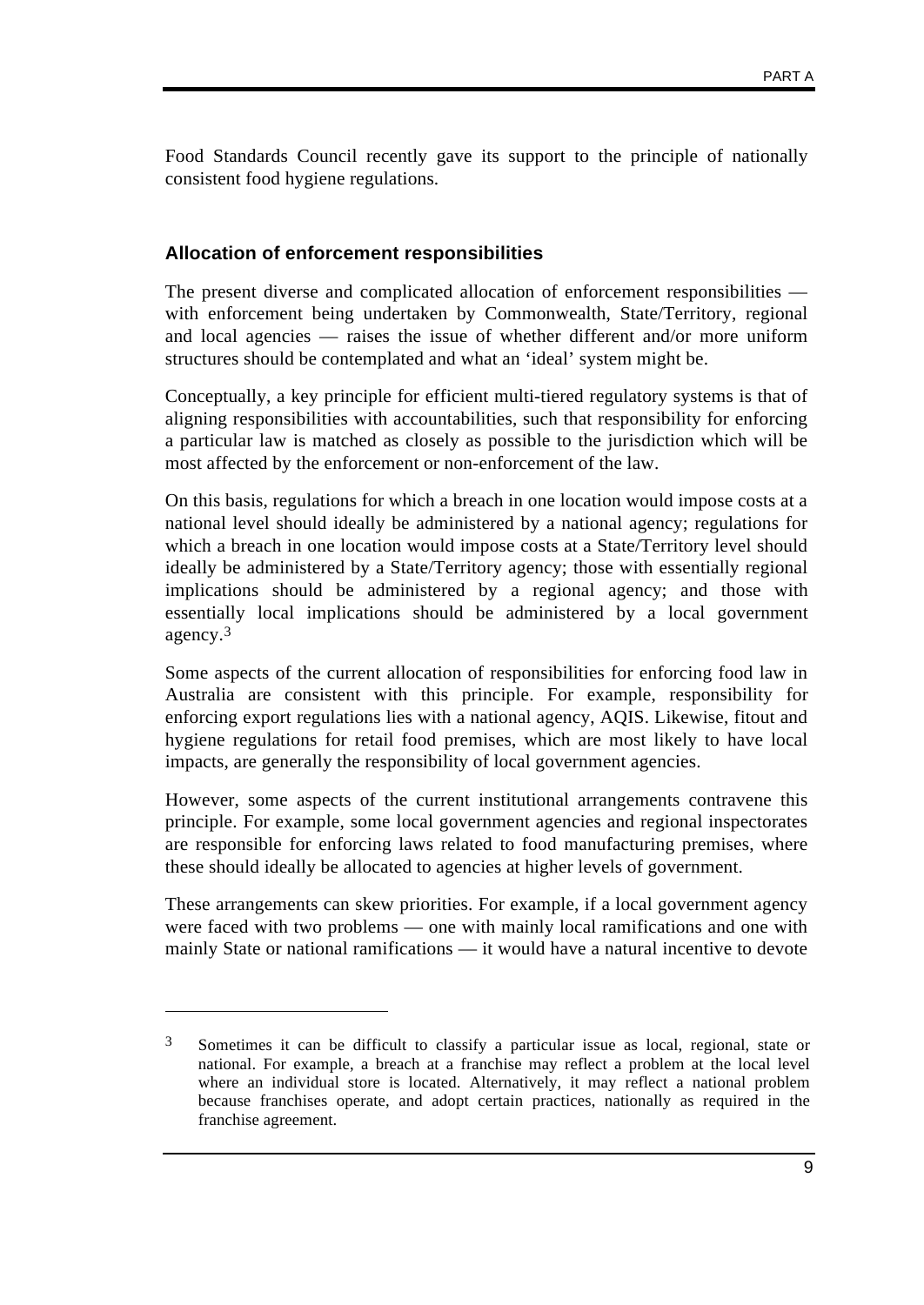more of its resources towards solving the former problem, *even if* the latter problem were more serious overall.

Further, the existing State-based arrangements can result in uneven enforcement of national provisions, thereby causing problems for businesses competing nationally. For example, where national regulations for food manufacturers are enforced vigorously by some States but not by others, manufacturers in the former States may suffer a competitive disadvantage (see A4.3).

Beyond the foregoing principles, there are several other considerations for allocating enforcement functions within a multi-tiered regulatory system.

One issue is the desirability of specialising enforcement tasks. One of the main benefits of the centralised, higher level model of government is the ability to reap 'economies of scale' by pooling expertise into specific functional units. Where a central body is responsible for enforcement over a large jurisdiction, the overall enforcement task can more readily be broken into cells with officers in those cells developing more specialised expertise. However, if enforcement is undertaken at a lower level of government, any one officer may be required to undertake a range of tasks, thus providing less opportunity to develop highly specialised skills. On the other hand, this devolved, lower level government approach can reap 'economies of scope' through the simultaneous performance of several enforcement functions. That is, for certain issues, it may be more efficient for one 'generalist' to inspect a premises for a range of matters rather than for several specialist inspectors to attend each premises. Further, as Northern Territory Health Services indicated, there may be inherent synergy-based advantages in this approach:

Food standards and food hygiene do not exist in isolation from other aspects of environmental health. They are part of a large interactive continuum which requires ongoing, integrated monitoring and evaluation to ensure adequate protection of the community.

A second issue is the scope for duplication and coordination. Centralised approaches can facilitate greater coordination of efforts and limit duplication which might occur if enforcement were undertaken by lower levels of government. In relation to food, compositional sampling is one area where there appears to be significant potential for duplication when undertaken by lower level governments. Of course, coordination can in theory be achieved in other ways, such as the use of computer databases or liaison between lower level authorities. Indeed, as information technology improves allowing more efficient data transfer, the advantages of centralised coordination can be expected to decrease.

A third issue relates to the scope and effects of different enforcement approaches in different jurisdictions. As noted above, uneven enforcement can distort competition between firms from different jurisdictions. Clearly, the more centralised the system, the less the number of jurisdictions and, hence, the less scope there will be for such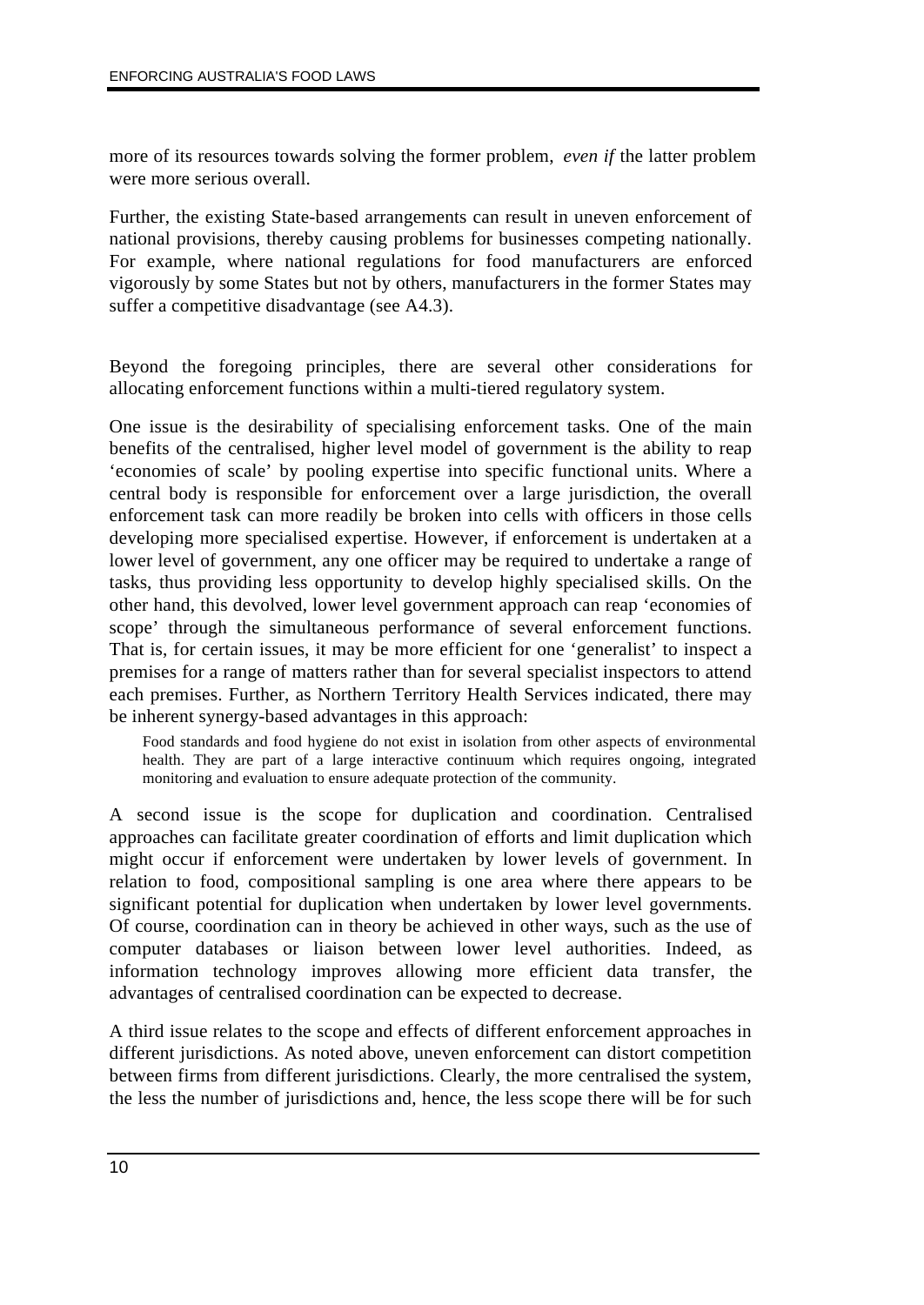outcomes. Further, under more centralised systems, firms operating in several areas, such as franchises, may gain economies of scale by being subject to the same requirements in each location. And finally, the less decentralised is the system, the less scope there will be for firms to attempt to play one jurisdiction off against another (see A4.3). These points all favour centralising enforcement functions.

A fourth issue relates to the benefits of regulatory experimentation and innovation. Under the decentralised model, the greater number of agencies and the smaller size of each jurisdiction may encourage greater innovation and experimentation in regulatory enforcement styles. Provided mechanisms exist for disseminating the results of such experimentation across jurisdictions, differences in the enforcement approaches of jurisdictions may have some positive effects.

A fifth issue relates to the benefits of tapping local knowledge. Local area officers are generally better informed about the siting and ownership of premises, and are more sensitive and responsive to specific local problems and concerns, than officers from centralised bureaucracies. These points also favour decentralised enforcement.

There is no consensus on how these various considerations should be weighed up, nor on which enforcement tasks should be undertaken by local authorities and which should be undertaken by higher level authorities. In its discussions with agencies, the ORR met supporters and critics of all three models currently in operation in Australian States and, indeed, of fully centralised approaches to enforcement. So while many of these issues are not new to food policy makers, the diversity of institutional arrangements around Australia indicates that the 'magic formula', if one exists, has not yet been found or agreed upon.

Indeed, there may be sound reasons for some differences between jurisdictions. For example, the larger the coverage of local government jurisdictions, the greater will be the scope for specialisation within the agency and the less reason there will be for pushing enforcement responsibilities upwards towards the regional or State level. This adds some support for the decentralised approach in Victoria where agencies at the local government level, which have recently been subject to amalgamation, are responsible for virtually all enforcement matters. Likewise, the Tasmanian Department of Health indicated that reducing the number of local jurisdictions from 49 to 29 had greatly improved local government food regulation enforcement. Another example is the Northern Territory, where low population densities and a large area may support the district model used there.

Further, in considering the case for reform to institutional arrangements, several other issues arise. Given that there are costs in changing institutional arrangements, the magnitude of problems with the current arrangements is pertinent. While the survey has identified several problems, it has not attempted to quantify them. Moreover, some problems commonly associated with the current institutional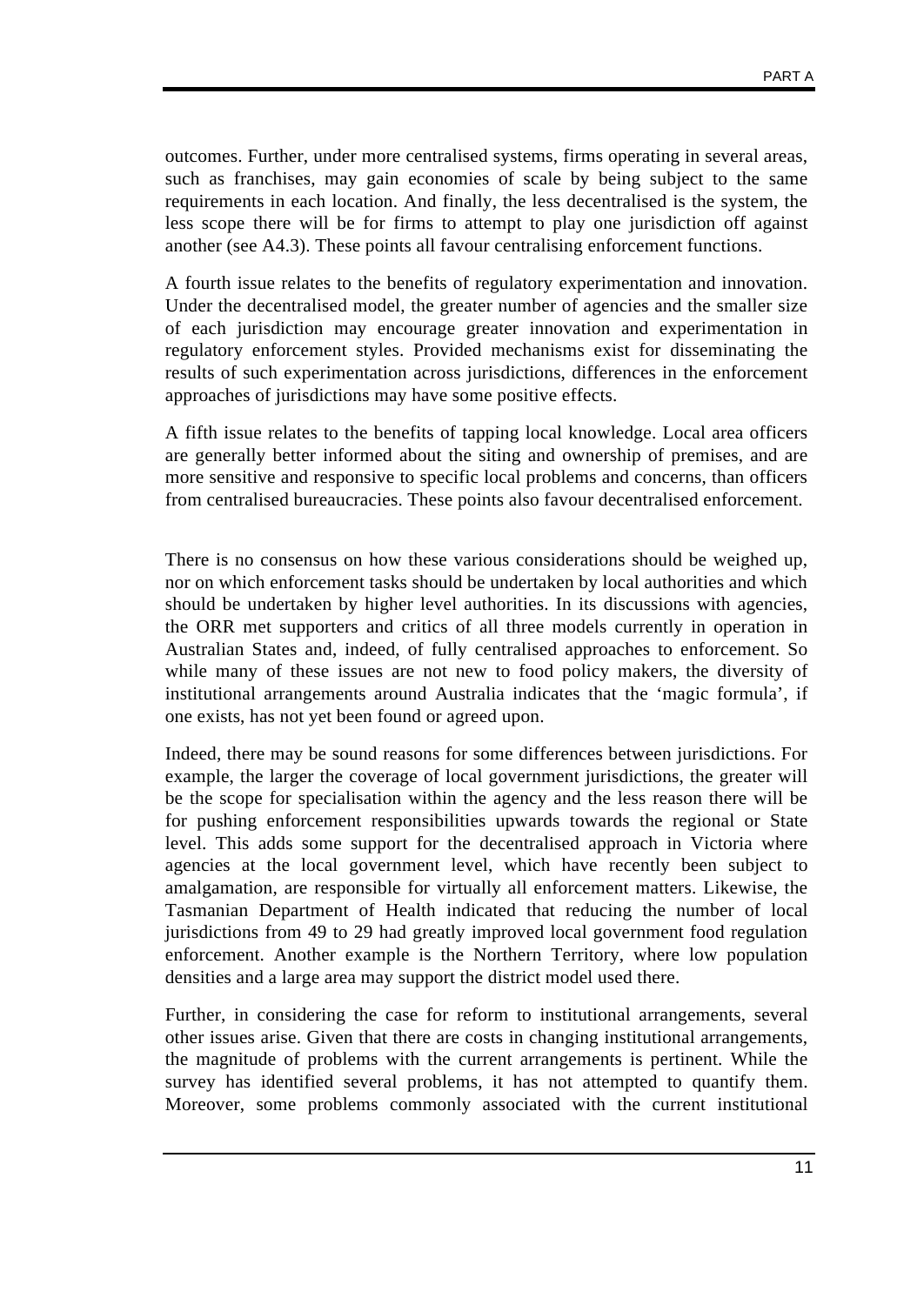arrangements are arguably more attributable to limited and uneven resources (see A2.2) or inadequate coordination mechanisms (see A4.2), factors which, although possibly exacerbated by current arrangements, would cause some problems irrespective of the arrangements in place. Finally, there will also be political considerations related, for example, to perceptions of jurisdictional sovereignty which will affect the extent and direction of actual reforms.

Nevertheless, the foregoing analysis indicates that there are some sound 'in principle' arguments for reforming aspects of present institutional arrangements, including moving towards more uniform national arrangements for some matters.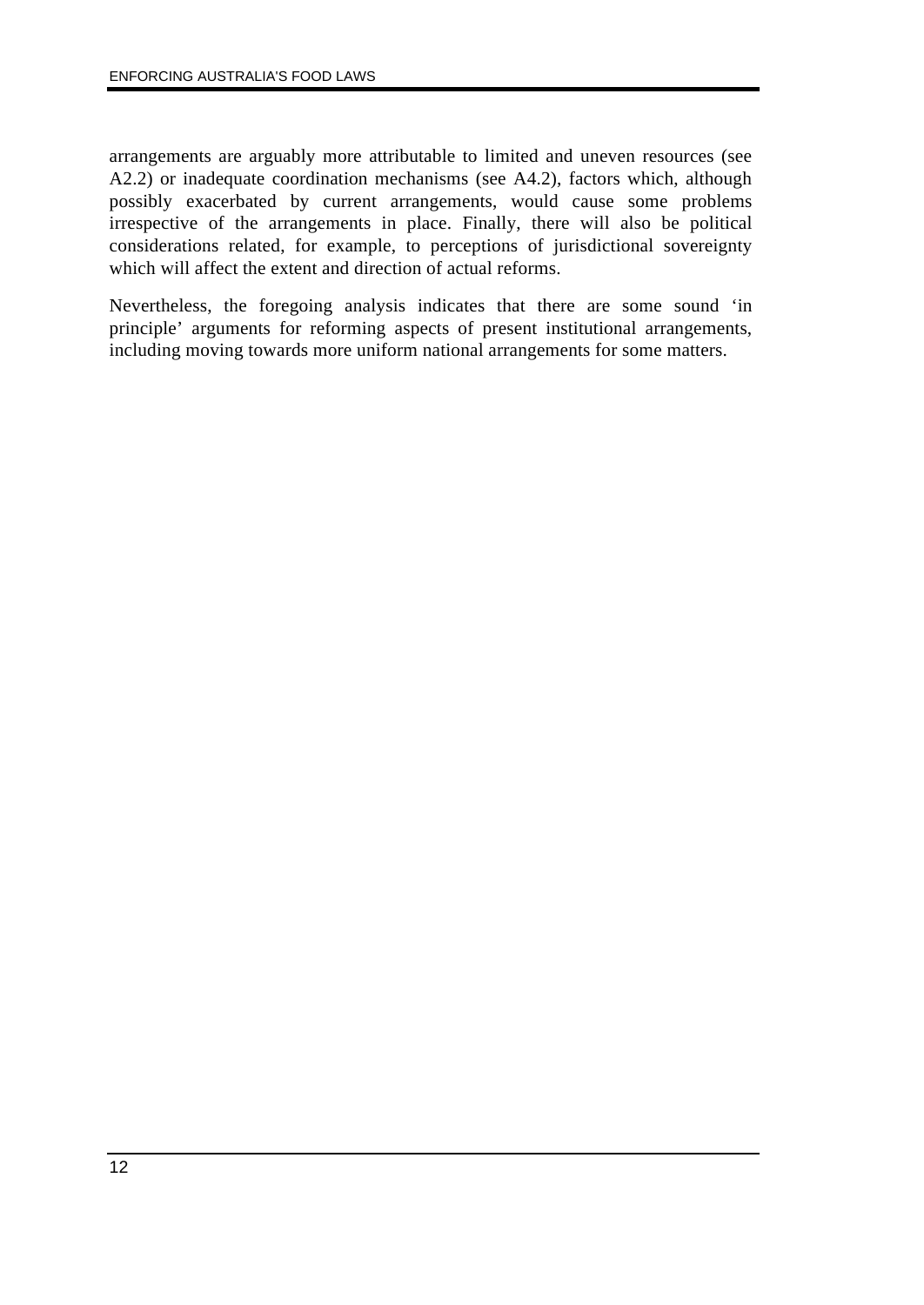## **A2 EXTENT AND PRIORITISATION OF ENFORCEMENT**

In examining the degree to which domestic food laws are enforced in Australia, the ORR sought information on three issues:

- the extent to which agencies undertake the enforcement tasks ascribed to them;
- the reasons, where relevant, for non or partial enforcement of food laws; and
- the priorities agencies pursue and the basis on which they are set.

The responses are outlined in Sections A2.1–3.

In discussing associated policy issues (Section A2.4), the ORR focuses on the implications of the apparent under-resourcing of enforcement agencies and the variability in resource levels across jurisdictions.

### **A2.1 Extent of enforcement: current policy and practice**

While the majority of agencies surveyed indicated that their *policy* is to enforce all food law provisions for which they are responsible, around half indicated that they are unable to do so *in practice*. Further, of those which indicated that they enforce all provisions in practice, none indicated that they are able to ensure that no breaches occur: that is, they enforce all provisions but cannot ensure full compliance (see B2.1).

The extent of enforcement varies between jurisdictions. Some agencies focus on only one or two functions. Dorset Council (Tas) indicated that most of its food enforcement activities involve responding to complaints from the public. Others undertake a variety of enforcement functions. Launceston Council (Tas), for example, registers all food premises, licenses operators, follows-up all public complaints, investigates all notifiable diseases associated with food poisoning, undertakes food sampling, and conducts an educational program (see B2.2).

### **A2.2 Reasons for limitations in enforcement**

#### **Resource constraints**

The survey results indicate that food enforcement agencies generally consider themselves significantly under-resourced for the tasks they are given. Sixty six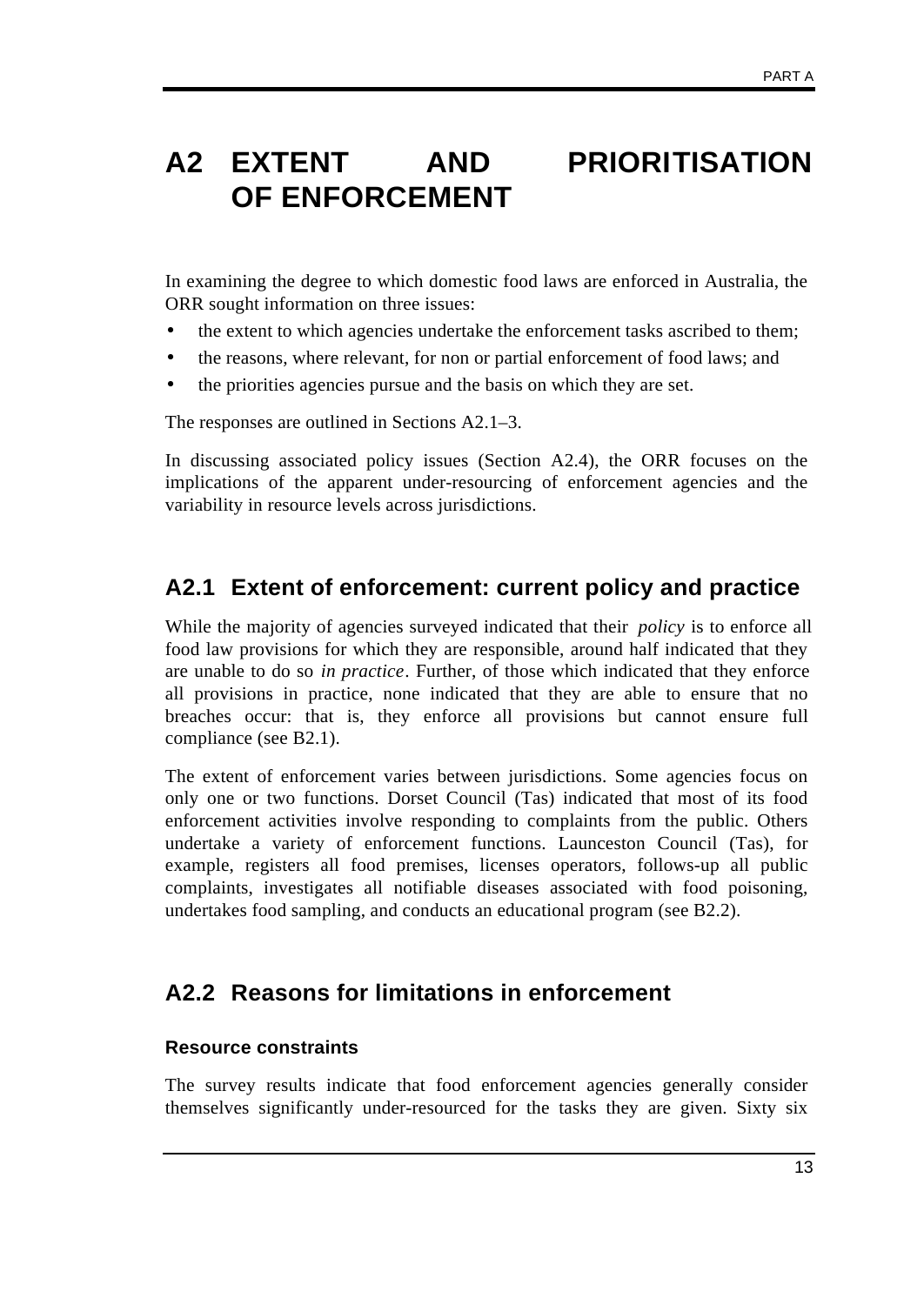percent of agencies nominated limited resources as the main constraint on their enforcement activities with a further 12 percent identifying it as a secondary constraint (see B2.2). The agencies' views on this matter need to be interpreted with some care because of the subjective nature of self-assessment and the incentives for agencies to overstate the extent of their resource problems. There are also a few agencies which do not see themselves as particularly under-resourced. Nevertheless, at an aggregate level, it is apparent that the agencies are unable to fulfil the full gamut of enforcement tasks for which they are responsible.

Agencies indicated that under-resourcing manifests itself in various (and sometimes inter-related) ways, including:

- budget constraints:
- understaffing;
- vastness of a unit's jurisdiction (relative to available resources);
- non-affordability of prosecutions; and
- resource seepage to other agency programs.

Some examples of the under-resourcing problems experienced by certain agencies are striking. The NSW Central West Public Health Unit ( *PHU*) comprises just one *eho* who is responsible for an area of over 60 000 square kilometres, which includes the city of Bathurst. Tea Tree Gully Council (SA) had, until recently, just two *ehos* to do all food and other environmental health work for an area covering 93 000 people including around 360 food premises.

However, there is no pattern to the resourcing of local government agencies autonomous jurisdictions resource their environmental health units as they see fit.

Thus, whereas many agencies appear to be poorly resourced, some agencies are comparatively well resourced. For example, the ACT Public and Environmental Health Unit, which services a population of around 300 000, has 20 officers of which 12 to 13 are devoted specifically to food safety matters (although it is responsible for both State and local issues). Launceston Council (Tas), which services a population of 63 000, has a separate environmental health department with seven full time and one part time position. It indicated that, "...at present we have sufficient staff to enforce all the food legislation on a day-by-day basis."

#### **Other reasons**

The agencies gave several other reasons as to why they do not enforce certain food legislation (see B2.2 for further data):

• some food laws are inherently difficult to enforce, perceived as impractical or unjustified, old and outdated or are already covered by overriding regulation;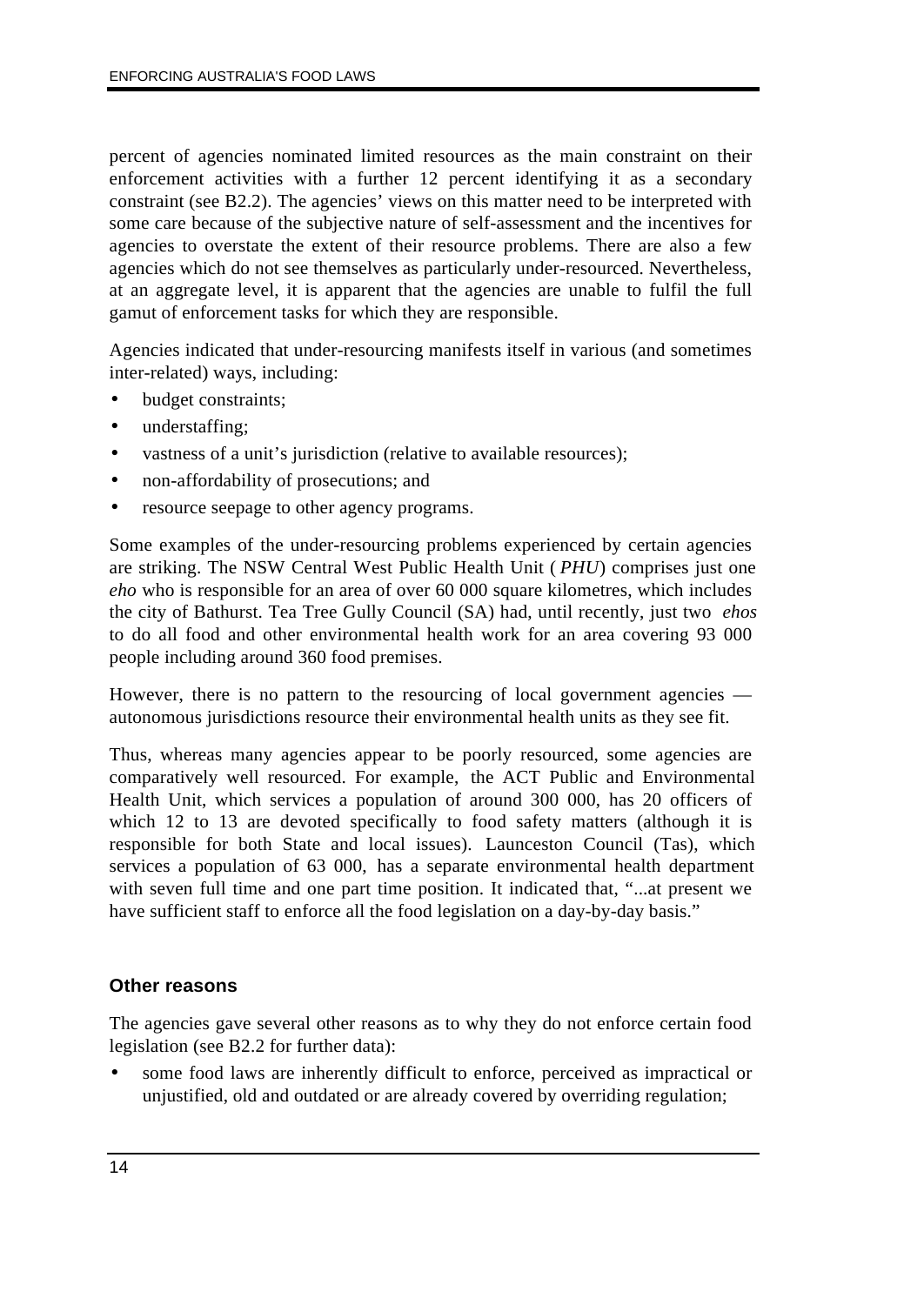- for issues of a cross-jurisdictional nature, some agencies rely on the efforts of others;
- a lack of communication and information sharing between agencies hampers enforcement;
- lack of national consistency undermines the enforcement of some regulatory initiatives;
- differences in the ethnic backgrounds of food business proprietors can cause problems for enforcement;
- some agencies lack appropriate remedies for rectifying certain breache s; and
- some *ehos* perceive that their governing bodies place limited emphasis on the enforcement of certain food laws.

### **A2.3 Prioritisation**

Given the lack of resources, agencies inevitably must prioritise their enforcement activities.

The survey responses, while giving an imperfect picture of the specific problems or laws that receive most focus, do highlight two points. Firstly, there is a degree of variation between the agencies on what specific issues are seen as most important. Secondly, most agencies put problems such as hygiene practices and the standard of premises ahead of food standards, and devote few resources specifically to enforcing the Food Standards Code. Labelling issues in particular gain little attention. On this matter, the NFA understands that:

when the States determine enforcement priorities, this is done on the basis of the degree of risk to public health and safety. For instance, some low risk labelling standards are not enforced (or rather compliance is not proactively monitored) where there are no health and safety concerns.

The survey results provide better information on the basis on which prioritisation decisions are made, with risks to public health and safety indeed being the main concern. The agencies indicated four ways in which their enforcement activities take into account risk levels:

- several agencies rank different types of *food premises* according to health and safety risk to prioritise the stringency of their enforcement efforts;
- several agencies give more emphasis to enforcing certain *food laws* on the basis of the perceived seriousness of the health risks which those laws seek to address;
- some agencies use or inspect food premises which use HACCP procedures to prioritise risks *within the premises;* and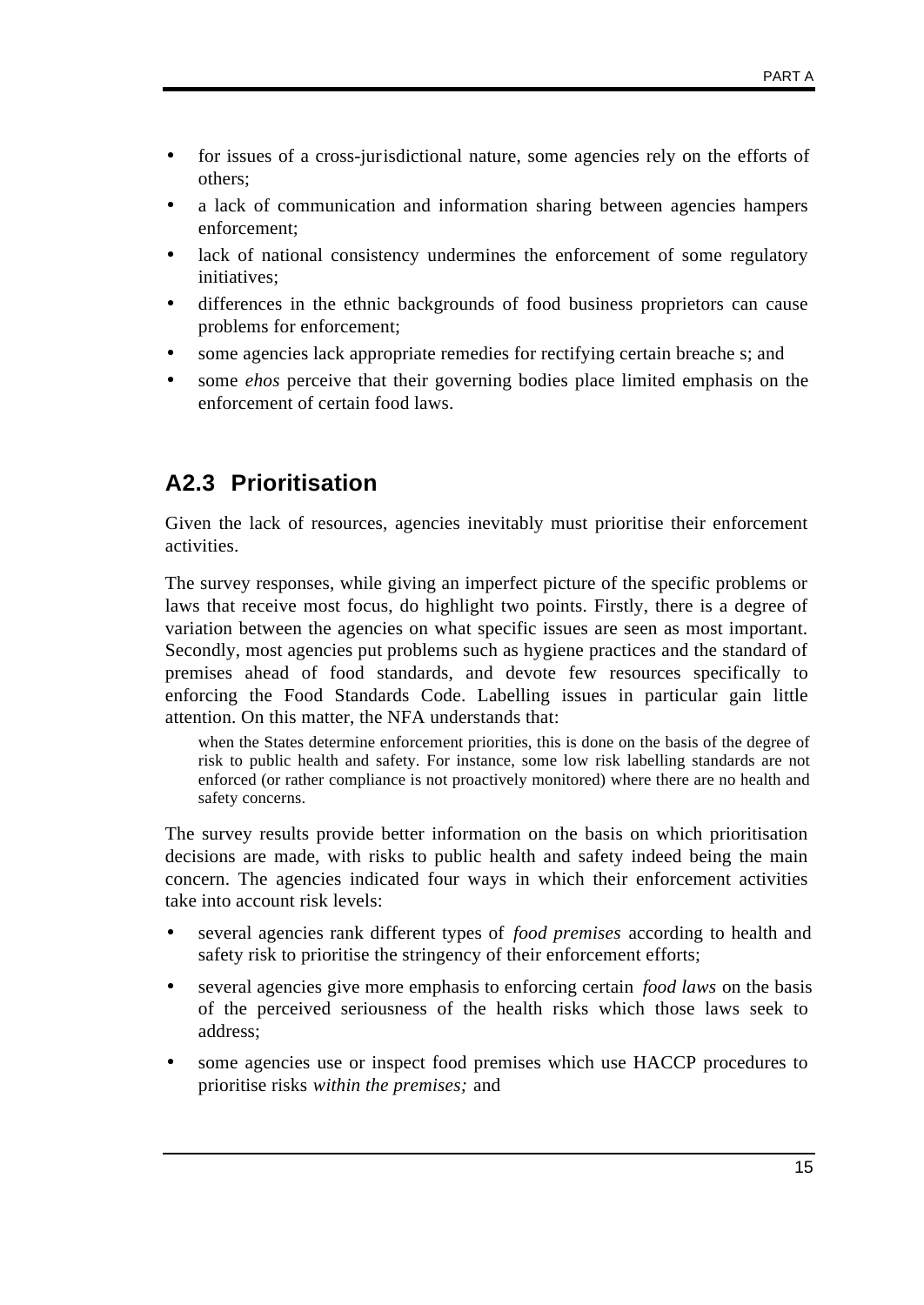• some agencies modify their *enforcement actions* according to the health risk involved, with breaches of regulations posing a lower threat to public health attracting a less stringent response than those posing a more serious threat.

Beyond public health and safety risks, other bases for prioritisation include:

- program efficiency and effectiveness;
- business and community consultations:
- public perceptions and political imperatives;
- consumer protection;
- business exigencies;
- revenue considerations; and
- other agency demands.

### **A2.4 Policy issues**

#### **Aggregate level of resources**

Given the apparently wide-spread lack of resources, the question arises as to whether resources for food law enforcement should be increased?

The ORR is unable to provide a definitive answer. Conceptually, there exists an economically optimal level of resources for food law enforcement and, were this to exceed the current level, an increase in resources would be warranted. In practice, it is not possible to calculate the optimum level of resources for food law enforcement at the aggregate level, and decisions on resource allocation must be made by other means. Inevitably, the level of resources devoted to food law enforcement will reflect political decisions and priorities and, under the present system, the aggregate outcome of decisions made by the more than 600 bodies in three levels of government.

Nevertheless, without making any judgments about the appropriateness of current resource levels, the ORR is able to offer the following three observations which give some perspective to the apparent under-resourcing of food law enforcement agencies.

First, food enforcement agencies are not alone in this regard. The ORR's experience is that enforcement agencies in many other regulatory fields in Australia including road transport, consumer product safety, occupational health and safety, environmental protection and corporate regulation — are also ostensibly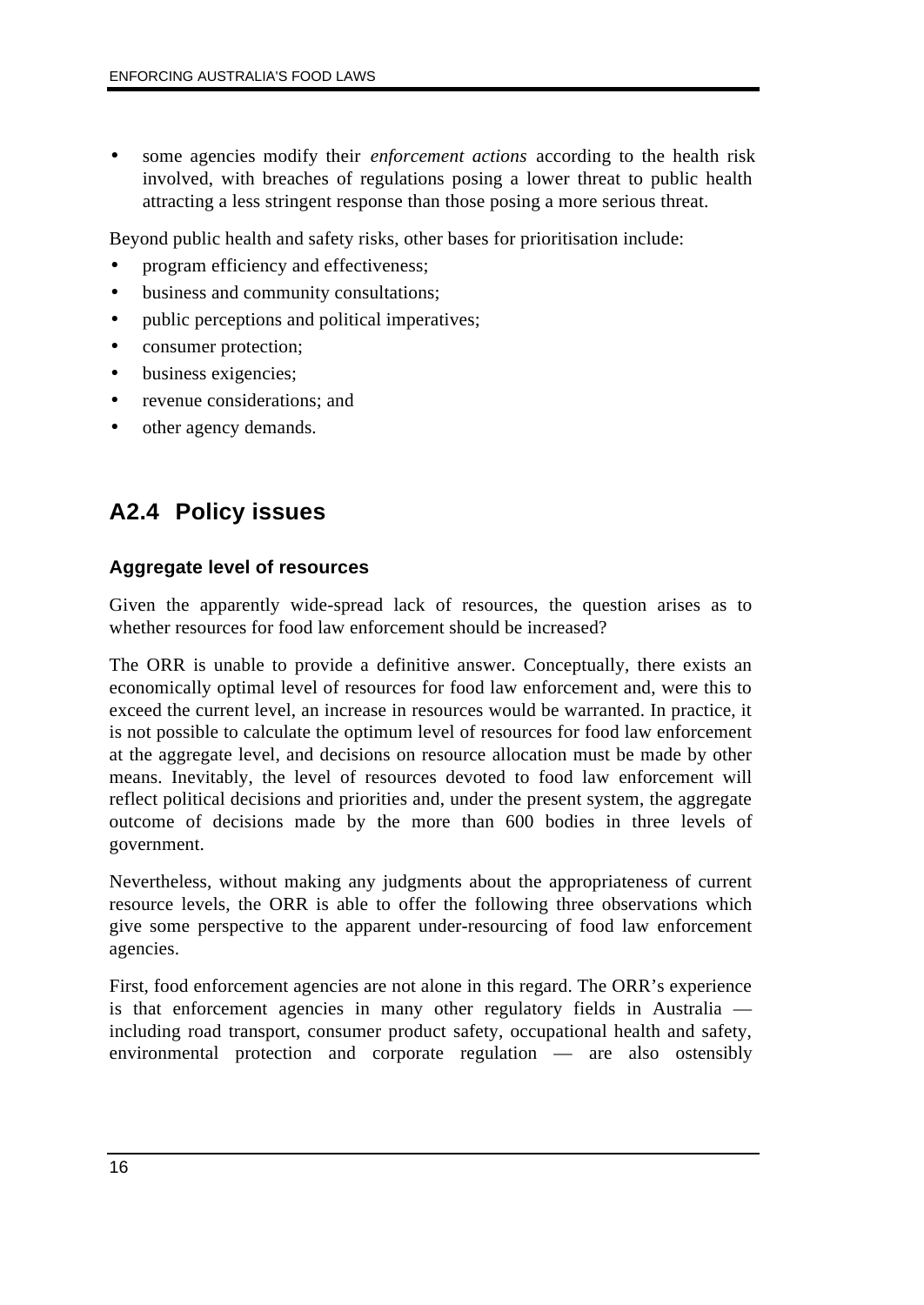under-resourced. Likewise, reflecting on overseas experience, Kagan 4 states:

Few laws, from those against robbery and reckless driving to those against tax evasion and securities fraud, are fully enforced... Although regulatory agencies generally lack the appropriations to ensure full enforcement, hardly any government body — the highway department, the Coast Guard, the Bureau of Prisons, and so on — is allocated sufficient funds to fulfil its statutory duties perfectly.

Second, there is an 'opportunity cost' to resources allocated to food law enforcement. That is, additional government resources directed to food law enforcement will reduce the resources available for other government programs. 5 For example, in the absence of off-setting tax increases, more resources to food enforcement may mean that governments would need to cut-back on other law enforcement activities, such as in the areas of road travel and transport, therapeutic goods or safety in the workplace. Alternatively, they may need to cut-back on other social programs, such as child-care, education and so on. Or alternatively, they may need to increase taxes. In other words, trade-offs need to be made when considering the allocation of resources to food law enforcement programs.

Following on from this, the fact that food enforcement is currently under-resourced in one sense does not mean it would, or should, have first call on any new government expenditure (or redistribution of existing expenditure). It may be that food enforcement is *relatively* well resourced compared to other government programs or, at least, that governments consider that the current allocation of resources between programs is appropriate.

Third, even if sufficient resources were available, full enforcement would not necessarily be desirable. This would be the case under the following conditions:

• if food standards were excessively stringent. Standards in many policy fields are often overly stringent and conservative. 6 In relation to food, the ORR's recent survey of agencies regulating safety risk in Australia 7 placed the NFA at the lower end of the risk spectrum. While determining an optimal level of risk is difficult, this suggests *a priori* that current food standards may be excessively

 $\overline{a}$ 

<sup>4</sup> Kagan, R., 'Regulatory enforcement' in Rosenbloom, D. and Schwartz, R., *Handbook of Regulation and Administrative Law,* Marcel Dekker Inc, 1994, p. 384.

<sup>5</sup> One qualification to this point is that, for expenditure up to a certain level, additional expenditure on food law enforcement could reduce government outlays in other areas, such as the public provision of health services.

<sup>6</sup> ORR, *Recent developments in regulation and its review*, Discussion Paper, November 1993.

<sup>7</sup> ORR, *The analysis and regulation of safety risk: A survey of the practices of National and Commonwealth regulatory agencies*, Information Paper, February 1995.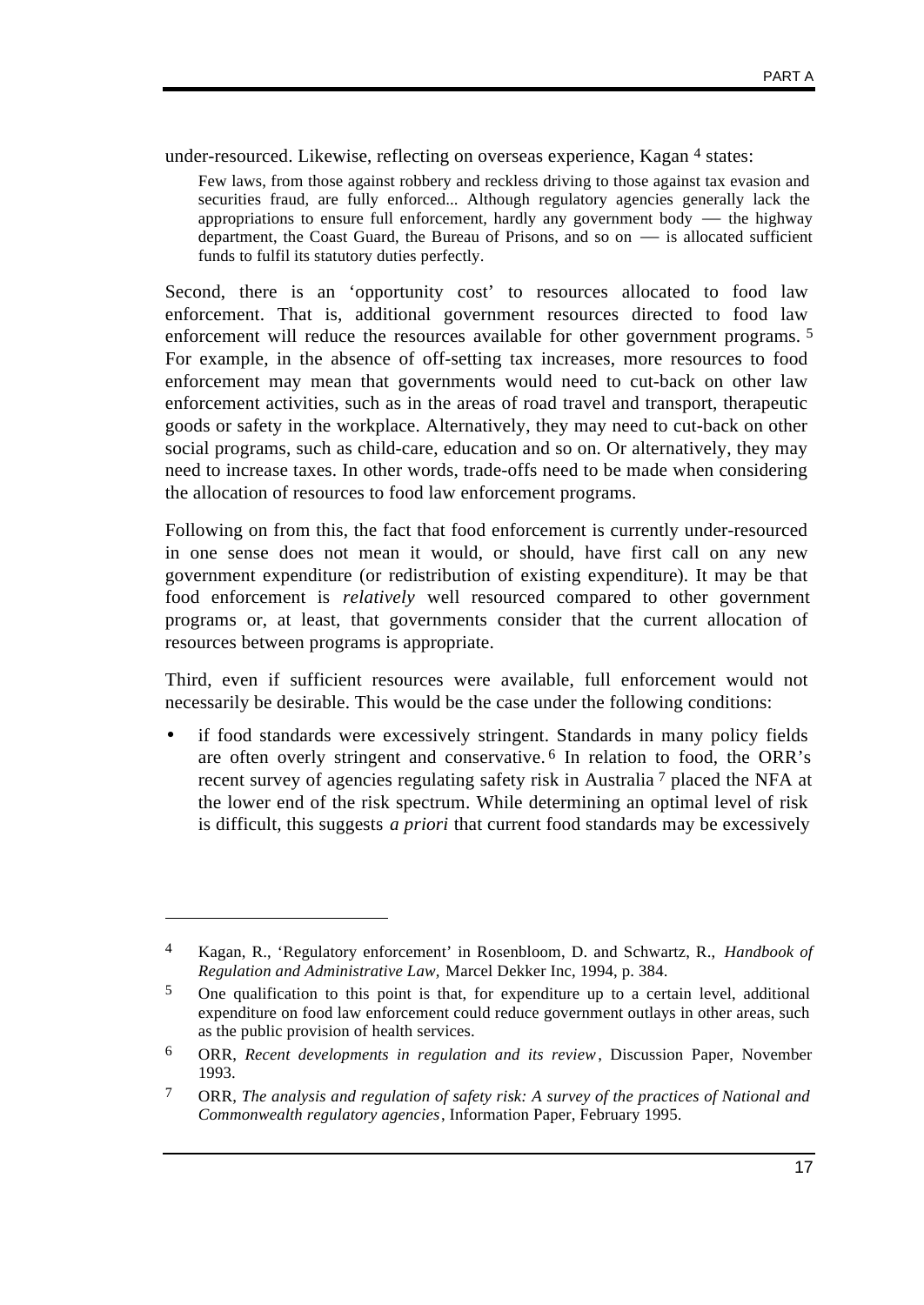stringent. As discussed elsewhere 8, excessively stringent standards require less than complete compliance to promote optimum safety-cost outcomes; and

• if food standards were overly prescriptive in nature. As discussed elsewhere  $9$ , highly prescriptive and even performance-based standards can lack the flexibility necessary to promote optimal safety-cost outcomes. Rigid enforcement of such standards can result in an undesirable focus on regulations and not their underlying objectives. Hence, where prescriptive and performance-based standards are in place, as they often are in relation to food, flexible approaches to enforcement involving less than complete compliance will in some cases be desirable.

Drawing together the foregoing three points, even though the agencies surveyed have insufficient resources to carry out fully all the responsibilities they are ascribed, it does not automatically follow that aggregate resources should be increased.

Be that as it may, the lack of resources highlights the need for food law enforcement strategies to be efficient. That is, given that resources are limited, it is vital that agencies use the resources they do have to bring about the best food law outcomes possible.

The lack of resources also raises the issue of whether agencies, and food law makers, should make greater use of mechanisms for achieving the objectives underlying food laws in ways which utilise non-governmental resources. This may include, for example, laws which place more responsibility and onus on employers or employees to ensure that food law objectives are met, cooperative arrangements with tertiary institutions whereby food technology and environmental health students might undertake real-world food premise inspections and testing as part of their studies, and engaging the active assistance of industry in monitoring and enforcement. The ORR understands that some of these types of mechanisms are already used or being considered to some extent.

The wide-spread lack of resources also raises the issue of whether and how different food laws should be prioritised. As discussed above, most domestic agencies already prioritise, either implicitly or explicitly, their enforcement activities, often according to public health risks. The AQIS IFIP is also based on a risk management system. However, although public health and safety appears to be the main basis for prioritisation, the actual priorities nominated by agencies vary. The question then arises as to whether the NFA, in conjunction with developing and varying the Food Standards Code, should issue mutually agreed guidelines, developed on a public

 $\overline{a}$ 

<sup>8</sup> ORR, *Compliance with the Road Transport Law: A submission to the National Road Transport Commission*, Public Submission, December 1994.

<sup>9</sup> *loc. cit.*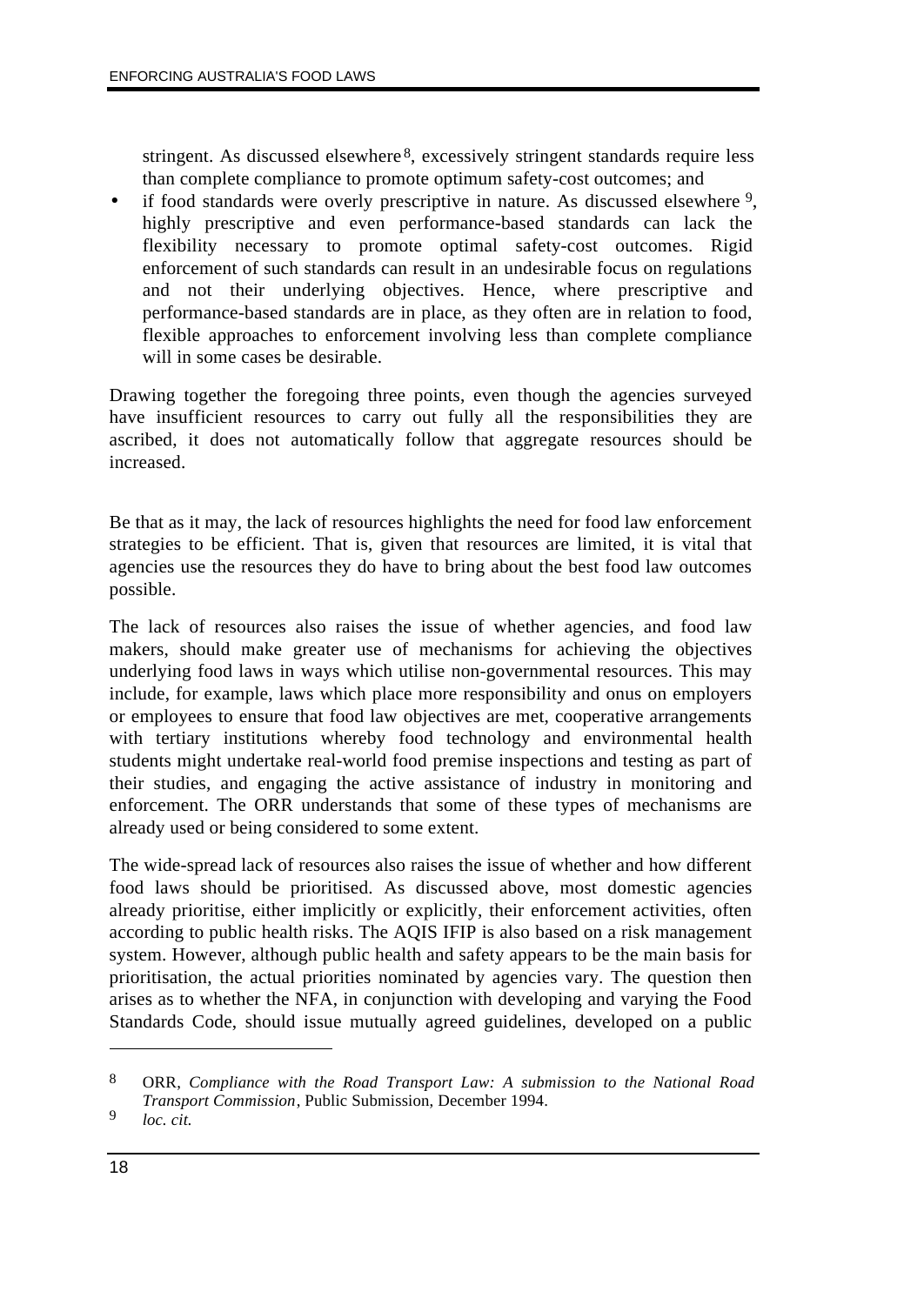health risk and consumer protection bases, on the prioritisation of the matters it deals with, and whether State/Territory agencies should do likewise for those matters dealt with at the regional or local level. Again, the ORR understands that this type of guidance is already being provided or considered (see further below).

#### **Variability in resources between jurisdictions**

The variability in the level of resources across jurisdictions also has a policy implications.

Firstly, conceptually there could be some improvement in overall compliance with food laws if there were a transfer of resources from well endowed to poorly endowed jurisdictions, such that, for the same aggregate amount of resources devoted to food law enforcement, there was a more uniform level of enforcement across jurisdictions.

Against that argument, it should be noted that differential levels of food enforcement resources may reflect different priorities of jurisdictions. For example, councils with high expenditure on food law enforcement might achieve this by spending less on other services, such a parks and playground maintenance, rubbish collection etc. From an equity point of view, the conceptual attractiveness of redistributing 'food law resources' might thus incur problems.

Nevertheless, where allocations reflect chance rather than choice, there may be a rationale for those jurisdictions spending amounts substantially different from the average to review their allocation and priorities.

Secondly, differences in enforcement resources between jurisdictions may affect the regulatory posture adopted by enforcement officers. Officers in poorly resourced jurisdictions may see the lack of resources as indicative of a lax attitude from the governing body regarding food laws, and may thus tend towards unduly 'retreatist' enforcement behaviours. Conversely, officers in well resourced areas may see the relatively high level of resources in their jurisdiction as reflecting a view on the part of their governing body that food law is to be taken seriously, and this may translate into a more 'aggressive' and potentially over-vigorous enforcement style. While the ORR is aware of some anecdotal evidence to suggest this may happen, the survey data is not sufficiently detailed to test this proposition. However, to the extent that is the case, actions to have field officers modify their approaches may be necessary.

Thirdly, the existence of disparities in enforcement resources means that the appropriate enforcement strategies may differ. As discussed later in this paper, in cases where enforcement resources are limited, more combative deterrence strategies may be warranted whereas, where resources are relatively plentiful, more cooperative compliance strategies may produce better results. Following on from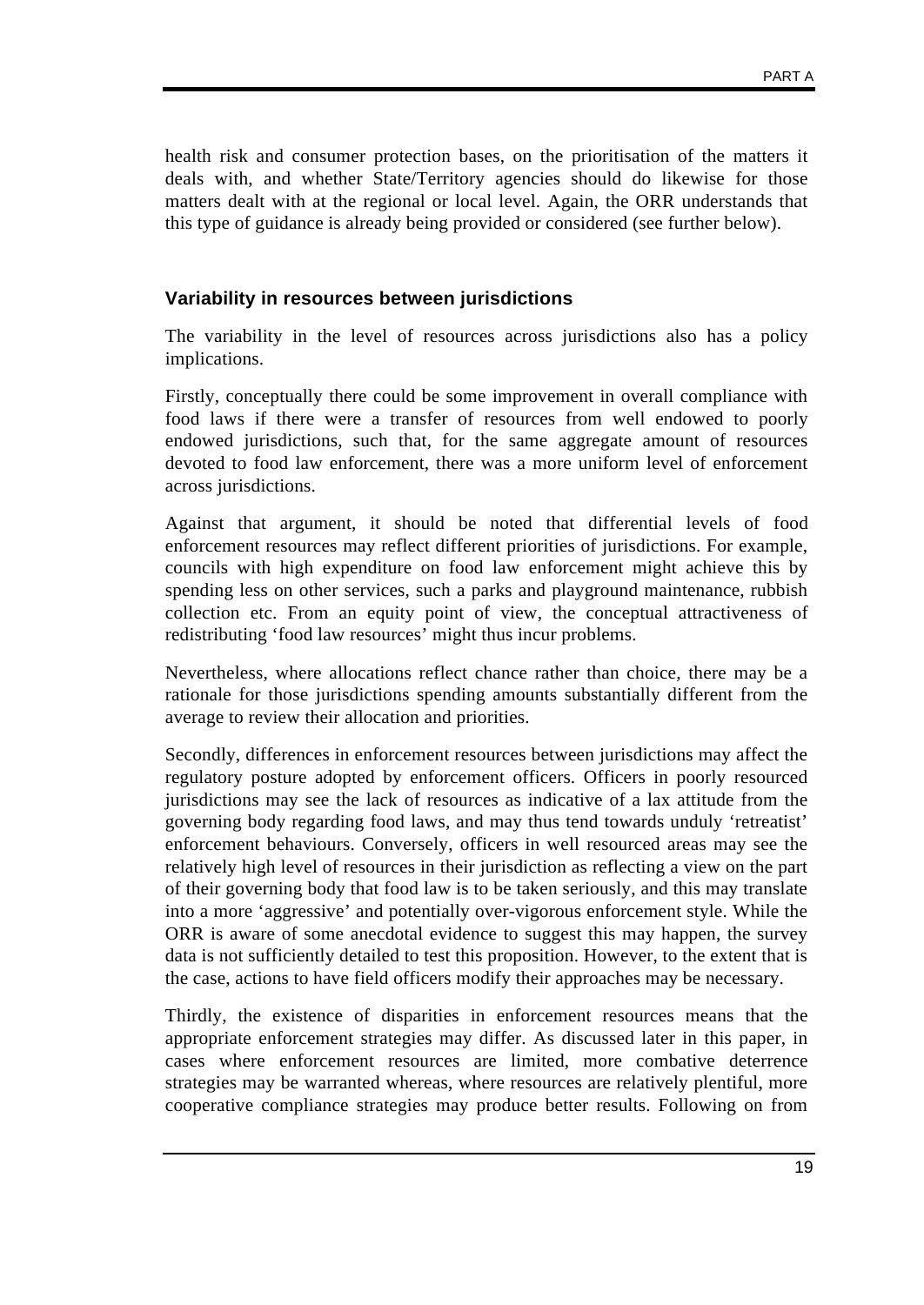this, attempts to seek high level uniformity in enforcement strategies may run into problems where there are disparities in resources, because the ideal deterrence strategy will differ from jurisdiction to jurisdiction (see A3.6).

### **Priority setting**

Policy issues which arise in the context of priority setting include: what are the relevant variables; how should priorities be set; and at what administrative level of government they should be set?

As discussed above, most agencies identified risk as the primary basis for establishing priorities. In doing so, most agencies considered the nature of both the laws and the premises for which they are responsible. Indeed, many agencies have developed ranking systems for food premises according to health risk. Whilst varying in sophistication, these rankings typically take into consideration the type of food sold, age and condition of the premises, past performance, number of potential customers, and the state of internal controls including HACCP procedures.

The agencies also consider perceptions of political risk and notions of 'customer service' as important in determining priorities. This became particularly clear when agencies indicated their reasons for giving priority to responding to public complaints over general inspections (see A3.2).

Beyond these considerations, some agencies also prioritise on other issues, including the cost-effectiveness of enforcement activities. This may be influenced by the level of resources available to an agency, the enforcement powers at its disposal, and the skills of its staff. These issues are taken up in A3.4–6 on enforcement practices.

From a policy perspective, whatever the final priorities may be, it is important that they result from a systematic and transparent process of analysis involving explicit objectives and the best use of available information. The process should also involve assessments of the cost and effectiveness of different enforcement strategies, as well as the level of risk associated with the problems at which they are aimed.

Following on from this, the question arises as to the appropriate administrative level for setting priorities. In particular, it raises the issue of the appropriate role for the NFA as it moves to develop its national priority listings as part of its National Surveillance Strategy.

Again, the traditional pros and cons of centralisation versus decentralisation (discussed in A1.3 and A3.6) are relevant here. Centralised priority setting would provide benefits of economies of scale and consistency across jurisdictions, but may not be sufficiently flexible to capture local preferences or conditions.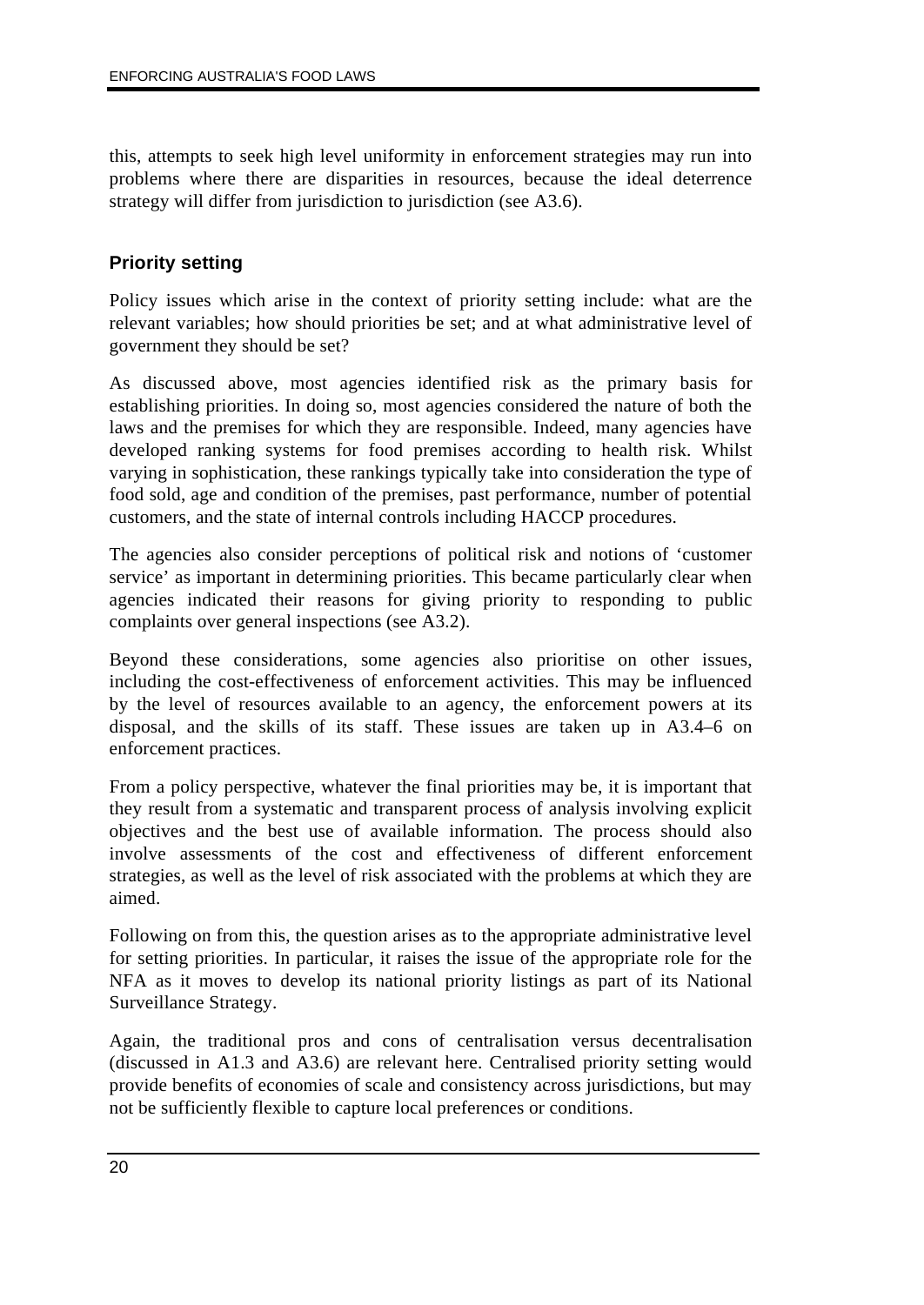Despite these conflicting arguments, breaking down the priority setting process allows for some useful insights. In particular, that part of the priority setting process concerned with risk assessment and the cost-effectiveness of enforcement strategies may be most efficiently done centrally where the benefits of economies of scale are large. For example, technical risk assessments could supplement new regulations made by the NFA, perhaps in explanatory notes. Information on the costeffectiveness of various enforcement strategies could also be collated centrally and distributed to enforcement agencies as part of an information sharing arrangement. Enforcement agencies could then use this information and supplement it with information on local conditions and preferences. It may be, for example, that dietary and hygiene matters should be treated differently according, amongst other things, to localised socio-economic circumstances. Indeed, some agencies pointed out that depressed local employment and financial conditions meant that they had to use discretion in terms of enforcing certain laws, implying a reduction in the stringency with which they enforced certain food laws and the laws on which they gave priority. It may be, however, that consumers in other areas expect, and are willing to pay for, more stringent standards of enforcement including enforcement of different laws.

#### **Other issues**

The other (non-resource) constraints on the enforcement of food laws identified in the survey responses generally have obvious implications. Clearly, where food laws are old and outdated, overridden by other laws, inherently difficult to enforce or impractical, there is a case for reviewing and either reforming or repealing them. Where a lack of national consistency or the cross-jurisdictional nature of laws inhibit their enforcement, there is a case for considering the allocation of institutional responsibilities (see A1.3 above) and/or further coordination of food law enforcement (see A4.1 below).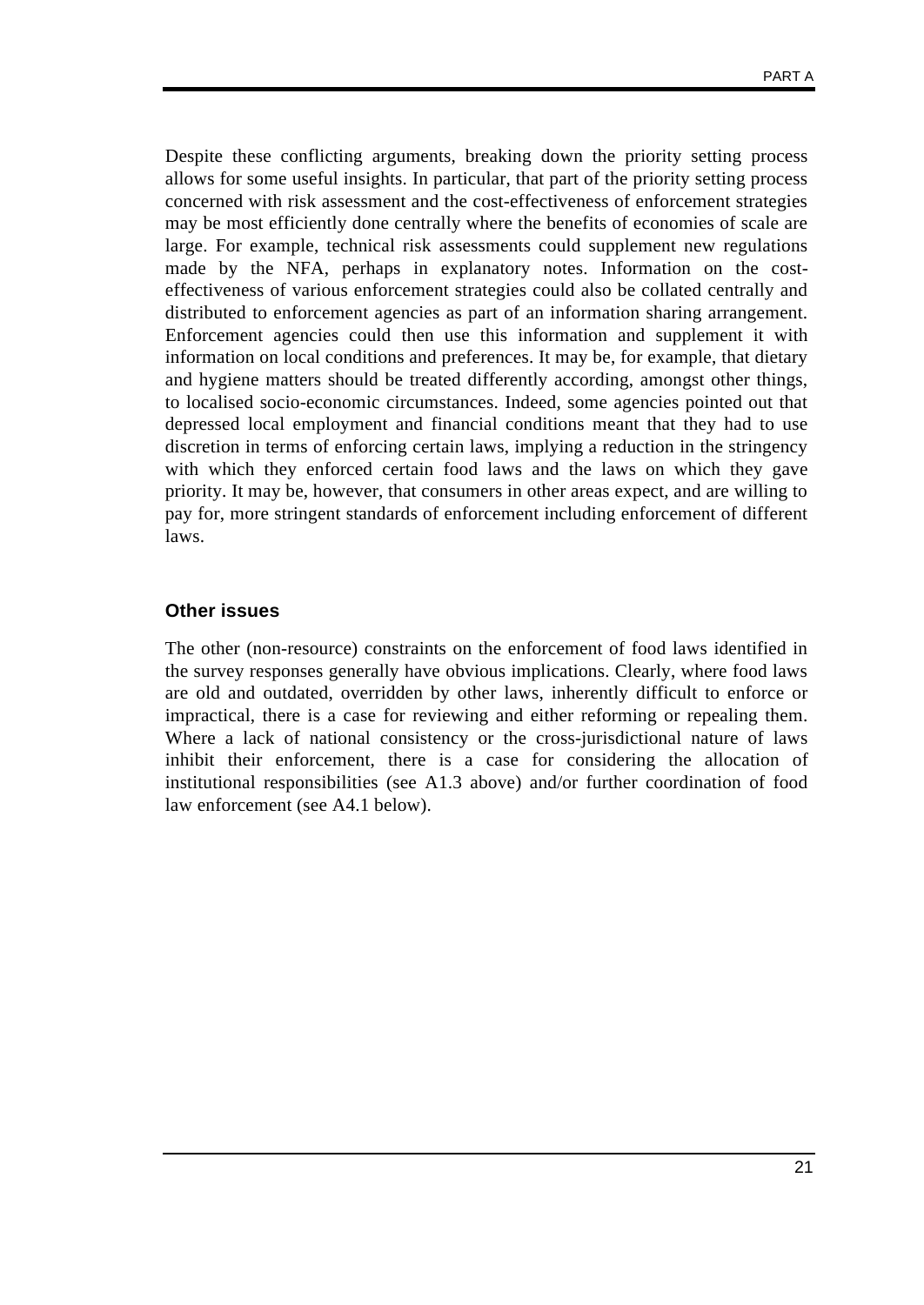## **A3 ENFORCEMENT PRACTICES**

In examining the enforcement practices used by the agencies, the survey sought information on three sub-issues:

- what approaches are used to identify and rectify specific problems or breaches?
- what other measures are used to improve the overall 'culture of compliance'?
- what balance is struck between these two bro ad approaches?

These responses are outlined in Sections A3.1–3.

In discussing policy issues (in Sections A3.4–6), the regulatory literature is drawn on to shed light on when various measures and strategies may be most useful.

### **A3.1 The broad focus**

As Chart A1 shows, while around half of the agencies indicated that they give an equal weighting to influencing business culture and dealing with specific breaches, the overall balance is clearly towards the latter.

Agencies that indicated that they devote about half of their effort and resources to addressing specific breaches and influencing business culture gave three reasons for doing so:

- a belief that each is equally important;
- a preferred emphasis on improving the culture of compliance coupled with a recognition that some proprietors do not respond and that specific issues do arise that need attending to; and
- past experience suggesting that a balance gives acceptable results.

Nearly all of those agencies that adopted a main focus on identifying and rectifying specific breaches cited, directly or indirectly, a lack of time and/or resources as the reason. In other words, measures to modify business culture were seen as an optional extra — desirable but not a core function of the agencies.

In contrast, the few agencies that focus on influencing business culture have made a deliberate choice to do so, and justify that choice with views such as "prevention is better than cure" and "if successful it, will lead to a reduction in the incidence of specific problems."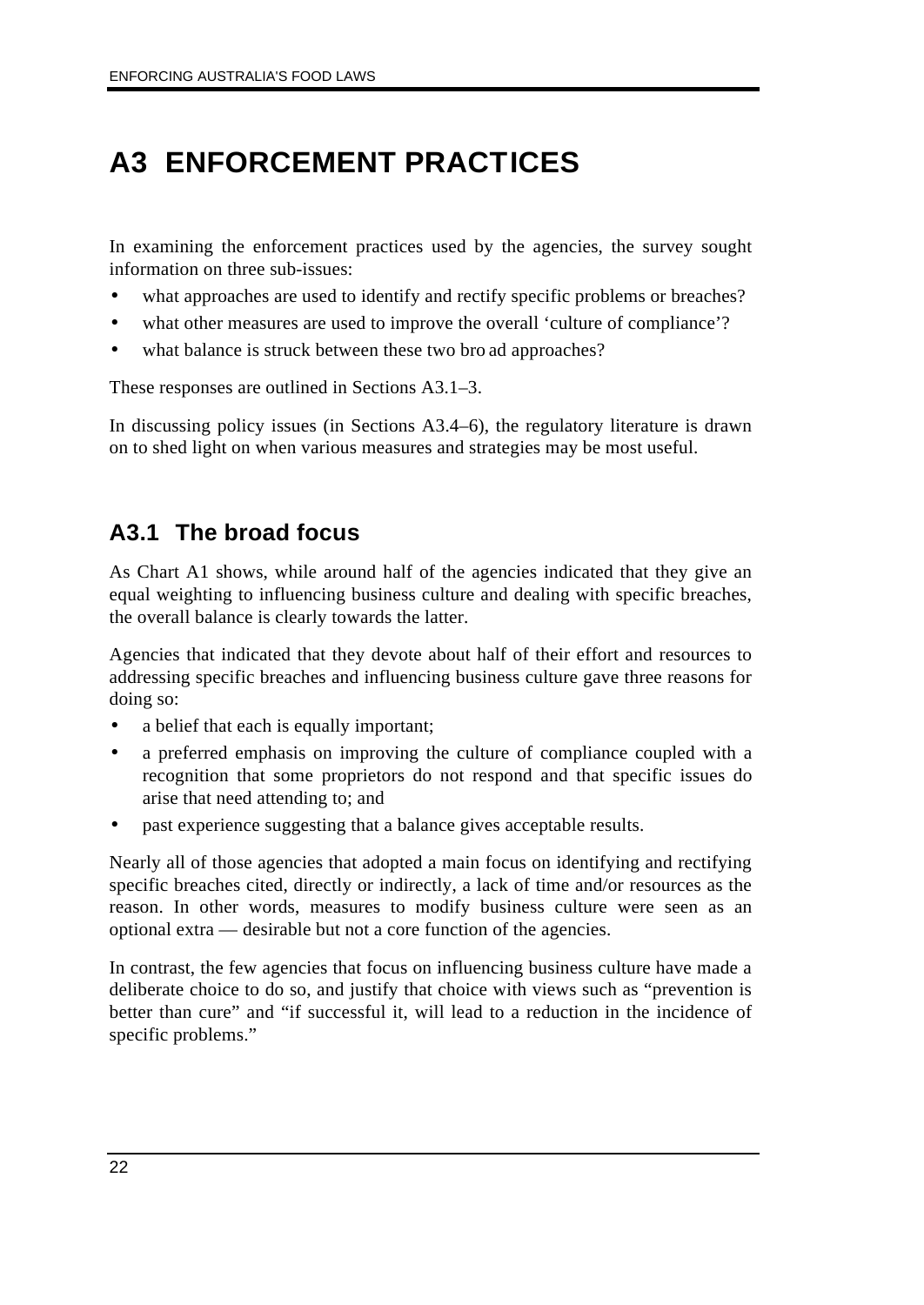

### **A3.2 Identifying and rectifying specific breaches**

Inspection and surveillance are the most common bases of identifying specific breaches of food laws (see Table B4). Further survey data (see Table B5) indicates that, in conducting inspection programs, most agencies undertake systematic rather than random inspections; inspection frequency is in most cases weighted according to the assessed risk involved in particular classes of premises; and general inspections patterns are preferred to blitzes on particular areas or problems.

Public complaints received a lower rating as a means of identifying specific breaches, but this reflects limits on the number of complaints received rather than the importance attached to them by the agencies. Indeed, 84 percent of agencies indicated that they give priority to public complaints, reflecting underlying notions of 'customer service' in many cases.

Chart A2 (based on Table B6) shows that education and warnings are the most commonly used tools for rectifying specific breaches and are often used together. On identifying a breach, an enforcement officer will often issue a warning and also advise the proprietor on how to deal with the problem.

Fines and prosecutions are used less frequently, and adverse publicity is rarely used.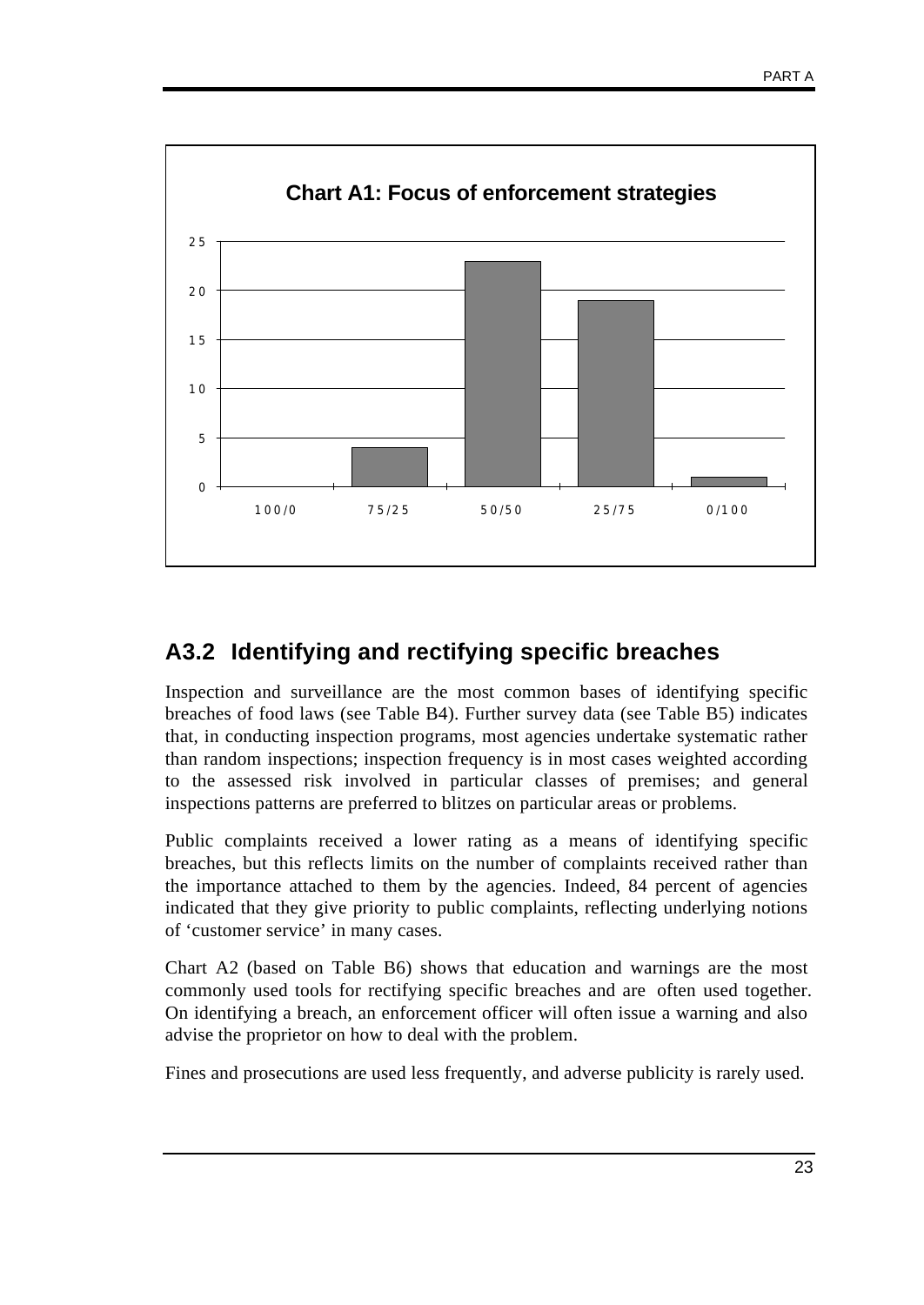

Further breakdown of the survey data (Table B6) demonstrates that the agencies generally take a graduated approach to rectifying breaches. In terms of warnings, verbal warnings are more commonly used when a breach is first identified, whereas written warnings are favoured if no remedial action is taken by a proprietor following a first warning. Likewise, fining or prosecuting immediately after a breach is detected is rarely or never used. Indeed, only nine agencies indicated that they actually have the power to issue on-the-spot fines and survey responses indicate that it is rarely used in the first instance. However, the majority of agencies indicated that they would be willing to resort to f ining or seeking prosecution if initial attempts to have problems rectified were to fail.

These graduated approaches are reflected in formal or informal hierarchies of measures. Nearly all agencies (47 out of 49) indicated that they do use a hierarchy of measures. Of those that do, most used an informal approach (29 out of 49) whilst the remainder have formal procedures.

Typically, the hierarchies used involve some or all of the following elements:

- education/advice on the nature of the problem and how to rectify it:
- a verbal warning is given;
- a written warning is issued;
- a formal clean-up notice is issued; and
- fines are imposed, prosecution commences, or closure orders are served.

If action on the first level of the hierarchy fails to bring about the desired results, the agencies will escalate up to the next level.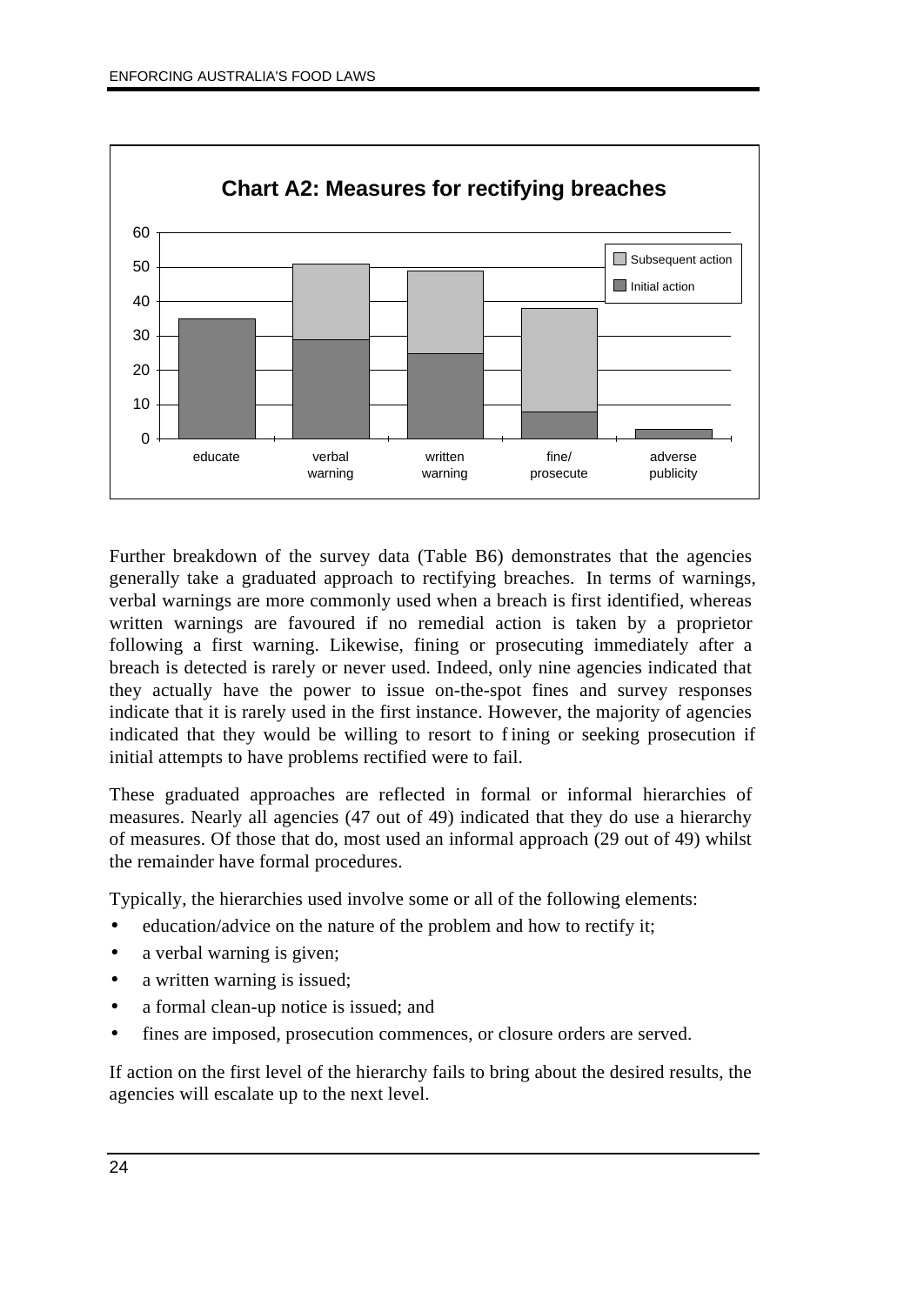That said, some agencies also indicated a willingness to immediately use higher level mechanisms in certain circumstances, such as where fraud has occurred or where a major public health risk results from a breach.

These points are neatly encapsulated in Mandurah Council's (WA) response:

Generally, a warning is issued to the proprietor on the first occasion, in addition to education as to how the deficiency or problems can be addressed in order to comply with the relevant legislation. Subsequent breaches of the legislation will result in legal action being initiated. Should results indicate a breach which has severe health implications, then legal action may be initiated without a warning being issued.

Overall, these survey results suggest that agencies adopt a more cooperative than combative posture when dealing with breaches in food laws.

### **A3.3 Influencing the 'culture of compliance'**

As Chart A3 (based on Table B7) shows, general education of proprietors and firms was the most common measure nominated by agencies to improve the 'culture of compliance'.

Following general education of firms, the next most common measure nominated by the agencies was food handler and related training. This function tends to be undertaken more by agencies in higher levels of government, although 14 regional and local agencies also conduct training. Werribee Council (Vic) described its training program as follows:

We have established a food handlers training courses at a local campus of Victoria University of Technology. Food handlers are encouraged to attend. Field officers attempt to educate by explaining the reasons for directives, requirements, and regulatory enforcement. Proprietors/food handlers are provided with booklets, posters and other promotional material obtained from other agencies or developed inhouse.

Other commonly nominated measures include the distribution of newsletters, media publicity, and the certification of companies and/or premises. The use of food industry awards was rarely adopted.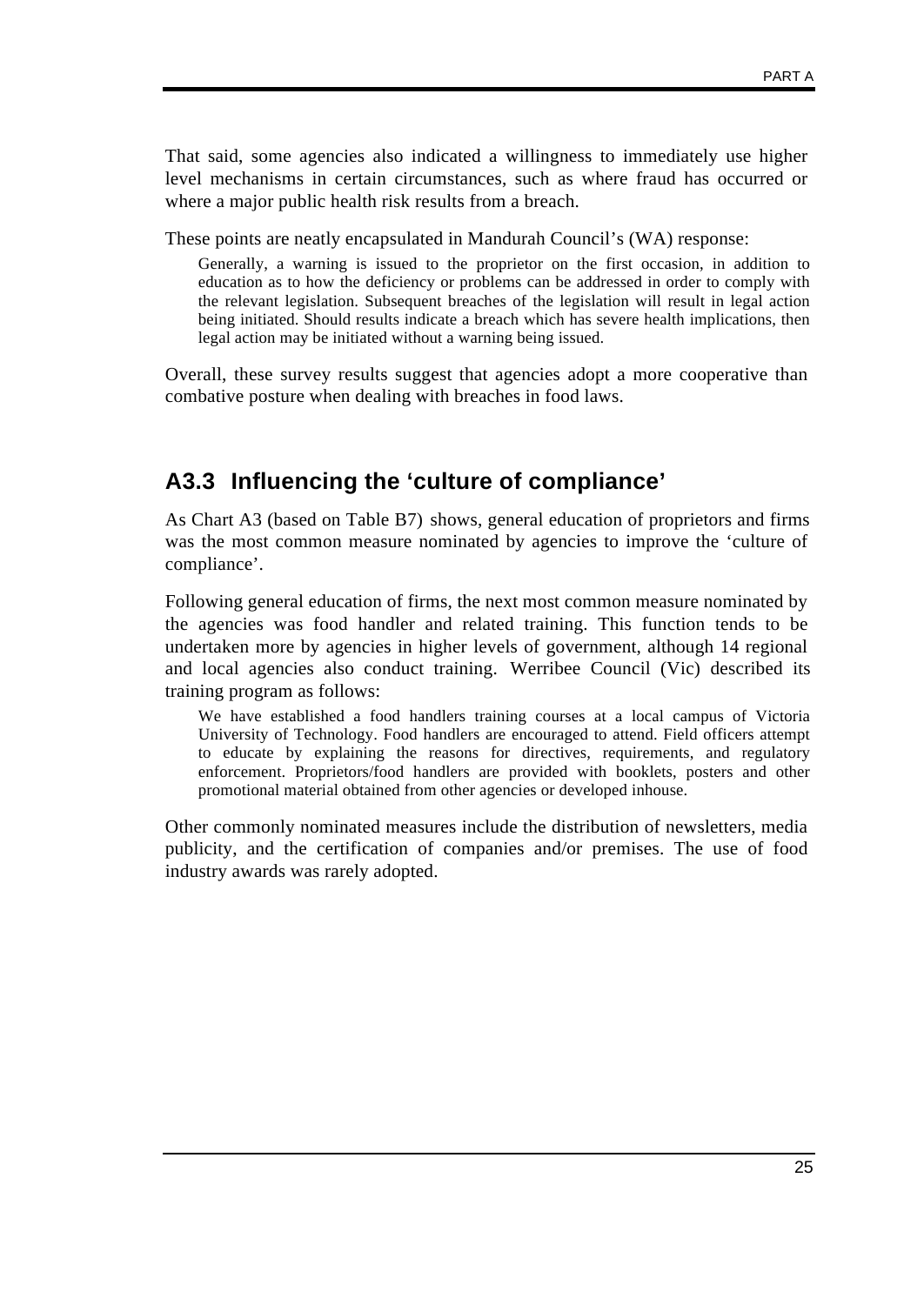

### **A3.4 Policy issues: enforcement mechanisms**

The foregoing discussion highlights the diversity of tools available to agencies to enhance compliance with food laws, including education and training, licensing, warnings and penalties, and award schemes.

It also indicates that, while some tools are commonly used, others are used by only a subset of agencies and, indeed, may be available only to a subset. For example, while virtually all agencies have the discretion to establish training courses or to initiate prosecutions, some agencies do not have the legal ability to levy on-the-spot fines or to license food-related businesses.

From a policy perspective, the first issue which arises is whether these tools should be available to a wider range of agencies or, conversely, whether some of them are inappropriate for food-related matters and should in fact be removed from the armouries of some agencies.

In this section, the advantages and disadvantages of these tools, and some basic design issues, are discussed. (How, and in what circumstances, they should be deployed is discussed in A3.5).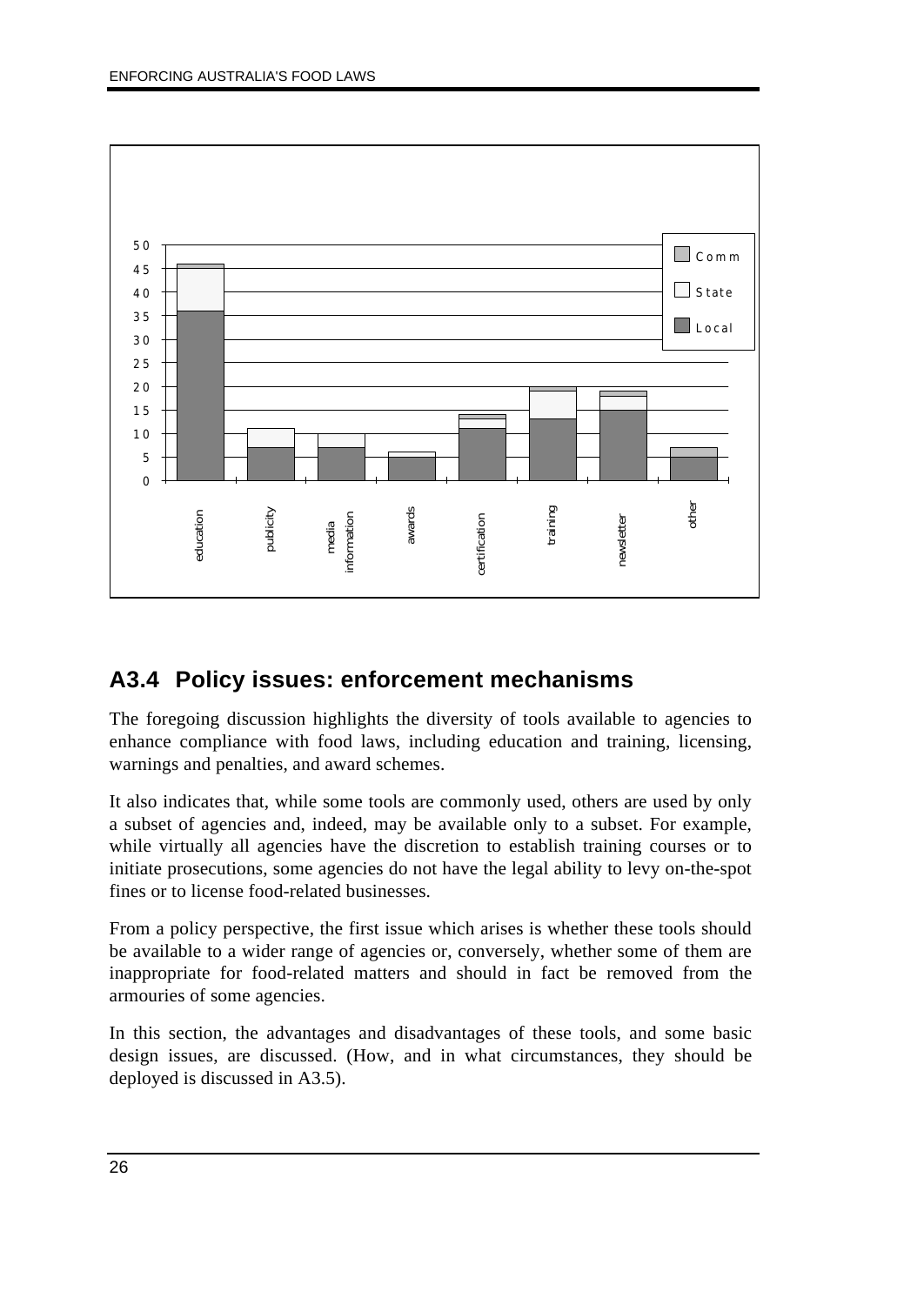#### **Identification systems**

Several approaches can be used to identify breaches, including random sampling, routine inspection, targeted sampling (blitzes), risk-based sampling, and third party complaints.10 The survey results indicate that the main basis for identifying specific breaches of food laws is general inspection of premises/surveillance of foods, with systematic (non-random), risk-based, general (non-targeted) patterns of inspection being given precedence. Public complaints are less used to identify breaches of food laws, but are given higher priority when they arise.

*Random sampling* for inspection and surveillance involves drawing on sample units with an equal probability of selection. Advantages of this approach include:

- minimising strategic behaviour aimed at avoiding compliance, due to the uncertainty of an inspection;
- allowing for the projection of sample results to the population, which may be useful for risk management purposes; and
- absence of bias.

 $\overline{a}$ 

However, random sampling of itself does not incorporate known information about risk probabilities (if there is any), and *may* result in an unrepresentative sample of the target population because, whilst samples on average will be representative, a given sample may, by chance, not be (particularly if the sample size is small).  $^{11}$ Further, the expected costs to the enforcement agency of identifying and rectifying a breach are not directly considered in determining the sample units .

*Routine (non-random) sampling,* such as an inspection which is part of a once a year registration process, tends to be relatively simple to administer but may provide a warning to businesses of upcoming inspection such that they may adopt strategic behaviour and achieve only 'temporary' compliance during the inspection period. 12

*Targeting* areas for inspection by product, geography, class of business etc can be based on risk and/or cost assessments. This approach is likely to be more effective the more information is known about a concentration of poor practices in a particular area. However, in the absence of additional random sampling, and if the

 $10$  Other sampling techniques include convenience sampling — where samples are chosen because they are easy to select, and snowball sampling — where original sample units are asked to identify other, similar sampling units.

<sup>11</sup> There are various sampling methods involving random sampling principles, such as cluster sampling and stratified sampling, which can overcome some of these difficulties.

<sup>12</sup> Further, routine sampling is not in itself risk-based or cost-based. That is, the cost of detecting a breach (being determined by the probability of detection and cost of inspection) is not inherently considered. That said, routine inspections can incorporate risk and/or cost if desired by modifying the frequency or intensity of particular inspections on the basis of risk and/or cost assessments.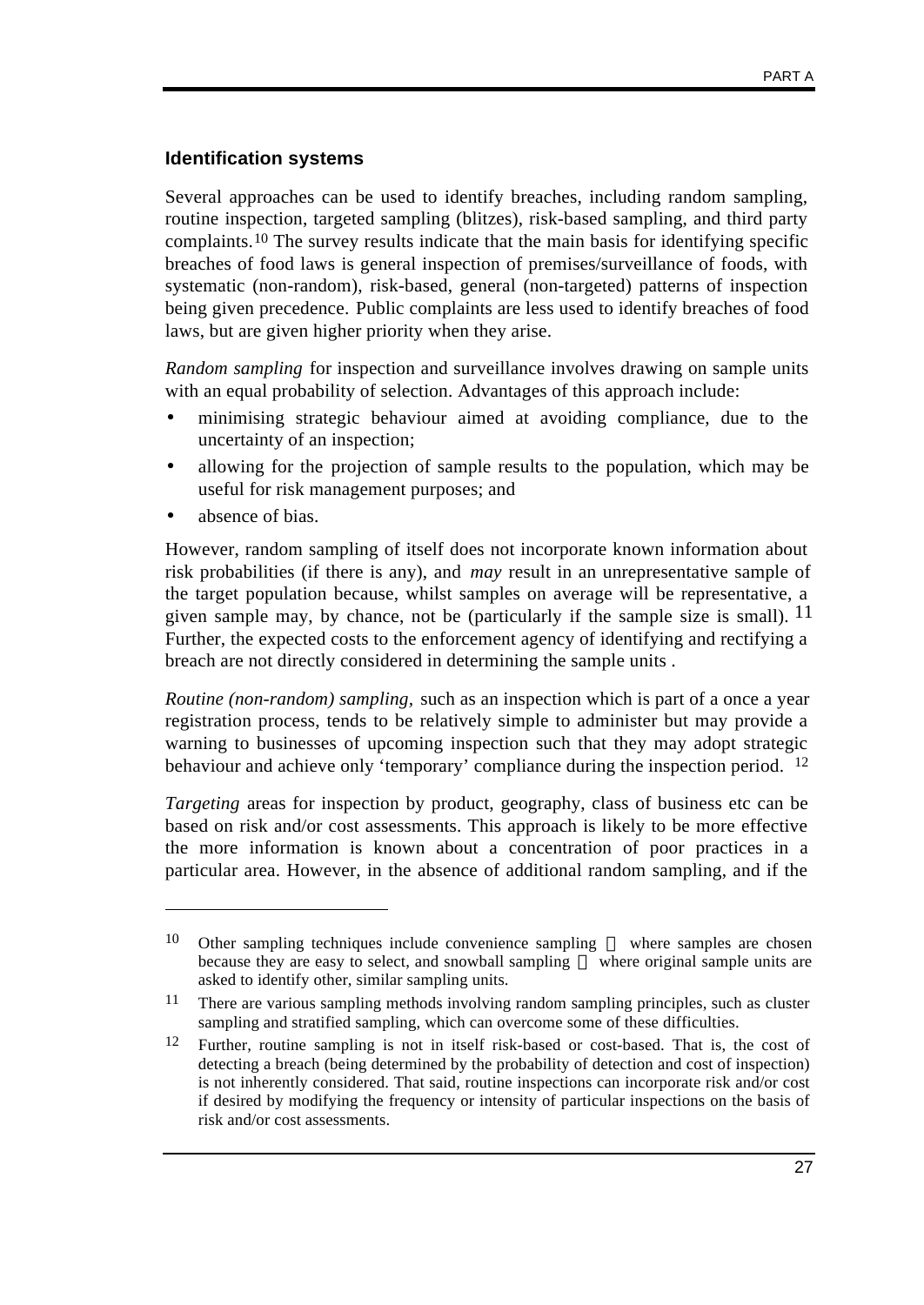'targets' become well known, businesses which are not caught in the targeted activities may perceive there is a very low risk of their breaches being detected and commensurately lower compliance may result.

*Risk-based inspections* use risk as a criteria for selection frequency or inspection intensity. As such, it can be applied to all of the above mentioned procedures. For example, high risk premises may receive two *routine* inspections a year instead of one; *targeted* samples can be, and indeed often are, based directly on risk assessments; and even *random* samples which, while selecting sampling units randomly, may incorporate risk assessments by dividing the population into 'strata' (groups) on the bases of risk, with more sampling units taken (randomly) from the higher risk strata. Risk targeting has the advantage of directing inspection resources to areas where the potential pay-off is greatest. That said, risk targeting of itself ignores both the different costs that may be associated with inspecting any given sample and the probability that a problem can be detected. Therefore, it may not, on its own, represent the most 'cost-effective' approach. Further, risk targeting, like any type of targeted inspection, may generate incentives for low risk businesses to lower compliance in the expectation of fewer or less comprehensive inspections.

*Third party complaints* may come from several sources, including consumers, employees and other businesses. Following up public complaints may:

- be an inexpensive way of identifying potential food hazards, given the public has already identified them;
- allow identification of breaches which are hard to detect during inspections; and
- enhance public confidence in the food industry.

Further, if a complaint is received from an employee or another business, an enforcement agency may be able to act before the breach affects the public. As such, this would overcome a basic limitation of using public complaints  $-$  that action comes too late and consumers (and society) may have already suffered. However, regardless of the source, public complaints, like many other procedures, do not necessarily take account of relative health risks. For example, conducting a general inspection at a major manufacturing premises may reduce the expected health risks to the community more than following up on a food poisoning case involving a premises which sells food products to very few consumers. Against that, following up complaints may have cost advantages and public confidence gains (mentioned above).

An implication of the preceding discussion is that, whilst different identification systems will be appropriate under different circumstances, and for different types of products and breaches, some inclusion of risk assessment, cost assessment, detection probability, and randomness is likely to provide for a more effective inspection program.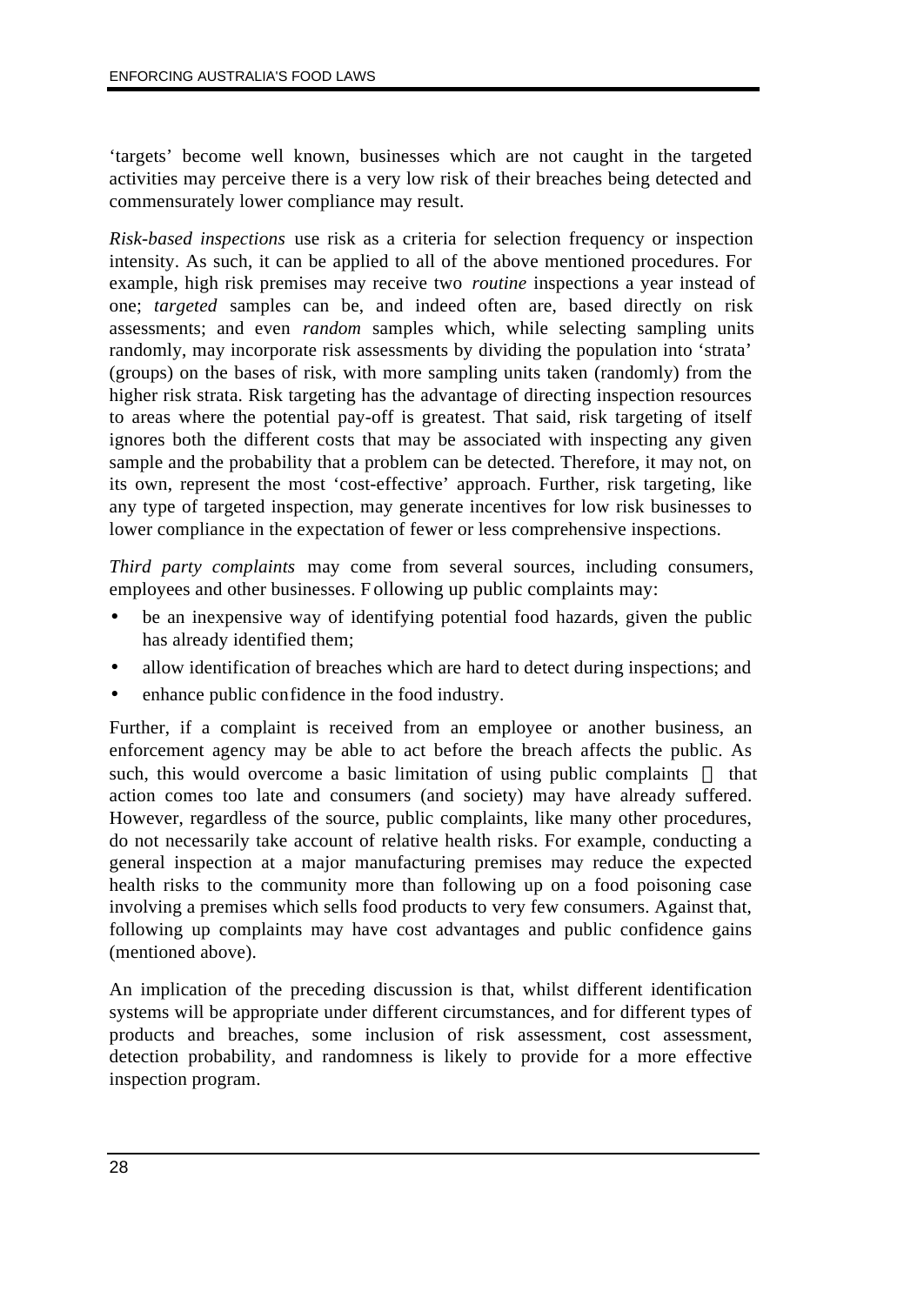#### **Education and training**

Education of proprietors and staff has three main advantages:

- it directly addresses the problem of business ignorance of food safety issues;
- it can increase awareness and knowledge of food safety issues beyond the specifics of any one breach; and
- it can enhance cooperative attitudes in business, encouraging greater compliance overall.

The first of these advantages is significant in the context of food safety because ignorance is often the prime cause of breaches. Indeed, in a survey of food business proprietors and employees conducted by Tea Tree Gully Council (SA), 61 percent had never been exposed to food laws and, when tested, more than half of responses to questions on those laws were answered incorrectly. Similarly, several agencies indicated that, in their experience, ignorance underlies the vast majority of breaches. South Sydney Council in discussions with the ORR said:

Most breaches result from businesses not knowing what to do. In fact, half the battle is communicating that a problem exists.

Unlike penalty systems, education directly addresses these problems.

After advice given as part and parcel of an inspection, the next most widely used educative mechanism is the provision of voluntary training courses. The survey highlighted two design issues related to training courses. Firstly, there is a trade-off between the comprehensiveness of a course and the cost to both the agency and the business people attending. Particularly for firms with high staff turn-over, comprehensive courses may be seen as prohibitively costly. While some agencies run quite extensive courses, others have decided that shorter, more basic courses, are more effective. There may also be a role for a layered system, with shorter courses for staff and more comprehensive courses for managers. The second issue is about who should run the course. In some areas such as Sydney, councils run their own courses. However, in Victoria, several councils have pooled their resources to run a combined course, thereby potentially enhancing quality and reducing costs.

An alternative to providing education is to encourage businesses and employees to engage in voluntary training. On this issue, respondents to Queensland Health's recent review of the Queensland Food Act suggested that agencies could offer incentives such as reduced registration or accreditation fees, or certificates, to businesses who trained staff or employed trained staff.

A further issue is the extent to which there should be mandatory training or education requirements for workers in the food sector. Several agencies surveyed identified the lack of such a requirement as a major problem. On this matter, in its recent review of the Queensland Food Act, Queensland Health stated: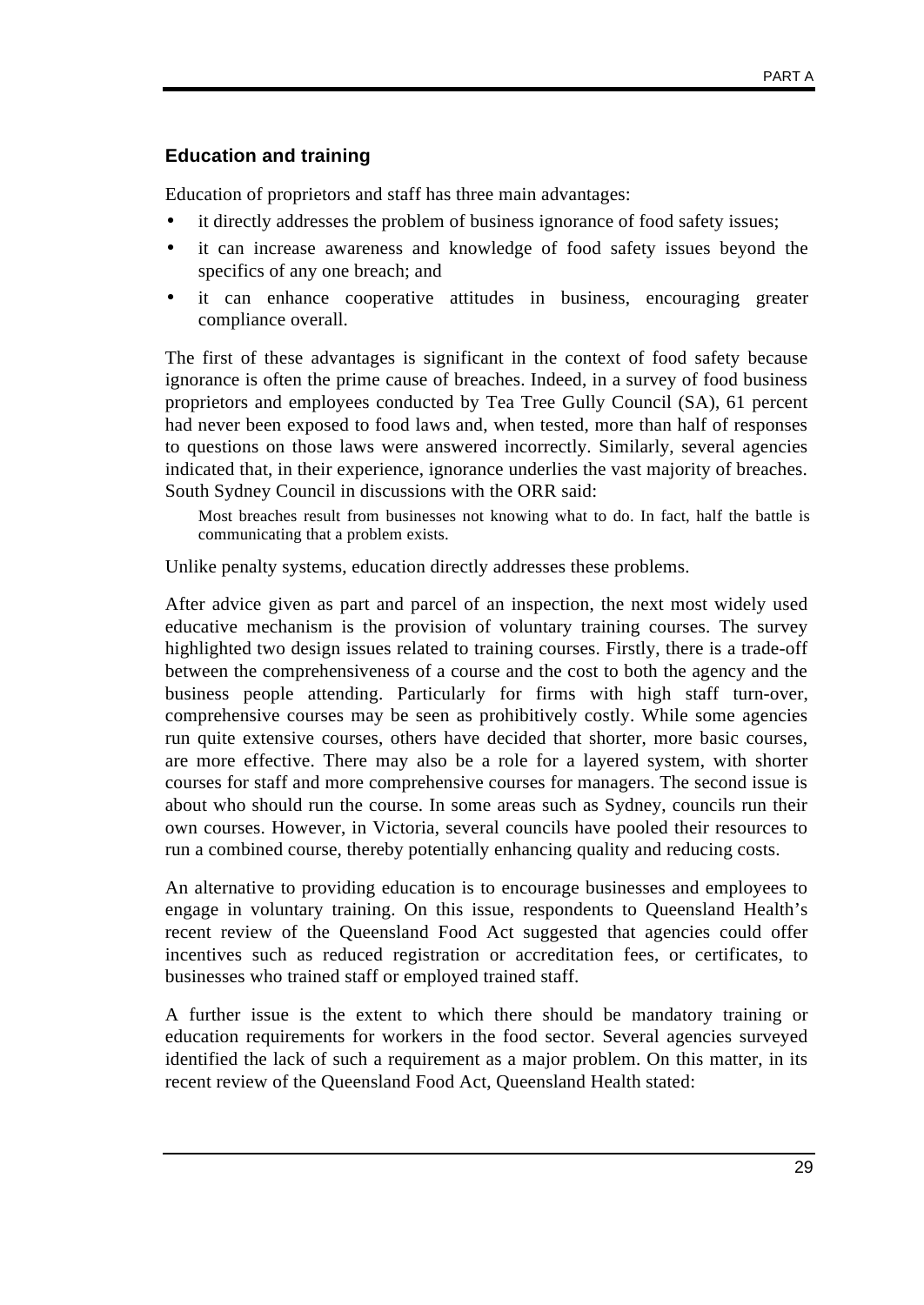The food industry is one of the few industries having the potential to impact on public health whereby no formal training or qualification requirements apply to operators. In view of the significant recorded level of the incidence of food borne illness (food poisoning) in recent years, consideration is being given to the introduction of a requirement that food establishment operators and food handlers be required to undertake formal training or obtain formal qualifications before they are permitted to be engaged in food preparation or food handling.13

Counterbalancing the potential benefits to public health, the cost of obtaining the necessary qualifications both for prospective employees and firms is also an important consideration. A proprietor faced with a legislative need for more highly qualified staff will have incentives to reduce the average staff levels and the rate of staff turn-over. Longer hours for existing employees, less part-time work opportunities and greater use of labour-saving devices could result, particularly in labour-intensive businesses. Educational requirements could also act as a barrier to entry into food-related vocations. The extent of these effects would depend on the stringency of the training/educational requirements. Clearly, the cost of obtaining competencies needs to be matched with the health benefits which flow from them.

Reflecting the need for tailoring training, Queensland Health stated:

The degree of training required would need to be aligned to the activities and responsibilities of the person. It is considered not unreasonable to expect that a person overseeing production in a major food processing or manufacturing establishment is the holder of a degree in food technology or other food science. An employee handling or serving food in a retail outlet such as a lunch bar of small take away food shop could be expected to have undertaken a short (eg half day) course in basic food hygiene principles and practices. People engaged in activities between those extremes could be expected to undertake training appropriate for their activity.

These types of issues are currently being examined by the NFA in the context of the development of national hygiene regulations.

#### **Warnings**

Warnings and directives are another possible response to breaches of regulations, and the survey indicates their wide use in the food industry. They may be verbal or written, and may vary in 'tone' according to the circumstances and the severity of the breach.

The advantages of warnings include:

• they can increase the offender's awareness of a safety standard and/or a sense of responsibility;

<sup>13</sup> Queensland Health, *Review of the Food Act 1981,* Discussion paper, December 1994, p 7.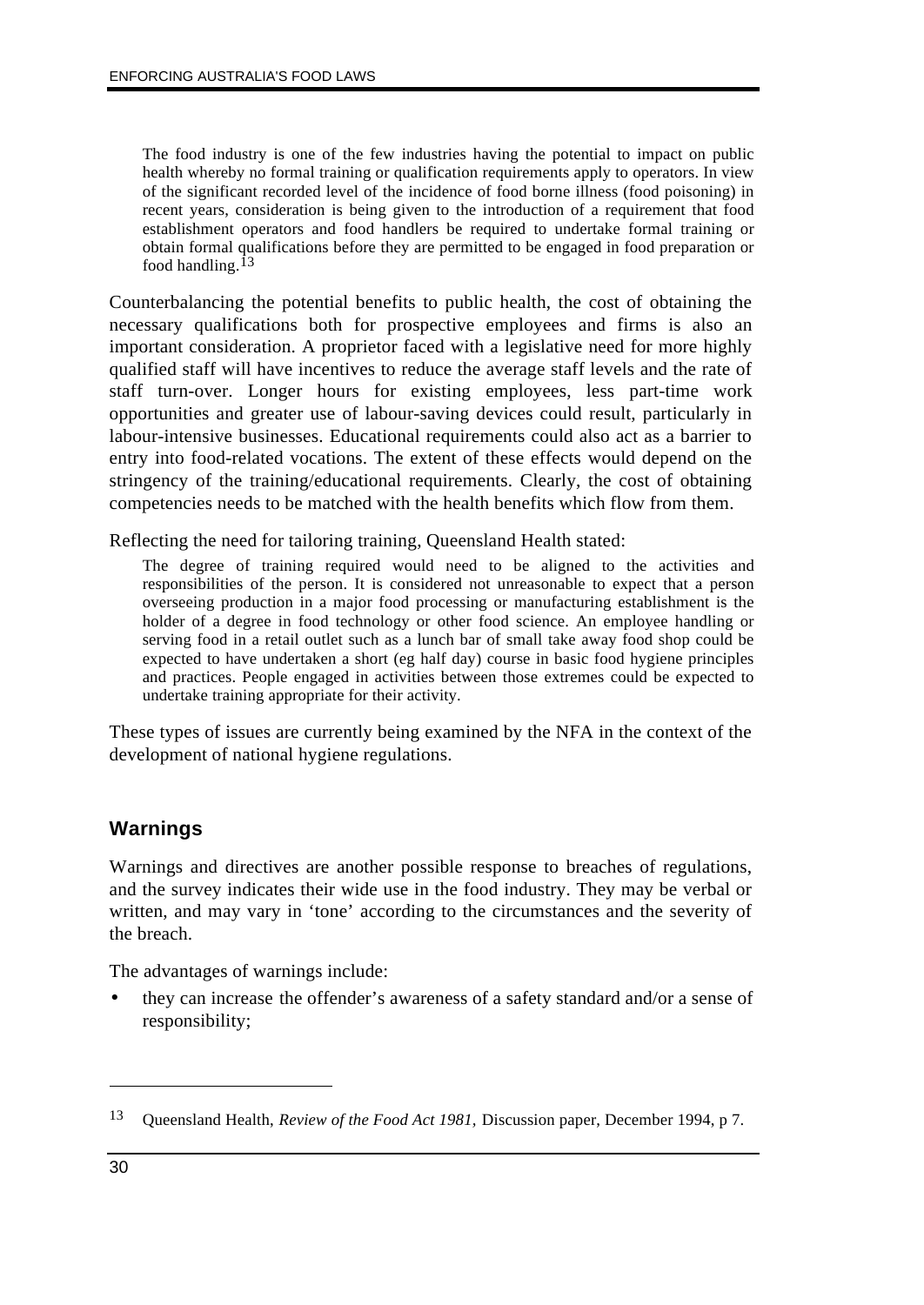- delivered correctly, they can maintain reasonably cooperative relations between the enforcement agency and the business. Indeed, if delivered together with advice on how to avoid further sanctions, cooperative relations may be enhanced; and
- they avoid the costs associated with formal education and/or punitive sanction systems.

However, a potential problem with warnings and directives is that they may encourage businesses to adopt strategic behaviour. In particular, businesses may deliberately give insufficient attention to certain safety risk areas if they know that, in the first instance, the only punishment will be a warning. Hence, warnings may be an inappropriate for intentionally blatant breaches.

#### **Penalty systems**

Formal penalty systems include on-the-spot fines and court remedies following successful prosecutions. As discussed above, the latter route is open to most of the agencies surveyed, but the former is only available to a sub-set.

The question arises as to what level of reliance should be placed on these alternative systems and, related to that, whether the level of penalties available under them is sufficient to provide an appropriate deterrent.

Where these systems are insufficient to promote compliance, the issue arises as to whether alternative penalty systems, such as the use of adverse publicity, should also be used.

#### *Prosecutions*

The main advantages of prosecution are that it can potentially provide a more effective deterrent because of the severity and range of remedies under prosecution, and the daunting nature of court proceedings. The threat of prosecution can also be used as a bargaining chip by enforcement agencies.

Against that, prosecution has several disadvantages:

- high costs for both the prosecuting agency and the defender;
- according to some agencies, penalties in courts are often not significant enough to act as an appropriate deterrent or to justify the expense of undertaking court action (discussed further below);
- consequently, for some breaches the threat of prosecution is not credible because offenders may perceive it unlikely that enforcers would bother seeing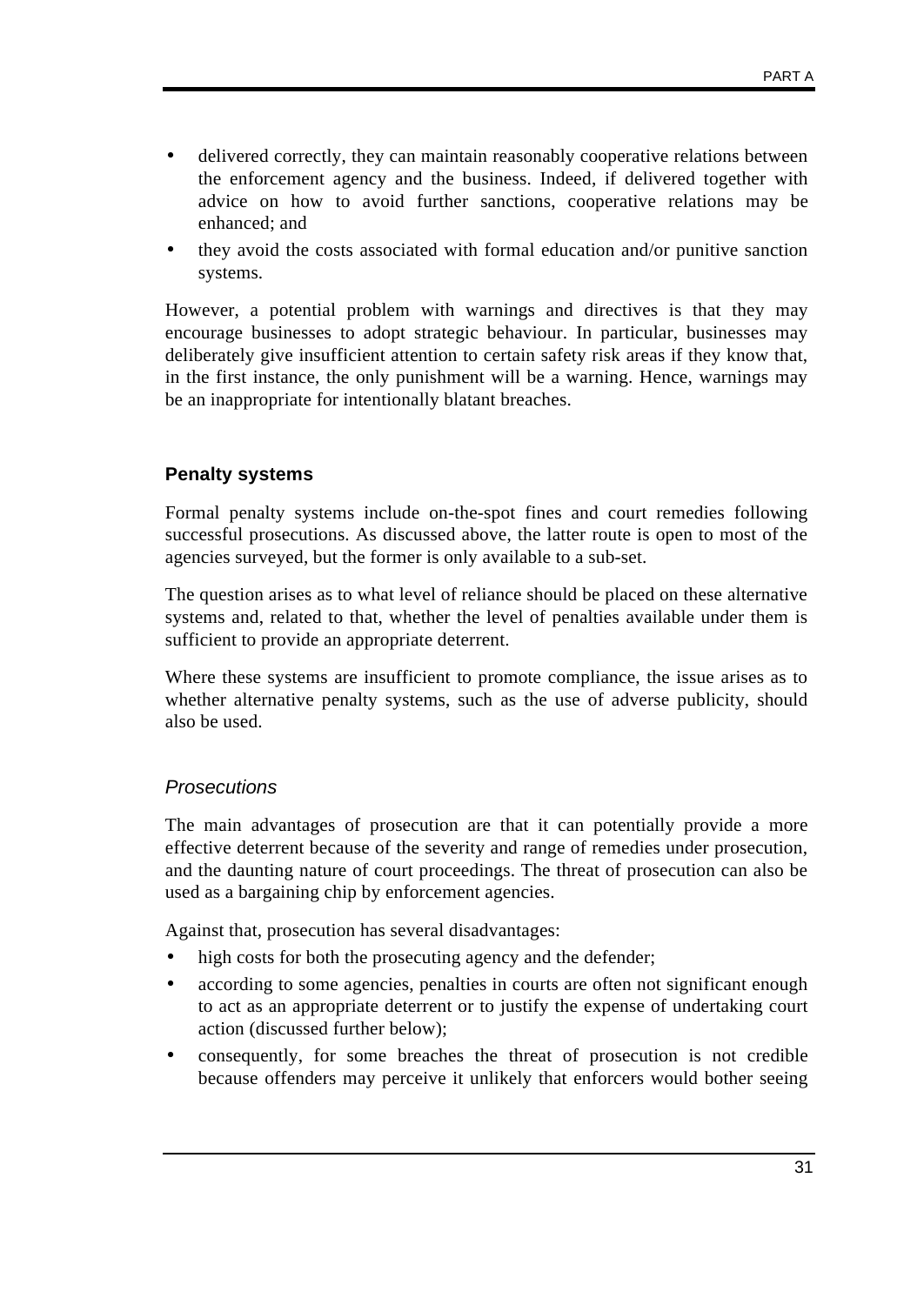through court proceedings. This was mentioned by Holroyd Council (NSW) in

relation to local court hearings (see below). In addition, the Victorian Department of Health indicated:

Our legal system, rightly or wrongly, is very expensive in jurisdictions beyond the magistrates court level. In times of Australia wide budget restraint, the use of funds must be very carefully considered before pursuing individuals or companies through the higher court system for breaches of food law in cases other than clear, demonstrable harm being inflicted on the public.

in the case of imprisonment, the question arises as to who should be held responsible — an individual operator, supervisor, manager or director.

These disadvantages indicate that, whilst prosecutions may be appropriate as a 'last resort' and possibly for some intentional and severe breaches, more intermediate penalty systems will also be desirable.

#### *On-the-spot fines*

The main advantages of on-the-spot fines are:

- they are easy to dispense and cheap to administer;
- they provide both a moderate financial penalty and 'moral shock' to the offender. According to the regulatory literature, it is often the act of being fined, more than the amount, that is likely to generate improvements in compliance; <sup>14</sup> and
- their very existence and moderateness creates an ongoing and credible deterrent.

On-the-spot fines may be appropriate when punitive action is justified, but the delays and costs of court action need to be avoided, perhaps due to limited agency resources. For example, if a food operator is caught smoking whilst preparing food, this may be considered a blatant enough breach to deserve immediate punitive action, yet if the court system were used it would involve considerable costs, as well as requiring a witness. Other situations where on-the-spot fines could be warranted include where food is left exposed to contamination by flies and dust, where unclean utensils or equipment are used in food preparation, and where animals gain access to food preparation areas. 15

<sup>14</sup> Kagan, R., 'Regulatory enforcement' in Rosenbloom, D. and Schwartz, R., *Handbook of Regulation and Administrative Law,* Marcel Dekker Inc, 1994.

<sup>15</sup> Queensland Health, *Review of the Food Act 1981,* Discussion paper, December 1994, p 16.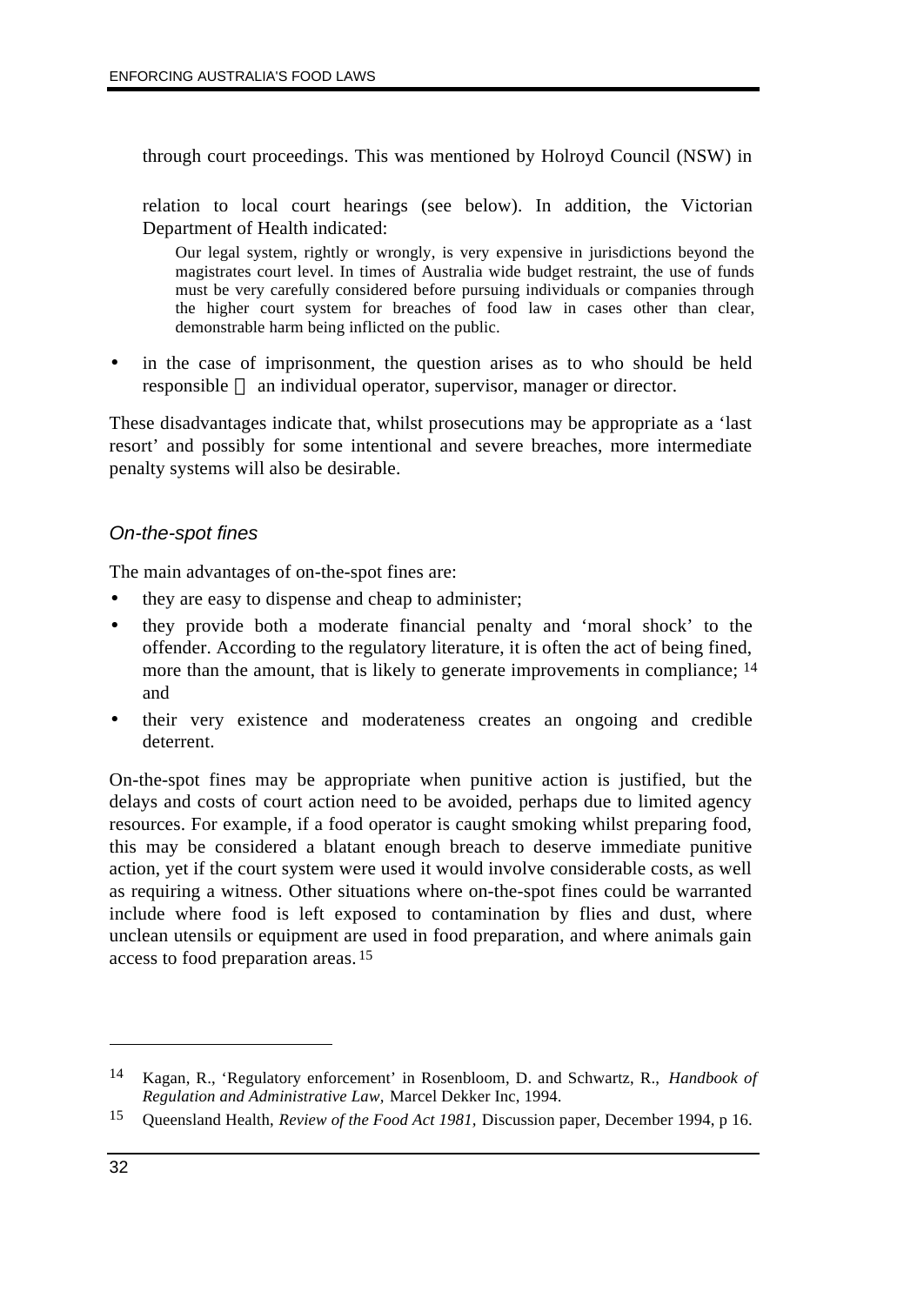On-the-spot fines also have a greater deterrence effect, and represent a more appropriate response to repeat or serious offences, than education or warnings, because they are likely to be perceived as more punitive.

Indeed, they may bridge a potential gap in an enforcement agency's response armoury, offering a compromise between warnings and education on the one hand, and prosecution on the other. On this matter, Holroyd Council (NSW) identified a lack of power to issue on-the-spot fines as causing reluctance to pursue minor offences due to the costs involved in taking an offender to court:

There is a need for council to be granted the legislative powers to grant 'on-the-spot' fines...for minor breaches of the standards. At present all breaches must be pursued in the local court. This is costly in both financial and personal terms. Council at present is reluctant to pursue these minor offences.

A common disadvantage associated with on-the-spot fines is that they may be open to abuse by unduly legalistic or combative field officers, but these fines are used in many other regulatory fields without raising excessive concern. Indeed, some of the food officers who are, or would be, responsible for issuing on-the-spot fines for food law offences already do so in other aspects of their work outside the food area, such as in pollution control.16 Further, appropriate appeal mechanisms could be established.

That said, the inappropriate use of on-the-spot fines may antagonise firms and reduce the possibility of cooperation. Therefore, the enforcement agency needs to consider carefully the circumstances when they are used (see Section A3.5). Indeed, the agency may want to ensure its staff are fully cognisant of these issues.

Overall though, on-the-spot fines can represent an appropriate form of deterrent for certain breaches of food laws.

#### *Financial penalties*

 $\overline{a}$ 

According to the theory of optimal deterrence, 'expected penalties' 17 should be set equal to the 'social costs' of a breach.

<sup>16</sup> This reflects the nature of the food enforcement system in Australia, where a number of 'food officers' are qualified in, and perform work in, several health areas.

<sup>&</sup>lt;sup>17</sup> Expected penalties are equal to amount of penalty multiplied by probability of being detected and penalised. So if a penalty for a particular type of breach is \$5000, the probability of being detected is one in ten and the probability of being penalised once detected is one in five, the expected penalty for committing the breach will be \$100. (As well as pecuniary costs, some people may also incur physic or moral costs from breaching the law or, at least, from being discovered and publicised. People will also obviously incur significant personal costs if they are jailed. In theory, these costs should also be considered in judging whether the expected penalty for a breach is appropriate).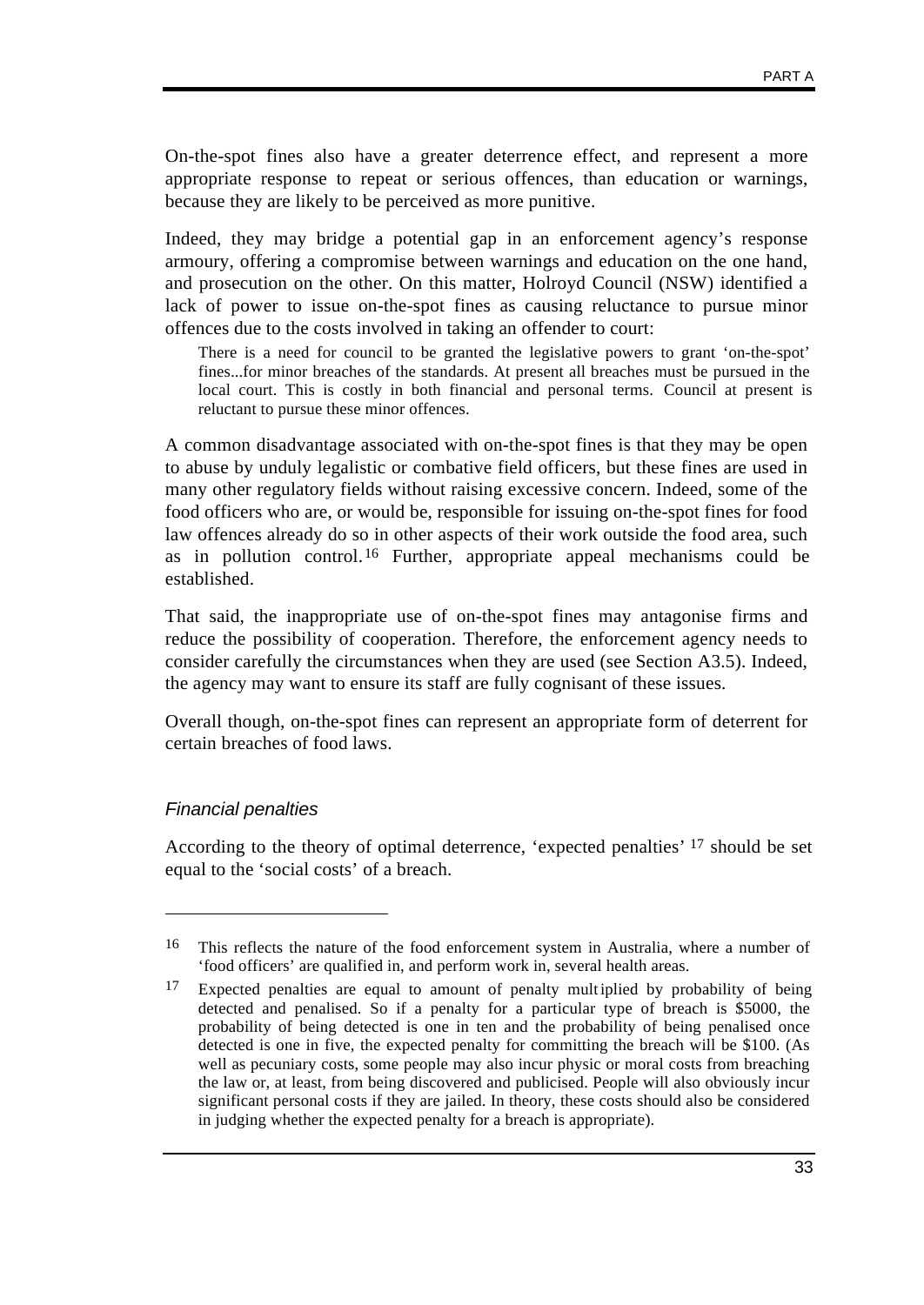This theory has implications for the *relative* size of penalties for different breaches. In particular, it implies a need for penalties to be risk-rated, such that penalties for higher risk (ie more dangerous) breaches are greater than those for lower risk breaches with the difference between the penalties reflecting the proportional difference in risk.

However, the survey responses indicate that, in some cases, the financial penalties available through the courts are not risk-rated. For example, the South Australian Health Commission indicated that minor labelling breaches are liable to the same penalty (\$2500) as major breaches relating to health claims. South Sydney noted that the maximum penalty for unclean premises is \$2500 whereas it is \$5000 for selling sausages with excess fat content.

These problems may be overcome if the courts themselves vary the level of penalty they impose (under the maximum penalty available) according to the seriousness of different breaches, or if enforcement agencies compensate by varying the frequency with which they prosecute different types of breaches.

However, there may also be a need to realign the maximum available penalties.

The theory of optimal deterrence also has implications for the *absolute* size of penalties. Where the probability of detection and penalisation for breaches is low, there will be a need for higher penalties to compensate and maintain the required expected cost of a breach.

Penalties for breaches of food regulations in Australia vary from State to State. For example, the maximum penalty in Queensland is \$6000 whereas it is \$20 000 (or six months imprisonment) in Victoria.

The survey elicited differing views on the current level of penalties available through the courts. South Western Sydney *PHU* indicated that the courts had levied what it considered to be quite reasonable penalties in some cases. On the other hand, the South Australian Health Commission noted that it is not uncommon for courts to award around 10 percent of the maximum penalty for many breaches. When combined with limited prosecution, expected penalties can be quite low. This would be consistent with the situation in many other regulatory fields. <sup>18</sup>

On the matter of penalties, Queensland Health has stated:

There is a major problem with the small fines in relation to composition standards where a manufacturer may deliberately not conform because of the major financial gains that are available and which outweigh the insignificant penalty imposed if convicted (eg, flooding

<sup>18</sup> For example, expected penalties for breaches of OHS regulations in Australia amount to approximately \$20 per breach when averaged across jurisdictions. See Industry Commission, *Health, Work and Safety*, Draft Report, p. 113, May 1995.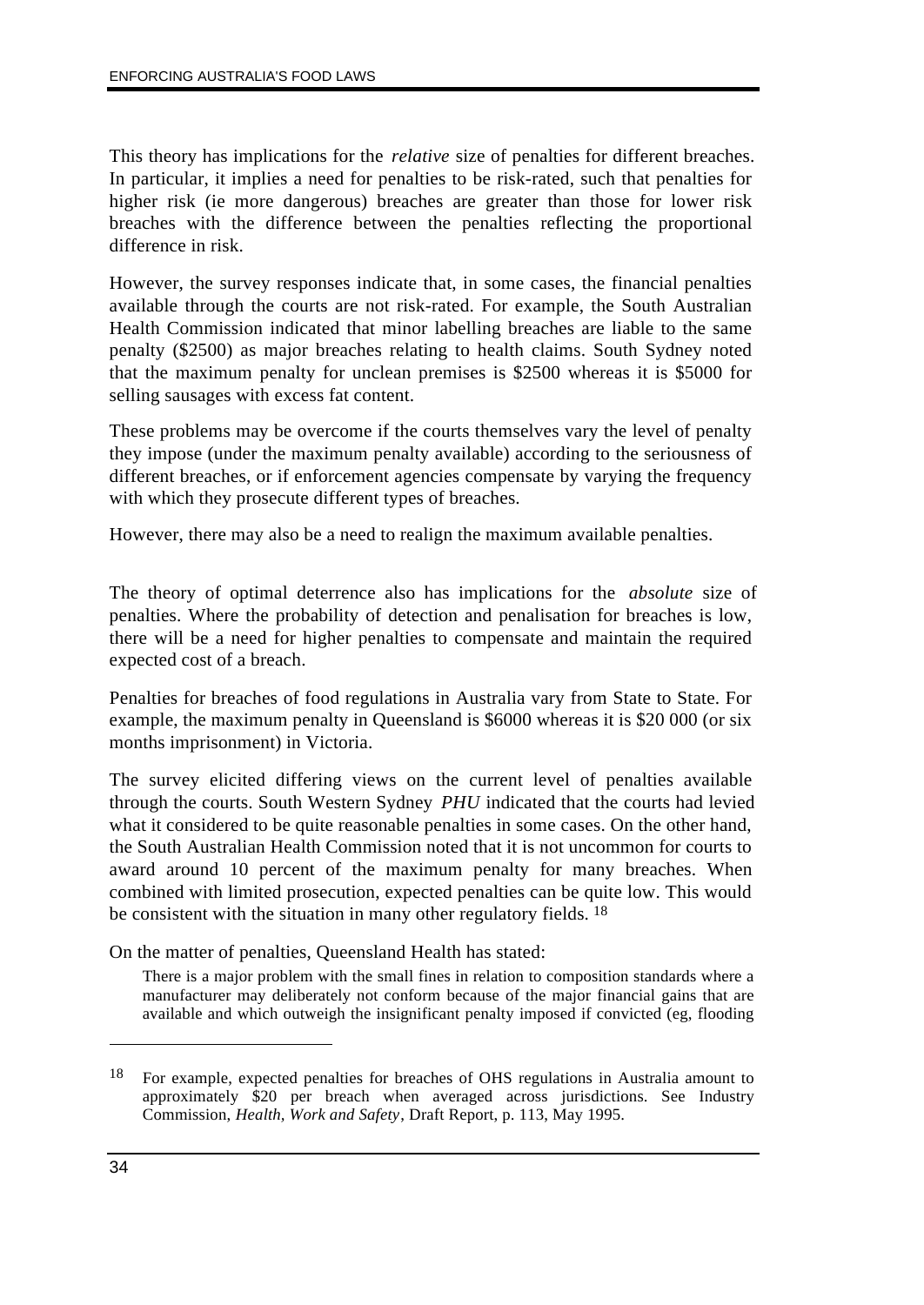the market with low standard product at cheap prices netting significant returns in a short period of time prior to actions being completed by authorities). 19

To the extent that court penalties are too low to provide an optimal deterrent, a case could obviously be made for increasing them. Alternatively, the need for higher expected penalties could be satisfied if agencies were to increase their inspection and prosecution rates. However, where resource constraints or other reasons limit this course of action, higher legal penalties may be required for optimal deterrence.

That said, other considerations may limit the scope for increasing available penalties. In particular, where low detection and penalisation rates require *extremely* high financial penalties to produce the desired 'expected penalty', equity and practicality considerations may intervene. Governments and the courts may be reluctant about imposing extremely high penalties on those few firms which are prosecuted, and agencies may be reluctant about pursuing prosecution under such circumstances anyway. Consequently, beyond some point, higher pecuniary penalties may lack credibility and actually reduce the 'expected penalty' associated with any particular breach. This in turn implies a practical limit to the application of the optimal deterrence model based purely on financial penalties.

These limitations mean that, if a deterrence strategy is to be pursued, alternative penalties may be appropriate. One possibility is the seizure and/or recall of certain products. However, these should arguably be seen essentially as a consumer protection or safety measure rather than a punitive sanction because they can 'waste' a resource if the product is fit for consumption. Other possibilities include custodial penalties, compulsory training for firms and/or employees responsible for breaching particular laws, and adverse publicity.

#### *Adverse publicity*

 $\overline{a}$ 

Beyond conventional court-based penalties, further deterrence can be generated via the use of adverse media publicity against firms breaching the law. Adverse publicity can involve naming firms which have been successfully prosecuted to increase the 'expected penalty' of such breaches, or simply publicising the fact that certain unspecified firms have been prosecuted, thus increasing the general deterrent effect associated with legal penalties. Although extensively used in other fields such as road safety and financial regulation, the survey results indicate that, at present, this approach is little used in relation to food laws.

<sup>19</sup> Queensland Health, *op. cit*, p. 15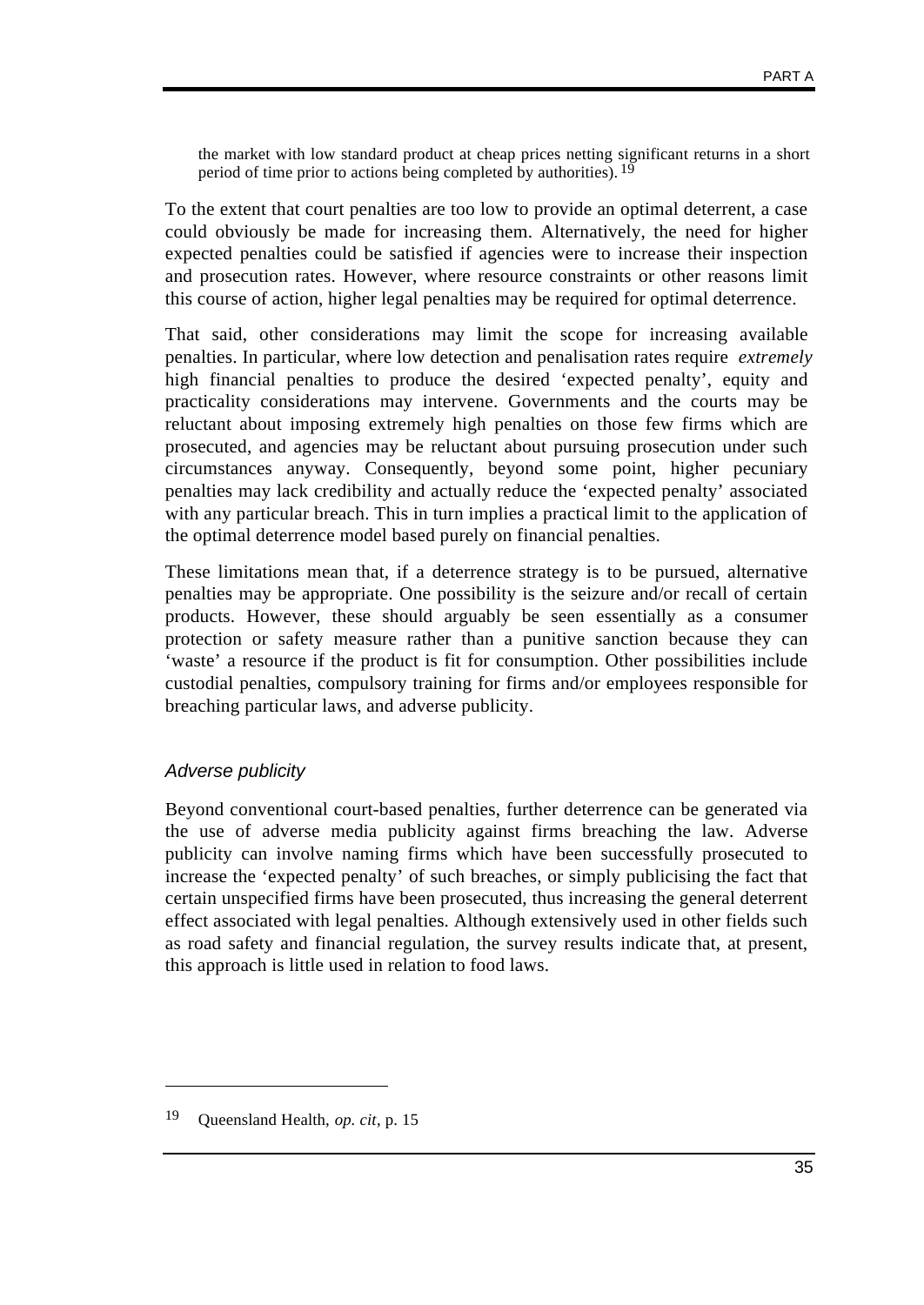The main advantages of adverse publicity are:

- it can provide a large deterrent at relatively little cost to an agency. Indeed, with agencies facing limited resources, adverse publicity may be a credible and effective tool, especially given the limitations of prosecutions (see above); and
- it may raise the awareness of other businesses to food safety issues, and therefore encourage them to comply.

However, adverse publicity is a 'blunt' instrument, and it is difficult to know in advance the effect it will have. Sometimes it will reach numerous households and be interpreted by the media as a significant problem, causing considerable loss to an offending business. At other times, a problem may receive little exposure or interest in the community, and correspondingly cause little loss. 20 This makes it difficult to match an offence with an appropriate amount of corrective action. Indeed, in discussions with the ORR, South Western Sydney *PHU* said:

With adverse publicity you do not have complete control. It can be too soft or too harsh. On one occasion, local newspapers decided not to publish offences that we had advised them about.

Further, adverse publicity may harm innocent businesses, whose reputation may be damaged by the publication of a breach by another business. An example is the small goods industry which suffered as a result of the publicity associated with the Garibaldi incident in South Australia. 21

#### **Licensing**

Licensing for food-related firms can specify structural requirements for premises, procedures to be followed and staff training/educational requirements. As well as applying to firms and particular premises, individuals can also be separately licensed to perform certain functions (such as pilot's licences in aviation). In the context of food safety, however, most focus is on the need for licensing firms with the possibility of specifying staff training/educational requirements in that license (or in legislation relating to it).

<sup>20</sup> Further, in the case of manufacturers of generic goods, consumers may not be able to identify the offender's product and therefore the cost to the offending manufacturer may be very low.

<sup>21</sup> Further, the loss of reputation may extend beyond similar businesses, and effect the general reputation of the locality in which the breach occurred. This could particularly be a problem if adverse publicity was used in one jurisdiction, but not another. Under these circumstances the public may perceive one area as a higher food safety risk than another, when it may not be.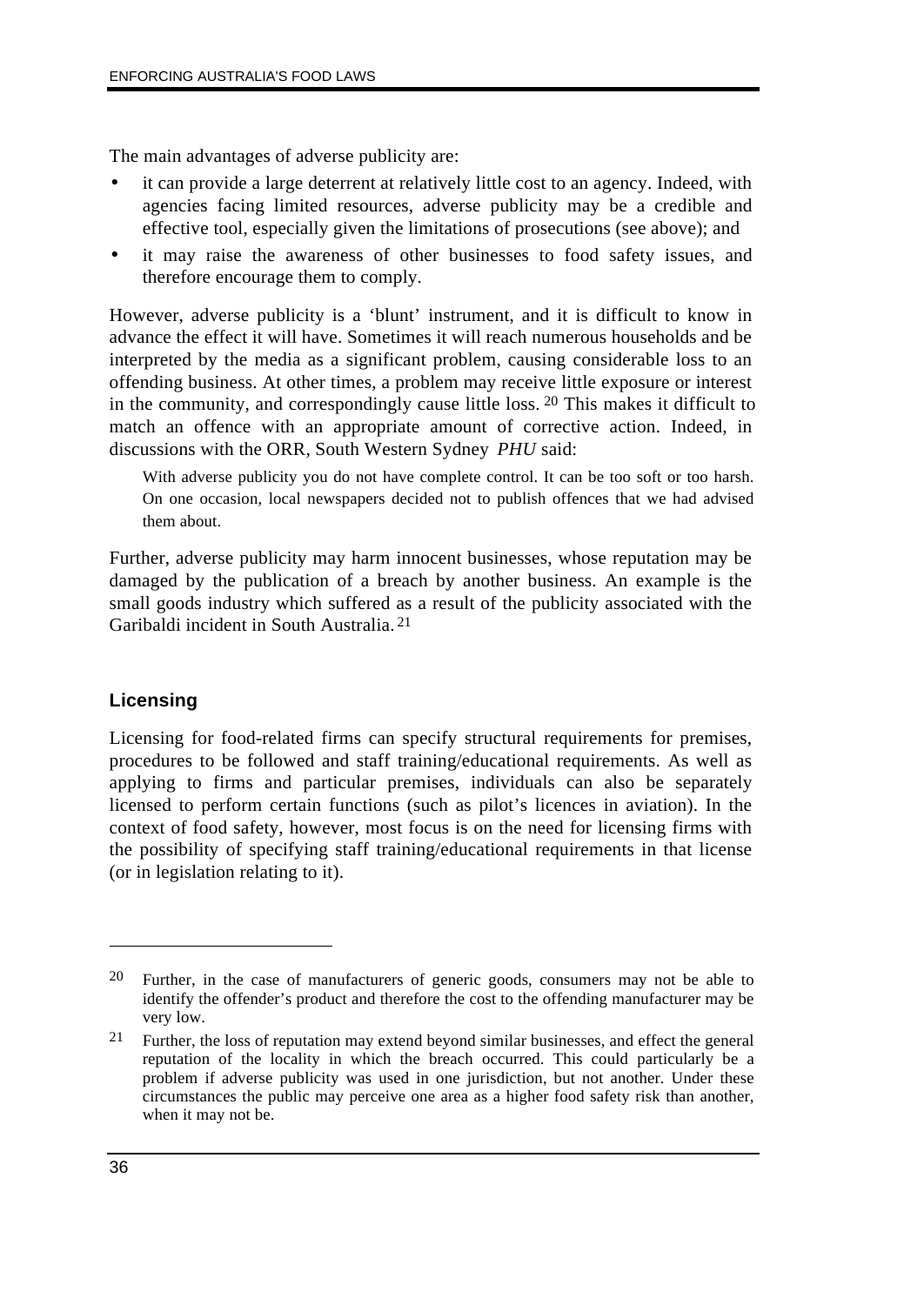At present, licensing powers differ between jurisdictions. Full licensing of food premises occurs in Queensland, Victoria and the ACT. There are provisions for licensing of a limited range of establishments under Eating House regulations in the Northern Territory, by-laws in Western Australia, and the Food Act in Tasmania (although the proposed new Food Act for Tasmania will allow comprehensive licensing).22 In NSW and South Australia there is no formal food premises licensing — only ad hoc, indirect mechanisms such as building approvals.

The main advantages of licensing are:

 $\overline{a}$ 

- it gives enforcement agencies knowledge about ownership/location of food premises and changes there-in;
- it helps ensure that new establishments have appropriate processes/premises which can reduce/avoid high fix-up costs later;
- it increases businesses awareness of food safety issues and regulations. (A particularly innovative method of achieving this is the approach of Brisbane City Council which uses self-assessment by business as part of the registration process);
- licence renewals provide a bargaining tool for enforce rs to gain increased compliance with food laws; and
- licences can be one mechanism for obtaining money for inspections and other enforcement activities (without the malincentives associated with fee-forinspection systems<sup>23</sup>) and this can be useful for resource-constrained agencies.

Licenses can also be risk based, with either varying degrees of stringency or levels of fees. Indeed, Tasmania's new draft Food Act proposes discounted licence and inspection fees, and at Moreland Council (Vic) an insurance like rating system was being considered (see Box B7).

There are also potential costs in licensing systems which need to be weighed and considered in licence design. In addition to administrative costs incurred by the enforcement agency, licensing can impose compliance and paper-burden costs on businesses. Further, licensing can act as a barrier to entry for new firms entering the industry where licensing requirements are enforced more rigidly for new firms than for existing firms. These problems are exacerbated where businesses face multiple licensing requirements for different aspects of their operations.

 $22$  In Western Australia, local councils have the option of enacting Eating House by-laws under the State Health Act. These by-laws apply to restaurants, dining rooms, takeaways and tea-rooms (but not butchers, supermarkets, small goods retailers, fish merchants or food manufacturers). Premises can be registered under these by-laws. Gosnells Council (WA) reports that the use of registration provisions across the State is ad hoc.

 $23$  Councils which are unable to charge a license fee for food-related business often charge on a 'fee-for-inspection' basis. Sydney City Council indicated that this has caused it to give greater priority to inspections than it otherwise would, in order to gain additional revenue.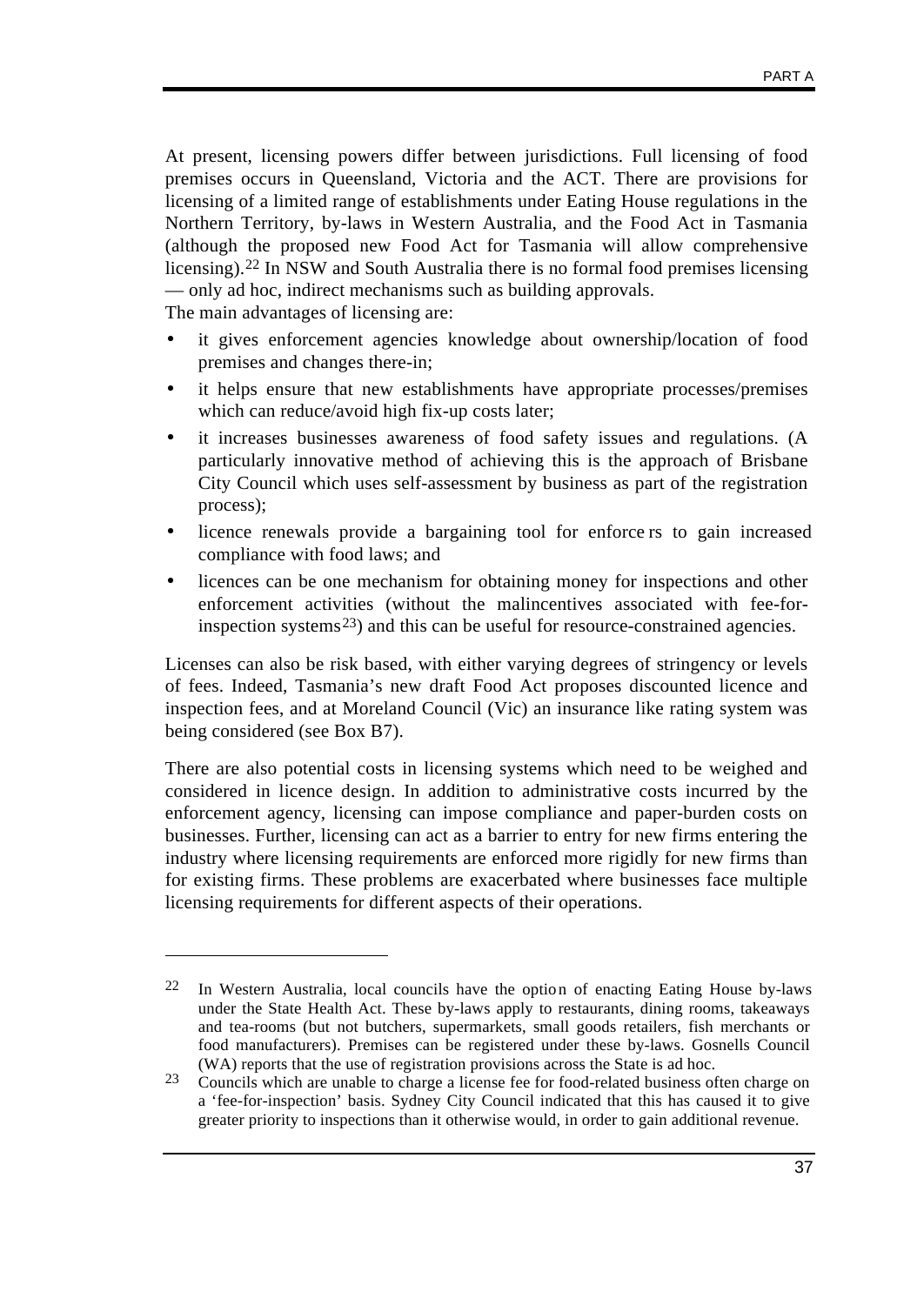#### **Food awards**

Although still not widely used, awards are increasingly being adopted by enforcement agencies in the food industry, with many of them addressing issues beyond those covered by regulation such as general nutrition (see ACT Award Scheme — Box B6).

The advantages of awards include:

- encouraging compliance in a positive and cooperative manner, where firms are rewarded for good performance rather than punished for poor performance;
- providing consumers with information to assist them in purchasing decisions; and
- encouraging the attainment of food health and safety beyond the level specified in regulations (such as encouraging the use of oils low in saturated fat in commercial food preparation).

However, one issue with award systems is whether they expose an agency to potential liability in court cases involving poor safety standards at a certified/ awarded food premises.

Another matter is that of the administrative cost of running award schemes. By expending agency resources on food awards, a disproportionate amount of resources may be directed towards those businesses which would be likely to comply voluntarily with regulations anyway, leaving fewer resources for dealing with less compliant businesses.

Further, a change of staff or proprietor may substantially affect the quality of food service provided such that the justification for an award may be lost. This change in service quality is unlikely to be detected until the next award review period, resulting in a misleading message to consumers in the meantime, except to the extent that the award can be designed to take account of these issues, perhaps requiring notification of a change in ownership.

Beyond these issues, there are several other considerations involving the design of award systems. Firstly, in designing awards which encourage business to achieve standards that go beyond established regulations, risk assessment is needed to determine which areas of attainment are most worthwhile. Secondly, the extent and stringency of award requirements needs to be determined, with consideration given to the possibility that too high a standard, or too many standards, may discourage businesses from participating. Thirdly, agencies may want to consider different levels of awards, so as to encourage businesses to lift their game at all ends of the market. Indeed, in Tasmania, butchers have the choice of two awards reflecting different levels of health and safety.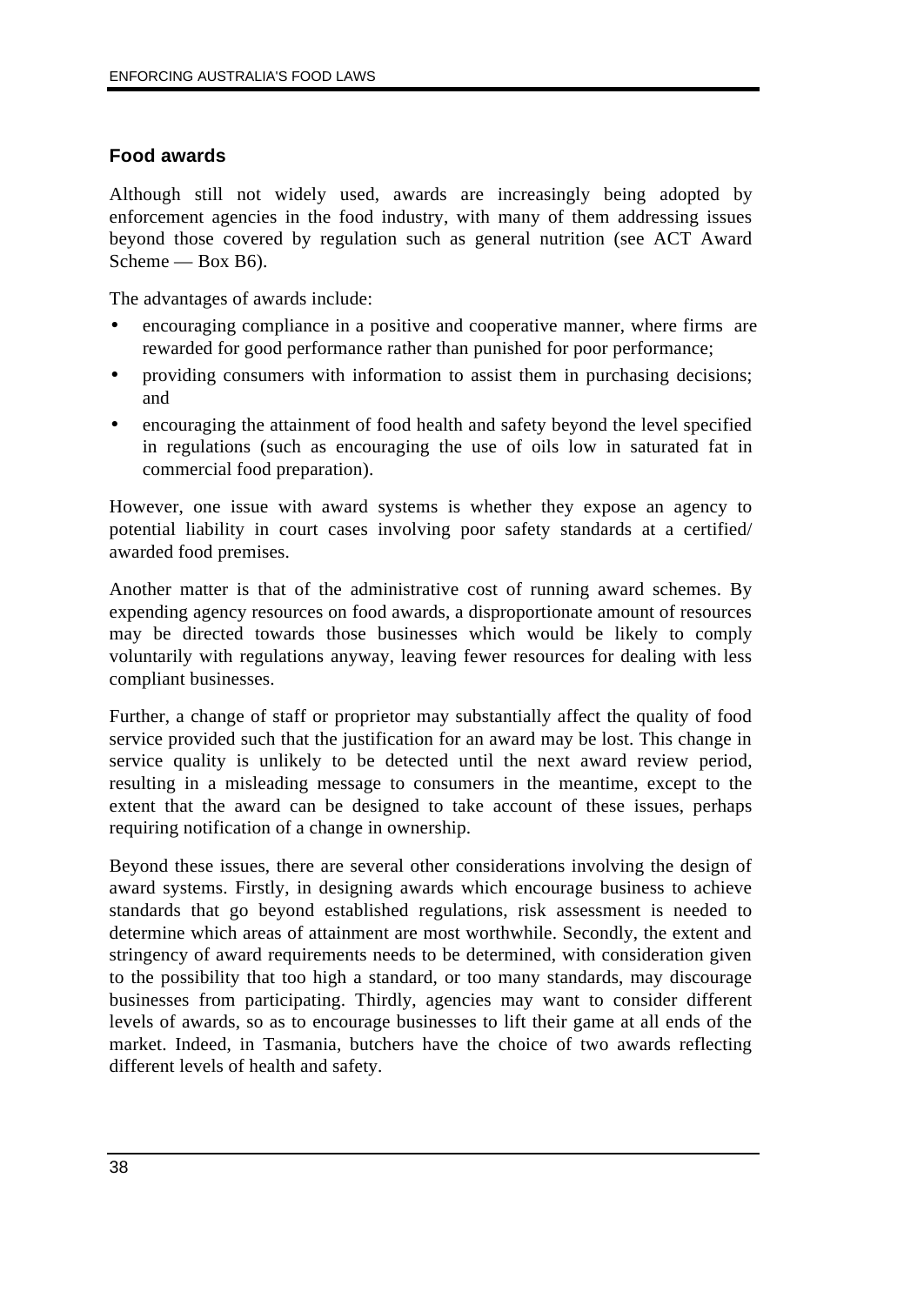#### **Industry involvement**

 $\overline{a}$ 

Industry involvement can manifest itself in the establishment of committees to advise on enforcement matters; industry sponsored education or media campaigns; the dissemination of information via industry newsletters; and industry association sanctions and disciplines.

Agencies ability to use industry involvement will vary, depending for example on the level of organisation of the food industry within the jurisdiction and the incentives it faces to cooperate.<sup>24</sup> Further, there is a potential danger that industry involvement may encourage the use of enforcement practices which favour the industry, but not society.

However, where feasible this approach can:

- draw on the expertise, knowledge base, reputation and 'goodwill' of industry participants on various food related matters, such as identifying non-complying businesses and encouraging compliance;
- save agency resources and/or facilitate enforcement activities, such as education or media campaigns, that may not have been conducted by the agency alone due to limited resources;
- encourage a cooperative atmosphere, which may be useful for achieving compliance at the individual firm level; and
- lift general awareness within the industry of food health and safety issues.

An example of the successful use of industry involvement is provided by Tea Tree Gully Council (SA) (see Box B8). Its initiative involved surveys, workshops and the establishment of several joint Council-industry committees and resulted in a more compliant industry culture.

### **A3.5 Policy issues: enforcement strategies**

Beyond considering the array and design of tools available for enforcing food laws, the issue arises as to how, and in what circumstances, they should be deployed.

<sup>&</sup>lt;sup>24</sup> If penalties for non-compliance are high, either in amount or frequency, then the incentive for the food industry to learn how to comply will also be high. For example, Tea Tree Gully Council (SA) informed numerous businesses within their jurisdiction that they were technically liable to fines, and invited them to cooperate to avoid them. The result was that industry came forward and began participating in the enforcement process.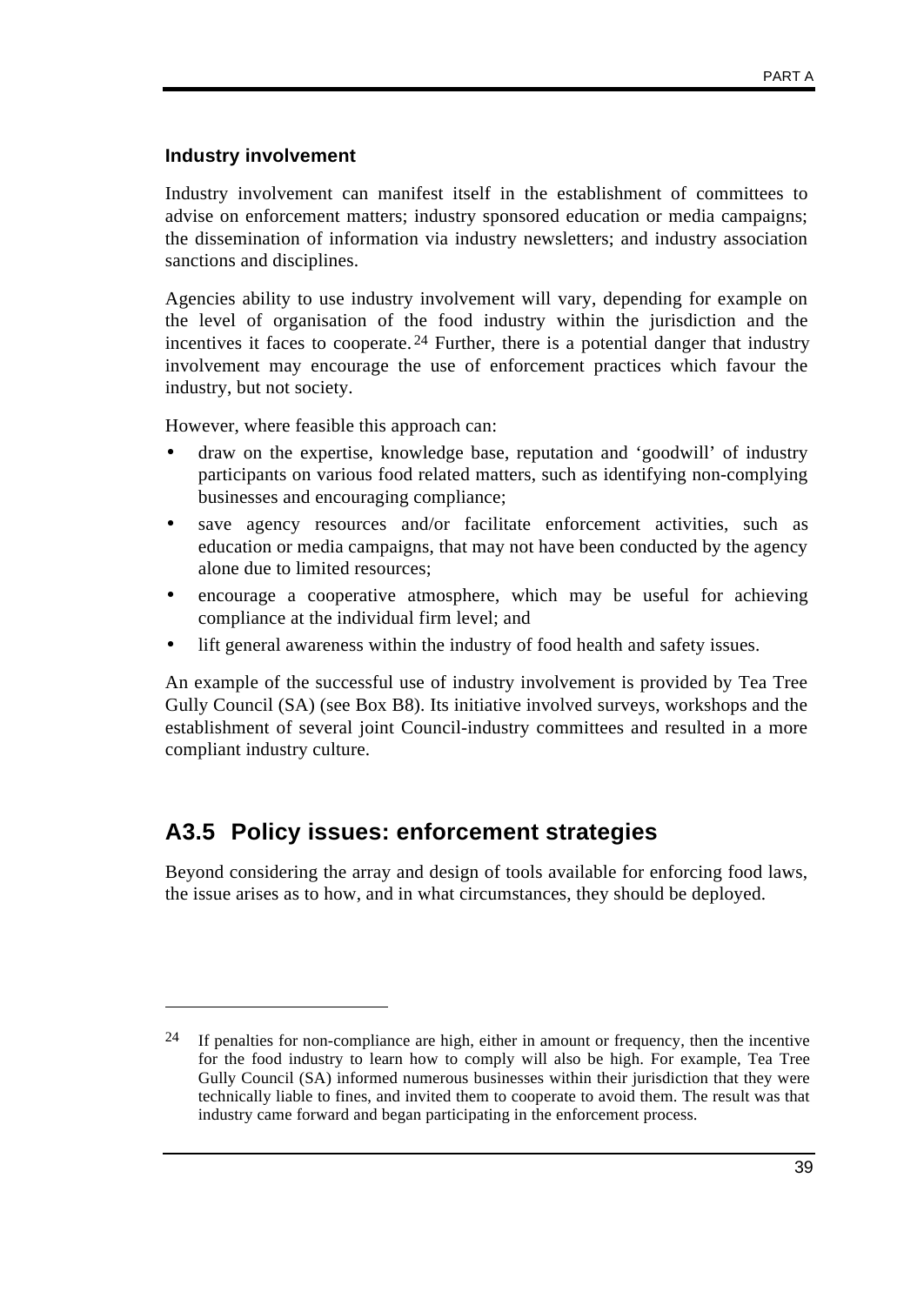The regulatory literature<sup>25</sup> provides a number of conceptual frameworks which can assist in understanding the alternative behaviours and approaches that enforcement agencies can, do and should use for enforcing regulations in different situations. Relevant enforcement frameworks include:

- proactive–reactive;
- combative–cooperative; and
- legalistic–discretionary.

The food enforcement agencies which responded to this survey are explicitly or implicitly already operating within these frameworks.

That said, it is not possible to precisely 'locate' the enforcement agencies as a group within these frameworks. This is because studies in the regulatory literature demonstrate great variability in the approaches used, not just between agencies but also sometimes between different officers within agencies or even by the same officer in different circumstances.

But while there are difficulties in pin-pointing the way enforcement agencies *do* operate, the frameworks assist in understanding the ways enforcement agencies *can* operate, and theoretical developments based around them can provide insights into how agencies *should* operate in particular circumstances. In other words, the frameworks can assist in understanding the circumstances when deploying particular enforcement tools is most appropriate.

In this section, strategies for enforcement agencies are discussed in the context of these frameworks.

#### **Proactive versus reactive strategies**

The *proactive-reactive* framework refers to whether a regulatory agency seeks to modify behaviour before or after a breach occurs. Proactive approaches encourage (via education), coerce (via the possibility of inspection) or require (via licensing) compliance before a breach occurs. They are preventative. In contrast, reactive approaches involve the following up of complaints or adverse inspection results. Of course, in some respects, reactive strategies can have proactive effects where action to rectify a breach has a broader educative or deterrent effect.

<sup>25</sup> See, for example, Rosenbloom, D. and Schwartz, R., *Handbook of Regulation and Administrative Law,* Marcel Dekker, Inc, 1994; and Grabosky, P. and Braithwaite, J., *Business Regulation and Australia's Future*, Australian Institute of Criminology, 1993; Ayres, I and Braithwaite, J., *Responsive Regulation*, Oxford University Press, 1992.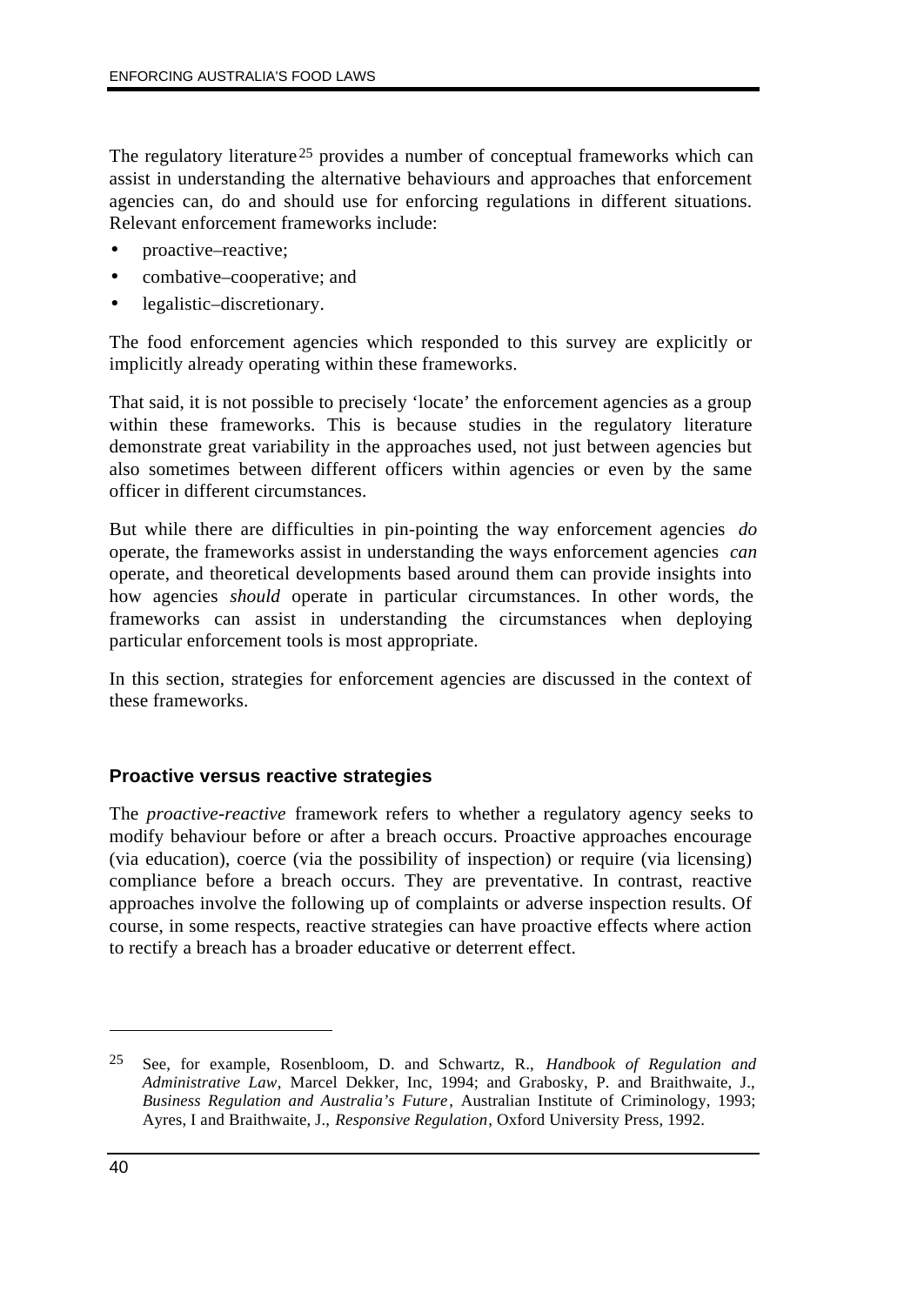At a superficial level, the evidence of where food enforcement agencies as a group lie on the *proactive-reactive* continuum seems mixed. On the one hand, the agencies tend to focus on dealing with specific breaches rather than improving business culture, implying a partly reactive approach. On the other hand, in seeking to identify specific breaches, the agencies undertake proactive measures such as inspection and surveillance more frequently than responding to public complaints. The licensing of premises as required in some jurisdictions and the enforcement of construction and fitout requirements also implies a proactive stance.

While the evidence is thus mixed, a pattern can be discerned wherein an individual agency's location on the continuum is linked to its resource levels. Agencies with very limited resources tend to respond mainly to complaints and most agencies give priority to complaints — a reactive measure. Those agencies with more resources, whilst generally having complaints as their first priority, allocate additional resources to inspections — a measure involving proactive deterrence. Those agencies with relatively plentiful resources tend to devote further resources to broad education — a purely pro-active measure. There are exceptions to the pattern: some agencies with quite limited resources focus on proactive approaches. But generally, agencies start off reactive and, as resources increase, tend to become more proactive in their approach.

Is this approach warranted?

 $\overline{a}$ 

Some proactive strategies, involving formal education and licensing, can appear resource intensive. Education, for example, is used as an instrument for directing behaviour in many aspects of human life, but it is widely recognised that the effectiveness of education depends on variables such as the quality of the program, the teaching staff, time available and the venue and facilities provided. As such it may appear that an educative approach requires an enforcement agency to have reasonable resource levels, a point frequently raised in the responses to the survey.

However, whilst resource intensive, proactive strategies may still be more costeffective than some reactive strategies. For example, it may be that devoting scarce resources to a broad education program generates a higher level of compliance than an enforcement strategy lacking in credibility due to the inability of the agency to fund adequate inspections or involving the follow-up of only those matters which generate specific complaints from the public. If so, agencies with constrained resources may achieve better results by reducing or even eliminating inspections, particularly of premises in low-risk groupings, and limiting time spent on less compelling26 public complaints, and instead focussing their resources on broader education. The experience of Tea Tree Gully Council (SA) is pertinent in this

<sup>26</sup> Some complaints may be 'less compelling' than others because they deal with trivial matters or because they are poorly substantiated or vague.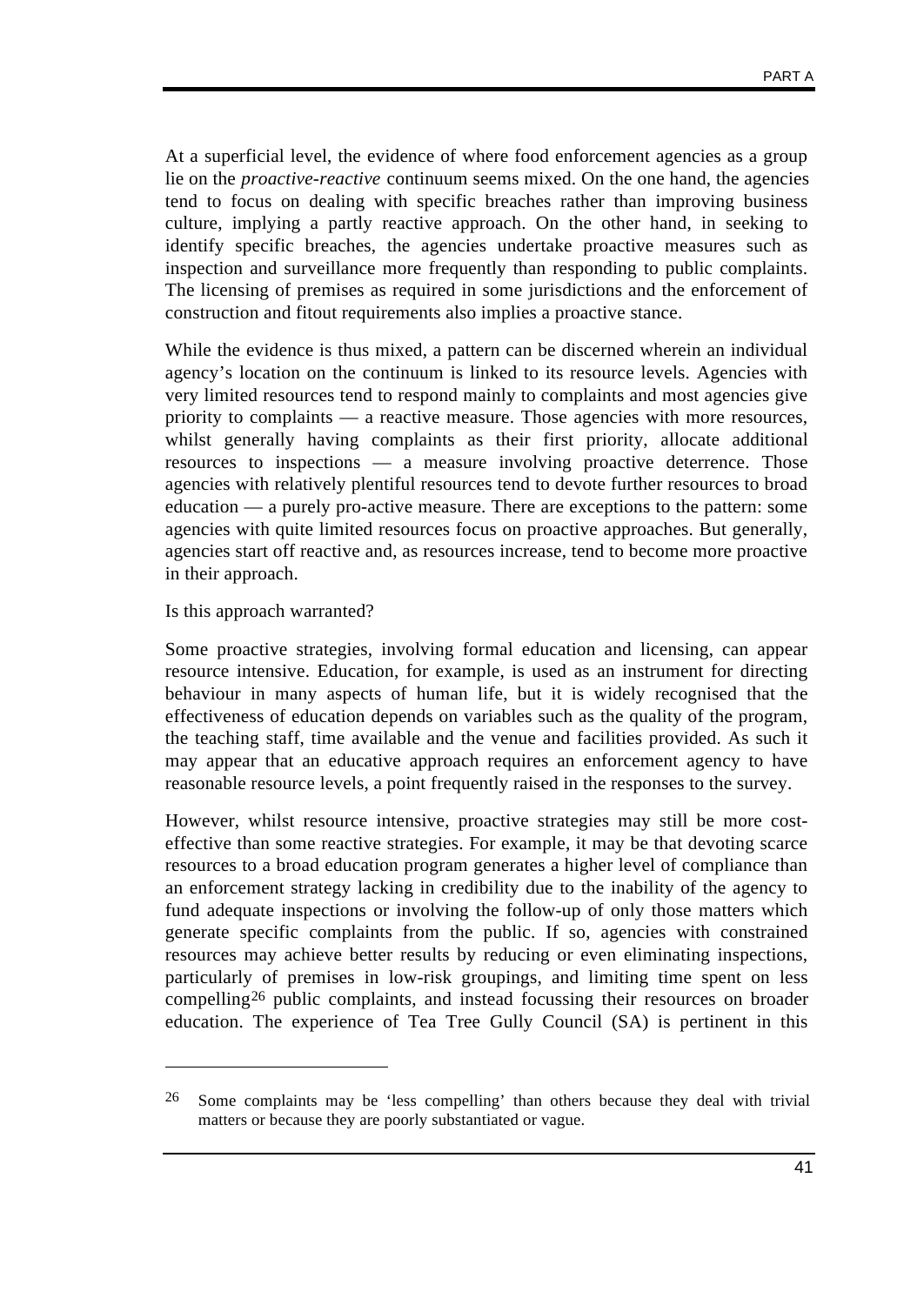context. Faced with limited resources and systematic non-compliance, it adopted a proactive approach involving significant industry involvement (see Box B8).

At a more general level, proactive strategies have advantages for matters where:

- *breaches are hard to identify* the effect of a breach may be so dispersed, unmeasurable or difficult to trace back to the offender such that reactive approaches become quite ineffective. Under these circumstances, proactive strategies are more likely to achieve a higher level of compliance;
- *the costs of a breach are very high* in these cases, the costs to society of 'waiting' for a breach to occur before taking action may rule out reactive approaches; and
- *initial mistakes are hard to rectify subsequently proactive approaches can* prevent businesses inadvertently establishing processes that create a hazard and require high adjustment costs to bring about compliance. This not only has the potential to save businesses money, but also encourages ongoing compliance as the costs of doing so are lower.

The foregoing points suggest that, while some proactive strategies may be appropriate for the enforcement of food regulation generally, proactive approaches will offer relatively greater advantages in the case of food manufacturers and, possibly, higher risk and more complex retail businesses such as restaurants. 27

However, just as the poor visibility of breaches may provide some justification for adopting proactive approaches, the poor visibility of *potential* breaches may, by making it difficult for an agency to know what proactive measures to take, provide some justification for using reactive approaches.

Further, proactive measures sometimes act as a barrier to entry. Licensing in particular can form a barrier to entry, but so can proactive mandatory education (see A3.4). If such requirements are unduly onerous, the costs of operating in the food industry will increase with effects on profitability, employment and prices.

Finally, if pro-active measures are poorly targeted, they may waste resources on those firms which would comply anyway. For example, some business managers and their staff may not need external training, either because of experience, previous

 $27$  This is because, relative to breaches by retailers, breaches by manufacturers are likely to be harder to identify due to the relative complexities of manufacturing operations; the higher costs of a breach because more people are likely to be affected; and it is likely to be more expensive to adjust manufacturing operations once they are established given that they tend to be relatively more capital intensive. Further, 'barriers to entry' problems may be less significant in manufacturing because, to the extent that barriers involve fixed costs, these will be more easily dispersed over relatively higher output levels (see text above for a discussion on barriers to entry).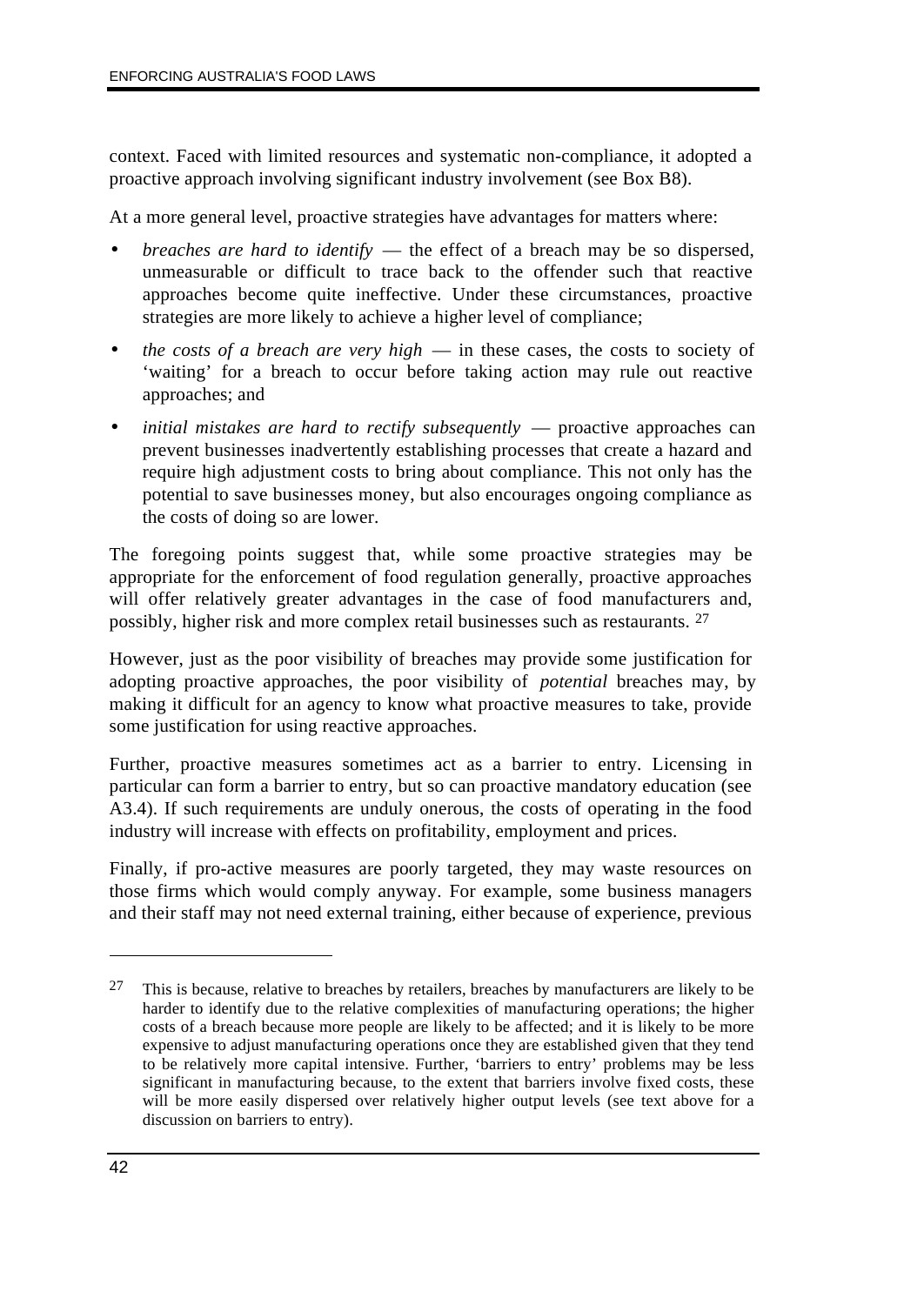training or because the firm provides it in-house. Education systems that do not account for this will waste the resources not only of the enforcement agency but also of businesses. For such firms, reactive educational requirements may be preferred where businesses in need of training will reveal themselves through their breaches. Further, requiring business managers and/or staff to undergo training upon discovery of a breach will, if communicated, mean that only businesses expecting to breach the law will consider educational requirements as a cost of entering the industry, with businesses confident of complying with the law not being discouraged from entering the industry. This points to the need for some degree of targeting of pro-active measures.

#### **Combative versus cooperative strategies**

The *combative-cooperative* continuum refers to whether regulatory agencies adopt a threatening or friendly posture in dealing with those regulated. Combative approaches often involve the threat of severe punishment as the incentive for compliance. This has been described as regulating with 'a big stick and raised eyebrows'. Combative approaches may alternatively involve a frequently used 'little stick'. The central idea behind a combative approach is deterrence, which may manifest itself in a number of ways, often making it uneconomical for business not to comply with the regulations. In obvious contrast, cooperative approaches focus on education, advice, working together and mutual interdependence.

In general, the agencies surveyed appear to take a cooperative approach. Most agencies indicated that they seek to remedy breaches initially through advice and warnings rather than more punitive approaches and that most breaches faced did not escalate beyond this stage. That said, a subset of agencies indicated a willingness to use punitive sanctions in certain instances.

The appropriateness of cooperative or combative approaches will depend partly on:

- the cooperativeness of business;
- agency resource levels;
- available penalties;
- visibility of violations; and
- the rate of firm turn-over.

#### *Cooperativeness of business*

When businesses are not cooperative, with the propensity to comply only when it is profitable to do so, combative approaches may be more appropriate. For these businesses, resources spent on education and gaining compliance progressively through negotiation will be relatively ineffective. Further, negotiation and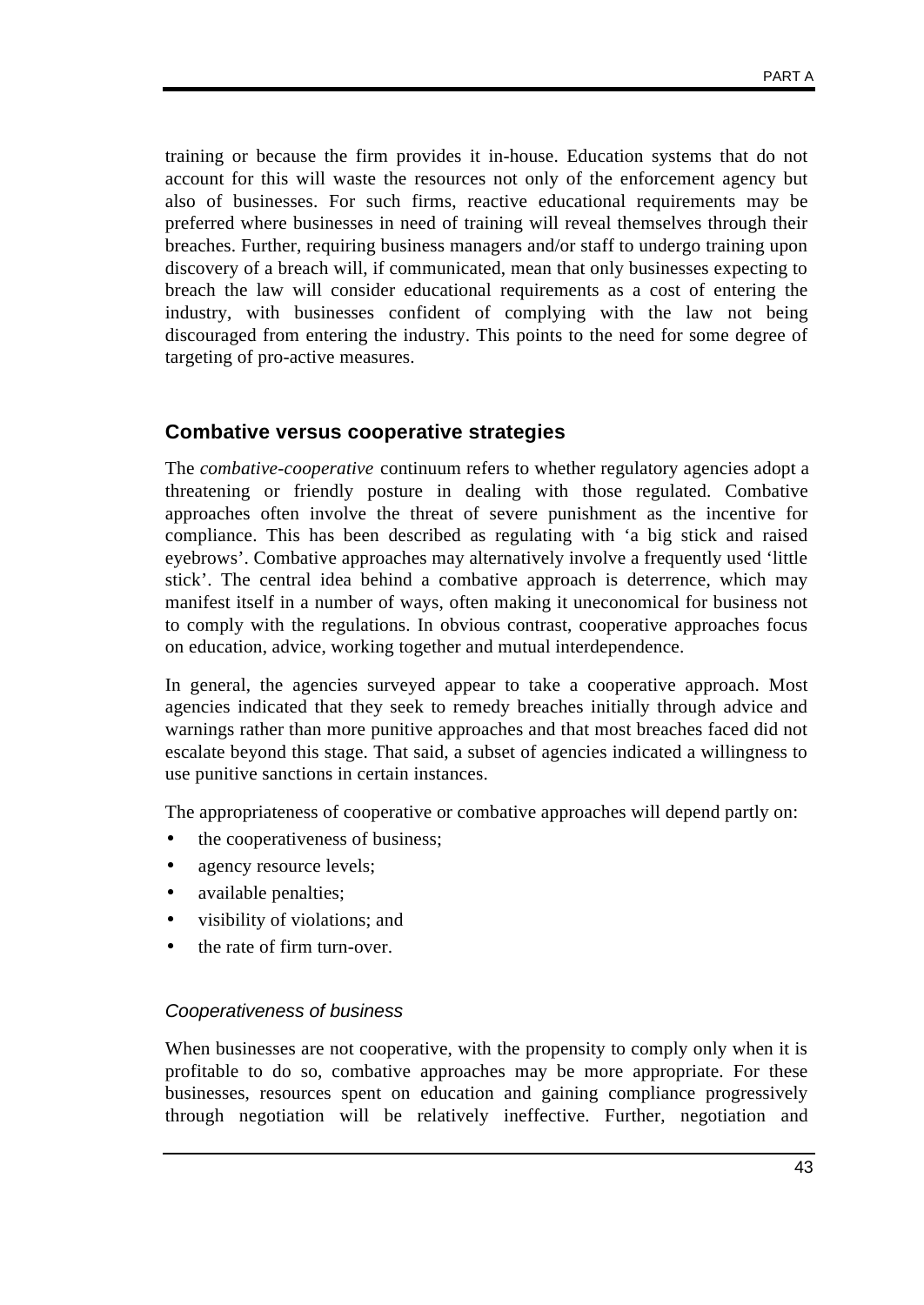cooperation can be abused by the non-cooperative businesses undertaking strategic behaviour, using it to 'buy' time and avoid compliance.

On the other hand, if a business is cooperative, resources spent on legal costs will be poorly spent as cooperative firms may not need to go through the courts in order to modify their behaviour. It may also create an environment of resistance to compliance. As Gunningham puts it:

...if regulators assumed all firms require threatening with a big stick in order to bring them into compliance, then they will unnecessarily alienate (and impose unnecessary costs on) those who would willingly comply voluntarily.28

One strategy that offers guidance on this issue of identifying appropriate enforcement stances, based on the cooperativeness of businesses, is referred to as 'tit for tat' enforcement. This strategy involves the enforcement agency adopting a cooperative strategy until a business displays non-cooperative behaviour, if it indeed does, where upon the agency's strategy will change substantially to a combative one. As Ayres and Braithwaite state:

...the regulator refrains from a deterrent response as long as the firm is cooperating; but when the firm yields to the temptation to exploit the cooperative posture of the regulator and cheats on compliance, then the regulator shifts from a cooperative to a deterrent response.29

These analysts conclude that the 'tit for tat' strategy:

...resolves the contradictions of punishment versus persuasion...By cooperating with firms until they cheat, regulators avert the counter productivity of undermining the good faith of socially responsible actors. By getting tough with cheaters, actors are made to suffer when they are motivated by money alone; they are given reason to favour their socially responsible, law abiding selves over their venal selves. 30

A related solution, and one the survey revealed is often used in food enforcement, is the regulatory enforcement pyramid (see Diagram A1) where regulators start at the bottom of the pyramid, assuming that business is willing to comply voluntarily, but with the provision that they can move up the pyramid to increasingly combative approaches for continued non-compliance.

Support for a pyramid enforcement structure also comes from its subtle ability to encourage compliance without actually having to move up the hierarchy. Ayres and Braithwaite state:

The key contention of this regulatory theory is that the existence of gradients and peaks of ...enforcement pyramids channels most of the regulatory action to the base of the pyramid in the realms of persuasion and self-regulation. The irony ...[is that] the existence and signalling of the capacity to get tough as needed can usher in a regulatory climate that is

<sup>28</sup> Gunningham, N., 'Optimal Regulatory Strategy', *Search*, Vol. 25., No 4., May 1994, pp. 99.

<sup>29</sup> Ayres and Braithwaite 1992, *op cit*, p. 21.

<sup>30</sup> *ibid.*, pp. 26-27.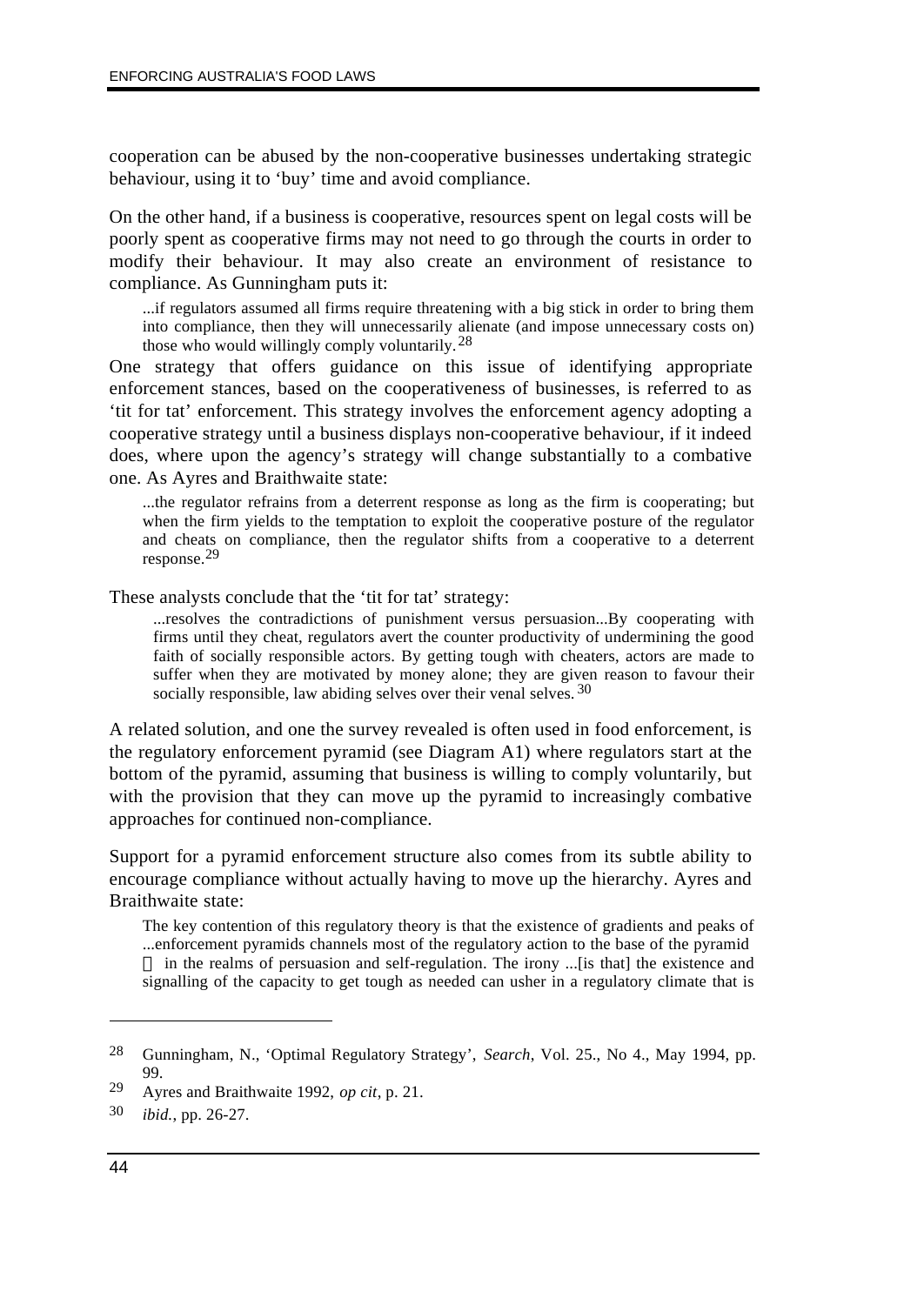more voluntaristic and non-litigious than is possible when the state [regulator] rules out adversariousness and punitiveness as an option. 31

Following on from this, these authors argue that cooperative strategies can be more effective when regulators display an explicit enforcement pyramid. Businesses are then made aware of the consequences if cooperative relations breakdown and noncompliance continues.

However, a potential danger in making the regulator's pyramid known to the regulatees is that they may adopt strategic behaviour. Business may use the pyramid as a way of delaying compliance until higher levels of the pyramid have been reached, where the expected costs of non-compliance become greater than the costs



of compliance. By keeping the pyramid unknown to regulatees, an element of risk is introduced to those regulatees that want to adopt strategic behaviour. Assuming regulatees are risk averse, this will tend to reduce the incidence of strategic behaviour and encourage compliance at an earlier stage in the enforcement process.

<sup>31</sup> *ibid*. p. 39.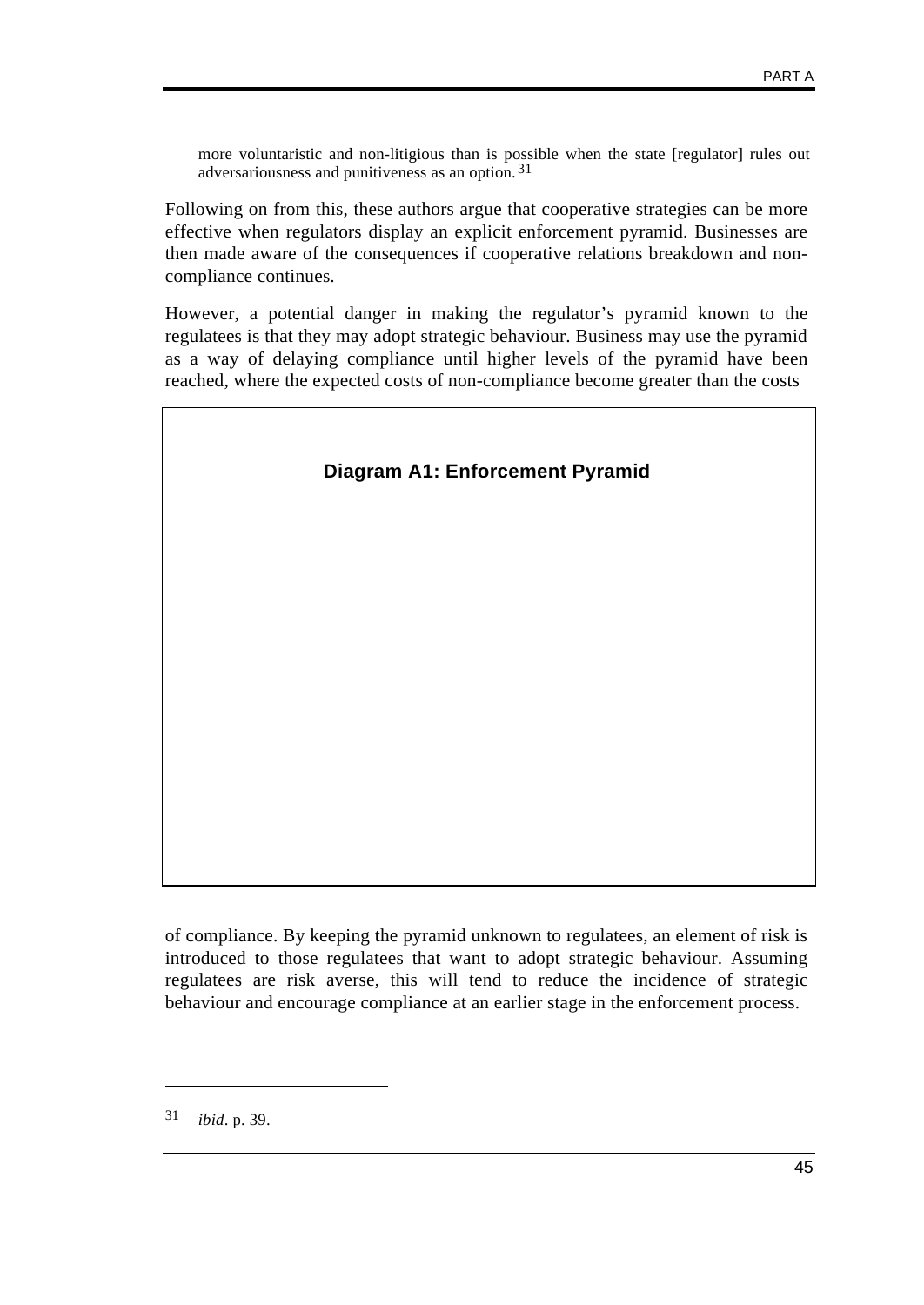#### *Agency resources*

An agency faced with scarce resources may achieve more using combative measures where the use of large penalties (assuming the agency has sufficient discretion over the size of penalties) may encourage reasonable compliance even if inspections are infrequent. This is because, although the probability of being found in non-compliance will decline with reduced inspections, the use of tougher penalties can keep the expected costs of non-compliance faced by regulatees sufficiently high to induce compliance. Further, where resources are scarce, cooperative strategies may require too much time, thus unduly diminishing enforcement efforts in other areas. Indeed, to be most effective, tit-for-tat and enforcement pyramid strategies require frequent interaction between the agency and the business to promptly identify and punish any betrayal of trust. They may therefore be inappropriate if agencies' resources are severely limited.

However, a lack of resources does not unambiguously support the use of combative measures and, in certain circumstances, cooperation may be the preferred approach. Tea Tree Gully Council's (SA) industry involvement approach is again pertinent.

#### *Available penalties*

Three aspects of the legal environment will affect the choice between cooperative and combative approaches.

One is the functioning of the legal system, such as the financial costs and delays involved, and whether facility is provided to reimburse an enforcement agency for the full costs involved in prosecution. Several enforcement agencies indicated in their survey responses that the high legal and time cost of mounting court action often deters them from prosecuting. Under these circumstances, the adoption of combative methods may depend on the extent of an agency's non-court related remedies.

The second aspect, therefore, is the *range* of non-court remedies available to the enforcement agency, such as its ability to issue administrative fines and seize produce without court involvement. Where these exist and agencies do not need to rely on the courts, combative approaches may be seen as more credible and effective.

The third aspect is the *size* of penalties involved. Clearly, the larger the penalties imposed for breaches, the more effective the combative approach will be.

#### *Visibility of violations*

The visibility of violations is another influence on the usefulness of combative or cooperative approaches. If breaches are hard to identify or link back to the offending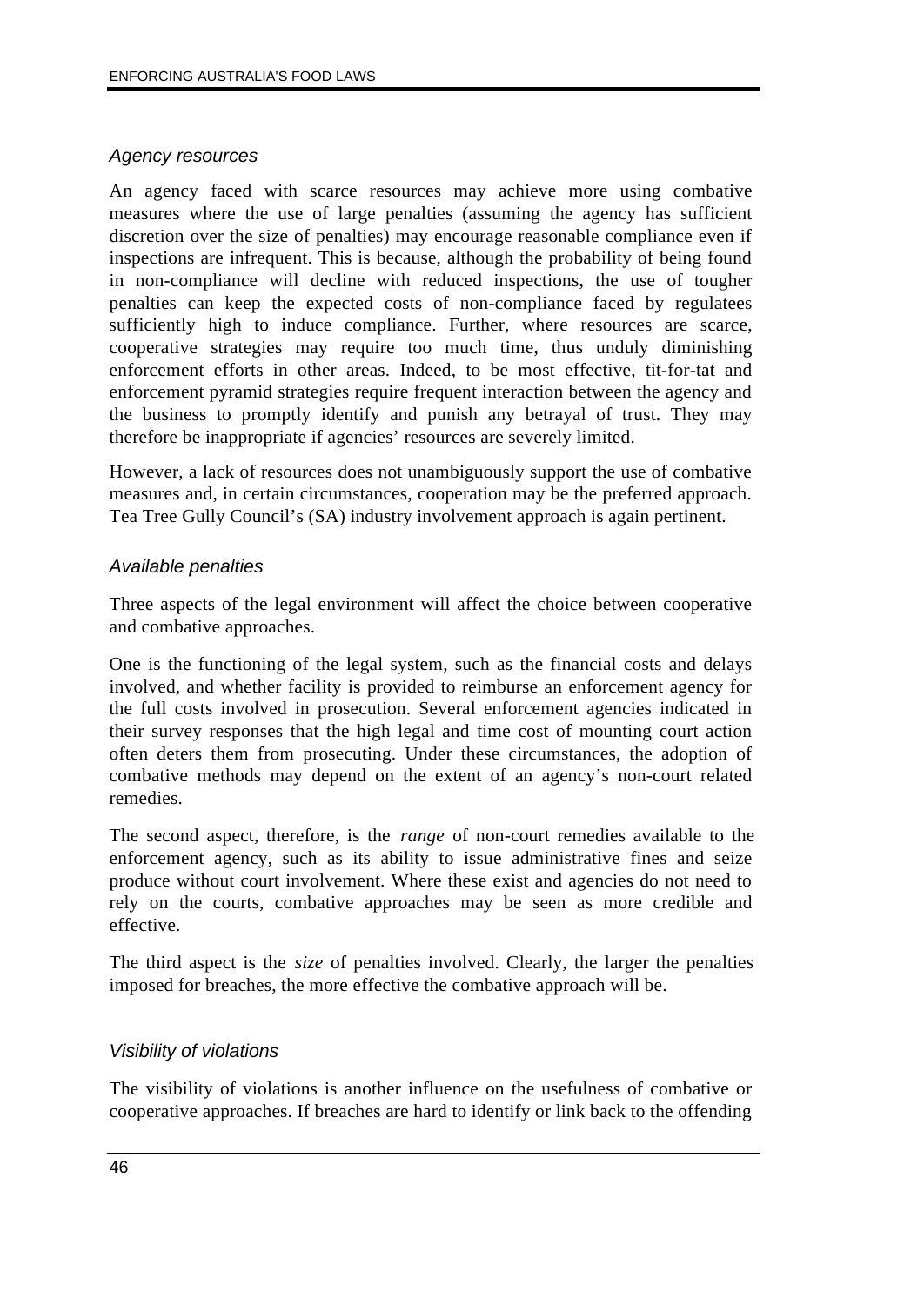party, the use of combative methods can be somewhat blunted. For example, gaining a successful conviction will be very difficult if the defendant can not be clearly linked to the alleged offence. On the other hand, ease in detecting breaches may make combative approaches more effective.

However, it does not necessarily follow that ease of identifying breaches justifies a more actively combative approach. For example, as discussed earlier, the mere existence of potential combative action on the part of an enforcement agency may be sufficient to induce businesses to remain at the bottom of the pyramid (cooperating with the regulatory agency), with the easy detection of breaches likely to encourage business to adopt such a position. Under these circumstances, more cooperative approaches, with the potential for escalation into combative mode, may better encourage compliance.

Related to this issue of the ease of detectability is the frequency of inspections. The more frequent an enforcement agency is able to inspect a premises, the more it will learn about the regulated business's technologies, vulnerabilities and resources, and the better it can evaluate risks and alternative ways of achieving regulatory goals. This makes adopting a tit-for-tat enforcement strategy more feasible.

#### *Rate of firm turnover*

The turnover rate of different types of food businesses is also a relevant issue in choosing between combative and cooperative approaches. If a business is likely to continue in the area under the same management for a long period of time, the benefits of adopting a cooperative approach, involving education and relationship building, are more likely to be realised because these activities require some time to have their full effect on compliance. On the other hand, cooperative approaches can be abused if ownership in particular areas or for particular types of food businesses change hands frequently or if, as in the case of some mobile food operators, firms do not remain in the area for very long. In these cases, firms may, in adopting strategic behaviour, gain the benefits of abusing a cooperative approach without having to face the costs of such action. This is because the enforcement agency may take time to discover and act upon such abuse, in which time ownership (or location) may have changed.

#### **Legalistic verses discretionary strategies**

The *legalistic-discretionary* framework refers to the flexibility agencies show in interpreting regulations and applying legal sanctions. Legalistic approaches entail strict enforcement and letter-of-the-law interpretation, whereas a discretionary approach is more tempered, often involving flexibility and judgment in interpreting regulations and hierarchies of enforcement levels. It often provides offenders with a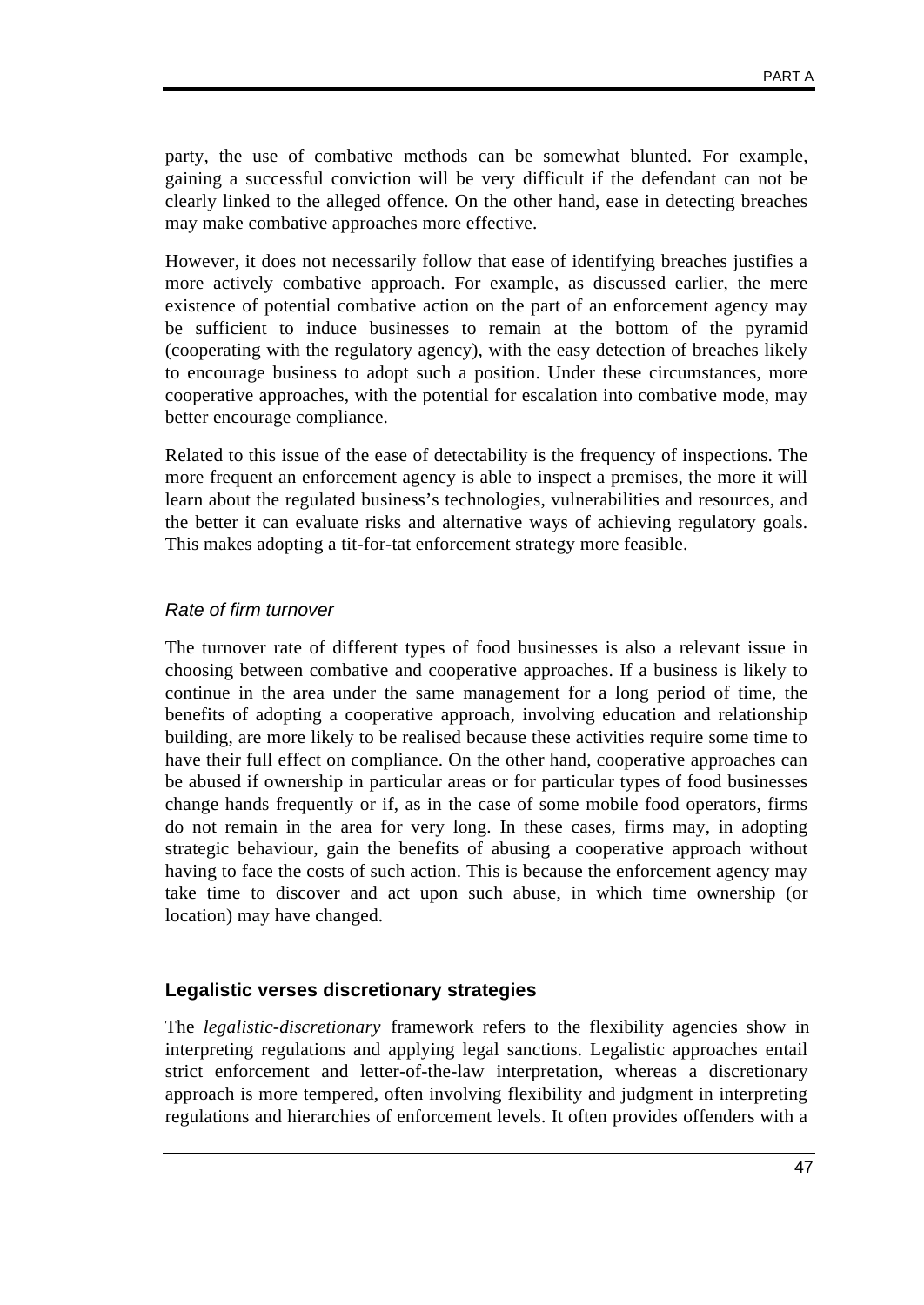second chance, frequently coupled with advice on how to comply. Strategic tradeoffs may be used where, for example, the enforcement agency overlooks one violation in return for enhanced compliance in other areas.

The survey responses suggest that many of the agencies tend towards the discretionary end of the continuum, at least in terms of the way they respond to breaches. For example, most agencies take a graduated approach to rectifying specific breaches, relying on advice and warnings rather than up-front fines and prosecution. In particular, several agencies indicated that they use considerable discretion in applying certain building requirements to old premises, implicitly weighing up the costs of abatement with the costs of the breach, and allowing the owner time to comply or not requiring compliance with certain regulations.

In terms of interpreting the law and identifying a breach, while it is unclear from the survey responses whether the agencies adopt a legalistic or discretionary approach, the industry visits conducted by the ORR suggested that many enforcement officers are prepared to identify a breach using a fairly literal approach and put it to the attention of the owner. That said, if a business is breaching several laws, the officers will tend to raise with the owner only the more important breaches. One prominent example was a manufacturing business in Essendon. This business was in breach of numerous regulations, both in terms of operations and premises fit-out. Under these circumstances, the local *eho* used discretion and focused on bringing to the attention of the owner the most important breaches.

While discretionary approaches to food law enforcement will often be appropriate, the degree of discretion that is appropriate in any particular situation will depend on several variables, including:

- variations in the cost of compliance for different businesses;
- how much knowledge the agency possesses about a particular busines s;
- the importance of business cooperation;
- the type of regulation being enforced; and
- aspects of the legal system.  $32$

#### *Cost of compliance*

Where regulations are costly to comply with fully, businesses have a commercial incentive to avoid any attempt to rectify their operations and simply risk the legal consequences (or seek to escape the legal consequences by exiting the industry).

 $32$  Three other factors, which lessen slightly the advantages of discretionary approaches, are: greater scope for inconsistent application of food regulations across similar businesses; exposure of enforcement agencies to superficial criticism for "not doing their job", and greater potential for businesses to 'capture' the enforcement agency.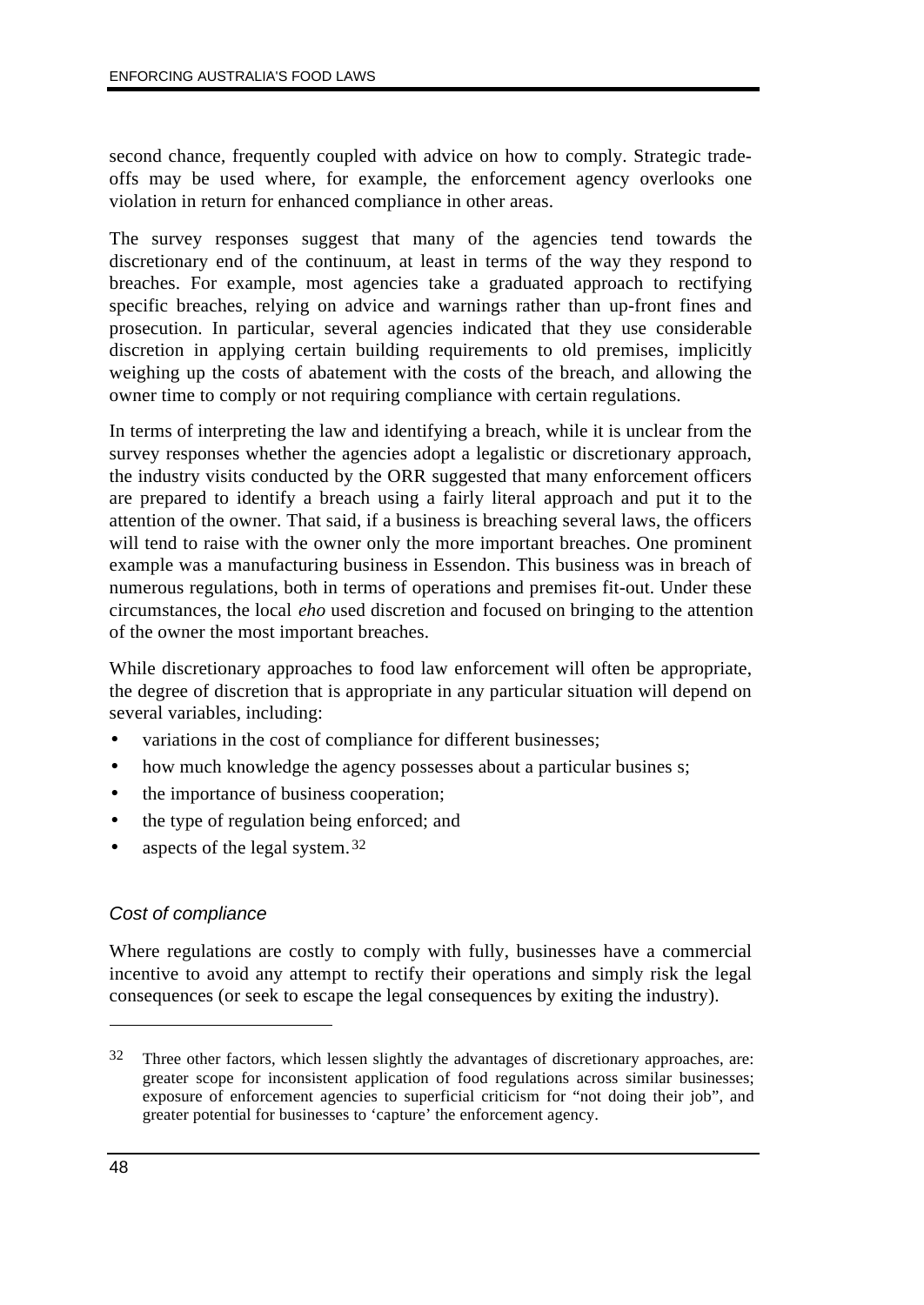In such cases, a discretionary approach may provide the benefit of lifting the level of compliance by encouraging business to meet an intermediate standard whereupon discretion will be used to overlook the fact that total compliance has not been achieved. In other words, rather than an 'all or nothing' option, discretion can provide the business with attainable, intermediate goals. 33

This has particular implications for the treatment of existing businesses compared with proposed or new businesses.

If a business is already established, with equipment and operations organised in a particular way, a discretionary approach to enforcement may be appropriate. This is because if a regulation requires a major modification of existing equipment or facilities, the adjustment cost faced by the business may be very high, indeed, possibly higher than the expected public health benefits of the change. As such, adopting a strict legal interpretation of the law may involve greater costs than benefits. 34 Discretion under these circumstances, in terms of the time frame of adjustment or the degree of compliance, should be the preferred solution. As mentioned earlier, a number of enforcement agencies already adopt this approach in relation to premises fit-out requirements.

On the other hand, whilst applying a strict legal interpretation of the law upon *proposed* businesses will also impose costs, the costs will be smaller because the business has not yet committed itself to particular equipment or processes. As such, there will be less or no need for discretion in applying the law.

#### *Importance of cooperation*

 $\overline{a}$ 

Another consideration for enforcement style is the level of cooperation and responsiveness of businesses and, related to it, the importance of cooperative relationships for the enforcement agency and the chance of losing them by adopting legalistic enforcement. For example, if a business is cooperative, and this is important for achieving regulatory objectives, the use of legalistic enforcement may

<sup>33</sup> Similar incentives can also be obtained using a staggered penalty system (similar to that used for violations of speed restrictions in the road safety field). Under this approach, businesses face incremental benefits (in the form of reduced penalties) every time they improve compliance, rather than a discrete cut-off point where a penalty is avoided. Such systems in themselves involve an element of discretion whereby different levels of compliance with standards are tolerated, albeit with some penalties for incomplete compliance.

<sup>&</sup>lt;sup>34</sup> Costs faced by a business are resource costs, and therefore are relevant costs to society. As such, whilst enforcing strict legal compliance may generate benefits to society, for example in the form of higher food safety, these benefits should be weighed up against the costs to society of imposing such standards.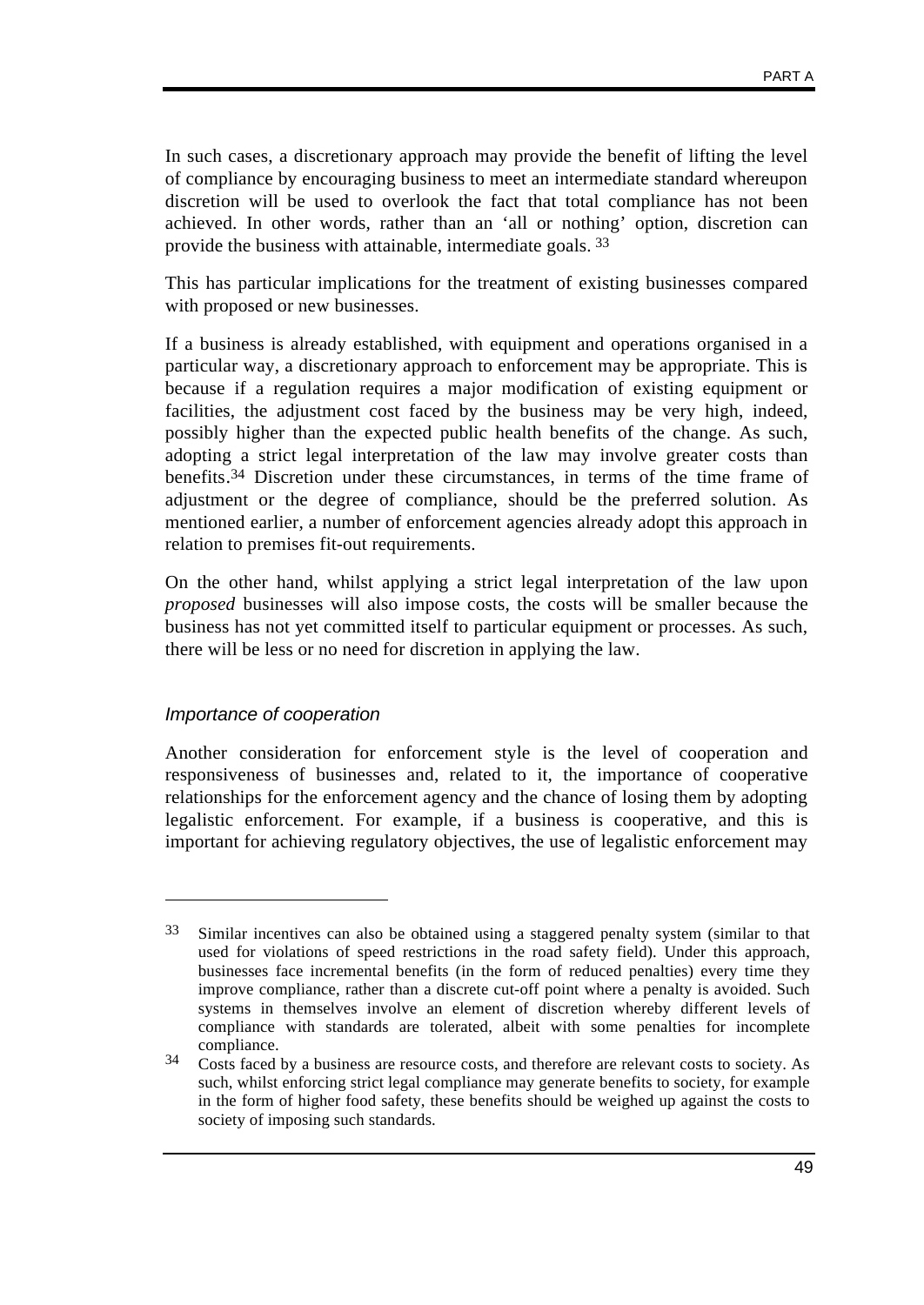be counter-productive if the agency's pursuit of breaches is viewed as trivial or unreasonable and leads to a breakdown in cooperative relations.

#### *Agency knowledge of a business*

Where an agency possesses a good understanding of a business, discretionary approaches may be appropriate. Making trade-offs with proprietors and establishing discretionary time frames for compliance are more likely to achieve regulatory objectives if the agency understands the risks involved in a particular business and the capacity of a business to adjust.

#### *Regulatory design*

Appropriate enforcement approaches will depend in part on whether the type of regulation being enforced is prescriptive, performance-based or principle-based.

Prescriptive regulations are specific requirements which entail little flexibility. As such, by themselves they are unable to cater for the myriad of variables which influence optimal regulatory outcomes. One example is specific maximum temperature limits for cold food storage, normally set at five degrees (but seven degrees in Tasmania), specified in regulations. Some products, such as milk, are amenable to undue bacteriological growth at lower temperatures, whilst other products, such as certain hard cheeses, may be suitable for storage or display at higher temperatures. Another example is the requirement for 'coving' in food premises. Whilst appropriate for 'wet areas', it is not clear that it is necessary for dry areas. A further example is Standard A12 from the Food Standards Code which specifies a maximum permitted concentration of cadmium in wheat (0.05 milligrams per kilo) that is below the naturally occurring level for wheat grown in many areas in South and Western Australia and is not a major health risk issue.

Interpreted literally and enforced legalistically, these regulations could impose unnecessary costs on business and/or promote sub-optimal health and safety outcomes in some cases. Hence, discretionary enforcement is needed to complement prescriptive standards to introduce some flexibility into the overall regulatory regime.

For performance-based and particularly principle-based regulations (such as the general requirement that food premises be maintained in clean and hygienic conditions), flexibility is built in to the regulation such that discretion and judgment are largely unavoidable in interpreting whether a breach has occurred.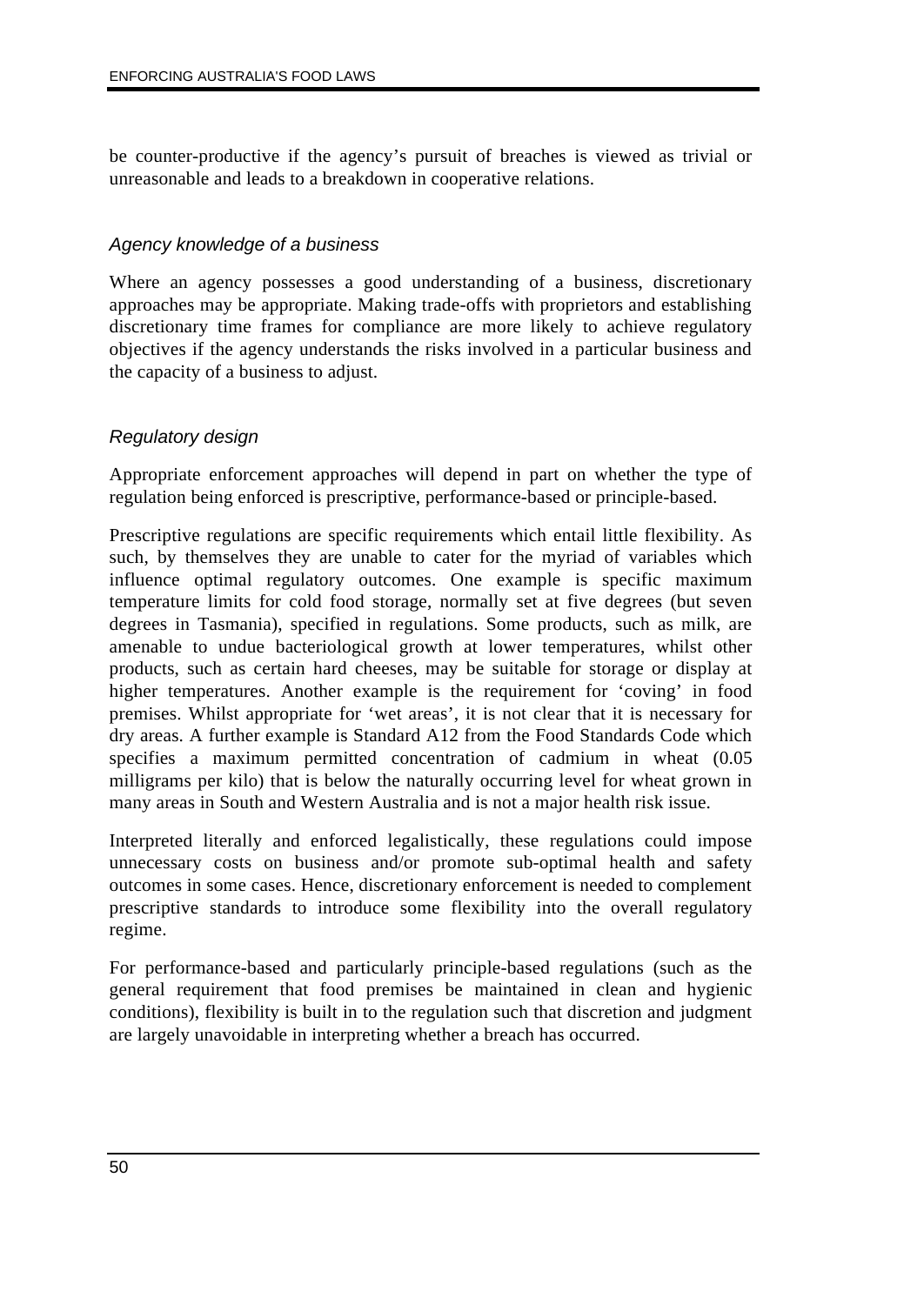#### *Legal system*

There are two aspects of the legal framework which will affect the feasibility of a legalistic approach to enforcement. Firstly, high court costs, without adequate reimbursement, may make it impractical for enforcement agencies to enforce all aspects of the law in a legalistic manner, especially for minor and infrequent breaches. As discussed above, this appears to be the case for some aspects of enforcing food laws. The second aspect is the range of enforcement remedies available to the enforcement agency, such as administrative fines or adverse publicity. If sufficient alternative remedies are available, then legalistic enforcement need not be severely limited by the high costs of prosecution.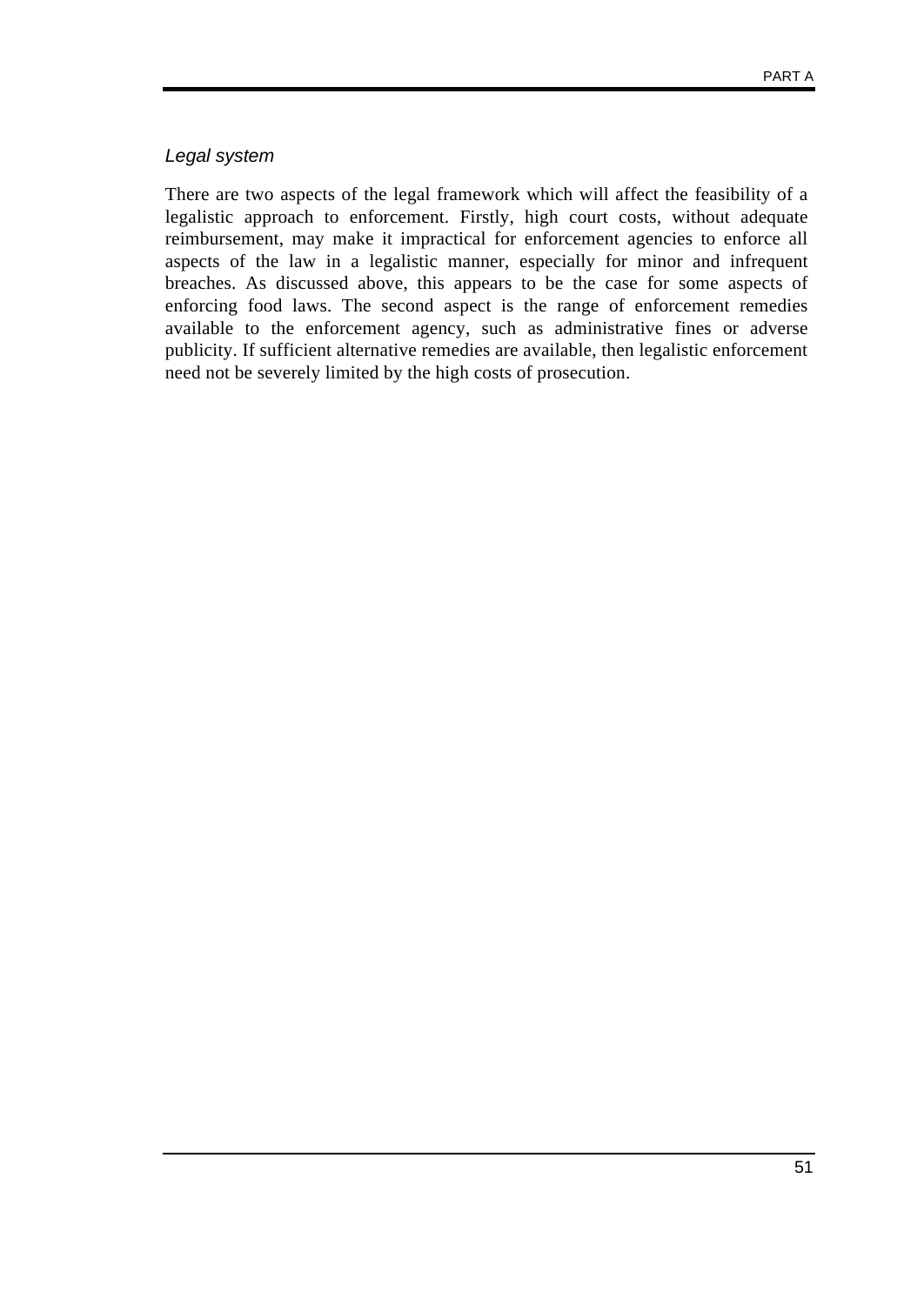# **A3.6 Policy issues: future directions**

Given the array and possible combination of mechanisms and strategies available or potentially available for enforcing Australia's food laws, the question arises as to whether it is possible to prescribe an ideal set of enforcement practices and, if so, at what level of government such policies might best be determined.

While many local government agencies already have their own guidelines and procedures, some State agencies have also promulgated enforcement guidelines, both for internal use and for the use of regional or local government agencies. Further, in its response to the survey, the NFA stated:

It is thought the Authority could play a useful and more active role in co-ordinating surveillance and enforcement and by working towards the development of draft national strategies for enforcement and surveillance of the Food Standards Code – for further consideration by those agencies with enforcement responsibilities. Clearly, adoption of any strategies so developed will rely on the continued co-operative arrangement with and between the States and Territories, at all levels.

The ORR has not attempted to use the enforcement theories outlined above to suggest a single ideal enforcement approach.

Apart from lacking the detailed knowledge of food necessary, a key point of the above theories is that there is no one particular strategy that will be ideal in all situations. For example, whilst cooperative approaches will be appropriate in most circumstances, agency resource levels will influence the extent to which, and speed with which, it is appropriate to shift to more combative approaches. Where enforcement resources are scarce, a relatively more combative approach may be warranted compared to where resources are plentiful. Similarly, whilst a discretionary approach will often be appropriate for applying fitout regulations to existing businesses, it will be less appropriate for new businesses. And a proactive strategy will be more appropriate for dealing with significant risks than for dealing with lower level risks. Further, there are many permutations and combinations of these approaches which could be considered ideal in particular circumstances.

As alluded to above, which strategy would be ideal also depends on what mechanisms are available to enforcement agencies. For example, the availability of on-the-spot fines and the extent of legal sanctions for breaches of food laws will influence the effectiveness of combative strategies. Where licensing provisions do not exist, the potential for proactive approaches is reduced. As discussed earlier, there are currently differences in the enforcement mechanisms available for agencies in different parts of Australia.

Clearly, it is appropriate for higher level government agencies to examine the mechanisms available for enforcement and to seek to provide an appropriate array of tools for field agencies. As mentioned above, some of these matters have or are being covered as part of the Queensland Health's review of the Queensland Food Act, Tasmania's new Food Act currently being drafted, and the NFA's development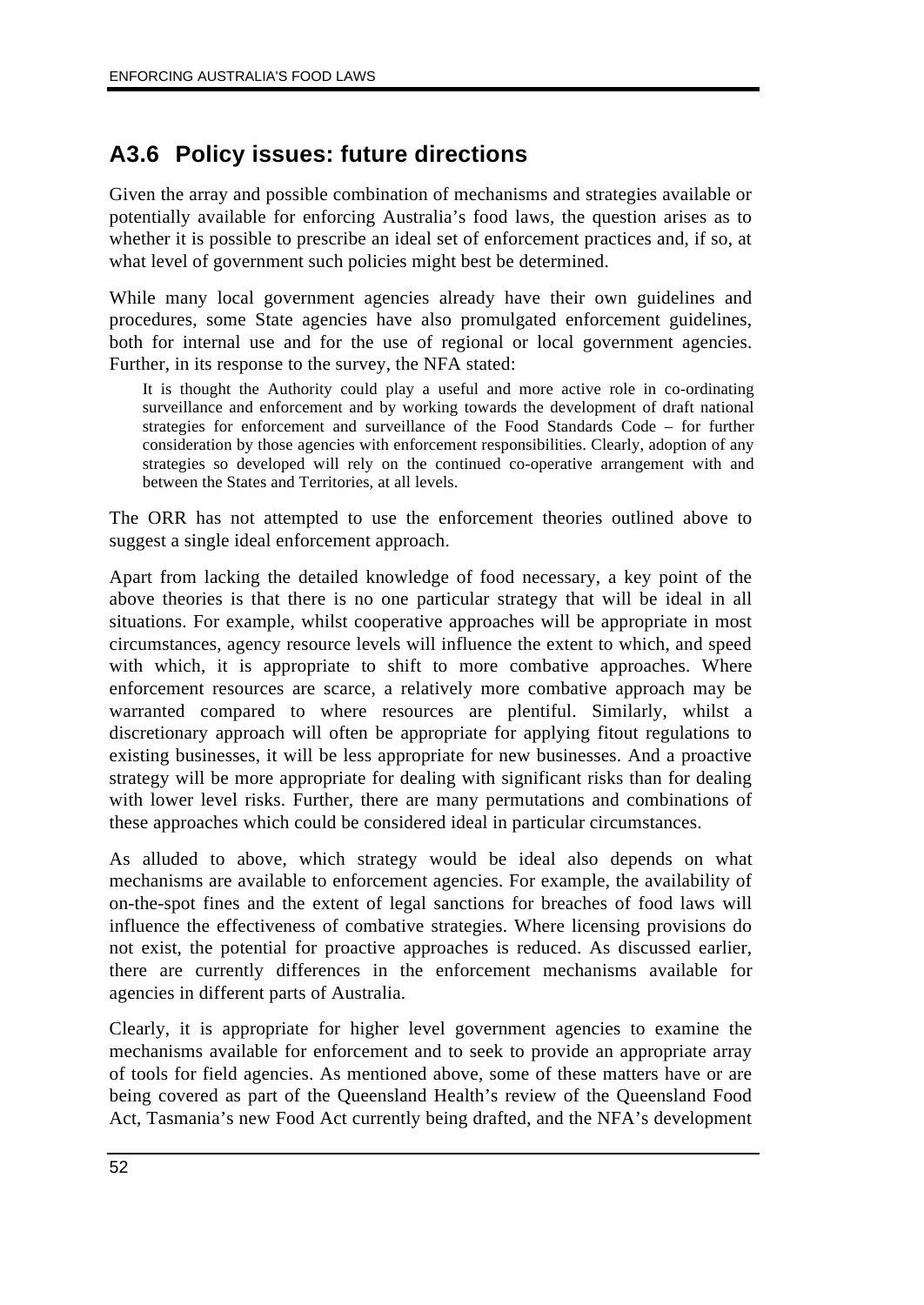of uniform hygiene standards. There is also a need for measures to overcome coordination problems, particularly in the area of food surveillance. And on some matters there is a need to ensure that non-uniform approaches to enforcement do not lead to undue differences in regulatory outcomes across jurisdictions.

However, the case for central agencies developing enforcement strategies for field agencies is mixed. On the one hand, a complex array of variables will influence the ideal approach (see Box A1). To the extent that central agencies can marshal appropriate expertise, there may be economies in a central agency examining these issues and determining and disseminating an appropriate mix of strategies for enforcing food regulations. On the other hand, several of the variables relate to localised conditions. Hence, while central agencies could provide broad guidance on these matters, there will always be a role for decentralised decision-making by field agencies in determining specific enforcement approaches.

#### **Box A1: Factors influencing ideal enforcement behaviours**

Relevant firm and industry-specific factors include:

- size of the regulated firm;
- cooperativeness of the regulated firm (and its employees);
- whether the firm is new or existing; and
- rate of firm turnover.

Relevant regulation-specific factors include:

- nature of standard breached (principle, performance-based or prescriptive);
- risk levels associated with particular breaches;
- relative costs of rectifying a particular breach proactively and reactively; and
- visibility of particular breaches.

Relevant agency-specific factors include;

- resources available to the enforcement agency;
- sanctions and mechanisms available to enforcement agency;
- costs to the enforcement agency of undertaking different enforcement actions;
- the enforcement agency's level of knowledge of the regulated enterprise; and
- political environment.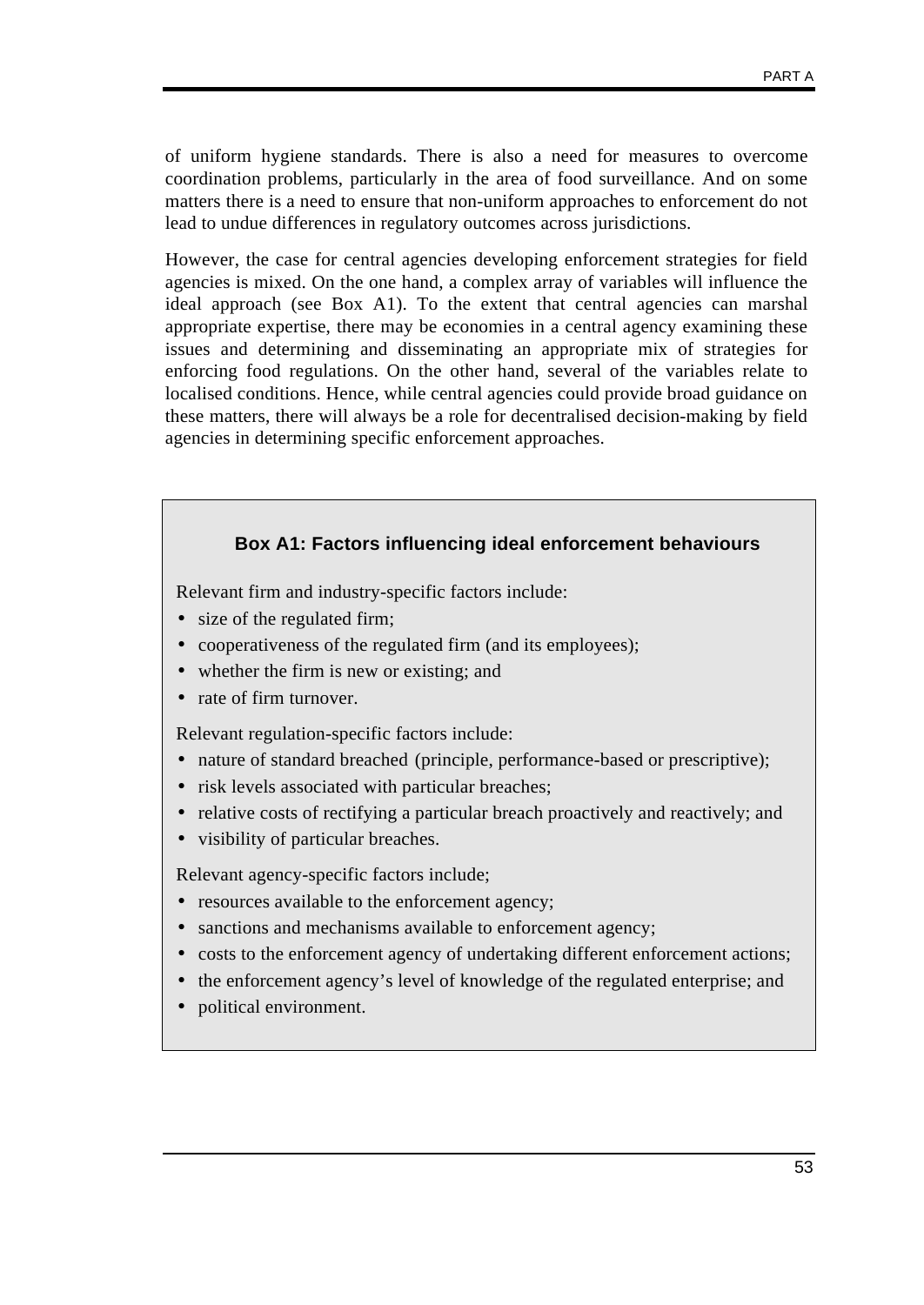# **A4 OTHER MATTERS**

In addition to the foregoing matters, the ORR sought information on a range of other issues. These included coordination matters, non-uniformity, approaches to dealing with interpretation difficulties, and agencies' perceptions regarding the issues taken into account in the development of food regulations. As well, the survey included a broad question relating to any problems agencies saw in current enforcement practices. The responses were extensive and broad-ranging and are summarised in detail in Section B4.

In this section, the ORR discusses four main issues arising from the survey and its own investigations. These are coordination, uniformity, interpretation and implications for the development of food regulations.

### **A4.1 Coordination and communication**

Coordination and communication problems are perceived to be widespread, manifesting themselves in four ways.

First, there can be duplication of enforcement activity. For example, the South Australian Health Commission stated:

Apart from procedures for food recall, advice between States is informal. Because there is no official recording and access to information on an Australia wide basis (a National Database), it may take time to identify that a company is regularly in breach of standards. This is particularly important for breaches involving the sale of unfit food. This lack of interchange means that *duplication* of activity must take place if a State Authority is to be in a position to monitor standards within its own jurisdiction. If a State food authority could, for the purpose of reporting to its own administration, access a common database to show adequate monitoring and enforcement of food standards in the State where foods were produced, then there is scope to minimise duplication of work.

Second, limited coordination and communication between local councils and the national level can result in poor input by some local councils in the law making process. South Sydney Council said:

Very little information comes to council from the national level. Local government does not seem to have much say in legislative change or to comment on the proposals formulated.

Third, poor coordination and communication can also reduce enforcement effectiveness. For example, the lack of communication of sampling results from other agencies can clearly limit the enforcement effectiveness of some agencies because sampling results can often be very useful in identifying non-compliant businesses that may operate over several jurisdictions.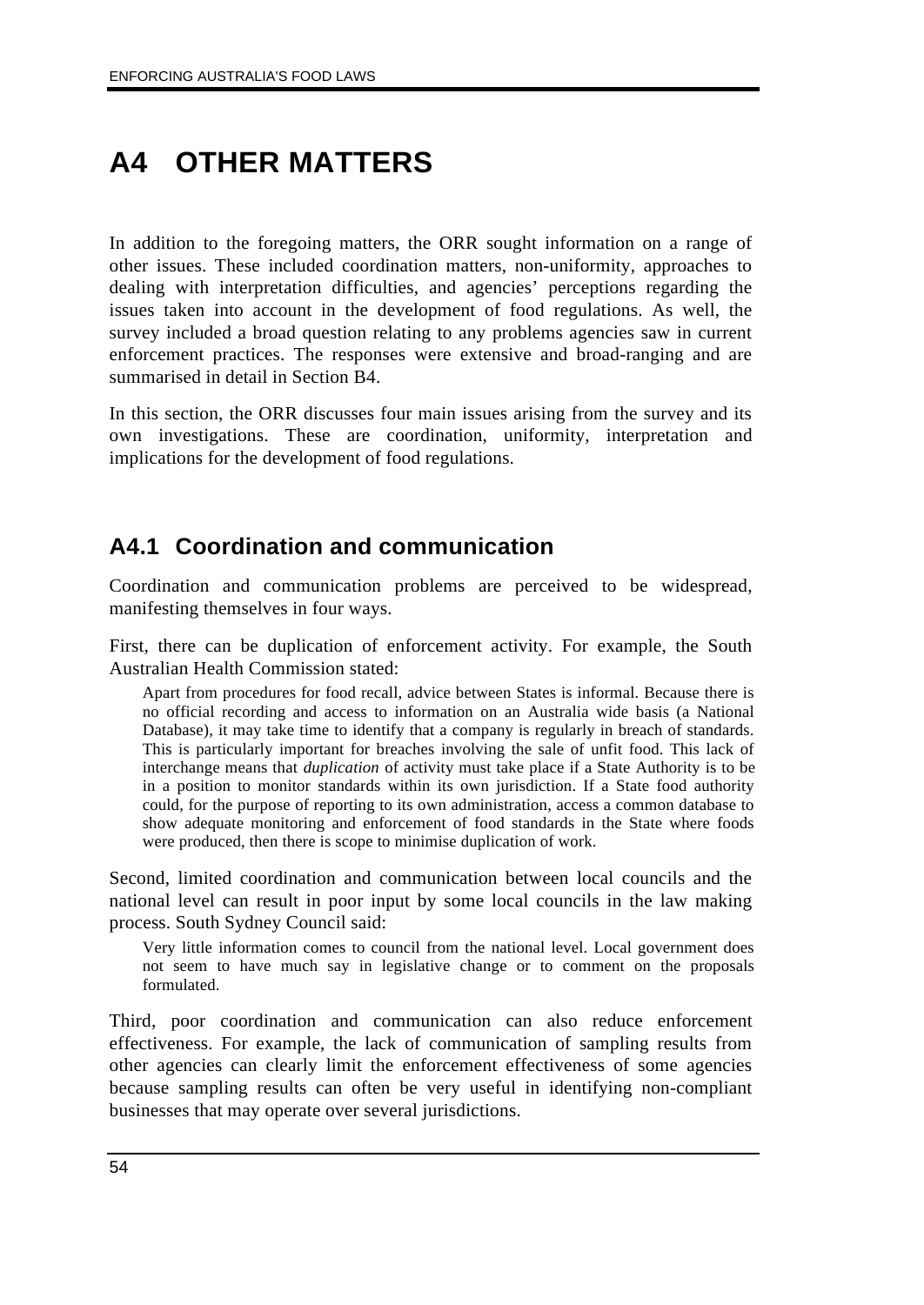Finally, a lack of coordination and communication between enforcement agencies with regard to their respective activities and interpretations of the law can lead to problems of non-uniform enforcement (see A4.3). Monash Council (Vic) provided an example of this with respect to sampling activities:

...a national retailer was found in Victoria through the sampling program to be unable to consistently substantiate a label claim relating to fat content. The action recommended by this office was to drop the label claims. We were advised that it was not possible to do this as the policy came from Sydney and they were not aware of problems in other States. Our view was that the only reason that there was no problem interstate was that the product does not get sampled in other States. Legal action was commenced but was withdrawn when the retailer decided to drop the label claims in Victoria. However the label claims are still being used in other States.

These coordination problems have several causes. One is the complex institutional structure which exists in some States and Australia generally. In NSW, for example, some councils find themselves traversed by two (autonomous) regional units, as well as having contact with the State Department's policy unit. Another is the lack of formal coordination mechanisms in some areas, particularly a lack of formal information systems (such as a national database).

In terms of 'horizontal' coordination between different agencies at the same level of government, some measures have been put in place to reduce coordination problems. For example, formal or informal systems of networking exist in many areas (such as South East Queensland and Adelaide), and some groups of agencies are pooling resources (as in the WA food sampling program (see Box B9) and joint training programs in Victoria).

In regard to 'vertical' coordination, the NFA is in the process of developing explanatory memoranda and interpretation notes, and is planning to bring together representatives from all levels of enforcement to explore issues of communication between the Commonwealth, States/Territories, and local authorities. And with the agreement of the States, the NFA is also developing a national database: the Australian Food Safety Information Network.

### **A4.2 Non-uniform enforcement**

Information gained from the survey indicates that there is often non-uniform enforcement across jurisdictions, which reduces enforcement effectiveness. Some agencies indicated that they were "exasperated" and "hamstrung" by other jurisdiction's inaction. Moreland Council (Vic) said:

The lack of uniformity taken by different authorities and indeed local government *ehos*, creates confusion in the minds of proprietors and does not create an image of professionalism.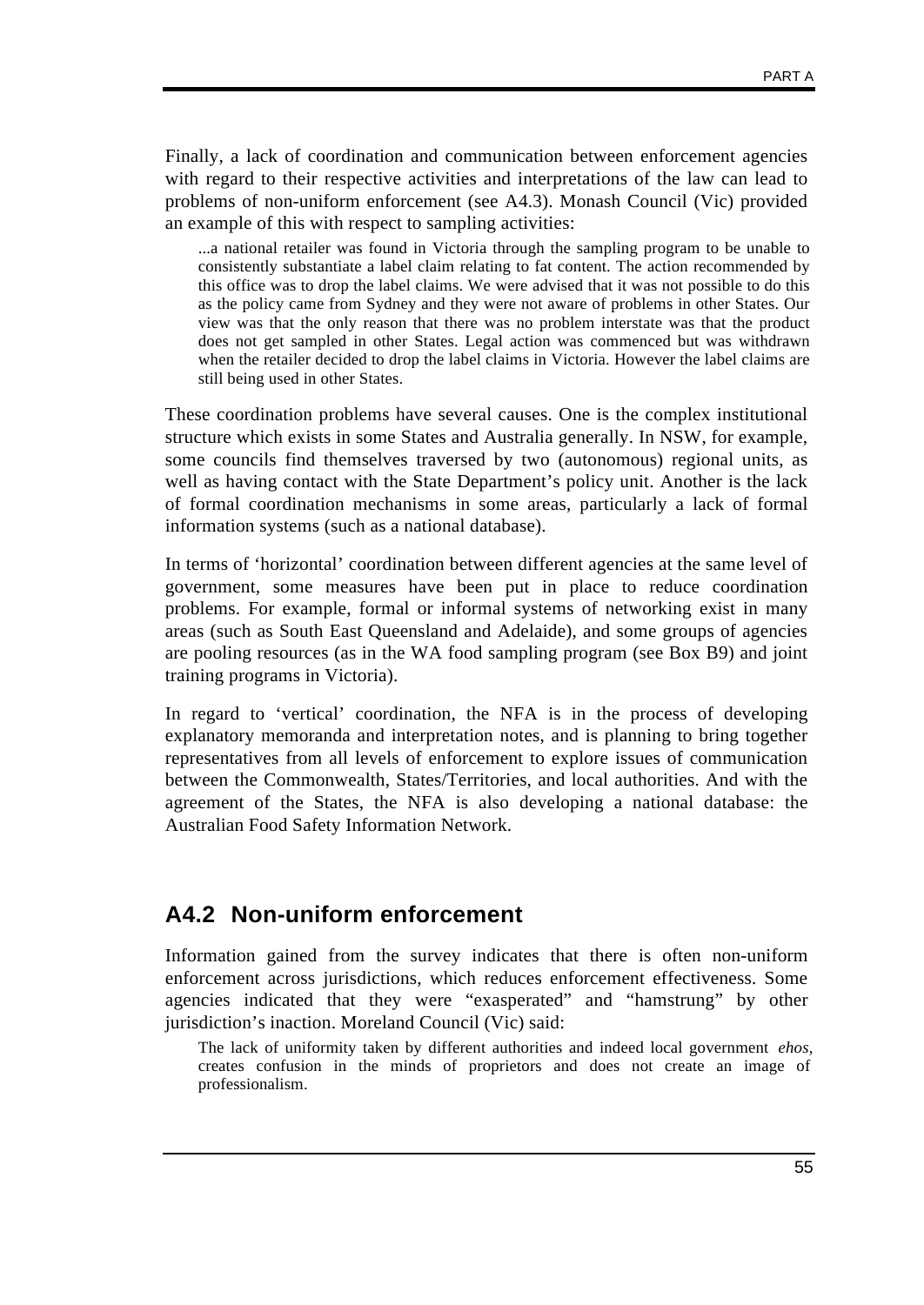Further, Monash Council (Vic) said that non-uniformity can result in businesses avoiding compliance with the law, particularly on more minor issues:

When enforcement agencies do take the time to investigate a breach, especially a minor breach, the reply from the offender [is often that] 'no one had ever mentioned that before' or that they had 'not been told this by another municipality'.

Uneven enforcement can also cause distortions and inequalities between businesses in different jurisdictions. For example, a NSW diced apple manufacturer incurred considerable costs and competitive disadvantage when sodium dioxide regulations were enforced on it but not on its inter-State competitors (see Box B1). Further, Penrith Council said:

...a clear direction for ensuring food quality and hygiene standards needs to be established so that all facets of the industry compete on level terms and can factor the cost into budgets.

That said, non-uniform enforcement need not always be undesirable. As discussed in A3.5, different enforcement strategies may be appropriate in different circumstances. For example, depending on certain factors, it may be appropriate for one agency to trade-off one breach for compliance in another higher risk area, as part of their discretionary strategy, whilst a different approach may be appropriate in other circumstances.

It is therefore necessary to identify the various causes of non-uniformity, beyond the one mentioned above.

One is the lack of coordination between enforcement agencies with regard to their respective activities (see A4.1).

A second possible cause is the variability of resources between jurisdictions, with less resourced agencies unable to maintain the same level of enforcement as their better resourced counterparts:

Where some agencies (and it is not many) are able to fully enforce standards and others are not (through a lack of resources), this will lead to inconsistency. (Monash Council)

A third reason is that, in addition to differences in interpretation which result from agencies adopting different enforcement strategies (see *legalistic v discretionary strategies* in Section A3.5), some jurisdictions may interpret a law differently due to different understandings of its meaning or content (see A4.3).

Fourthly, some jurisdictions may intentionally choose not to enforce certain provisions for political reasons.

Finally, the possibility of non-uniformity may be aggravated by institutional arrangements which require, for example, a business operating across Australia to deal with a number of enforcement agencies. This increases the chance of nonuniform enforcement across such businesses operations.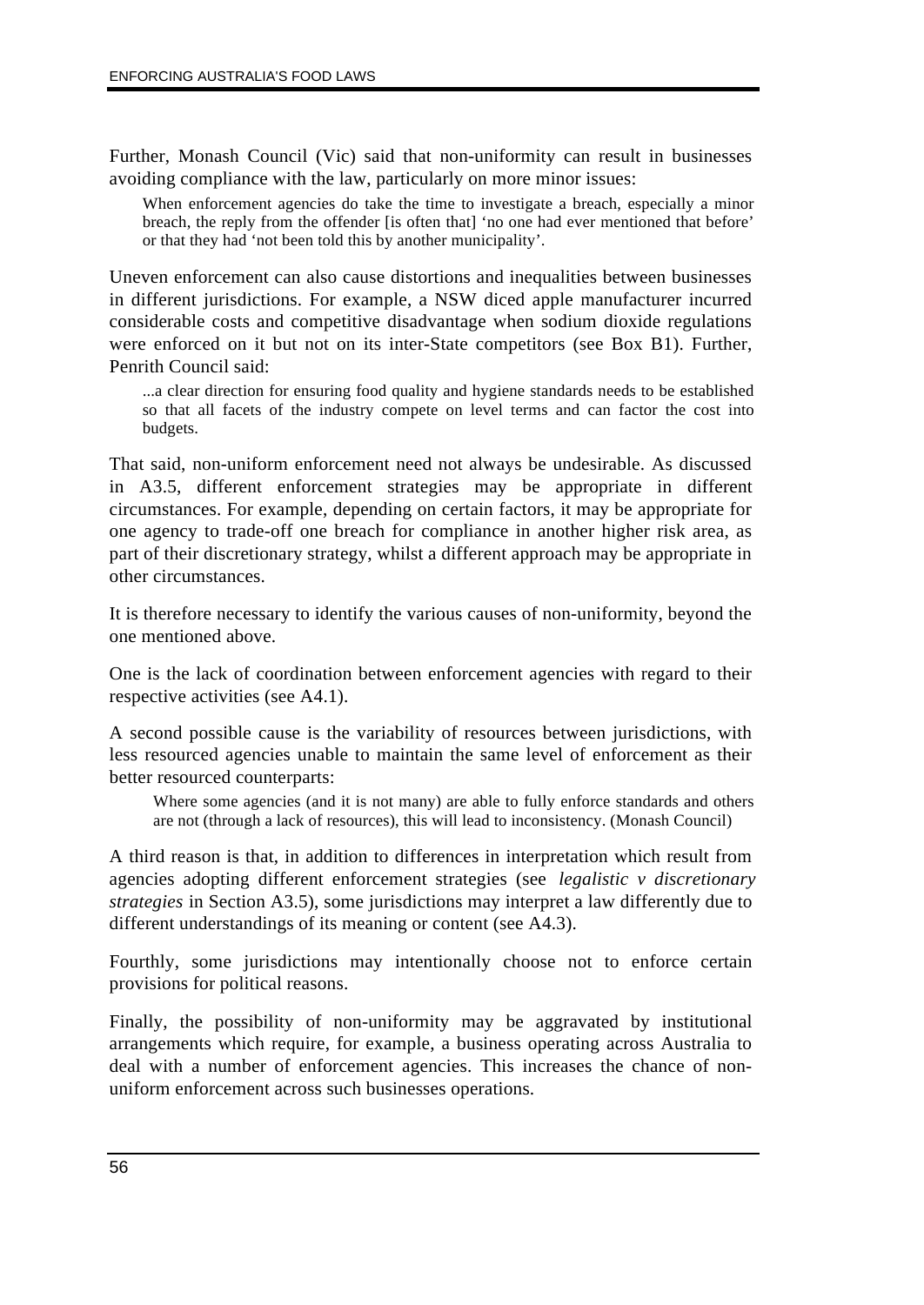Several policy implications arise out of these issues including:

- the extent to which enforcement strategies can, or should, be harmonised;
- whether institutional arrangements require restructuring;
- whether there should be mechanisms to ensure more even distribution of resources across jurisdictions; and
- in what ways communication and coordination should be improved.

These are the sorts of issues that have been discussed in previous sections of this paper (see Sections A1, A2, A3 and A4.1). What becomes clear, therefore, is that policy makers should keep in mind that non-uniformity is the result of a number of factors, each with its own set of complex issues.

## **A4.3 Interpretation**

 $\overline{a}$ 

As discussed above, differences in interpretation can lead to non-uniform enforcement, and that this can reflect either different optimal enforcement strategies or differences in agencies' understanding of a law. If agencies are adopting different 'interpretations' as part of different optimal enforcement strategies, these differences may be appropriate . 35 However, if differences in interpretation emerge as a result of different understandings of what a law says, or intends, then any resulting non-uniformity may be inappropriate.

In terms of the uniform understanding of laws, the survey responses show that interpretation uncertainties are resolved in several ways. At the national level, interpretation issues for food composition and labelling standards are often discussed at biannual NFA-State/Territory Senior Food Officers' meetings, and during monthly teleconferences arranged by the NFA. State/Territory Departments disseminate newsletters, policy directives and bulletins to local government agencies. At the local government level, interpretation issues may be resolved through:

• liaison with the NFA (although some local government agencies feel constrained from doing this);

<sup>35</sup> However, other factors may be relevant in deciding whether such differences in interpretation are appropriate. For example, in the diced apple case study (see Box B1), the differences in interpretation were severe, with one state enforcing the law and others not. While each State's decision may have been optimal according to its own criteria and priorities, businesses in NSW engaging in interstate trade were put at a competitive disadvantage. As discussed earlier, this problem ultimately resulted from poor institutional arrangements, or a lack of effective coordination to overcome such institutional inadequacies.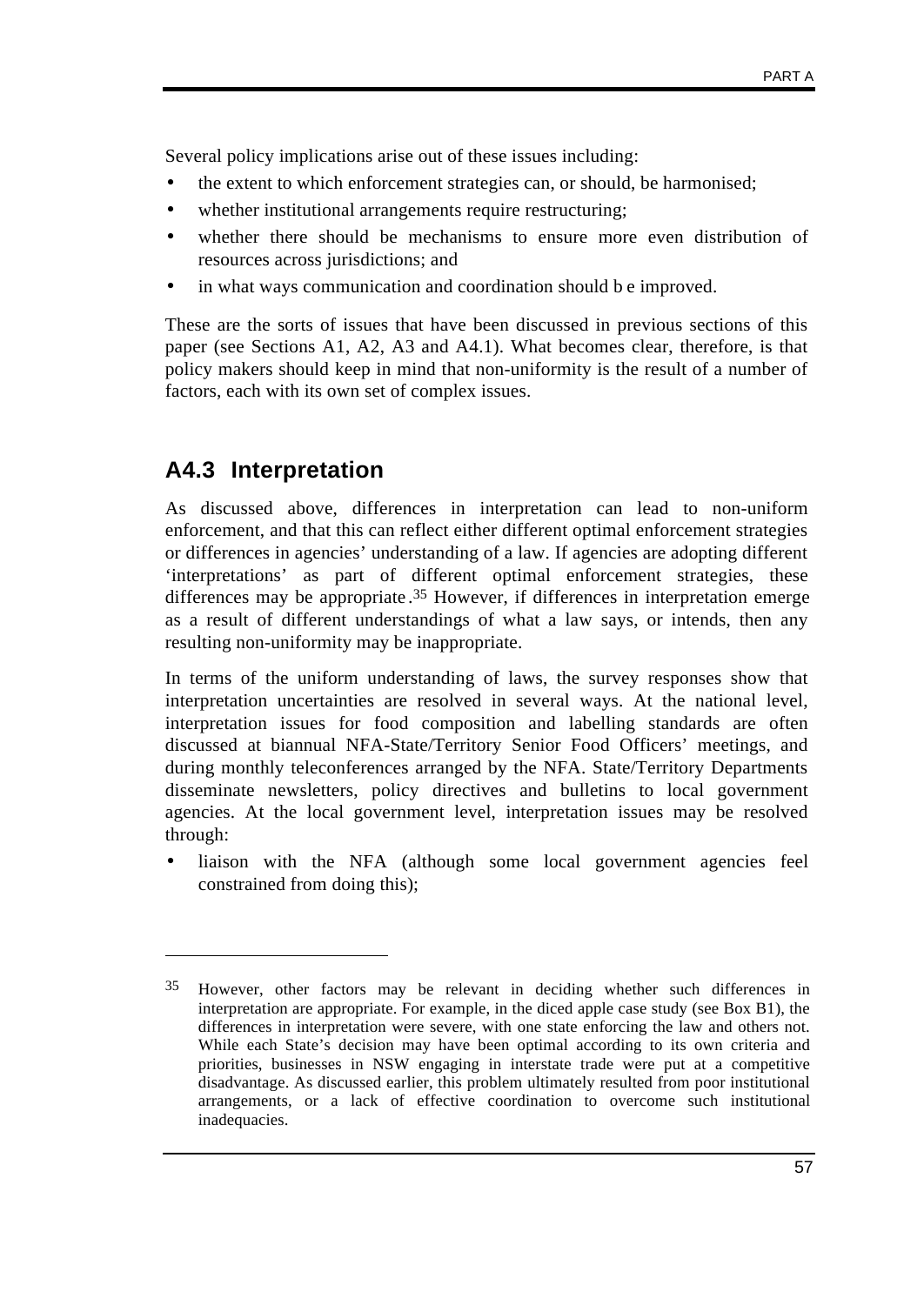- meetings/liaison with other 'up-line' bodies, such as regional units or State/Territory central offices;
- meetings/liaison with other local government agencies;
- internal staff meetings; and
- reference to AIEH guidelines.

Where disputes over specific interpretation issues arise, the agencies have recourse to several additional mechanisms:

- negotiation with proprietors/industry;
- mediation/appeal mechanisms;
- formal legal advice; and
- council decisions.

Despite the mechanisms for resolving such interpretation differences, some agencies consider that there are still problems in this area. Some of these problems appear to be related to hygiene-related issues regulated by the States/Territories and local governments, while some agencies also indicated that they have trouble following the Food Standards Code which is developed at the national level.

To the extent this is the case, there may be a need for better explanatory materials and formal arrangements for its dissemination than presently exist. Indeed, in its response to the survey, the NFA stated:

The Authority is in the process of developing procedures to support uniform interpretation. This will involve the production by the Authority (in association with the States/Territories) of explanatory memoranda and interpretation notes. Developing these documents in consultation with field officers (in order to draw on their experience and expertise) at the same time as developing draft standards will alleviate interpretation problems at their conception.

At a general level, developments in other areas of law, such as taxation law and corporations law, suggest the usefulness of flow-diagrams, plain English and a statement of broad aims/objectives.

Finally, whilst most interpretation issues arise at the enforcement agency level, where court action is taken magistrates' interpretations will also have an impact. In these cases, issues of networking etc may not be relevant, although better explanatory materials are likely to assist the consistent application of the law in the courts.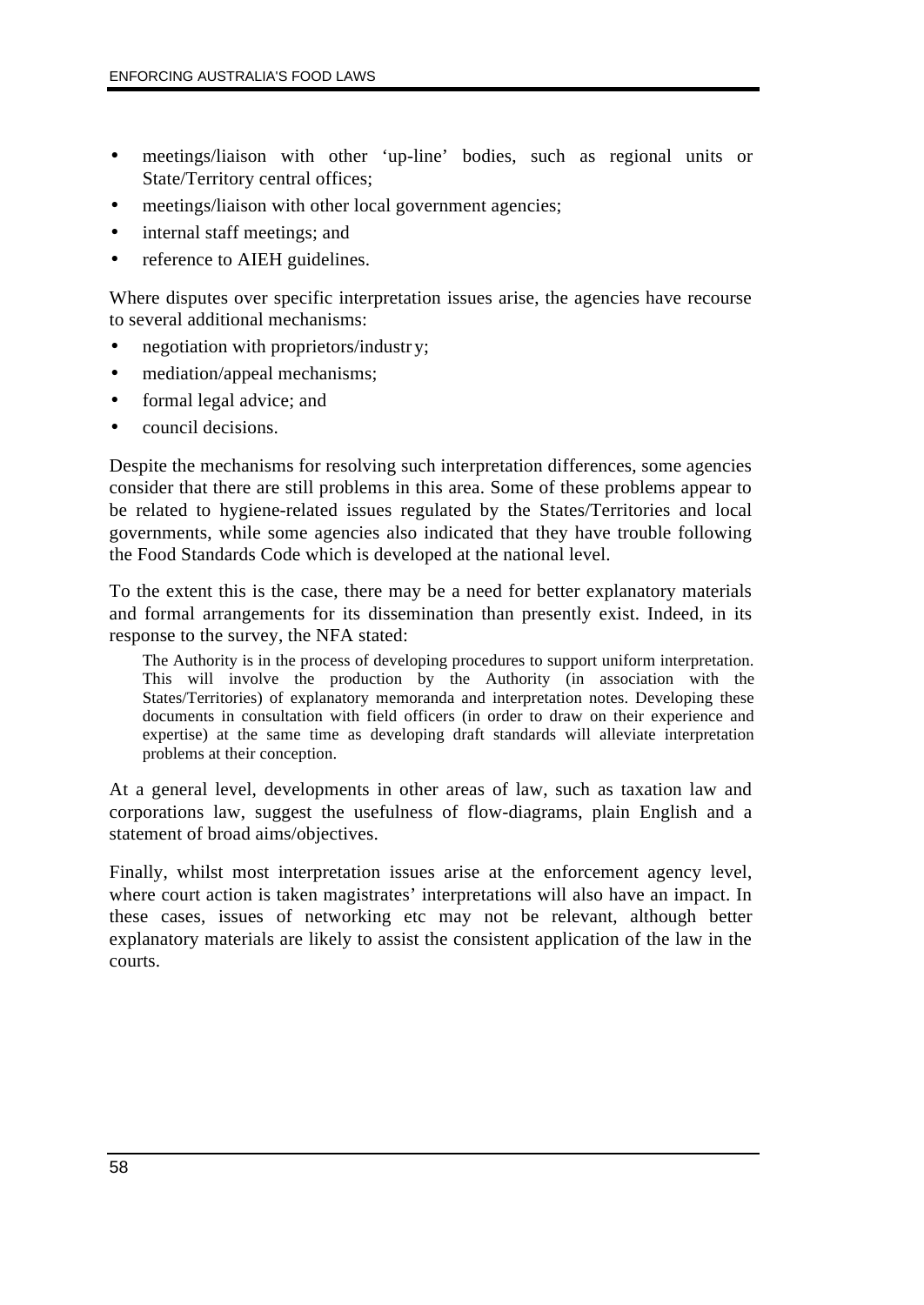# **A4.4 Development of food laws**

The survey results indicate that:

- most respondents see risk as the main basis on which food laws are made; and
- the majority of *ehos* consider that regulators give little or no attention to resource issues when developing food laws.

One obvious policy implication is that, when making laws, regulators need to give due weight to the availability of resources for enforcement and ensure that regulations are appropriately designed. This can be done by:

- modifying the stringency of regulations;
- modifying the form of regulations; and
- prioritising regulations (see A2.4).

 $\overline{a}$ 

In terms of modifying the stringency of regulations, economic theory  $36$  suggests there may be a rationale for reducing the stringency of standards to promote greater compliance levels, and higher overall levels of food safety, in some circumstances. According to this theory, faced with a choice between complying or not complying with a standard, a firm will only undertake the expenditures necessary to comply provided the expected benefits (including the benefits of avoiding legal penalties) exceed the necessary expenditures. The more stringent is the relevant standard, the higher will be the necessary expenditures for firms to meet the standard, and the lower will be the proportion of firms willing to make those expenditures. Beyond some point, in the absence of adequate enforcement resources and sanctions, higher food safety standards will potentially worsen overall safety/quality outcomes.

In terms of modifying the form of regulations, several issues are relevant, including agency resource levels and the effect of different forms of regulations on business and their compliance.

With respect to the inadequacy of enforcement resources, two countervailing implications emerge. On the one hand, regulations focussed on desired *outputs* and outcomes rather than inputs may be warranted such that a given level of enforcement effort results in a higher level of compliance with food safety *objectives*. Further, to the extent that output-based regulations are more amenable to 'audit compliance', less enforcement resources will be needed. On the other hand, less prescription may in some cases hamper the efforts of enforcement officers in the field, making it harder to prove breaches of the law or, as some *ehos* said, to "get a conviction".

<sup>36</sup> See Viscusi, K. and Zeckhauser, R. J., 'Optimal standards with incomplete enforcement', *Public Policy*, Vol. 27, No. 4, 1979, pp. 437-456.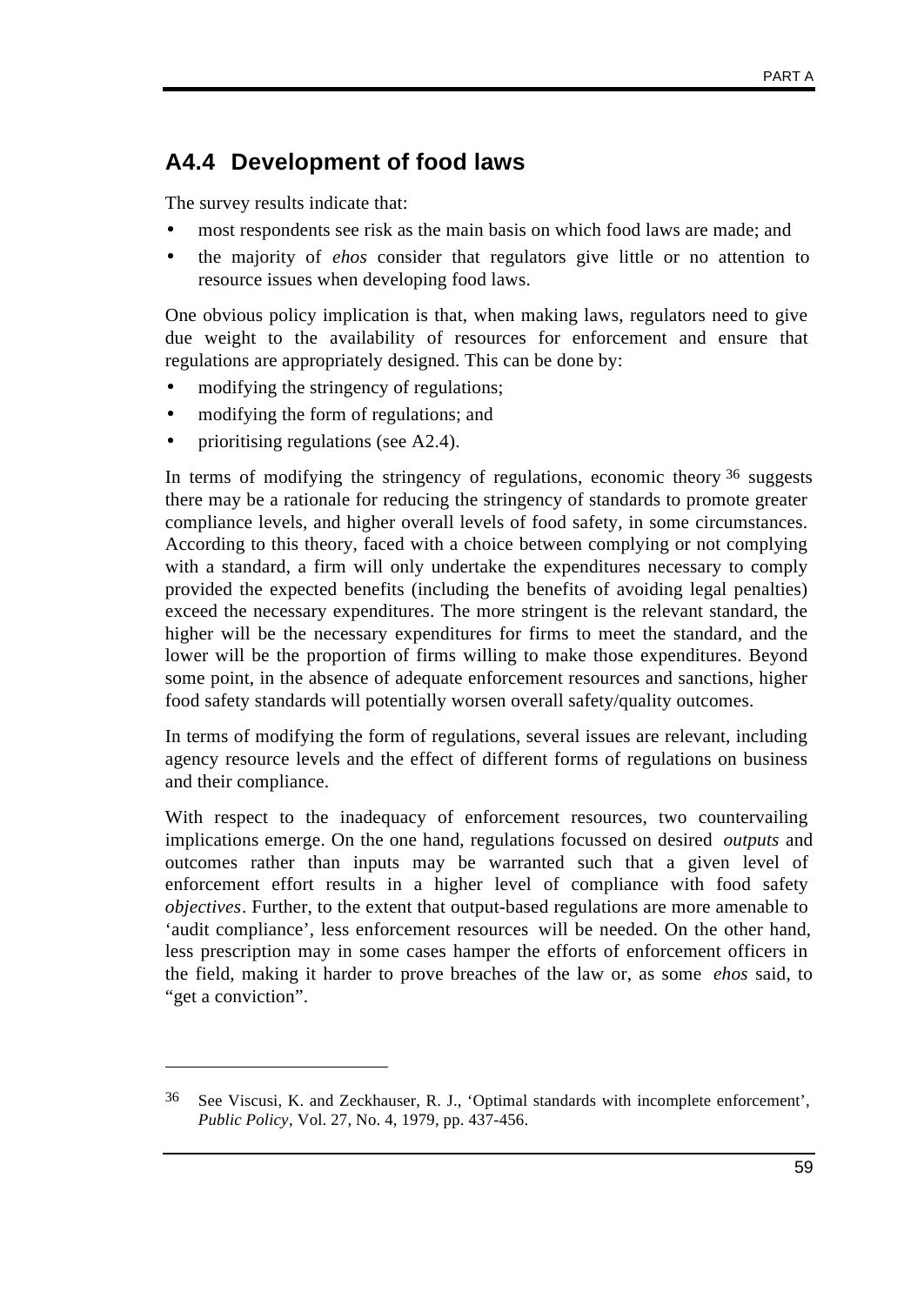On the latter issue, there can be both advantages and disadvantages for businesses in prescriptive regulation as against performance or principle based regulation. Less prescriptive regulation can allow businesses to achieve health and safety goals at lower cost, although some businesses prefer the certainty and simplicity of prescriptive regulation. Small businesses, in particular, often favour a degree of prescription, whilst large businesses with the resources to develop efficient alternatives often prefer more performance oriented regulations.

Which approach is warranted? If business can achieve health and safety objectives at a lower cost following performance regulation, and enforcement agencies are not faced with an undue increase in enforcement costs, then society would gain from such regulations. If, however, business could achieve health and safety objectives at lower cost by following a simple, easy to understand set of prescriptive input-based regulations, and enforcement agencies faced no increase in enforcement costs, then they would be preferable.

In practice, the NFA is presently moving towards more performance-based regulations, and similar changes are or have been taking place in some States. Victoria, for example, has purely principle-based standards with voluntary codes of practice. Some agencies consider that the lack of prescriptive regulations restrict their performance of enforcement functions. Others suggest that it provides *ehos* with a better and broader focus in their enforcement activities, and is consistent with building more cooperative relationships with business and using an educative approach.

Whilst case-by-case analysis is to some extent necessary to determine which approach is appropriate, it is often possible to design regulations that allow for both the greater certainty of prescriptive direction, and the ability for innovation and lower cost solutions to achieve regulatory objectives. One means of achieving this is the compliance plan approach. These plans are negotiated between the enforcement agency and the business, and set out what a business will do to ensure the objectives of the regulations are achieved. The NFA's Food Safety Plan proposal is an example. An alternative means is the use of performance-based standards accompanied by more prescriptive 'codes of practice' which, if followed, result in the business being 'deemed to comply' with the performance requirements. These can provide simple steps to ensuring compliance with the law for those businesses seeking the certainty of prescription, whilst providing other businesses with the flexibility to choose alternative, and potentially lower cost, means of compliance. 37

<sup>37</sup> Whereas the 'compliance plan' places the onus of proof for compliance on the business, this approach places the onus of proof for non-compliance on the enforcement agency.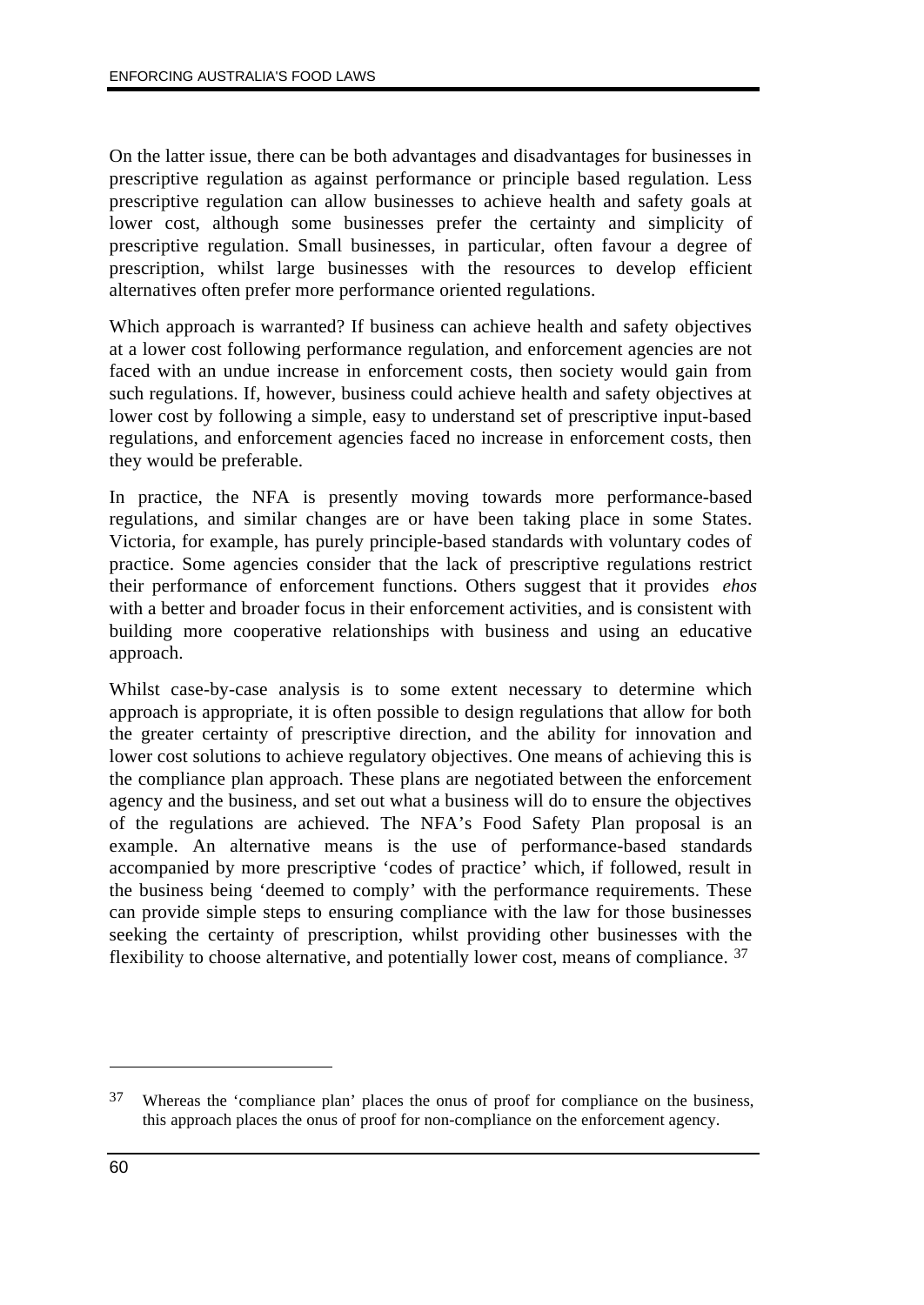# **A5 SUMMARY/FINDINGS**

This section summarises the main points and findings from earlier sections in Part A. It does not attempt to cover all matters raised, however, and should be read and interpreted in conjunction with the discussion contained in earlier sections.

# **A5.1 Institutional arrangements**

#### *Regulation making*

- Food regulations are promulgated by all three levels of government:
	- the NFA makes national standards relating to food composition, ingredients, additives, labelling and advertising;
	- the States and Territories make hygiene, packaging and other environmental regulation; and
	- local government agencies enact regulations covering the processing and handling of food for sale.
- Regulations differ between jurisdictions.
- The issue arises as to whether there should be an extension of national uniformity to those areas not yet covered, as the NFA is currently seeking to achieve for food handling and hygiene matters.

#### *Enforcement*

- Institutional arrangements for enforcement are diverse and complicated:
	- enforcement functions are undertaken by all three levels of government;
	- each State and Territory has its own unique system, although all rely on local governments to some degree;
	- in some States, regional units also undertake enforcement; and
	- in total, over six hundred agencies throughout Australia are involved in enforcing domestic food regulation.
- There are several considerations for allocating enforcement functions within Australia's multi-tiered regulatory system, including:
	- aligning jurisdictional responsibilities with accountabilities;
	- specialising enforcement tasks in centralised agencies;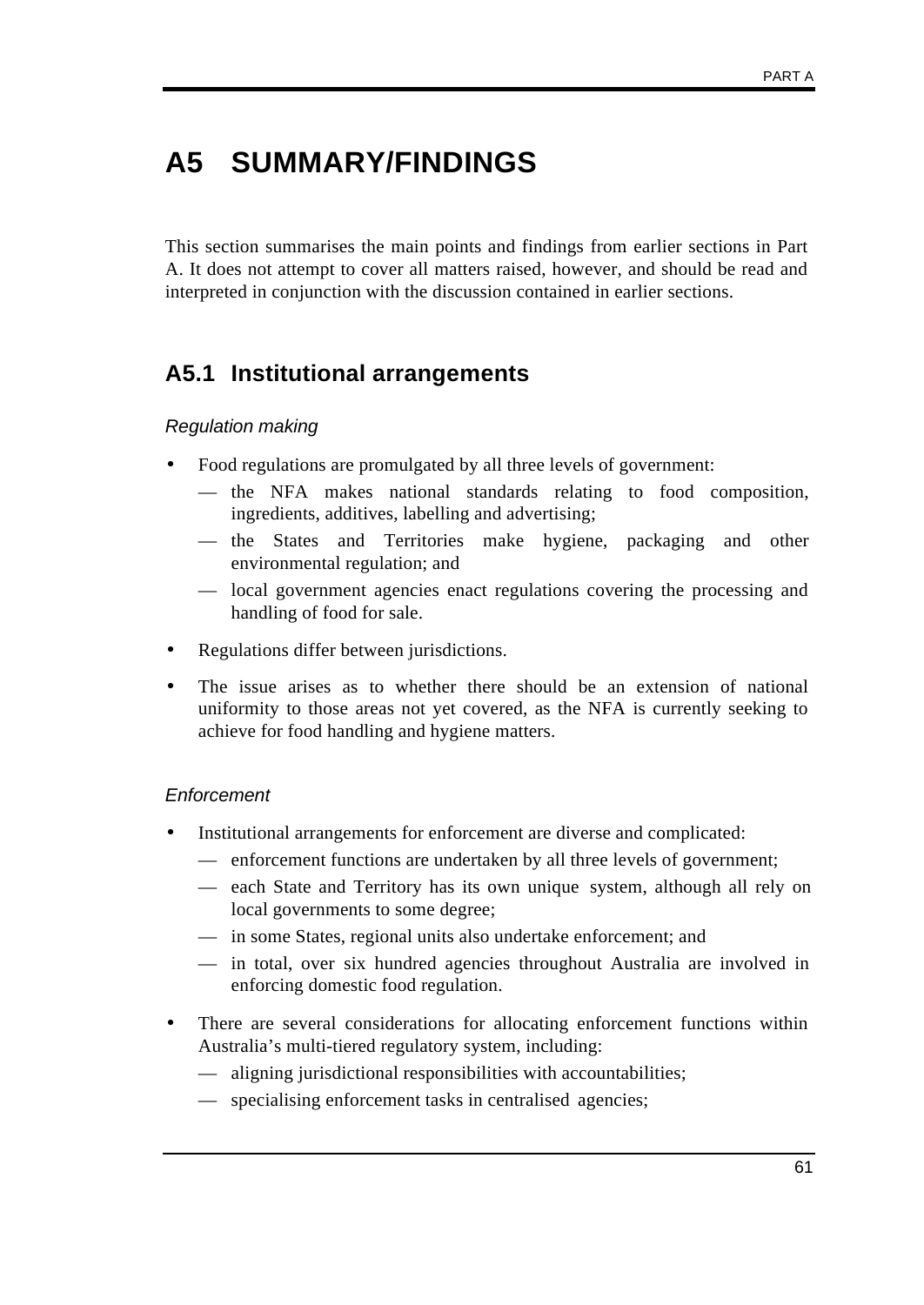- the scope for duplication and coordination problems ;
- the costs of different enforcement approaches in different jurisdictions ;
- the scope for regulatory experimentation and innovation;
- the benefits of tapping local knowledge through decentralised approaches;
- the different size and nature of jurisdictions in each State and Territory; and
- the costs of modifying institutional arrangements.
- While presently there is no consensus on which enforcement tasks should be undertaken by local authorities and which by higher level authorities, there are nevertheless some sound 'in principle' arguments for reforming aspects of present institutional arrangements, including moving towards more uniform national arrangements for some matters.

## **A5.2 Extent and prioritisation of enforcement**

#### *Extent*

- Food enforcement agencies are unable to fully enforce all provisions and, in many cases, consider themselves significantly constrained from doing so.
- The extent of enforcement also varies between jurisdictions.

#### *Resource levels and other constraints*

- Limited resources are the main constraint on enforcement.
- The lack of resources highlights several policy issues:
	- should resources be increased?
	- should agencies, and food law makers, use enforcement mechanisms which utilise non-governmental resources?
	- how should different food laws be prioritised? and
	- what enforcement practices are most efficient?
- Although resource constraints limit enforcement, it does not automatically follow that resources should be increased because:
	- trade-offs need to be made when allocating resources between food law enforcement and other government programs; and
	- even if sufficient resources were available, full enforcement would not necessarily be desirable because it can be optimal to use discretion in enforcing certain regulations.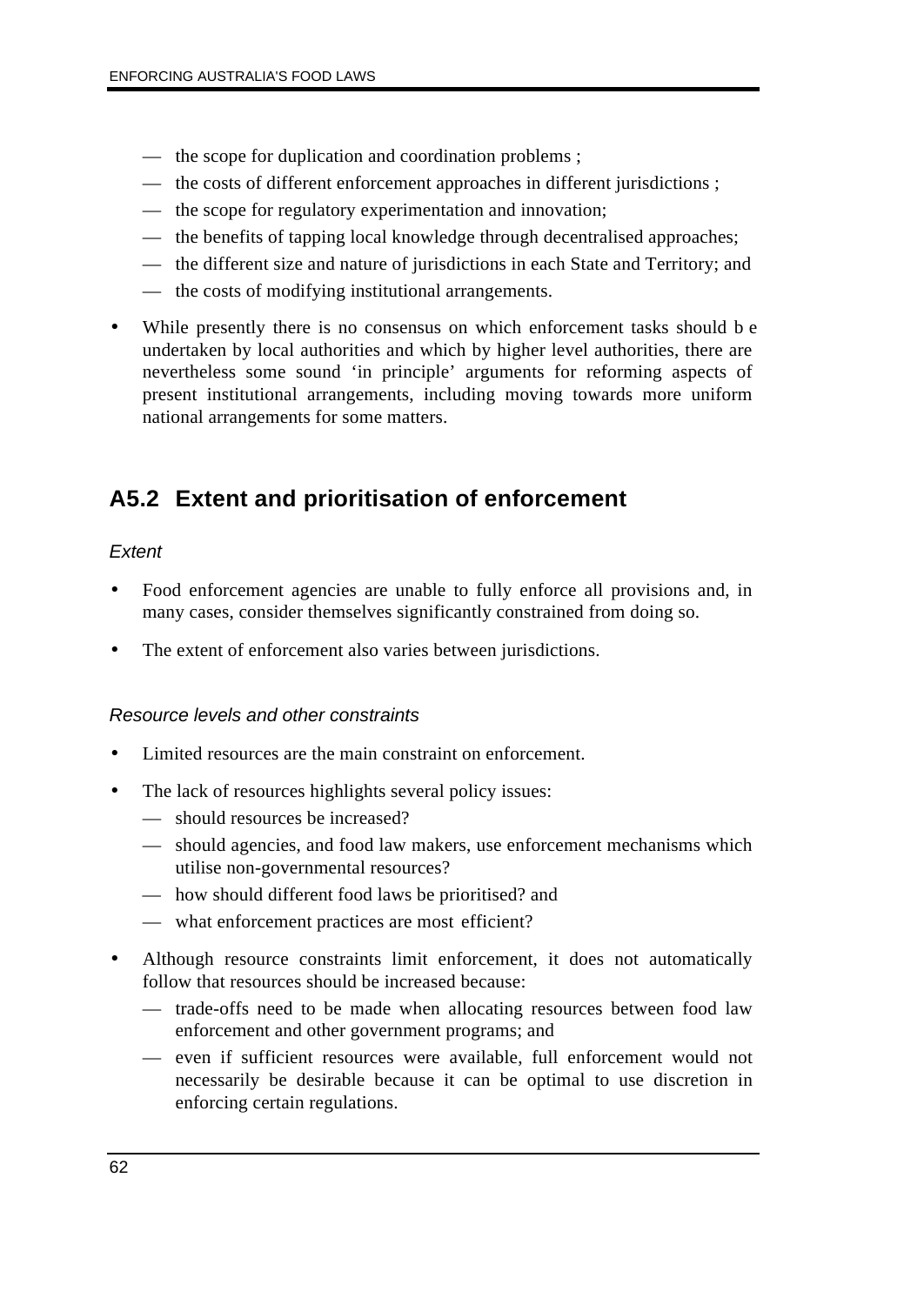- Enforcement resources vary ac ross jurisdictions, implying:
	- overall compliance could increase if resources were transferred from well endowed to poorly endowed jurisdictions; and
	- the regulatory posture adopted by enforcement officers and the appropriate enforcement strategies may vary.
- Other constraints on enforcement include problems with some food laws; lack of cross-jurisdictional communication, cooperation and consistency; lack of appropriate enforcement remedies; ethnicity issues; and directions to deemphasise strict enforcement in certain circumstances.

#### *Priorities*

- While many agencies have developed priority rankings, they differ in detail between agencies.
- The main basis on which agencies set priorities is risk to public health.
- Priority setting involves two main policy issues:
	- how should priorities should be set and what are the relevant variables? and
	- at what administrative level of government should prioritisation occur ?
- Priorities should be set from a systematic and transparent process of analysis involving explicit objectives. In addition to risk levels, relevant variables include the costs and effectiveness of different enforcement actions.
- An efficient multi-tiered priority setting system could involve:
	- technical risk assessments and cost-effectiveness analyses undertaken (or coordinated) centrally, with the results disseminated to enforcement agencies; and
	- these assessments augmented with localised information by decentralised units to determine final priorities.

## **A5.3 Enforcement practices**

#### *Overview of current practices*

• Premises inspection and food surveillance are the most common means of identifying specific breaches of food laws, but agencies generally give priority to following up public complaints as and if they arise.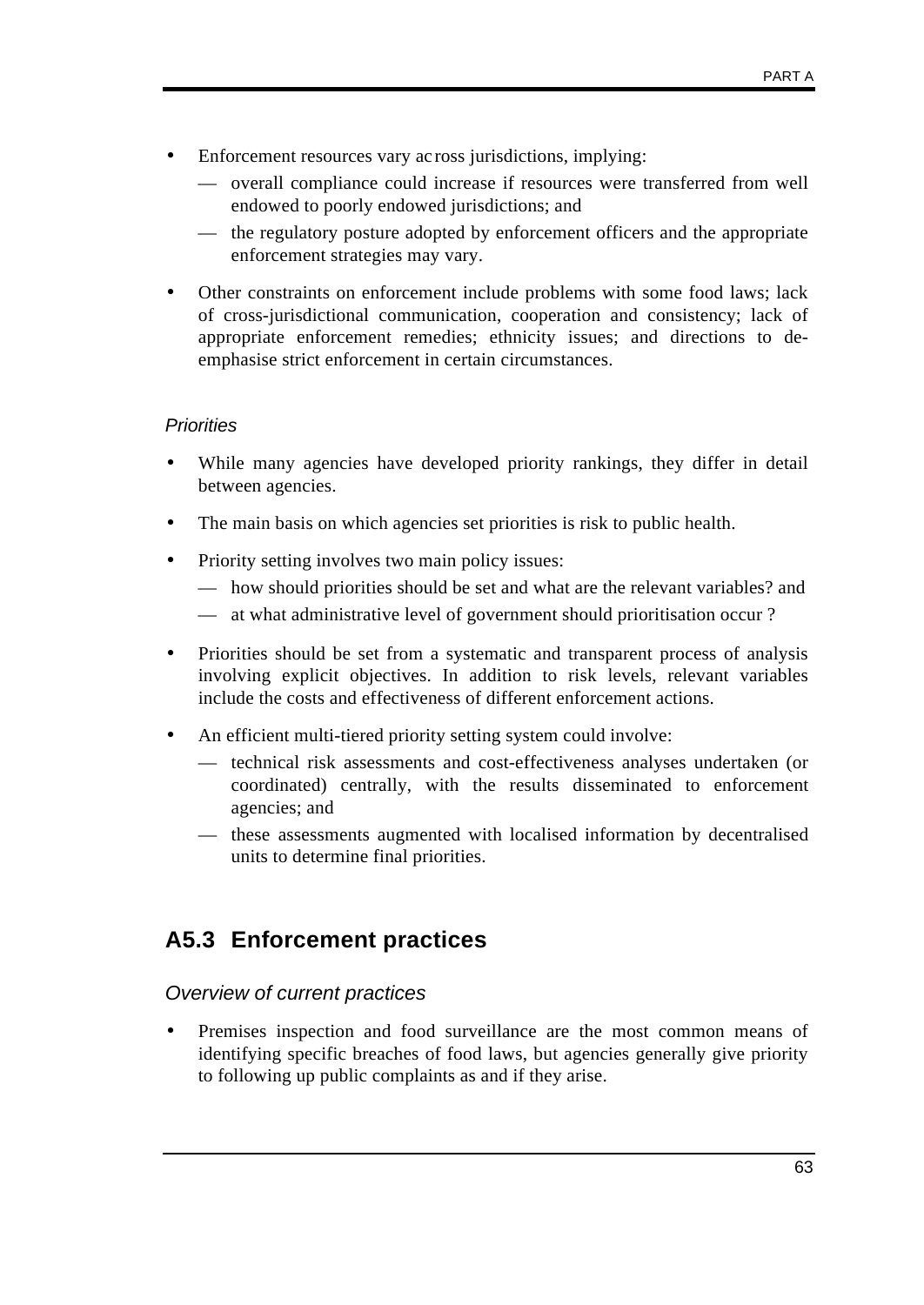- Most agencies use graduated approaches to rectify specific breaches of food laws, starting with education and warnings and escalating to fines and prosecutions only if initial measures fail.
- General education of proprietors and firms and food handler training courses are the most common means the agencies use to improve the 'culture of compliance'.
- Overall, agencies give more emphasis to dealing with specific breaches of food laws rather than attempting to improve business culture.

#### *Mechanisms*

- While there is a diversity of enforcement mechanisms (or tools) which can be used to enhance compliance with food laws, some of these mechanisms are only available to a subset of agencies.
- From a policy perspective, the question arises as to what range of mechanisms is appropriate and how they should be designed.
- Whilst different identification systems will be appropriate in different circumstances, the inclusion of risk assessment, cost assessment, detection probability and randomness is likely to enhance the design of inspection programs.
- Education and training can promote compliance by reducing business ignorance (which is a major cause of food law breaches); increasing business awareness of food safety issues beyond the specifics of any one breach; and encouraging greater business cooperation.
- Design considerations for training courses include:
	- the trade-off between course length and business participation;
	- the range of different courses offered; and
	- the potential for agencies to pool resources and run joint courses, or to 'contract out' courses to outside educational bodies.
- Where policy makers are considering *mandating* training or qualifications for food sector employees, the public health benefits need to be balanced against the costs to business and workers of gaining qualifications.
- Warnings are appropriate for many initial and minor breaches of food laws, but their routine use risks encouraging some firms to adopt strategic behaviour and avoid compliance.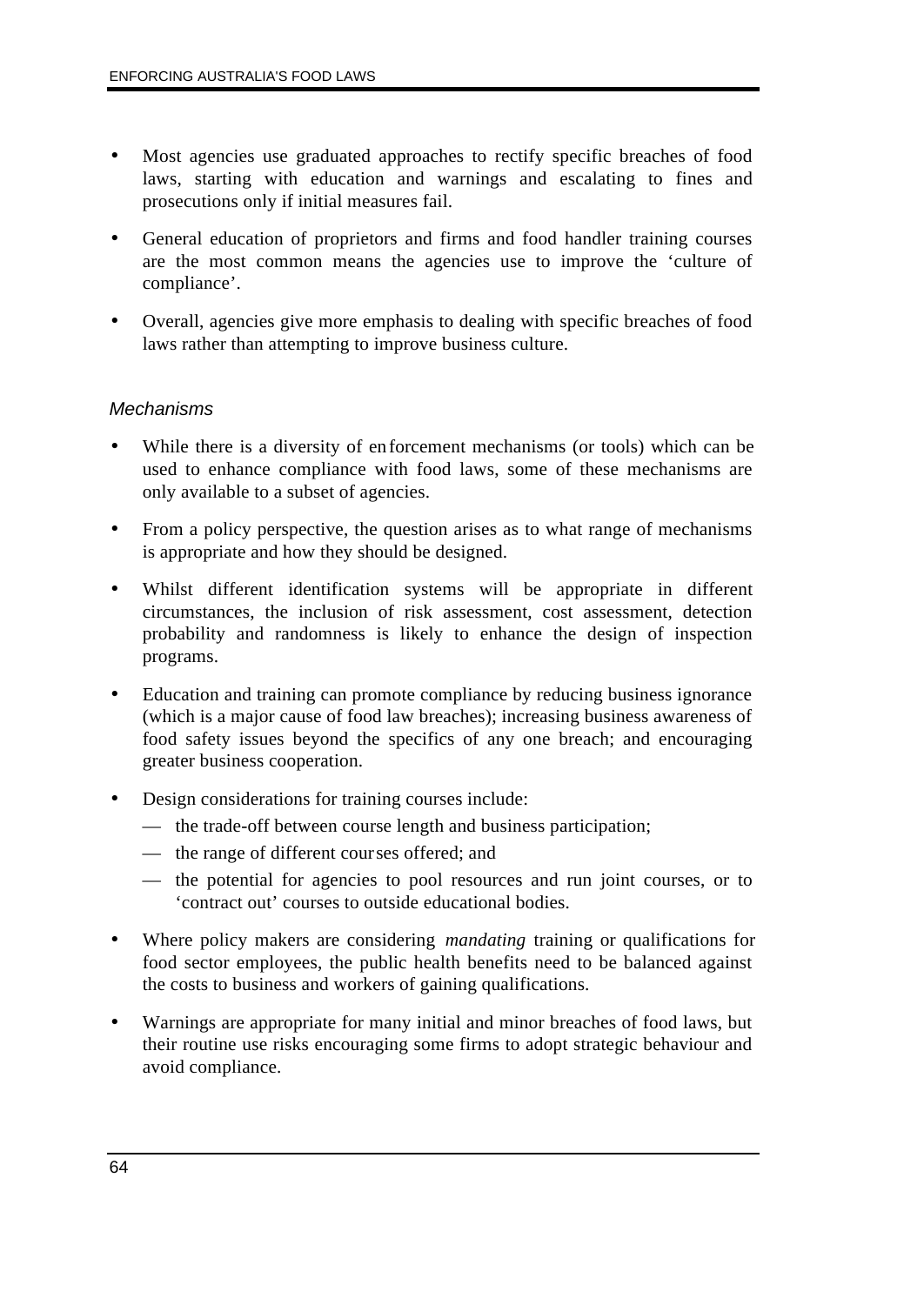- Prosecutions, while appropriate for major breaches of food laws, have several disadvantages which diminish their effectiveness as a deterrent:
	- they impose high costs on both the prosecuting agency and the defendant;
	- penalties awarded in the courts are not always significant; and
	- the threat of prosecution may not be credible for more minor breaches.
- On-the-spot fines represent an appropriate deterrent for intermediate breaches of food laws, but at present most food enforcement agencies do not have this power.
- Financial penalties for many food offences warrant review because:
	- they appear too low to provide an optimal deterrent; and
	- they are not always risk-rated.
- While business licensing proffers advantages for enforcement, efficient licence design is necessary to avoid undue administrative costs, compliance and paperburden costs for business, and barriers to entry for new businesses. Licensing powers vary between jurisdictions, and the issue arises as to whether separate food licenses are warranted or would/do cause undue costs and duplication.
- The merits of food awards are unclear. Amongst other things, while encouraging participating firms to go 'beyond compliance', they focus on firms which would most likely largely comply anyway and divert agency resources away from other firms and enforcement functions.
- Where feasible and appropriately designed, industry involvement schemes can capitalise on the resources, networks and expertise of industry participants, save agency resources, engender greater cooperation, and lift general awareness of food health and safety issues.

### *Strategies*

- Conceptually, agencies enforcement strategies can contain proactive and/or reactive elements, cooperative and/or combative elements, and legalistic and/or discretionary elements.
- From a policy perspective, the question arises as to what strategies agencies should use in applying the foregoing enforcement mechanisms.
- On the proactive-reactive continuum, at present the agencies generally start off reactive and, as resources increase, become more proactive in their approach.
- While proactive strategies can appear resource intensive, if properly designed they may still be more cost-effective than some reactive strategies, and there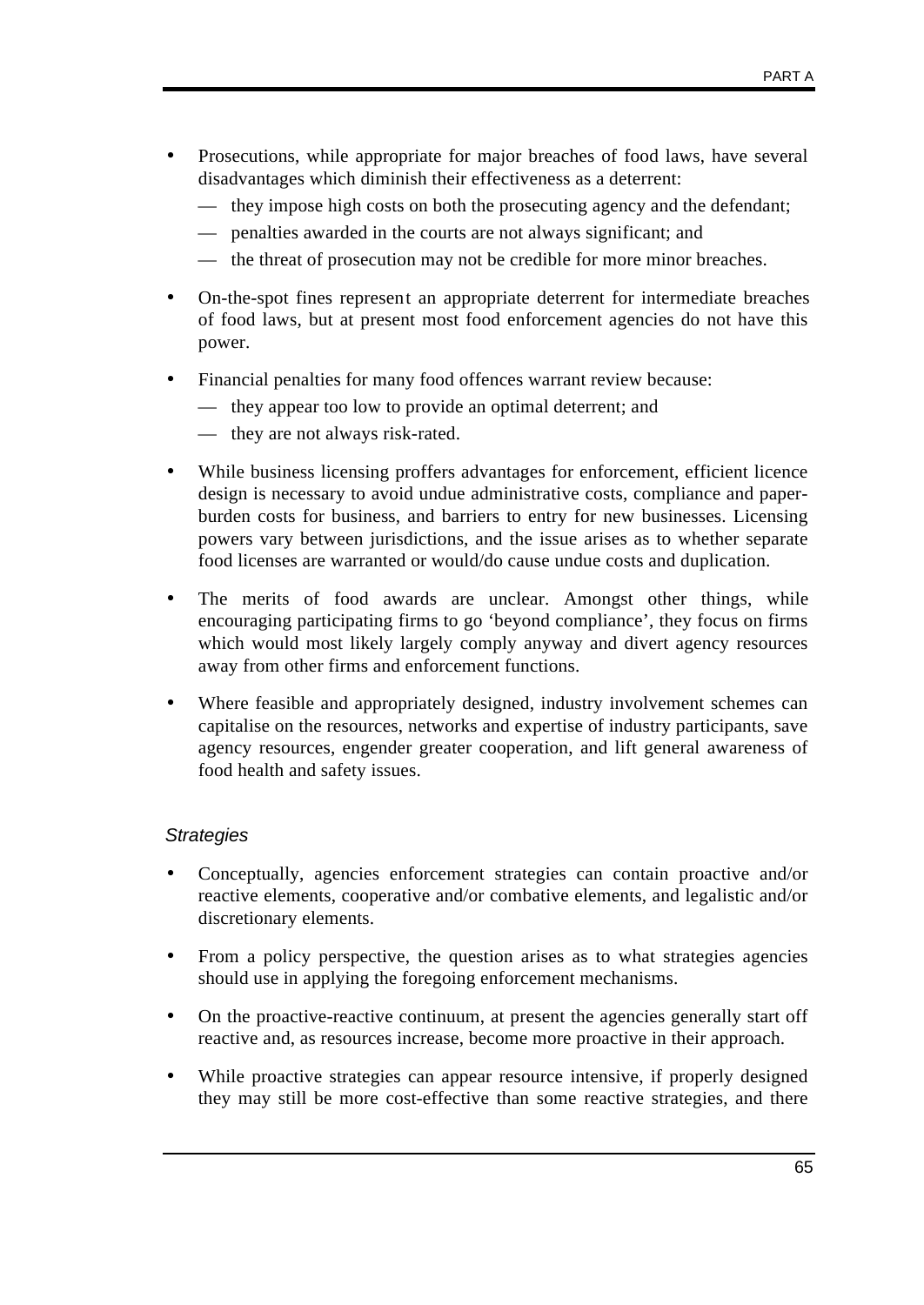are grounds for agencies to review their mix of proactive and reactive approaches.

- Proactive approaches are particularly justified for food safety issues where:
	- breaches are hard to identify;
	- the cost of breaches is very high; and
	- initial mistakes are hard to rectify subsequently.
- Agencies generally adopt cooperative approaches to rectify a breach before moving on to more combative approaches, with combative approaches often being unnecessary.
- In determining the appropriateness of cooperative or combative approaches (and the speed at which to move from the former to the latter), relevant considerations include:
	- cooperativeness of businesses;
	- resources available to the enforcement agency;
	- size of range of available penalties;
	- visibility of violations; and
	- rate of business turnover.
- Many agencies use discretion in responding to breaches rather than adopting strict, legalistic approaches.
- Discretionary approaches will be particularly appropriate when:
	- costs to business of full compliance are very high;
	- businesses are cooperative;
	- an enforcement agency possesses a good understanding of a business;
	- regulations are prescriptive and do not provide much flexibility; and
	- court costs are high and few alternative remedies are available.

### *Future policy directions*

- Given the array of mechanisms and strategies available, th e question arises as to whether it is possible to prescribe 'ideal' enforcement practices, and at what level of government this may be most appropriately done.
- No one approach will be appropriate in all situations.
- Higher level government agencies should examine the mechanisms available for enforcement and provide an appropriate array of tools for field agencies.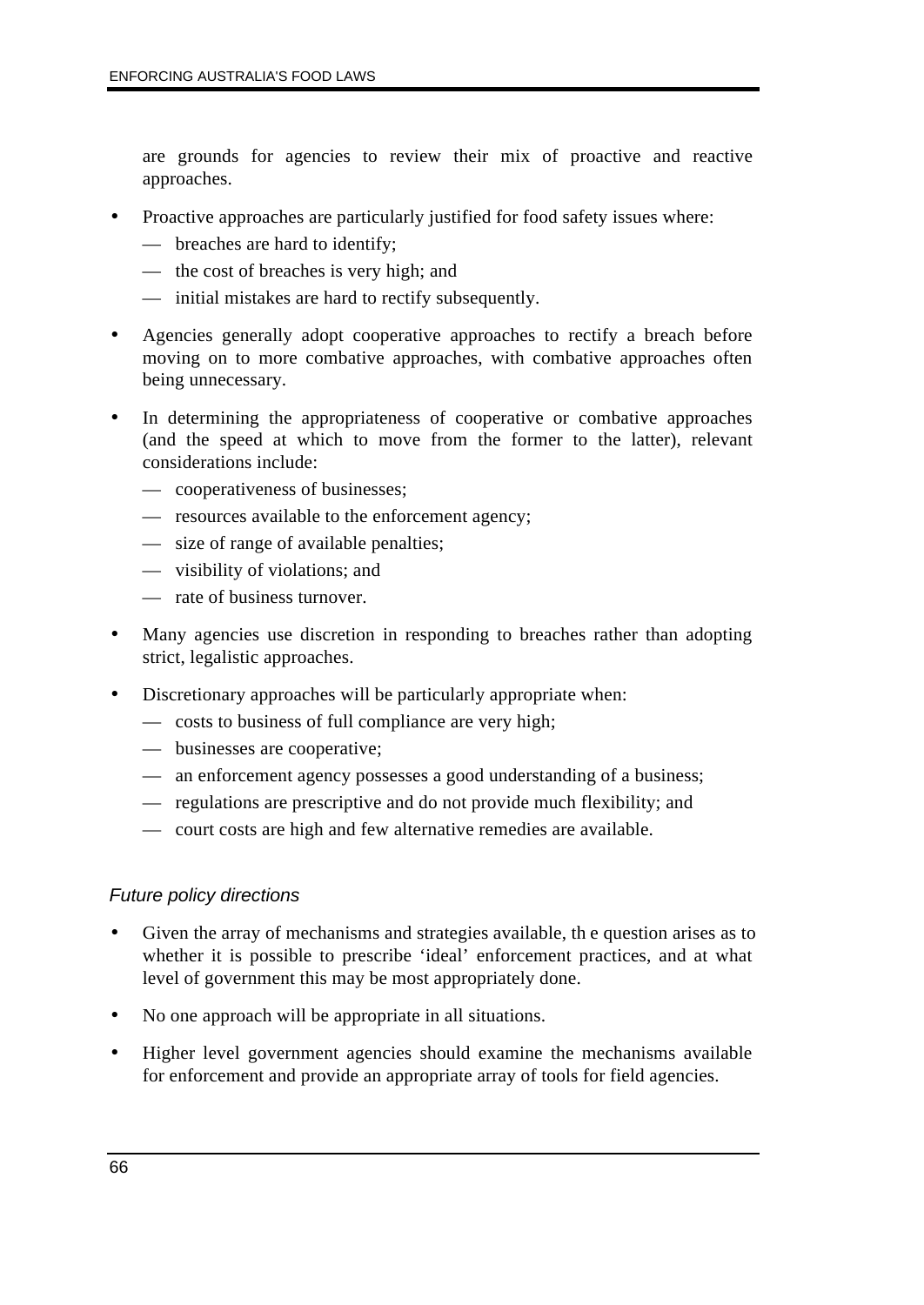• There is a case for higher level agencies to promulgate information and advice on enforcement strategies, but there will also be a role for decentralised decision-making by field agencies to determine specific enforcement approaches.

### **A5.4 Other Matters**

### *Coordination and communication*

- Coordination and communication problems manifest themselves in four ways:
	- duplication of enforcement activity;
	- poor input by some local councils in the law making process;
	- non-uniform enforcement; and
	- reduced enforcement effectiveness generally.
- Agencies have responded to coordination problems by developing networks, pooling resources and seeking to improve formal communication systems.

### *Non-uniform enforcement*

- Non-uniform enforcement is perceived to be widespread and can cause distortions and inequalities between business in different jurisdictions and reduce enforcement effectiveness.
- Policy issues arising out non-uniform enforcement include:
	- harmonisation of enforcement strategies;
	- institutional restructuring;
	- resource redistribution; and
	- coordination and communication improvements.
- As non-uniform enforcement is often an outcome of other processes, each with their own complex set of considerations, proposals to seek uniformity need to address these other matters.

#### *Interpretation*

- Differences exist in the interpretation of food laws, although some of these may reflect differences in optimal enforcement strategies in different environments.
- Interpretation uncertainties are being tackled at all levels of enforcement, although some problem areas remain.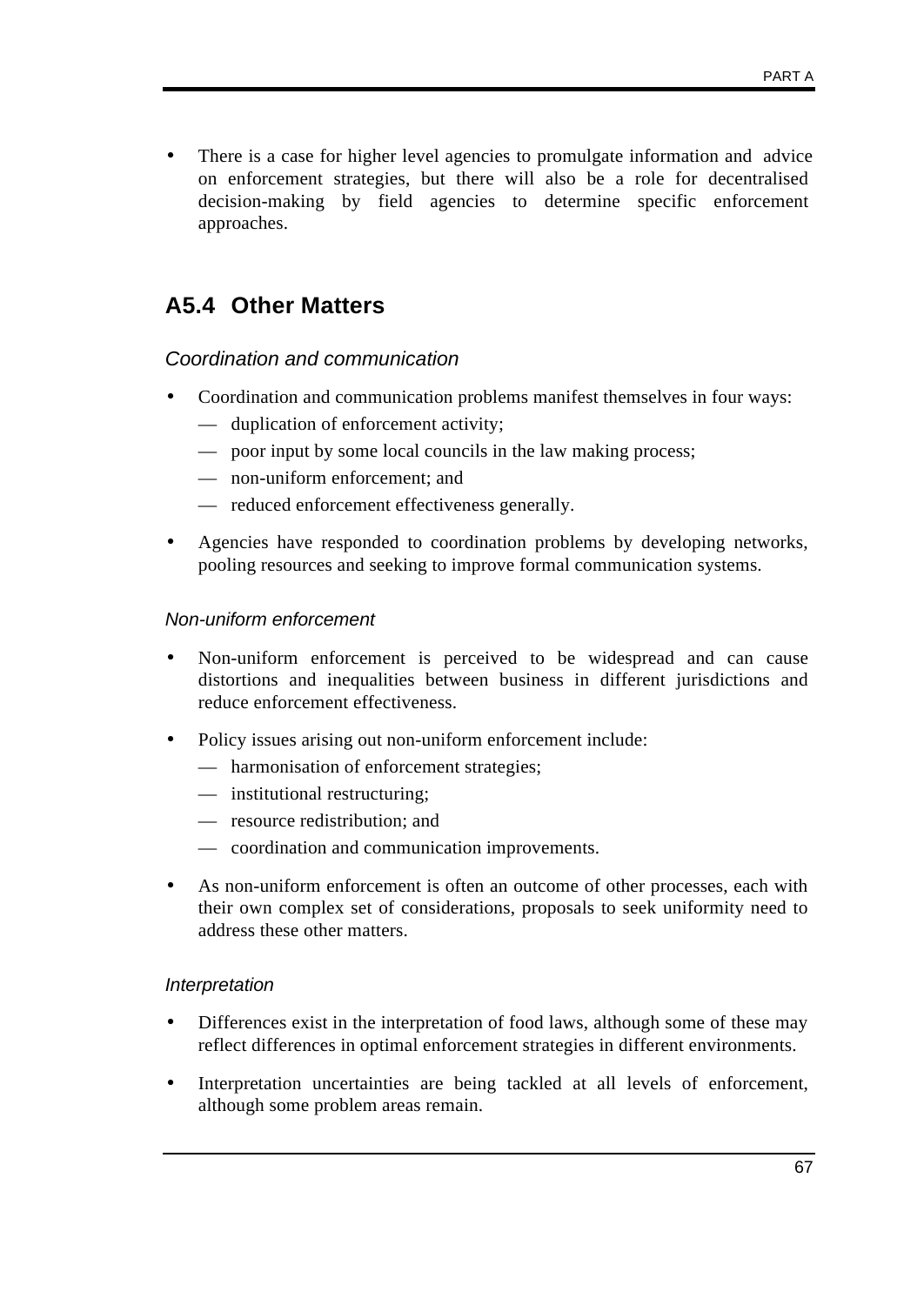### *Development of food laws*

- Most agencies consider that risk is the main basis on which food laws are made, and that little attention is given to resource issues.
- Law makers can give weight to resource availability by:
	- modifying the stringency of regulations;
	- modifying the form of regulations; and
	- prioritising regulations.
- In modifying the form of regulations, approaches should be considered which allow for both the greater certainty of prescriptive direction and the potential for the innovative, lower cost solutions of performance or principle-based standards. Compliance plans are one such approach.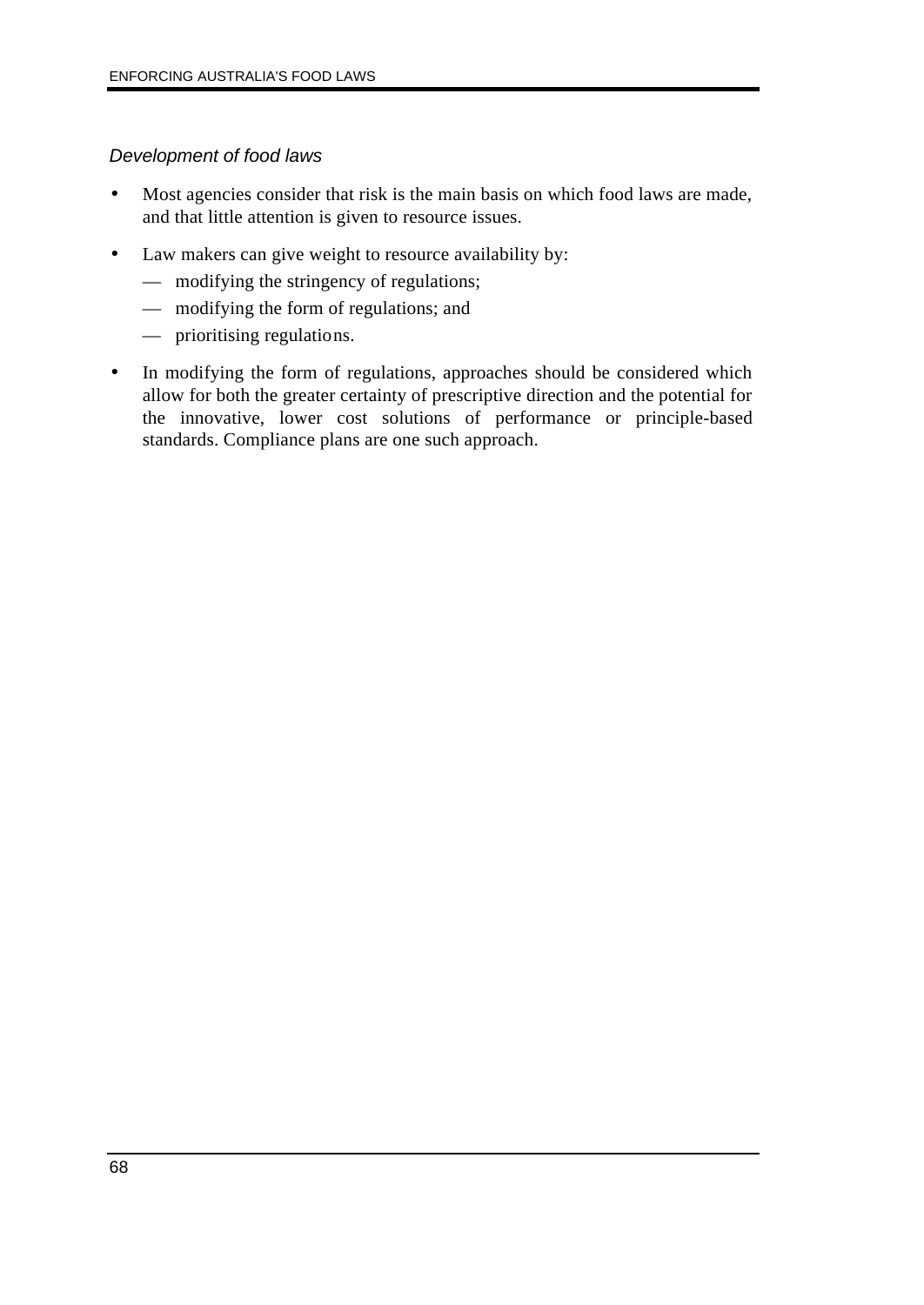# **PART B: SUMMARY OF SURVEY RESPONSES**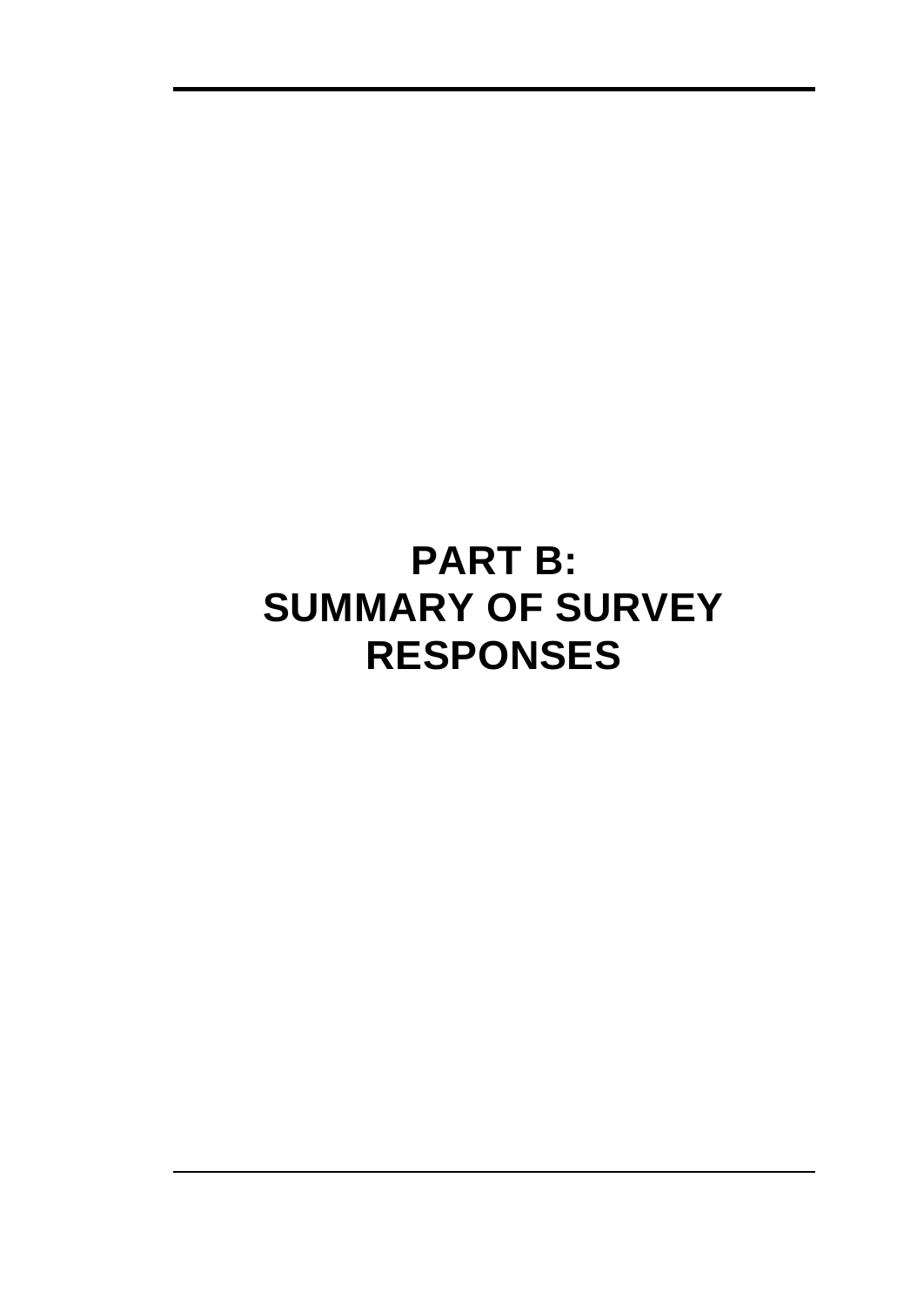## **B1 RESPONSIBILITIES OF THE AGENCIES**

### **B1.1 Involvement in food law enforcement**

*Is your agency directly involved in the enforcement of food legislation?*

Of the 57 government agencies which responded to the survey, all bar three are directly involved in the enforcement of various food regulations. The three agencies which do not enforce food regulations are the NFA, the Food and Nutrition Policy Unit of the NSW Department of Health, and the Food Safety Unit of the Victorian Department of Health and Community Services (although the Victorian department can enforce fo od laws 'as necessary' through its regional *ehos*, action is taken only rarely). For presentational simplicity, these units have been deleted from the data presented in the following questions, although their comments are included where relevant.

### **B1.2 Enforcement of the Food Standards Code**

*Does your agency enforce the Australian Food Standards Code?*

As Table B1 shows, the majority of units surveyed enforce the Food Standards Code. All AQIS and State/Territory Departments responsible for enforcing food laws enforce the Food Standards Code, as do three quarters of local government and regional units.

The agencies which do not enforce the Food Standards Code are:

- South Australian councils enforcement of the Food Standards Code is the responsibility of the State Health Department in South Australia.
- Some NSW councils which only enforce hygiene regulations and leave enforcement of the Food Standards Code to the regional public health units.
- All Queensland councils instead, they enforce parts of the *Food Act (Queensland) 1981* that pertain to local authorities, in addition to the *Food Hygiene Regulation (Queensland) 1989* and local by-laws. Regional health units are responsible for enforcing food standards in Queensland.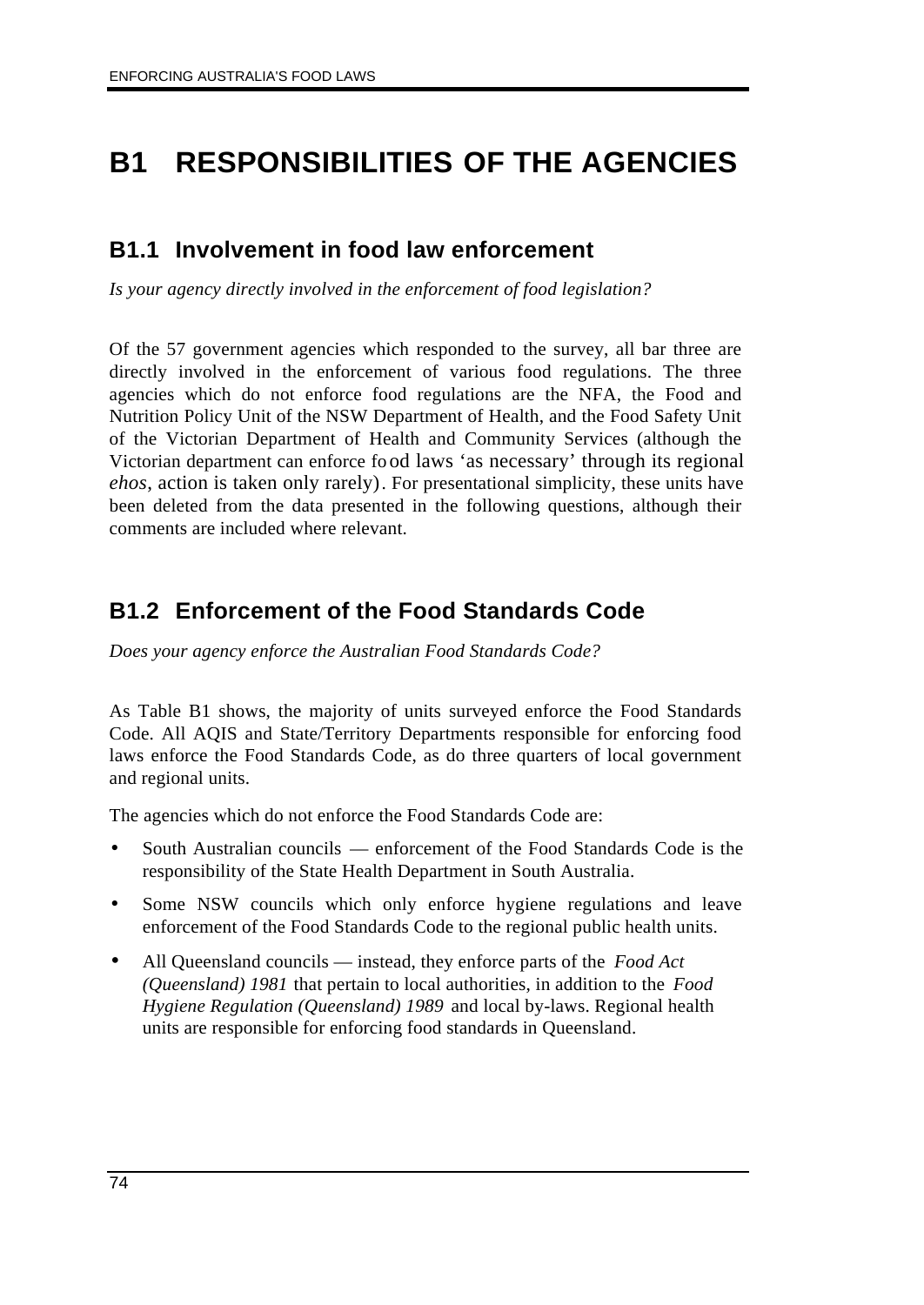| Level of agency                                      | Enforce<br>Code | Don't enforce<br>Code | Total<br>Respondents |
|------------------------------------------------------|-----------------|-----------------------|----------------------|
| Commonwealth $(AQIS)^*$                              |                 | nil                   | 4                    |
| State and Territory <sup>*</sup>                     | 6               | nil                   | 6                    |
| Local Government and<br><b>Regional Health Units</b> | 33              |                       | 44                   |

### **Table B1: Agencies which enforce the Food Standards Code**

As noted, the NFA, the NSW Food and Nutrition Policy Unit and the Victorian Food and Nutrition Unit generally are not responsible for enforcing food legislation and have been excluded from these survey statistics. Sample size 54.

### **B1.3 Other enforcement responsibilities**

*Does the food legislation developed/administered/enforced by your agency include regulations other than the Food Standards Code? If so, what else does it include? (eg state regulations, local by-laws etc)*

Beyond the Food Standards Code, the officers of the units surveyed are responsible for enforcing, and thus must be familiar with, a wide variety of legislation relating to food processing, handling and other health matters:

- the AQIS officers are responsible for enforcing the *Imported Food Control Act (Commonwealth)1992*, Imported Food Control Regulations and Export Control Processed Food Orders.
- food inspection officers and *ehos*43 are responsible for enforcing various regulations specifically related to food. These include State food acts, State hygiene acts, State public health acts, State premises codes, meat hygiene acts, meat transport regulations, country slaughterhouse regulations, State dairy regulations, poultry processing establishment regulations, State codes of practice, game meat regulations, pet meat regulations, nuisance provisions and infectious disease regulations, codes for construction and fitout of food premises, council by-laws relating to food vendors, mobile food vans, eating

 $\overline{a}$ 43 In NSW, *PHUs* generally employ 'food inspection officers', while local governments employ *ehos* whose responsibilities are far wider than food alone. In other States and Territories, both food inspection officers and *ehos* are employed by both the States and the councils. Food inspection officers usually have tertiary qualifications in food technology or food processing, while *ehos* have tertiary qualifications in environmental health, which includes a range of sub-disciplines in addition to food safety.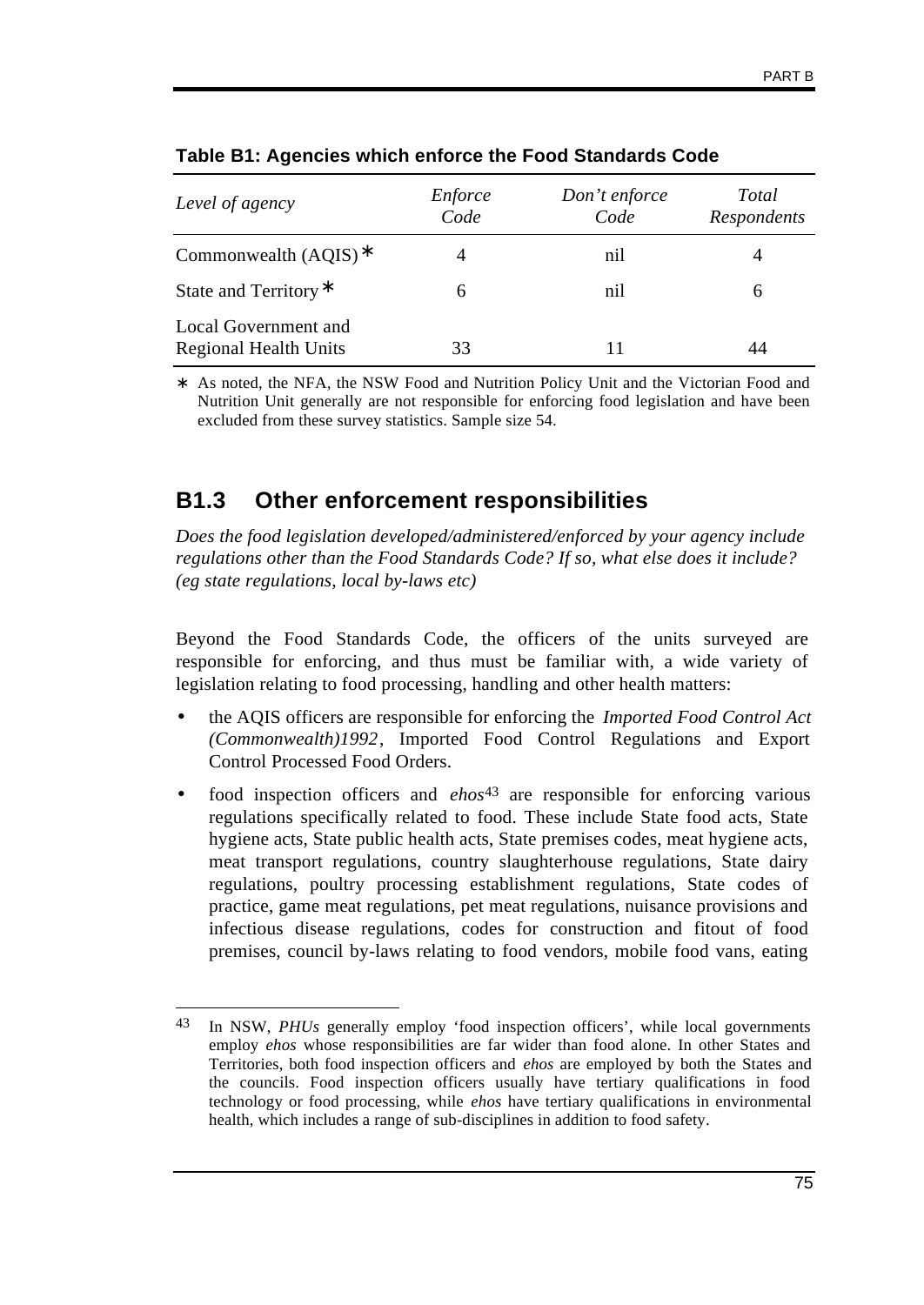houses, hostels and hotels and environmental control, and inspection, approval and licensing of food premises.

- enforcement agencies also need access to documents covering several other standards and regulations which the Food Standards Code adopts by reference. For example, Standard H5*k* – Goat Milk refers to AS 2300.2.4, *Determination of the Freezing Point of Milk* – *Modified Hortvet Method*; AS 2300.2.5, *Determination of the Freezing Point of Milk* – *Thermistor Method*; AS 1766.3.11*k* – 1991, *Estimation of Penicillin in Milk*; and AS 1095, *Microbiological Methods for the Dairy Industry.* While the tests described in these documents are primarily pertinent to the analyst conducting the test, food inspection officers and *ehos* may also need to refer to them when conducting prosecutions involving breaches of that standard.
- *ehos* of the local councils are also responsible for a variety of other health inspection and enforcement activities. These include: building and plumbing control, waste management and recycling, water, sewerage and septic tank control and monitoring, notifiable disease investigation, immunisations, building and planning issues concerning sawmills, quarries etc, tobacco and liquor licensing, litter legislation, legionella control programs (air conditioning monitoring) and health education and promotion across a wide range of issues. The officers undertaking these activities are often the same officers who enforce food laws.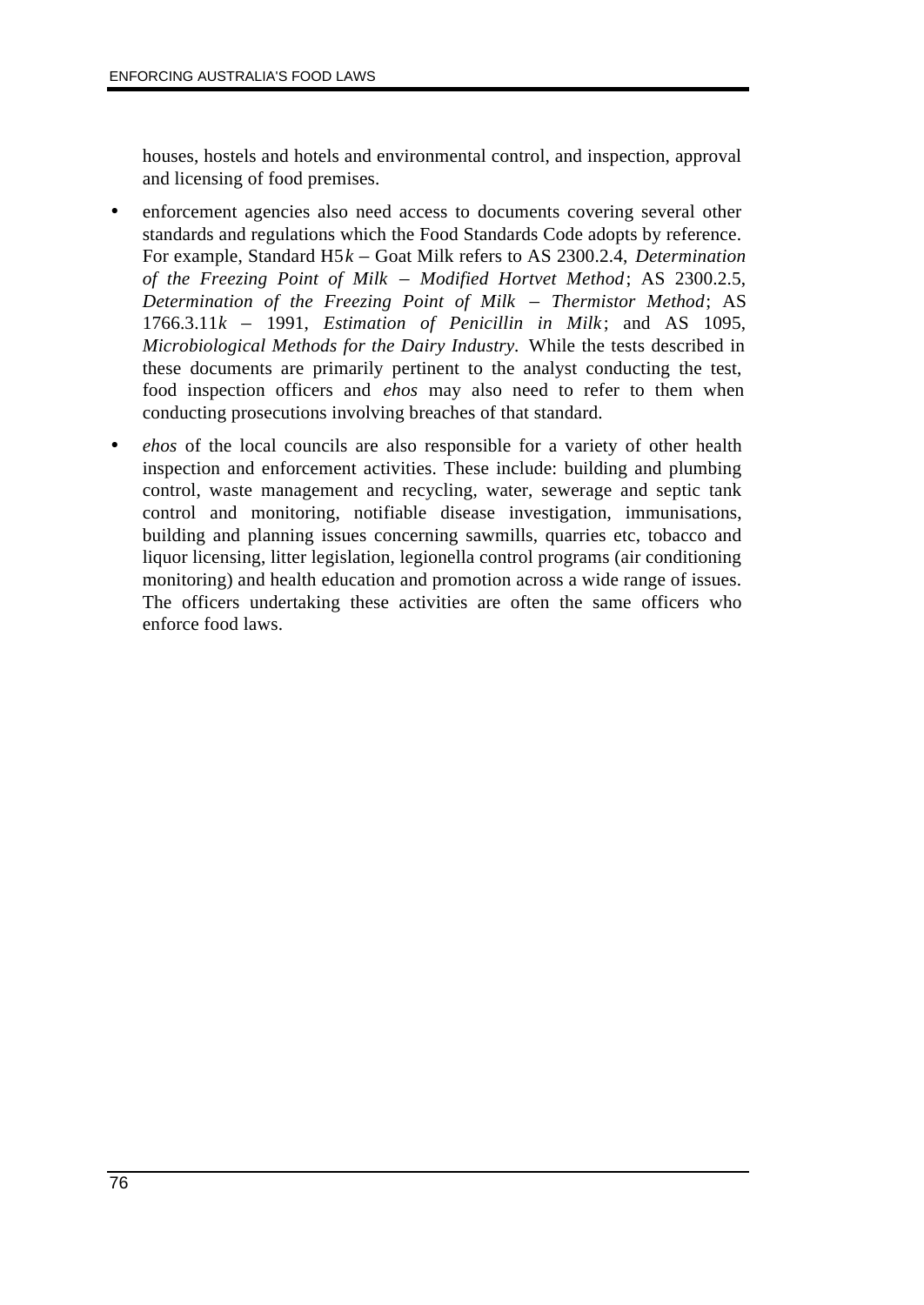## **B2 EXTENT AND PRIORITISATION OF ENFORCEMENT**

### **B2.1 Extent of enforcement: policy and practice**

*Is it the policy of your agency to enforce all food laws for which you are responsible?*

*Is there any food legislation delegated to your agency which is not enforced by your agency?*

*In practice, is your agency able to fully enforce all food legislation such that no breach goes undetected and unrectified?*

As Table B2 indicates, the majority of units surveyed said that their *policy* is to enforce all food laws for which they are responsible. Only eight local and regional authorities and two State/Territory agencies said that it is not their policy to do so. One local government agency said that they do not have a policy but attempt to enforce food laws with the resources they have.

| Level of agency                                      | enforce all | Policy to/not to Attempt/don't attempt<br>to enforce all laws | Fully enforce all<br>laws in practice |
|------------------------------------------------------|-------------|---------------------------------------------------------------|---------------------------------------|
| Commonwealth $(AOIS)^*$                              | 4/nil       | 3/1                                                           | nil                                   |
| State and Territory*                                 | 4/2         | 4/2                                                           | nil                                   |
| Local Government and<br><b>Regional Health Units</b> | 36/8        | 24/20                                                         | nil                                   |
| Total                                                | 44/10       | 31/23                                                         | nil                                   |

### **Table B2: Extent of enforcement**

∗ NFA, NSW Food and Nutrition Policy Unit and Victoria's Food Safety Unit are not responsible for enforcing food legislation and are not included in these statistics. Sample size 54.

Table B2 also shows that *in practice* just over half (31 of 54) the agencies indicated that they enforce all the legislation for which they are responsible. However, no agency said it was able to fully enforce all food legislation such that no breach goes undetected or unrectified.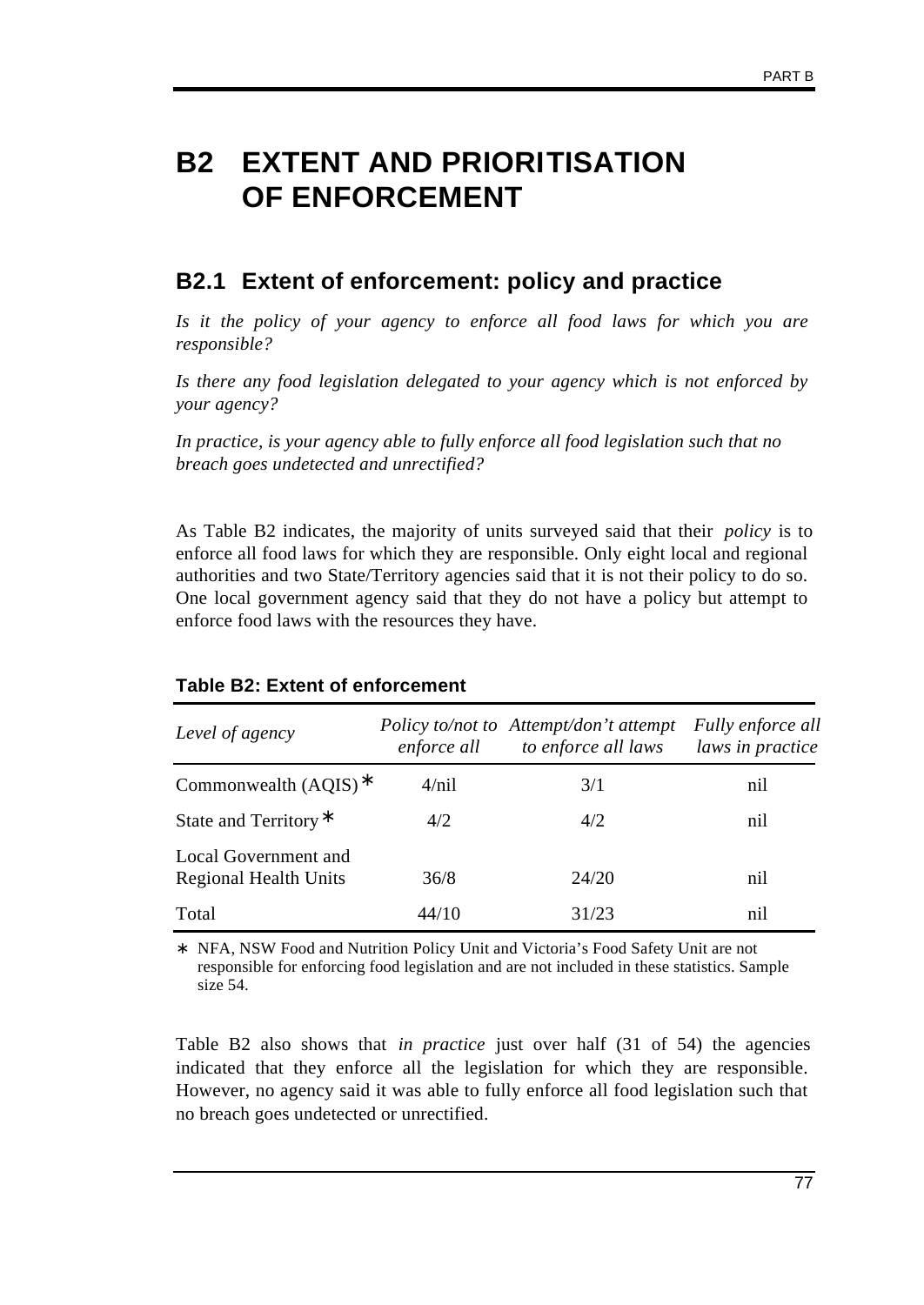### **B2.2 Limitations on enforcement**

*Which of the following represent the main and secondary limitations on the extent of your agency's enforcement of food laws for which you have responsibility?*

|  |  |  | Table B3: Limitations on food law enforcement |  |
|--|--|--|-----------------------------------------------|--|
|  |  |  |                                               |  |

| Limitations                                                                                      | $Main*$        | Secondary** |
|--------------------------------------------------------------------------------------------------|----------------|-------------|
| <b>Resource limitations</b>                                                                      | 33             | 6           |
| (Some) laws are out of date or<br>inapplicable to current<br>technology or production<br>methods | 1.5            | 16          |
| (Some) food laws are covered<br>by overriding legislation                                        | nil            | 3           |
| (Some) food laws are<br>inherently difficult to enforce                                          | 3.5            | 25          |
| You perceive that some laws<br>are either impractical or<br>unjustified                          | nil            | 20          |
| For issues of a cross-<br>jurisdictional nature you rely<br>on the efforts of other<br>agencies  | 3              | 20          |
| Limited enforcement powers                                                                       | $\overline{2}$ | 12          |
| Lack of communication and<br>information sharing between<br>agencies                             | 3.5            | 19          |
| Directives from a higher<br>authority not to emphasis<br>enforcement in certain<br>situations    | 1.5            | 11          |
| Ethnic/language difficulties                                                                     | nil            | 16          |
| Other reasons                                                                                    | 1              | nil         |

\* Sample size 49. If an agency nominated two 'main' limitations, each was weighted at 0.5.<br>\*\* Sample size 51 Multiple responses were allowed from each agency for this category Sample size 51. Multiple responses were allowed from each agency for this category, each receiving a value of 1.

÷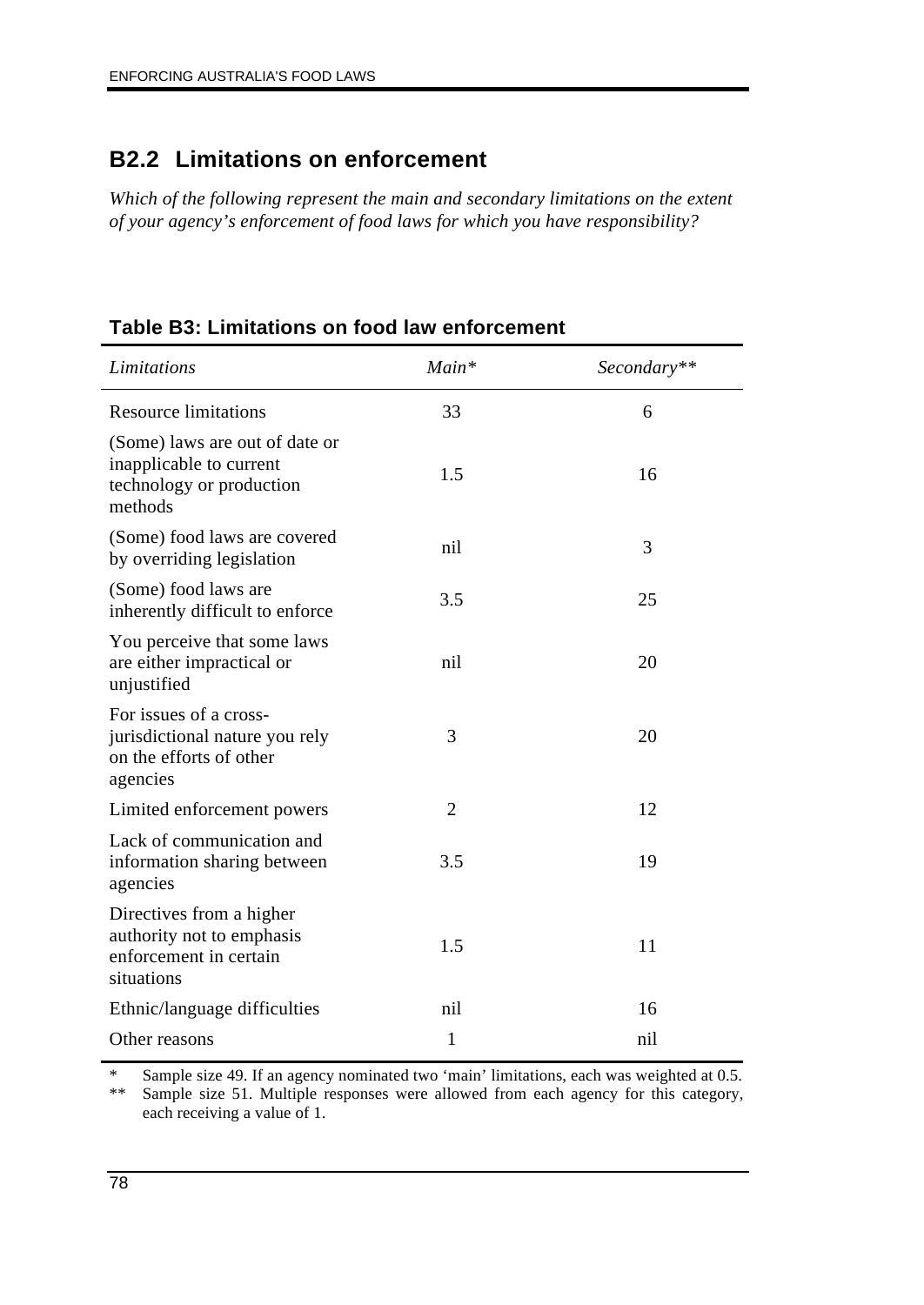### **Resource constraints**

As Table B3 shows, the main limitation on enforcement is a lack of resources. It was nominated as the main limitation by 33 agencies (65 percent), with a further six agencies nominating it as a secondary limitation.

Agencies indicated that under-resourcing manifests itself in a number of ways (some of which may be inter-related), including:

• *funding* — Alice Springs Council (NT) nominated budget constraints as a limit on its food law enforcement activities. Mandurah Council (WA) stated:

Local government generally has a lack of resources to effectively carry out its duties and responsibilities under relevant health legislation. Food legislation is no different.

• *staffing* — several agencies indicated that they are understaffed. For example Tea Tree Gully (SA) said that, during council staff reductions in 1992, food premises inspection and food surveillance were amongst the first health functions to be cut. Monash Council (Vic), in lamenting the removal of the previous Victorian Health Act requirement for a minimum number of *eho*s per head of population, stated:

These days staff cuts have resulted in *eho*s not having enough time to perform all of their tasks and sometimes routine (but important) food supervision is not carried out.

- *size of jurisdiction* the NSW Central West *PHU* has only one officer who is responsible for an area of 63 261 square kilometres which includes the city of Bathurst.
- *cost of legal action* the Victorian Department of Health and Community Services said:

Our legal system, rightly or wrongly, is very expensive in jurisdictions beyond the magistrates court level. In times of Australia wide budget restraint, the use of funds must be very carefully considered before pursuing individuals or companies through the higher court system for breaches of food law in cases other than clear, demonstrable harm being inflicted on the public.

Sydney City Council said that, as well as being costly, prosecutions can be time-consuming and administratively cumbersome to put in train.

• *other agency demands* — several councils nominated this as a problem. Dorset Council (Tas) has one *eho* who indicated that he is subject to other Council demands and priorities, such as administering building and planning controls. Likewise, Essendon Council (Vic) said:

...Health Officers are always juggling other functions like immunisation services and Health Act nuisance controls. Food surveillance tends to get pushed down the priority list, even though the profession considers this function to be its top priority.

Queanbeyan Council (NSW) indicated that, in recent years, its building, health and parks and gardens sections have been incorporated into one branch called 'environmental services'. Since this change, most resources have gone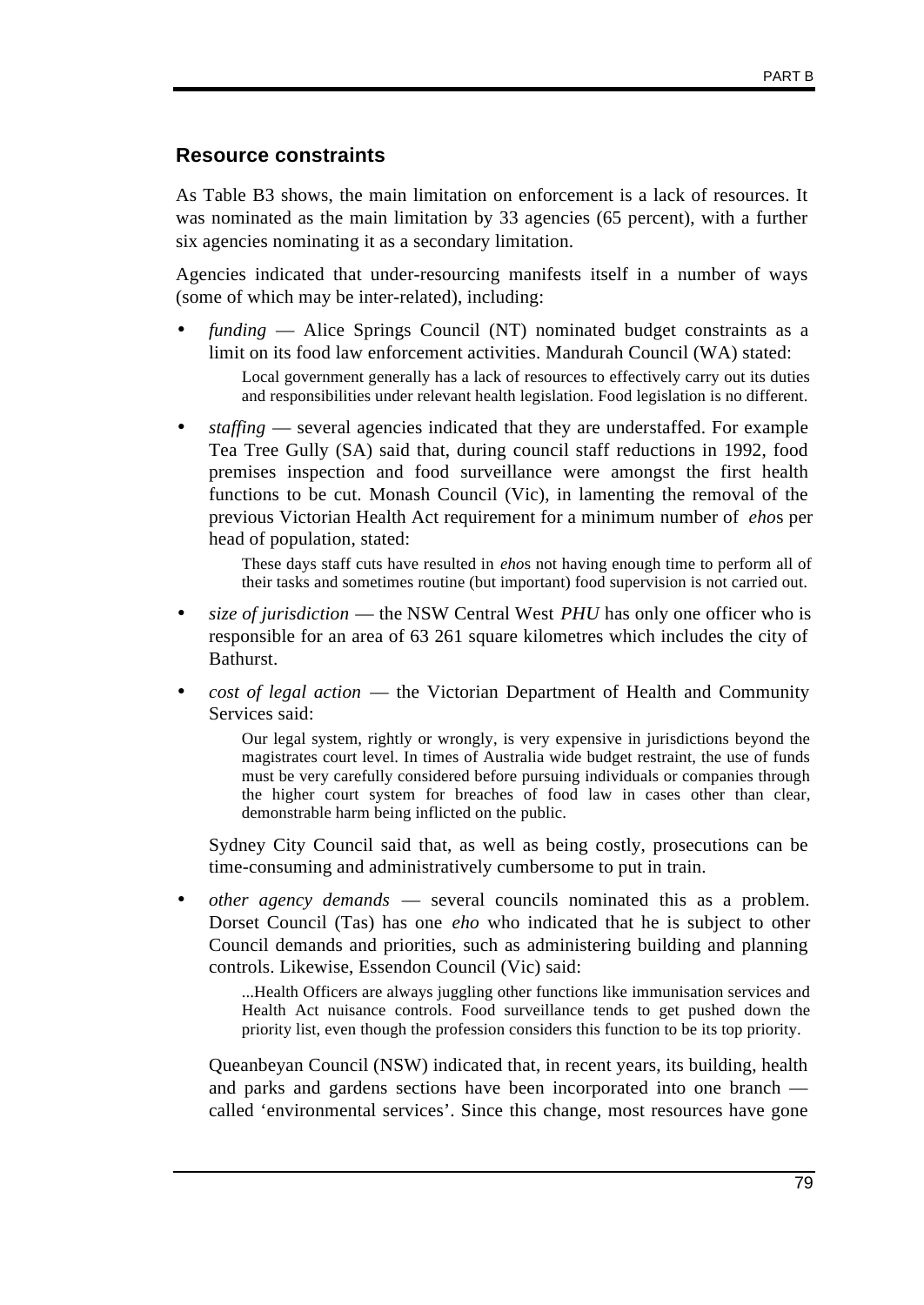into building, not health. This is partly because Queanbeyan is a rapidly developing urban area, so most council attention is focussed on building approvals and related matters. Food inspection comprises just part of the health function, and Queanbeyan Council estimates that, at present, less than five percent of its environmental services effort is devoted to food issues.

Further, Tea Tree Gully suggested that because other local council tasks, such as dog control, planning, building and traffic functions, can raise significant income through fees and expiration notices, and because food enforcement doesn't, this works against food enforcement.

While many agencies indicated that they lack resources, the survey data also reveal that there is significant variability in resource levels between agencies  $44$ :

- Launceston Council (Tas), with a population of 63 000, has an Environmental Health Department with seven full time positions and one part time. 45
- ACT's Public and Environmental Health Service has 20 staff of which 12 to 13 are dedicated specifically to food law enforcement, in a compact jurisdiction of around 300 000 people and few food manufacturing premises.
- Queanbeyan Council (NSW), with a population of around 30 000, currently devotes the efforts of 0.5 *eho* to food matters (although it hopes to increase this to 1.5 *eho* in the near future).
- Tea Tree Gully Council (SA) until recently employed just two *eho*s to do all food and other health work for an area with a population of around 93 000, with around 360 food premises. The figure has since increased to four.
- Stirling Council (SA), with a population of 17 000 and about 120 food premises, has an effective staff level of around 1.5 *ehos*.
- Dorset Council (Tas) employs one *eho* for a population of 7690.

 $\overline{a}$ 44 Some of the differences in the agencies listed reflect different responsibilities and functions. For example, the Tasmanian Councils are responsible for Code and non-Code enforcement matters, whereas the South Australian Councils are responsible purely for the latter.

<sup>45</sup> Consequently, amongst other functions, the Department is able to follow-up every complaint within 24 hours, investigate every notifiable disease associated with food poisoning, and conduct water analysis and swabs from all work surfaces. In addition, the Department's budget has been increased to allow its educational and sampling program to expand as necessary. This council also registers all food premises and licenses the operators on an annual basis. The director holds the delegation for approval of food premises which council cannot overturn and makes all decisions pertaining to food matters including prosecutions. Moreover, the 'medical officer of health' has the legal power to close any food premises on-the-spot if deemed unsafe. *Ehos* of this unit also have the power to seize unfit food.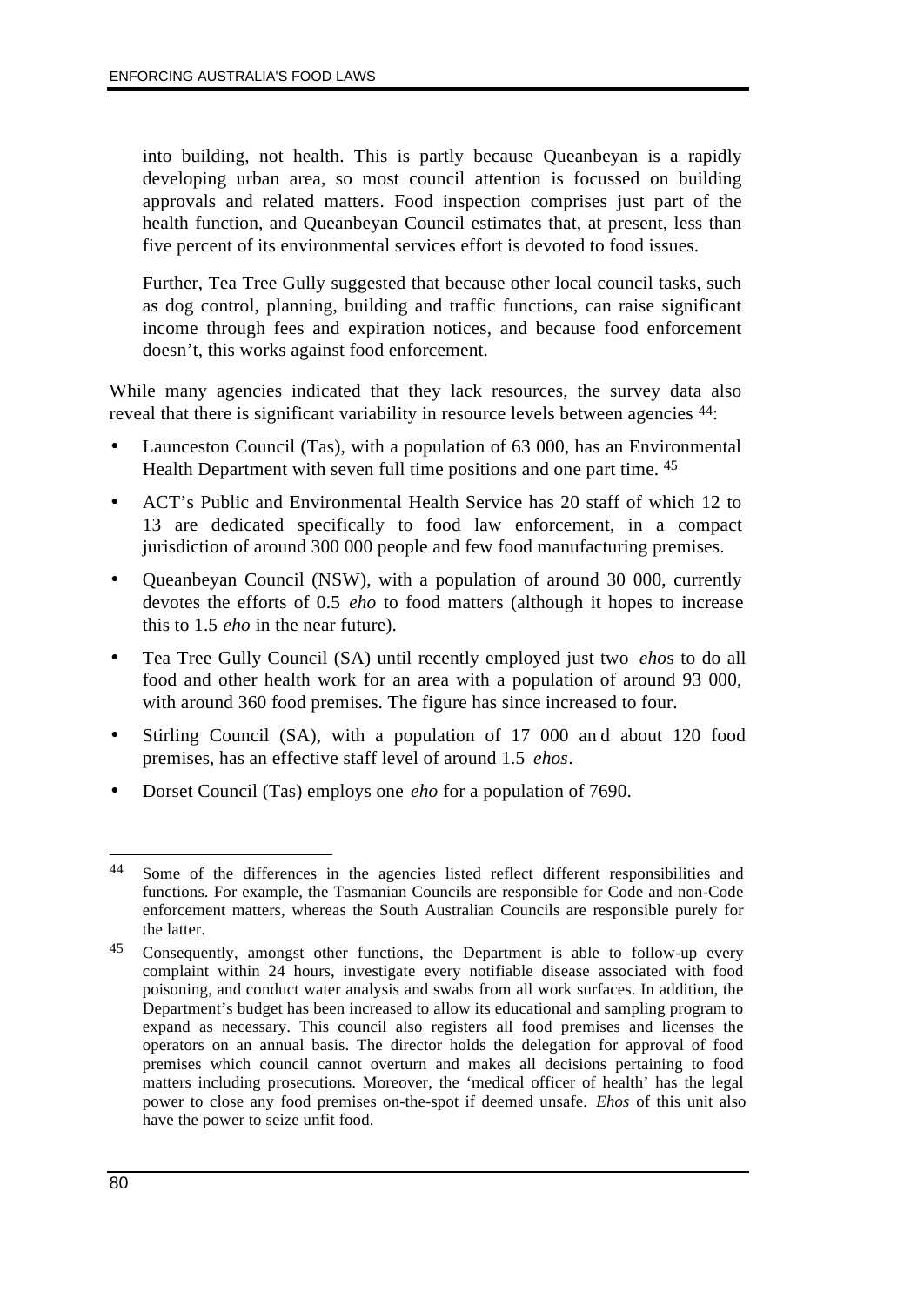The South Eastern NSW *PHU* has just one food inspector for a large nonmetropolitan region with a population of around 200 000.

### **Problems with legislation**

Other reasons given for non-enforcement are that certain pieces of legislation are:

• *outdated* — the Tasmanian Department of Community Services and Health nominated its food hygiene regulations as being out of date, and Bunbury Council (WA) described some of its regulations as antiquated. Both these units indicated that they are reviewing their older legislation. Werribee Council (Vic) commented that:

> Regulations rarely keep up pace with best practice movement in industry, quality systems, HACCP, self audits, self certification systems, etc.

• *perceived as impractical* — Tea Tree Gully Council (SA) cited an example of a State law which it believes is impractical:

> I feel that some of the laws are taken to the extreme and are totally impractical when they have to be put into practice. For instance, one of our laws for washing utensils used in common requires the wash bowl of the double bowl sink to have hot water, soap and disinfectant but if the rinse bowl has clean running water at not less than 77 °C they only need to have hot water and soap for washing utensils. There are two anomalies here.

> (1) Disinfectant and detergents can work against each other which means a proprietor needs to have them compatible with each other or a combined mixture. Why do you need disinfectant anyway? What is the proven risk?

> (2) I cannot put my hands in water at temperature greater than 45 °C...It makes it very difficult to enforce this law.

Sorrell Council (Tas) commented that "Flexibility is shown in situations where food is prepared at fairs and markets with regard to product labelling". Similarly, Townsville Council (Qld) said that "Weekend markets, fetes and like activities are subjected to a watered down version of...regulation in some areas".

• *inherently difficult to enforce* — Tasmanian Department of Community and Health Services nominated country of origin labelling for unpacked fresh fruit and vegetables in this regard. South Sydney Council indicated that the enforcement of many aspects of the Food Standards Code required considerable expertise not only to identify breaches but also to be able to credibly maintain that position in the face of a business arguing against it. Glen Eira Council (Vic) also sees parts of the Food Standards Code as unenforceable, although it did not elaborate.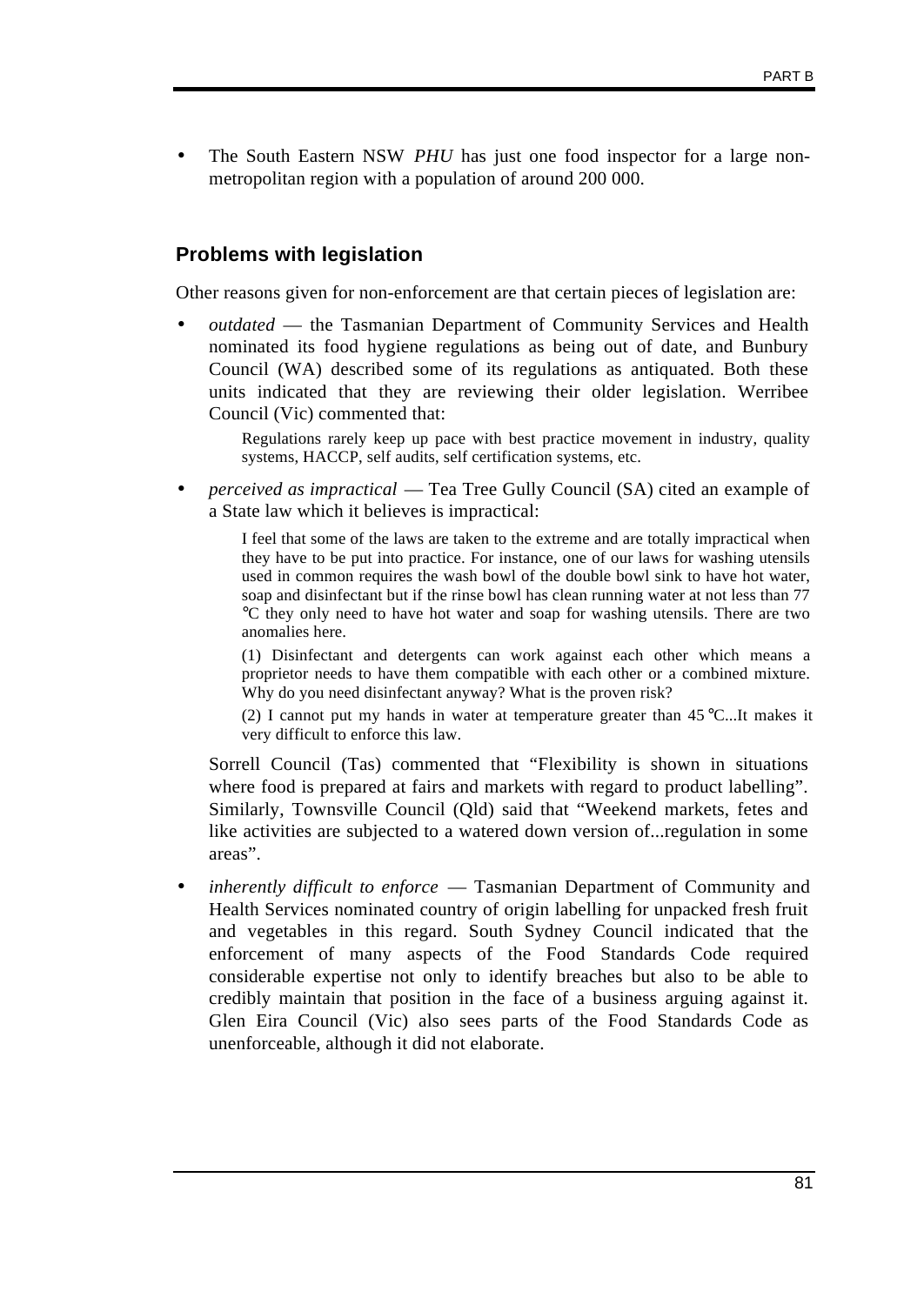- *over-ridden by other legislation* Stirling and Bunbury Councils (both WA) said that some of their regulations are over-ridden by State laws. However, this was nominated as a secondary limitation only by three agencies.
- *not consistent on a national basis*  the Tasmanian Department of Community and Health Services noted that lack of national consistency can frustrate proposed enforcement in some cases, such as in relation to the National Heart Foundation logo endorsement scheme.
- *perceived as unjustified* for example, a number of States, including Western Australia and Victoria, perceived that previous preservative standards for diced apples were not justified and did not enforce them (see Box B1).

### **Box B1: Preservative standards for diced apple**

In 1993, the Food Standards Code made it illegal to use sulphur dioxide SO2 (preservative) in apple products (except apple juice). According to the South Western Sydney *PHU* and NSW Food and Nutrition Policy Unit, whilst NSW manufacturers where forced to comply with the standard, manufacturers in WA and SA were not. In these latter states, the authorities had decided that up to 200 mg of SO2 did not represent a significant health risk to the public, and refused to enforce the Food Standards Code. This disparity remained for some time despite representations by NSW authorities to force WA and S A to take action.

As a result, manufacturers in WA and Victoria gained a competitive advantage over manufacturers in NSW. One manufacturer in NSW in particular suffered considerable loss as a result of the inconsistent enforcement of the Food Standards Code across states.

In 1994, the Food Standards Code was amended to allow up to 200 mg of SO2 in apple used for 'bakers filling'.

*Source: NSW Food and Nutrition Policy Unit and South Western Sydney PHU.*

### **Other reasons**

Agencies identified several other reasons for the non-enforcement (or restricted enforcement) of food laws: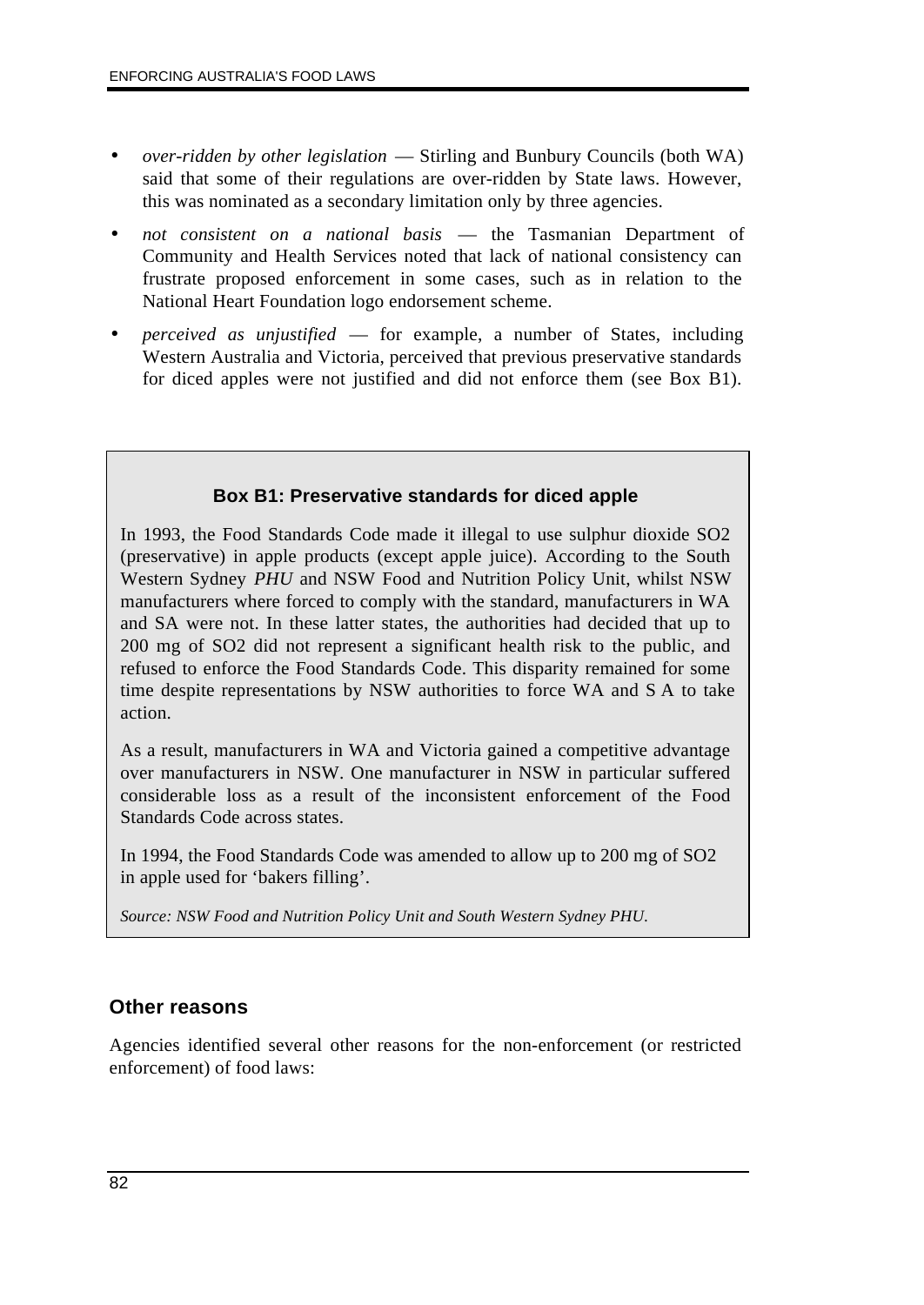- *no statutory requirement to enforce*  South Sydney Council indicated that it performs some enforcement activities but, like other NSW councils, is under no statutory responsibility to do so, with responsibility in NSW laying with *PHUs*. It therefore enforces those aspects of the *NSW Food Act 1989* and Food Standards Code which it considers most important for its local community.
- *some issues deemed to be the natural responsibility of other jurisdictions* Northern Territory Health Services said:

It is expected that larger States and particularly the home State for a national product will deal with non-public health issues relating to that product.

Monash Council (Vic) supplied an example of how problems can arise where there are inconsistencies in enforcement between jurisdictions:

...a national retailer was found in Victoria through the sampling program to be unable to consistently substantiate a label claim relating to fat content. The action recommended by this office was to drop the label claims. We were advised that it was not possible to do this as the product came from Sydney and they were not aware of problems in other States. Our view was that the only reason that there was no problem interstate was that the product does not get sampled in other States. Legal action was commenced but was withdrawn when the retailer decided to drop the label claims in Victoria. However the label claims are still being used in other States.

• *regulatory stance of a higher authority* — several respondents indicated that they understood that their controlling body did not want to emphasise the strict enforcement of some legislation. For example, Kwinana Council (WA) included as reasons for non-enforcement both a lack of support from the State Health Department and a lack of commitment by the council to enforce.

In NSW, the Food and Nutrition Policy Unit of the Department of Health indicated that food enforcement activities were being de-emphasised and that this was manifested in a number of ways, including:

- one public health unit with no inspector;
- inspector numbers dropping from 40 to 30 in recent years;
- inspectors diverted to non-food duties;
- prosecutions not approved;
- some public health units not attending bimonthly meetings; and
- food inspectors' career paths cut.

Further on this matter, Sydney City Council stated:

Enforcement practices in NSW have been influenced by the former State Government which decided that business should not be 'hindered' by regulatory enforcement officers. This mode of thinking resulted in the removal of the license requirement for food premises. Restructuring of the State Government Health Department resulted in Food Inspectors being taken over by professionals from other government areas, such as medical officers. The restructuring was the main factor in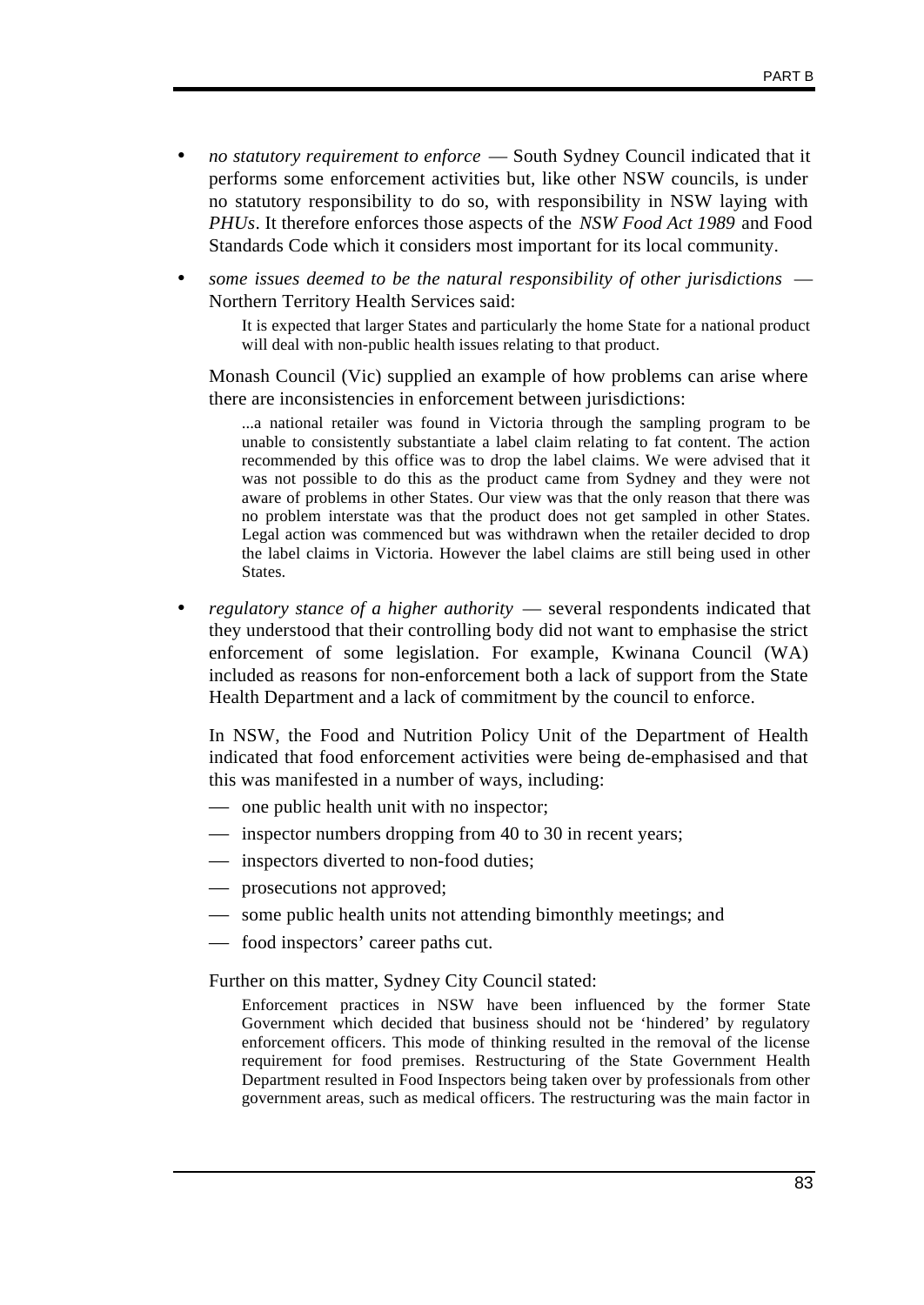the substantial drop in Court actions for food legislation breaches by State Government inspectors.

- *ethnicity issues* some agencies indicated that dealing with firms where the proprietors or staff were drawn from different ethnic backgrounds could make it more difficult to gain adherence to regulations. The ACT Environmental and Public Health Service indicated that language barriers could sometimes make it difficult to explain the rationale for, and meaning of, particular regulations. Sydney City Council also mentioned problems arising from different customs, traditions and philosophies regarding food preparation and hygiene. Stirling Council (SA) indicated that, in its experience, some groups are less receptive to governmental authority than others.
- lack of enforcement remedies several agencies indicated that the limited range of enforcement remedies restricted their ability to respond to certain problems appropriately, such that non-enforcement occurred. For example, Holroyd Council (NSW) identified a lack of power to use on-the-spot fines as resulting in some minor offences not being pursued:

[There is] a need for council to be granted the legislative powers to grant 'on-spot' fines under the S.E.I.N.S system for minor breaches of the standards. At present all breaches must be pursued in the local court. This is costly in both financial and personal terms. Council at present is reluctant to pursue these minor offences.

### **B2.3 Prioritisation of enforcement**

*If your enforcement resources are limited, what in practice are your priority areas of enforcement and/or what criteria do you use to determine them?*

Responses to this question took several forms. Some agencies nominated problems or regulations to which they gave priority (eg: hygiene versus composition versus labelling). Others nominated the enforcement measures they gave priority to (eg: inspection versus licensing versus education). Some responses focussed on the criteria used for determining priorities (eg: health risk versus cost-effectiveness versus political imperatives). And some responses included elements of some or all these aspects.

### **Priorities**

Responses which focussed solely (or mainly) on priority problems or regulations included: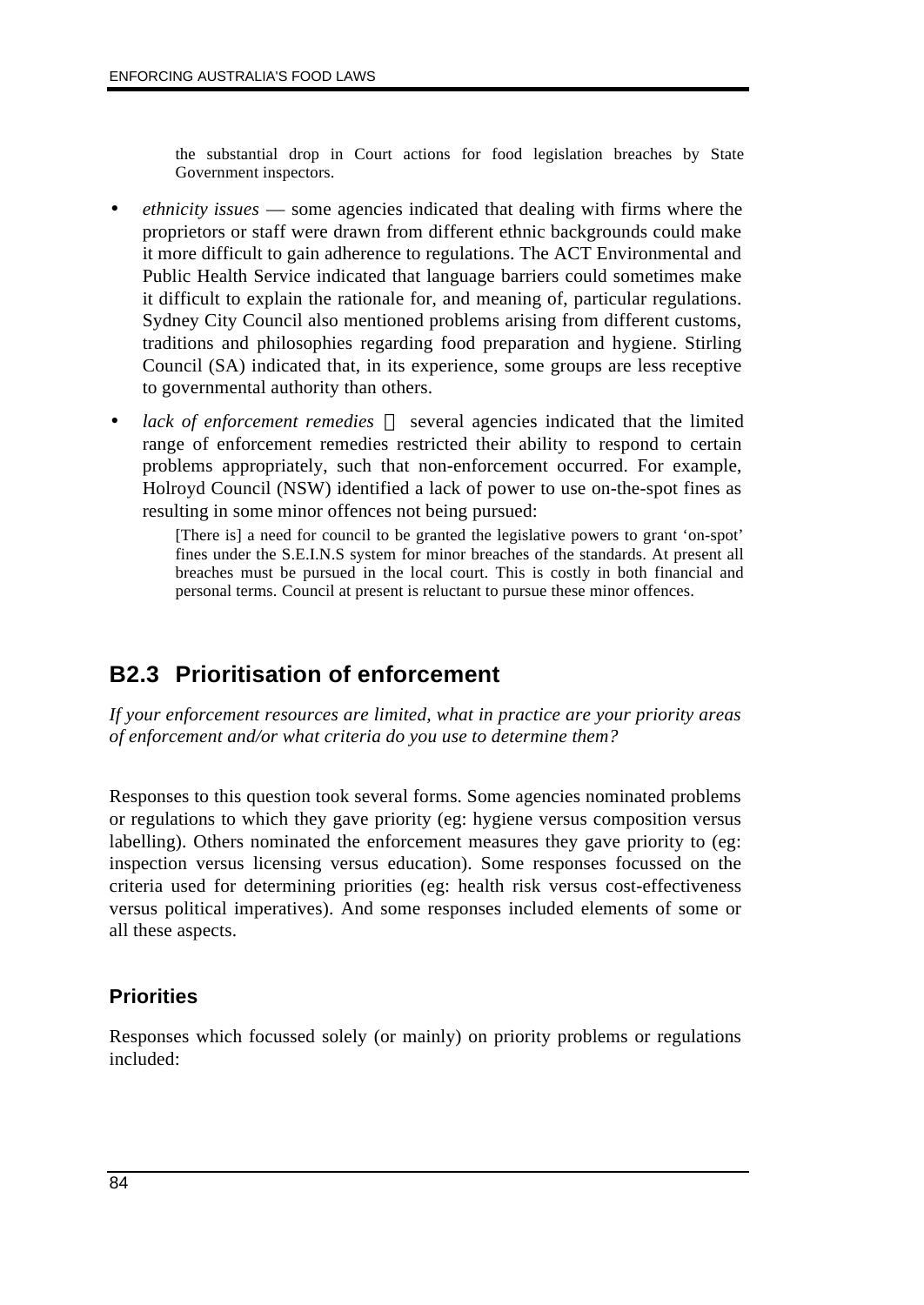- Holroyd Council (NSW) indicated that its current areas of enforcement are:
	- i) temperature control;
	- ii) condition of premises; and
	- iii) hygiene and handling practices of employees.
- Queensland Department of Health stated:

Health and safety matters are highest priority followed by composition and labelling.

• Hindmarsh/Woodville Council (SA) said:

Priority is given to Council's duty of care under the Food Act and Food Hygiene Regulations namely that food is fit and that premises are maintained in a clean and sanitary condition. (It must be remembered that in South Australia the Food Code is enforced by the State Health Commission.)

• Tasmanian Department of Health and Community Services indicated that:

Because of limited resources, priority must be given to addressing food issues which have the potential to cause immediate or long term public harm, such as food adulteration or contamination or serious labelling deficiencies...However, the intention is that all breaches of food laws will be dealt with, even though some issues may not be addressed for some time after discovery.

- NSW Central Western *PHU* indicated that, until recently<sup>46</sup>, it did not enforce: those areas perceived as non health risks: for example, labelling of food, sulphur dioxide, fat in sausages, and adulterated liquor.
- Mandurah Council (WA) said:

While enforcement resources are limited, the City's Health Section endeavours to enforce all legislation to the best of its ability. However, chemical analysis of foods to ensure compliance with the Food Standards Code is limited to the following foods: mince, sausages, pies, bread, and other foods based on complaints only.

Responses which focussed solely (or mainly) on priority enforcement measures included:

- Dorset Council (Tas) indicated that it gives priority to food poisoning complaints, food licensing and inspections of premises, and occasional food sampling for analysis as part of the State Government sampling program .
- Brighton Council (Tas) advised that inspec tions of manufacturing and processing premises receive high priority, along with complaints and compliance with the State sampling program.
- Hindmarsh/Woodville Council (SA) indicated that priority is given to responding to public complaints. Beyond that, additional resources go towards inspection. (The issue of priority between public complaints and general inspections is discussed in A3.1.)

 $46$ Recently, the *PHU* Director has issued a policy stating that all food laws will be enforced.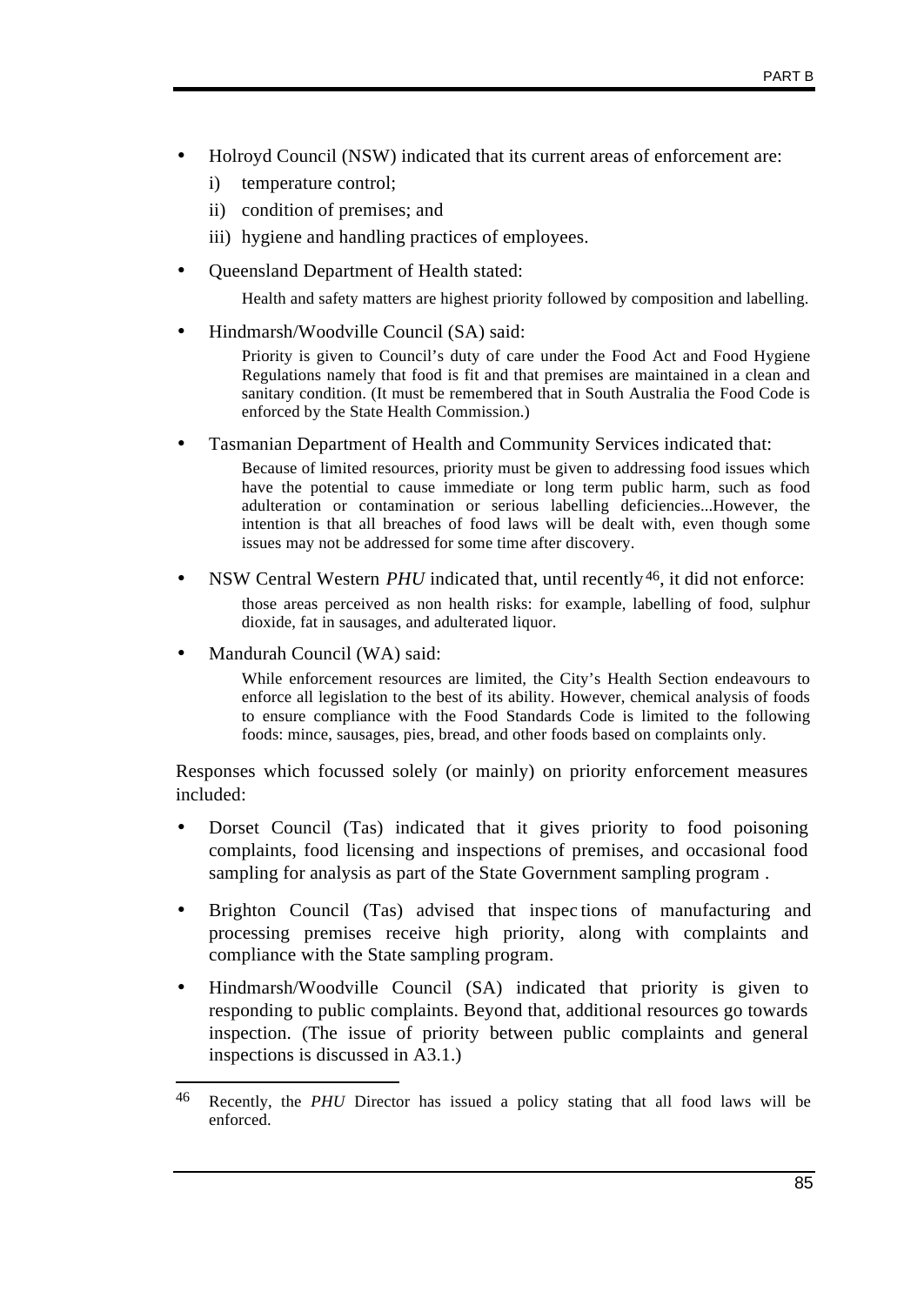- Queanbeyan Council (NSW) indicated that, at present, its main p riority is responding to complaints. In addition, it undertakes some inspection functions and promotes education and an industry award. It does not undertake food sampling.
- South Eastern NSW *PHU* indicated that, to date, its main focus has been reacting to public complaints.
- Mackay Council (Qld) indicated that it gives priority to licensing and registering of premises along with inspecting for operational compliance and structural compliance. It indicated that education of food handlers is still somewhat limited.

While there is thus a deal of variation between the agencies' priorities, particularly at the micro-level, it is possible to identify some commonality in the broad areas given priority by the agencies. Where they have discretion, most agencies put problems such as hygiene matters and premises standards ahead of food composition and labelling requirements. Indeed, few agencies mentioned the Food Standards Code as amongst their main priorities, and agencies devote few resources specifically to enforcing the Food Standards Code. Under its food enforcement program, for example, the ACT Public and Environmental Health Service allocates less than 10 percent of its resources to Food Standards Code enforcement. Northern Territory Health Services said that "any additional resources would be directed to public health priorities before the enforcement of food standards which do not have public health significance".

### **Bases for determining priorities**

### *Prioritisation on the basis of public health risks*

The main factor agencies mentioned was the level of risk to public health and safety. In total, 39 agencies indicated that they use a 'risk management' approach.

The agencies indicated that they see risk management as being manifested in one of four ways.

Firstly, several agencies use a system of ranking different types of food premises to prioritise the stringency of their enforcement efforts. These rankings are typically based on the likelihood that certain types of problems will arise in premises (or classes of premises) and on the assessed seriousness of such problems. The rankings can also take into account the past history of the proprietor in upholding or breaching food laws. Such ranking systems are used for determining the frequency of inspections and/or licensing requirements. For example: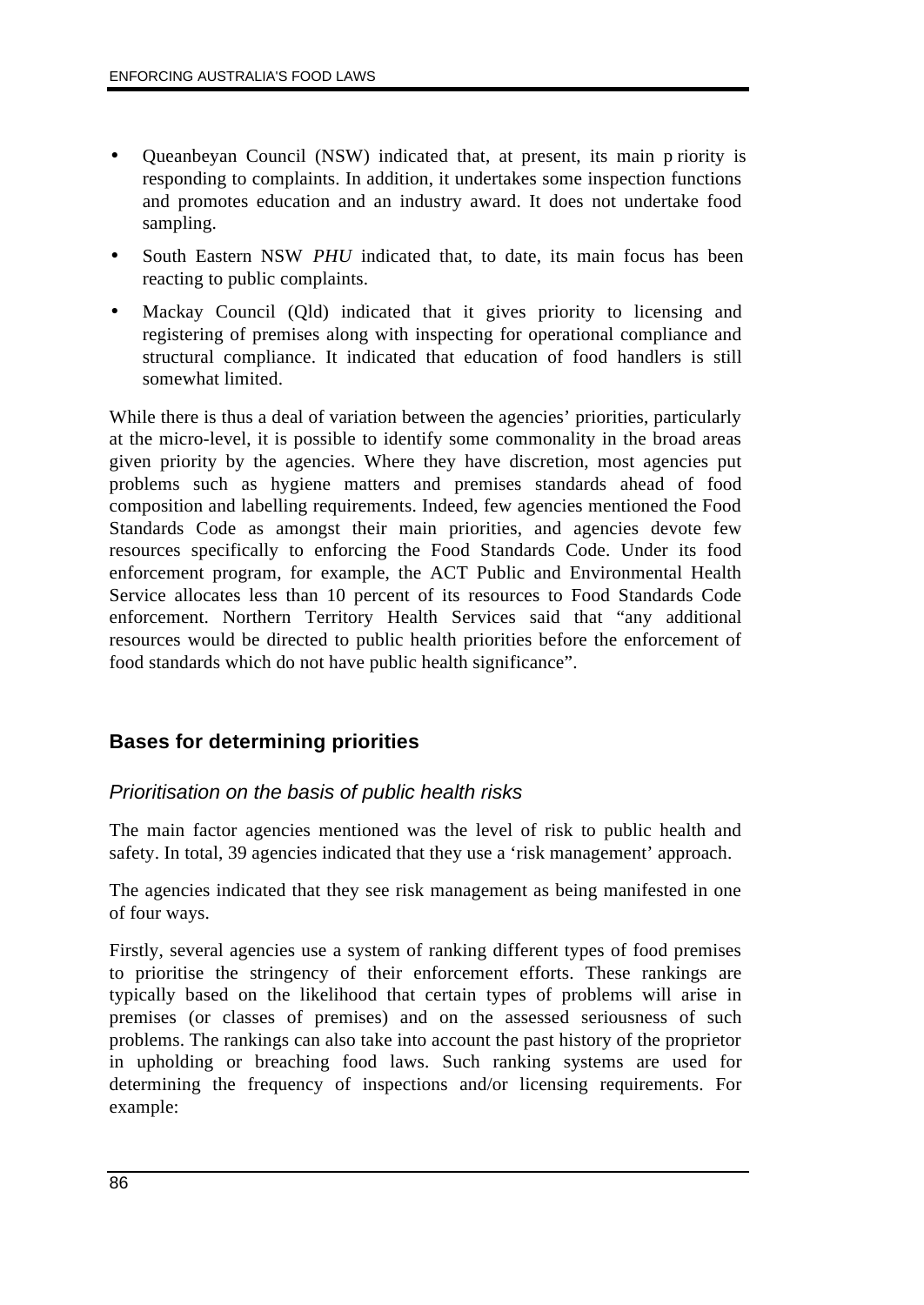Stirling Council (WA) stated:

the City's *ehos* routinely inspect all food premises, but with varying frequency. The frequency of inspection...has been linked to the potential risk associated with the food product being prepared, served and/or stored (ie the greater the risk, the greater the number of inspections per year).

- Moreland Council (Vic) said that the broad aim of its prioritisation program is "the regular inspection of premises at which there is constant handling of food".
- Queanbeyan Council (NSW) said that several factors effect its inspection priorities, including: type and condition of premises; number of staff; number of customers; age and health status of customers (very young or very old get extra attention); past history of the premises; and internal hygiene systems.
- Essendon Council (Vic) said that it carries out a greater number of inspections in premises with a history of poor food handling practices, and that when conducting risk assessment it takes into account the level of education and professionalism of the operator.
- Wollondilly Shire Council (NSW) indicated that "food premises are categorised according to risk and, depending upon the category, receive one to four inspections per year...A take-away food premises would receive higher priority than a bottle shop or supermarket".
- North Sydney Area *PHU* nominated the past history of the food proprietor as one factor influencing the stringency of its enforcement actions.

In some cases, these inspection prioritisation systems have been developed into formal grading systems. For example:

• Hindmarsh/Woodville Council (SA) said:

Routine inspections of food premises are conducted using a risk based grading system.

• Eastern Metropolitan Regional Health Authority (SA) indicated that:

Food premises are graded from high risk (4) to low risk (1). For high risk premises, it is endeavoured to inspect four times annually, down to a low risk premises receiving one annual inspection.

- Adelaide City Council (SA) indicated that, within a broad overall target of at least 2 inspections per year on average, the frequency of inspections varies according to the types of products sold at premises:
	- sealed/packaged food: one inspection every 12 months (eg, liquor bottle shops, chemist shops and confectionary shops);
	- fruit and vegetables: one inspection every 9 months;
	- meals: one inspection every 6 months (eg, hotels, restaurants and takeaway foods); and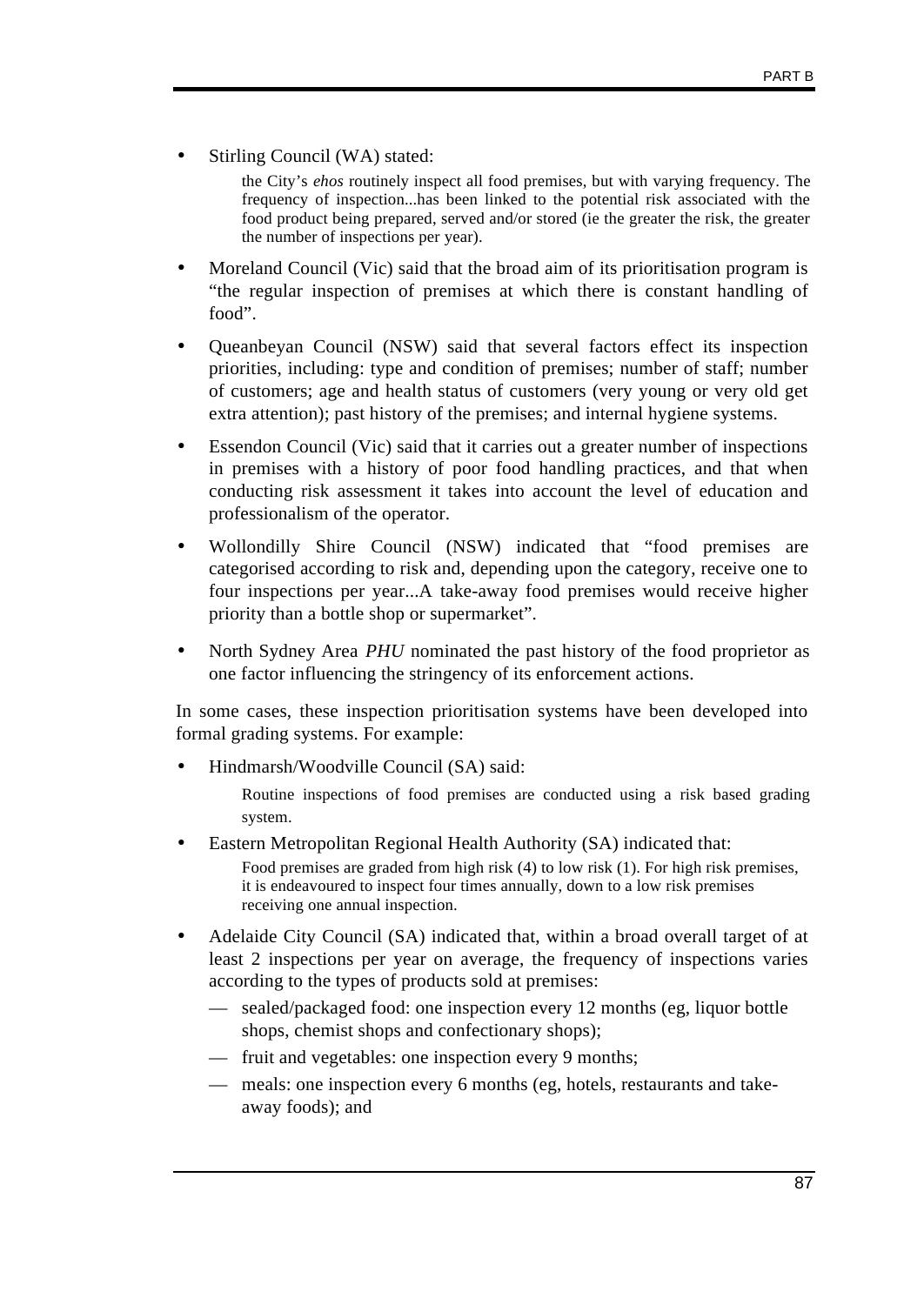- food manufacturing/processing: one inspection every 3 months.
- Penrith Council (NSW) classifies business according to risk. Inspections vary with those most at risk having the most inspections (see Box B2).

Secondly, some agencies indicated that they give more emphasis to enforcing certain food laws — for example, hygiene laws in preference to composition standards and labelling requirements — on the basis of the perceived seriousness of the health risks which those laws seek to address. For example, South Western Sydney *PHU* stated:

Risk management is taken into account in setting up the priority areas: eg, preservatives (and their levels) enforcement in foods consumed by children holds greater priority over percentages of ethanol in beer, wine and spirit.

|                                                                                                                                                                                   |              | <b>Box B2: Penrith's Food Premises Surveillance Program</b>                                                                                                                                                                                                                                                    |  |  |
|-----------------------------------------------------------------------------------------------------------------------------------------------------------------------------------|--------------|----------------------------------------------------------------------------------------------------------------------------------------------------------------------------------------------------------------------------------------------------------------------------------------------------------------|--|--|
| Penrith Council has developed a food outlet surveillance program involving<br>local and state inspectors supported by an emphasis on education and not just<br>legal enforcement. |              |                                                                                                                                                                                                                                                                                                                |  |  |
|                                                                                                                                                                                   |              | Food outlets are identified in categories so that priorities can be made for<br>resource allocation. Outlets preparing foods having a high microbiological<br>contamination potential are placed in Category A; medium potential are placed<br>in Category B; low potential in Category C. The categories are: |  |  |
| <b>Butchers</b>                                                                                                                                                                   | $\mathsf{A}$ | Delicatessens<br>A                                                                                                                                                                                                                                                                                             |  |  |
| <b>Bakeries</b>                                                                                                                                                                   | $\mathbf{A}$ | Manufacturers<br><sub>B</sub>                                                                                                                                                                                                                                                                                  |  |  |
| Pre-packaged goods                                                                                                                                                                | <sub>R</sub> | Cafes<br>A                                                                                                                                                                                                                                                                                                     |  |  |
| Take-aways                                                                                                                                                                        | $\mathsf{A}$ | <b>Service Stations</b><br><sub>B</sub>                                                                                                                                                                                                                                                                        |  |  |
| Franchise Take-aways                                                                                                                                                              | B            | <b>Registered Clubs</b><br>$\mathsf{A}$                                                                                                                                                                                                                                                                        |  |  |
| Restaurants                                                                                                                                                                       | $\mathsf{A}$ | Hotels<br><sub>B</sub>                                                                                                                                                                                                                                                                                         |  |  |
| Mobile vendors                                                                                                                                                                    | A/B          | Supermarkets<br>B                                                                                                                                                                                                                                                                                              |  |  |
| Fish/seafood outlets                                                                                                                                                              | $\mathsf{A}$ | Fruit and vegetable outlets<br>$\mathcal{C}$                                                                                                                                                                                                                                                                   |  |  |
| Markets                                                                                                                                                                           | <sub>B</sub> | Specialty outlets (eg, donuts)<br>C                                                                                                                                                                                                                                                                            |  |  |
|                                                                                                                                                                                   |              |                                                                                                                                                                                                                                                                                                                |  |  |

These categories are further broken down, based on premise size, estimated floor traffic loads and so on. The surveillance regime is based on this system.

Thirdly, some agencies mentioned that they use, or inspect premises which use, HACCP (also known as HAZOP) procedures. HACCP involves the identification of critical hazard points in the production chain and the focus on controlling risks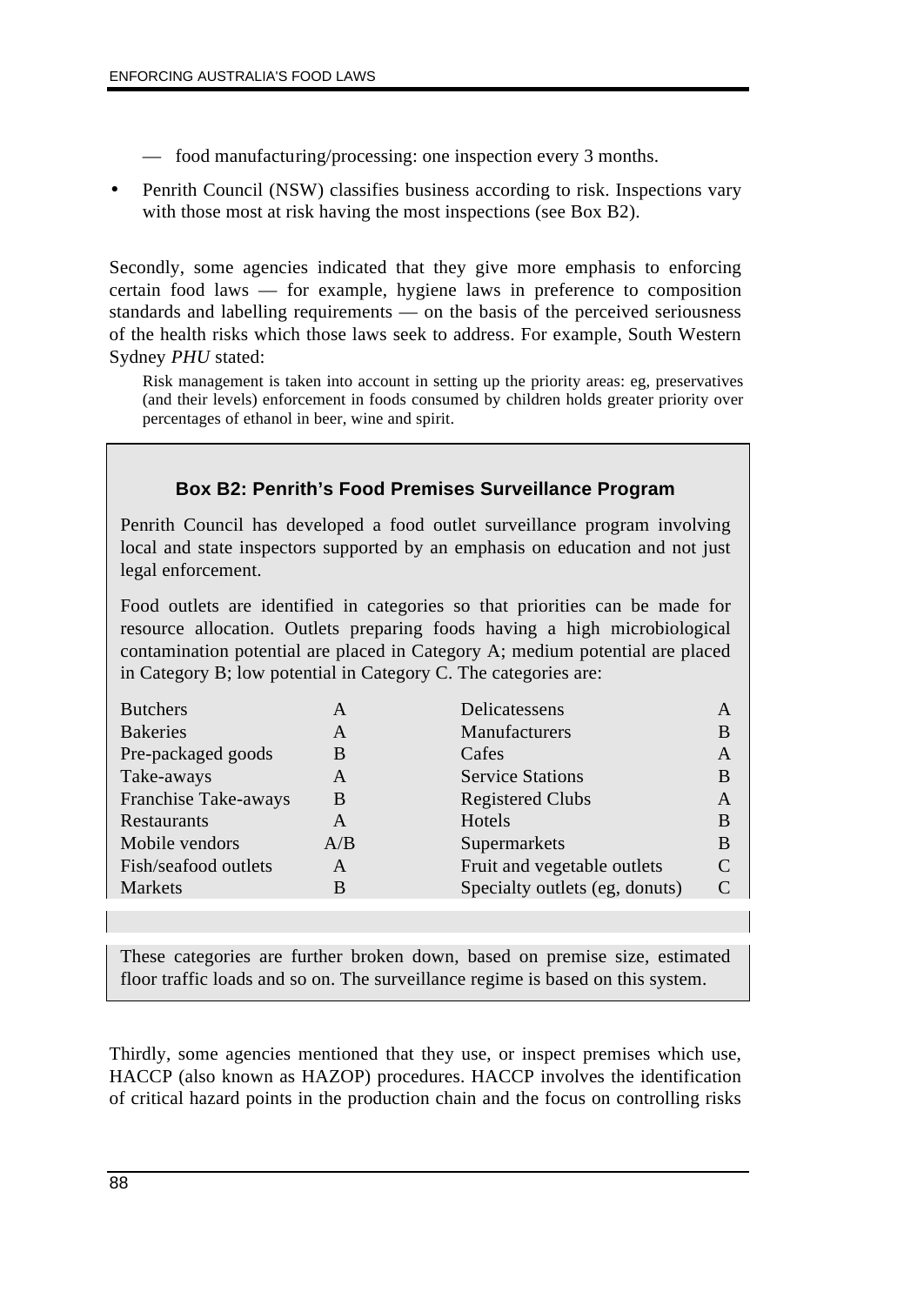at those points. Willoughby Council (NSW) noted that whilst it uses HACCP procedures for larger facilities, they are harder to implement in small food outlets. According to Stonnington Council (Vic), its priority areas are determined by "risk analysis, HACCP principles, and an educative approach to proprietors thus moving from enforcement to empowerment and self-determination". The NFA's proposed approach for nationally uniform hygiene standards is also based around HACCP principles.

Fourthly, several agencies saw risk management as being reflected in the form of enforcement action taken when breaches are found. Under this approach, breaches of standards posing a lower threat to public health would attract a less stringent response than those posing a more serious threat. For example:

- Queensland Health indicated that, for common breaches of composition standards related to staple foods, where health or nutrition are affected (eg, excessive fat or preservative, or deficient nutrients), prosecution is standard procedure. However, in other situations, warnings and advice are used to correct a deficiency and only when corrective action is not taken is prosecution or product seizure used.
- North Sydney Area *PHU* said:

'Risk management approach' means the risk to the consumer is assessed and the form of action taken is based on this assessment (eg warning letter, prosecutions, etc).

• Stirling Council (SA) indicated that the choice between using an expiation notice or prosecuting would depend on, amongst other things, the severity of the breach.

One agency which said it explicitly didn't take risk into account was Dorset Council (Tas):

It is not generally the role of my agency to 'pinpoint risk areas', as time/resources restrict such an approach due to the demands of a broad and varied position that requires building and plumbing control, waste management and recycling, water, sewage and septic tank control and monitoring...etc.

#### *Other bases for prioritisation*

Beyond risks to public health, other bases nominated for prioritisation include:

• *program efficiency and effectiveness*: these are included in the ACT Public and Environmental Health Service's transparent weighting system (see Box B3) which it uses to prioritise its enforcement efforts;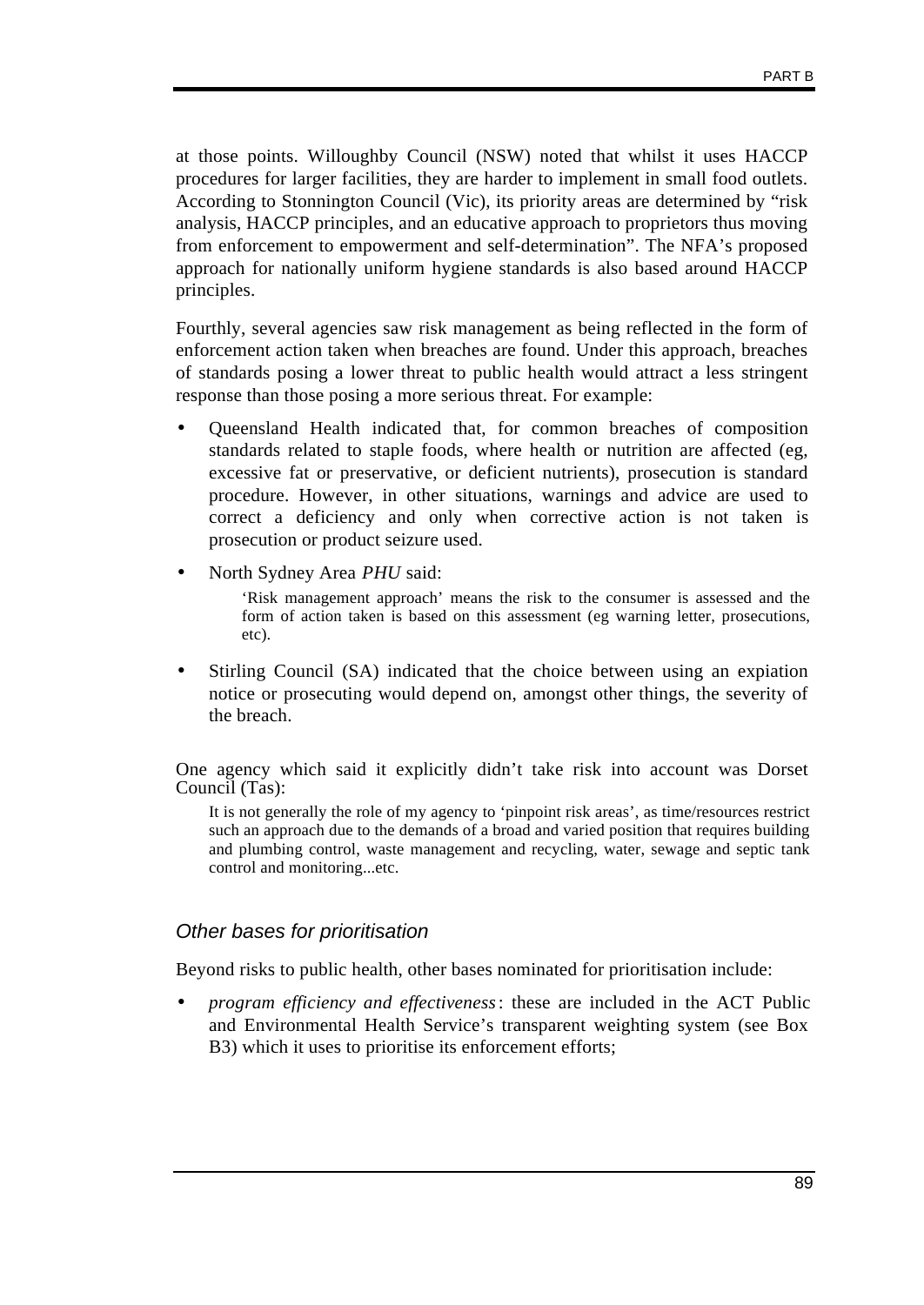- *business and community consultation:* South Sydney Council has identified a number of priorities for council resources through a joint industry, community, council working party (see Box B4);
- *public perceptions and political imperatives:* these are explicit in the ACT's approach to prioritisation and may be implicit in other agencies' priorities;
- *consumer protection:* in determining priorities, several agencies include consumer protection as a consideration, although it generally gets a lower weighting than public health risks;
- *business exigencies:* AQIS Tasmania advised that, along with allocating priority on the basis of risk to public health, it considers export facilitation and the urgency of shipments (with airfreight gaining priority over shipping);
- *revenue considerations:* Sydney City Council said that, due to the council's inability to charge a licence fee, it undertakes inspections at food premises each year in order to charge an inspection fee. This limits the councils flexibility in prioritising inspections and focusing on high risk areas; and
- *other agency demands:* as noted in B2.2, several agencies nominated other agency objectives and activities as affecting the priority given to enforcing food laws generally. Adelaide City Council indicated that other agency demands reduced the amount of resources it could devote to food. In particular resources are given to matters such as vermin control, general sanitation, air, noise and water pollution, and cooling towers. Similarly, Werribee Council (Vic) said its prioritisation criteria include "risk, demand, public good, and duties other than food related issues". Townsville Council (Qld) said "Enforcement resources are limited by the personnel available to carry out enforcement. Individual inspectors are required to set their own priorities in regard to routine inspections in the time left available after new applications, complaints etc, are dealt with". And, as mentioned earlier, Tea Tree Gully Council (SA) suggested that 'other agency demands' which earn significant income for the council, such as dog control, planning, building and traffic functions, can receive priority over food enforcement.

### **Box B3: The ACT's approach to prioritisation**

The ACT Public and Environmental Health Service has developed a Business Plan for its Food Safety and Compliance Program.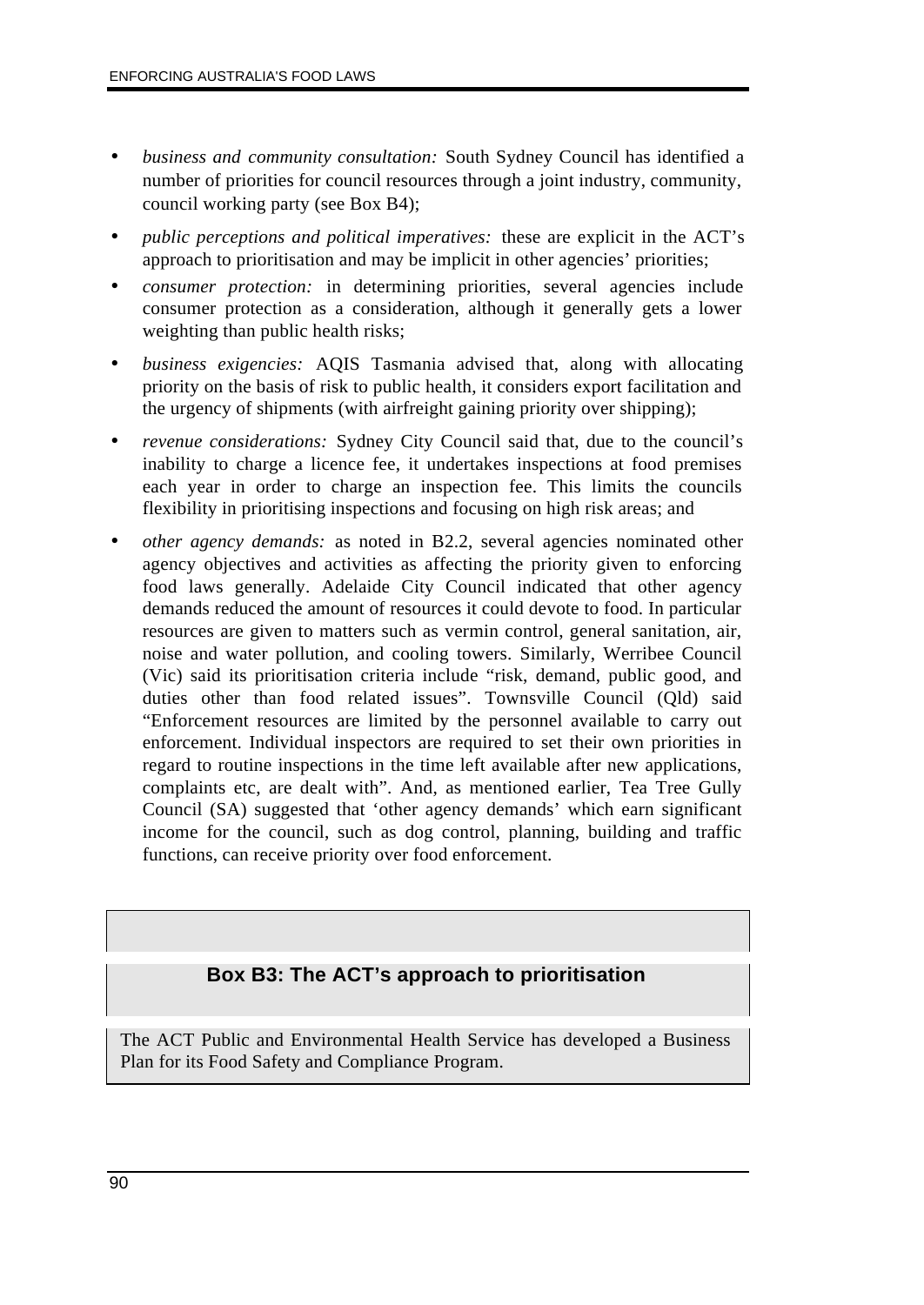The Plan states that the Program's aim is: "To promote the health of people living in the Canberra region by fostering a safe and nutritious ACT food supply and by reducing the incidence of food borne disease." The Plan notes that the key issues driving the program relate to health, economics and consumer choice. In determining the allocation of resources between its sub-programs, the expected outcomes of those sub-programs are weighted according to the following scale: Achievable health gains 6 Efficiency and effectiveness 5 Professional/national imperatives 4 Political imperatives 3 Public perceptions 2 Other agency demands 1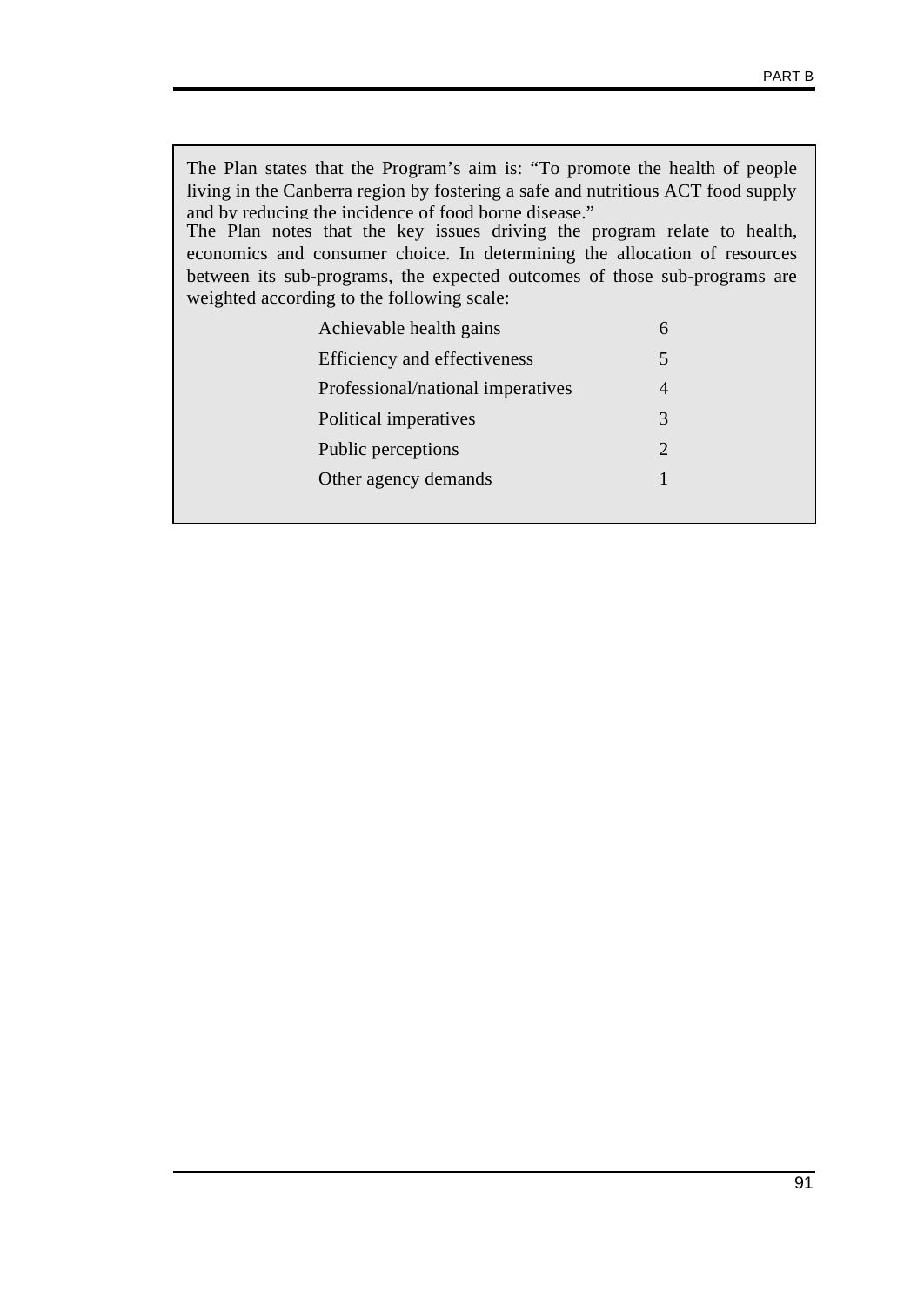### **Box B4: South Sydney's food policy**

In 1993 South Sydney Council established a Food Policy Working Party comprised of Councillors, the business sector, community representatives, relevant council *eho*, and *eho* from the two regional public health units which traverse the jurisdiction. The Working Party's purpose was to assess and improve the local food supply system. In February 1995 the Council released a Food Policy (*What's Eating South Sydney*) and Food Management Program (entitled *Safe and Properly Described Food* )*.*

### *What's Eating South Sydney*

In preparing this document, the Food Policy Working Party distinguished aspects of the food system under local control from areas where council needs to cooperate with other sectors involved in the food system, and reviewed research conducted on local health conditions and behaviours.

The document identified and discussed six key issues: access to the food supply, education for healthy eating, food quality issues, food diversity, the Council's own food services (such as meals-on-wheels), and issues of environmental sustainability.

### *Public Health Services Plan: Safe and Properly Described Food*

The Council's current policy includes:

- routine inspection of food outlets two to four times per year with results recorded on a computerised database.
- investigation of all public complaints regarding food quality and contamination.

• issue warnings and institute legal processes for breaches of the Food Act 1989.

• routine food sampling, including foods such as pies and sm allgoods for fat content, preservatives and other additives, and high risk take-away and restaurant foods for microbiological analysis.

• assessment of Development and Building Applications to ensure compliance with the *Food Act 1989* and National Code for the Construction and Fitout of Food Premises.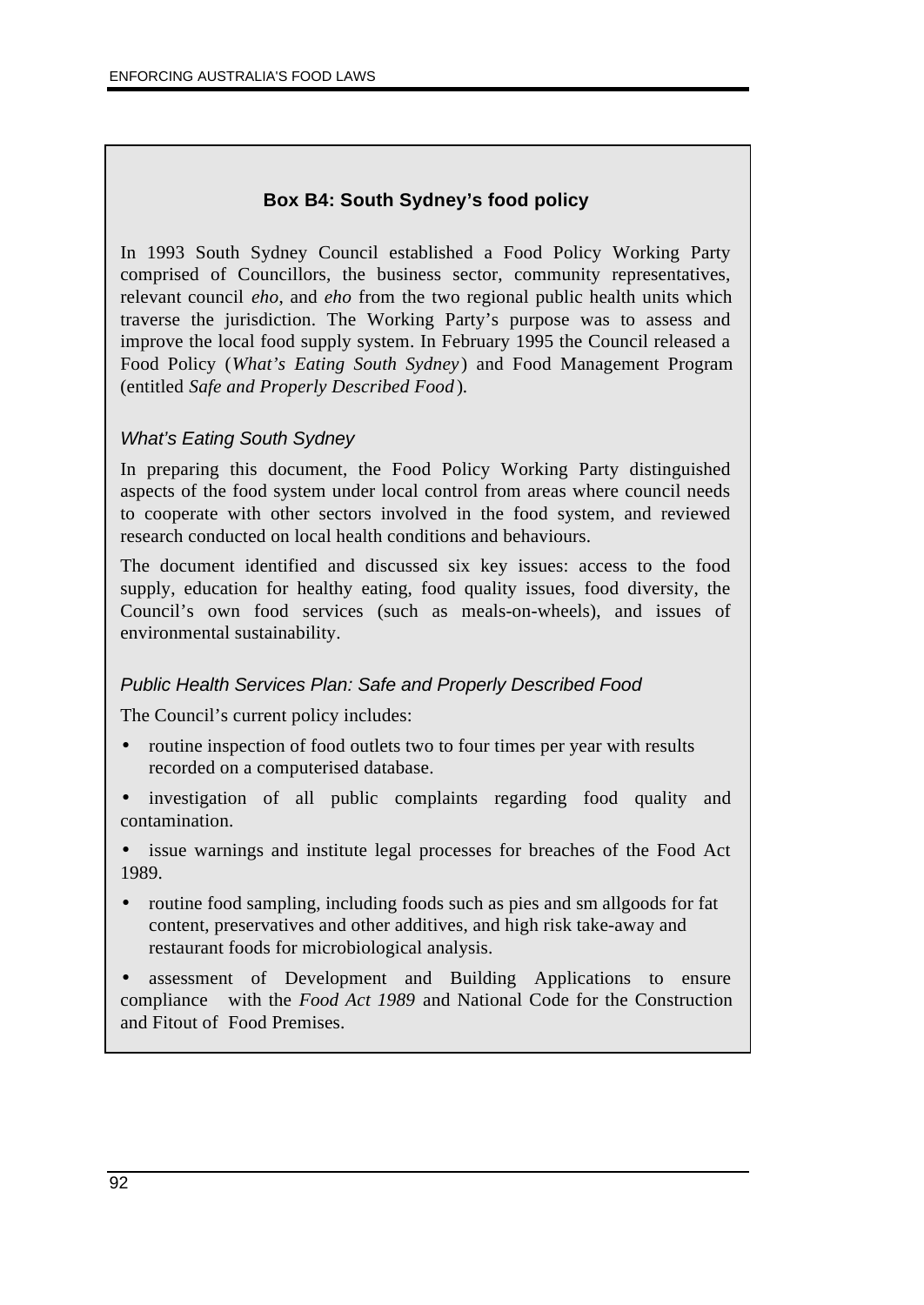## **B3 ENFORCEMENT PRACTICES**

### **B3.1 Identifying specific breaches**

*Firstly, in identifying breaches, what proportion of your efforts and resources are aimed at following up public complaints relative to inspections?* **47**

*Secondly, regardless of the total amount of time and resources devoted to either following up public complaints or conducting inspections (as answered above), which receives priority when a choice has to be made between the two? Why (ie on what basis do you give the aforementioned priority)?*

*Thirdly, in terms of the pattern of inspections you undertake, which of the following do you use the most:*

- *random or systematic?*
- *risk based or non-risk based (eg, treating all premises equally)?*
- *blitzes (ie to target geographic areas of problems) or general purpose (ie across the board)?*

*Finally, as part of your surveillance activities, do you undertake chemical or micro-biological food sampling?*

The first question examined the extent to which agencies split resources devoted to identifying breaches of food laws between responding to public complaints and undertaking inspection or surveillance. Whilst recognising that agencies devote resources to other enforcement activities, the question focused on the breakdown of resources used for identifying breaches.

As shown in Table B4, most respondents (67 percent of agencies) indicated that a resource allocation of 25 percent on following up public complaints and 75 percent on inspections was the most accurate description for their agency. An allocation of resources of 75 percent to public complaints and 25 percent to inspections was the next most popular response (14 percent), with a 50/50 split close behind (12 percent). No agency indicated that it allocated all its resources to public complaints.

 $\overline{a}$  $47$  For the purposes of the questionnaire, inspections included any visit to a food premises involving at least some reviewing of practices or facilities. It excluded visits to premises in response to complaints.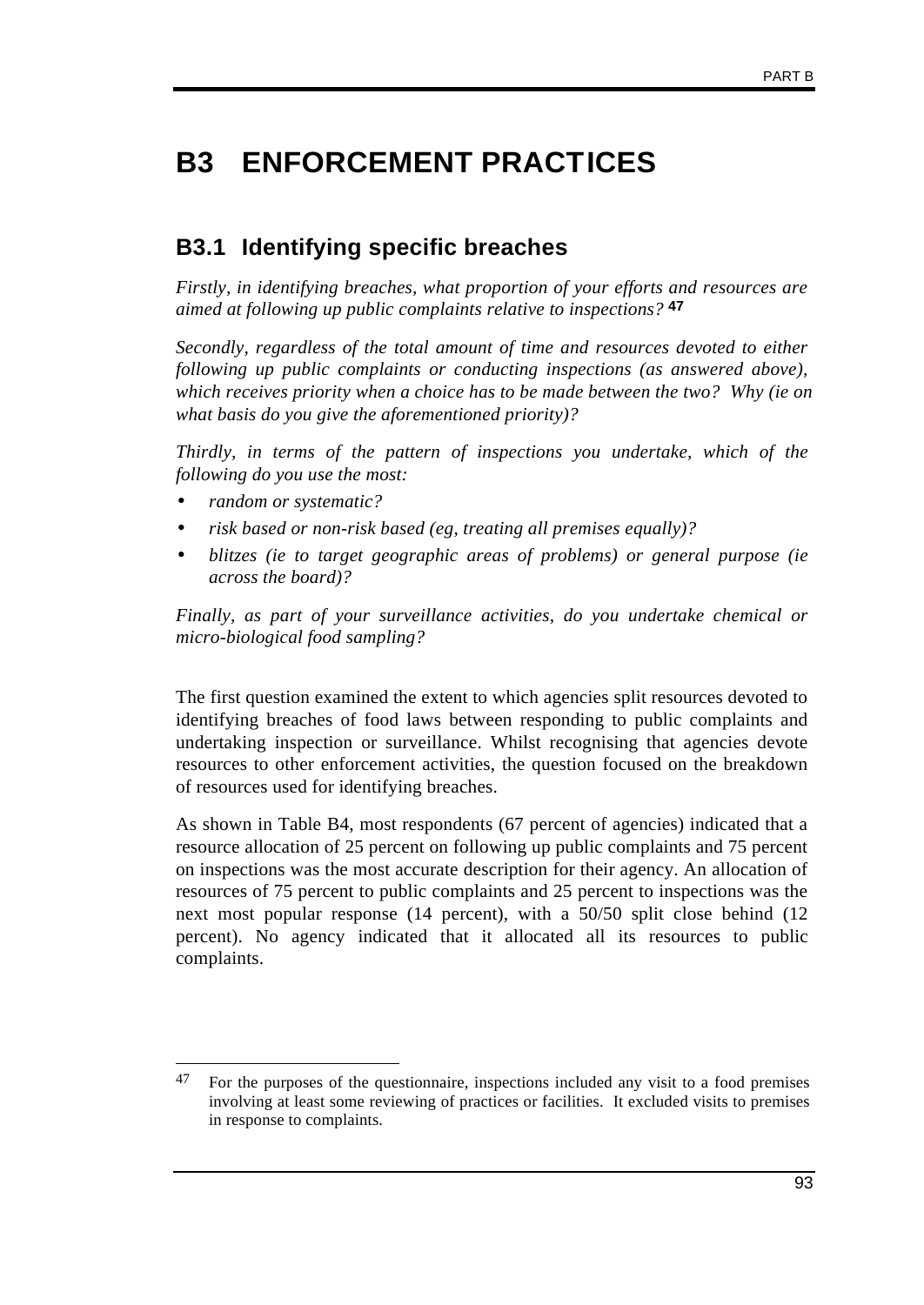| Level of agency                                      | ratio of resources on complaints to general inspections |       |       |       |       |  |
|------------------------------------------------------|---------------------------------------------------------|-------|-------|-------|-------|--|
|                                                      | 100/0                                                   | 75/25 | 50/50 | 25/75 | 0/100 |  |
| Commonwealth (AQIS)                                  | nil                                                     | nil   | nil   | 3     |       |  |
| <b>State and Territory</b>                           | nil                                                     |       |       | 3     | nil   |  |
| Local Government and<br><b>Regional Health Units</b> | nil                                                     | 6     | 5     | 28    |       |  |
| Total                                                | nil                                                     |       | 6     | 34    |       |  |

#### **Table B4: Identification systems: complaints versus inspections**

Sample size 51.

That said, resource allocation of itself does not indicate the priority or preference that these two means of identifying breaches are given by agencies. The number of public complaints received will also influence resource allocation independently of priority, with a smaller number of complaints received resulting in relatively less resources devoted to following up public complaints.

The second question addressed this issue. 84 percent of agencies indicated that they give priority to following up public complaints above inspections when a choice had to be made between the two, with 10 percent giving equal priority. Further, of the remaining six percent that gave priority to inspections, all were AQIS agencies. AQIS's primary role is implementing an inspection program, namely the IFIP, and this largely predetermined the AQIS responses.

The agencies gave several reasons as to why they give priority to following up public complaints:

*useful for identifying problems* — several agencies nominated this as a reason for giving priority to following up public complaints. Responses included:

> ...nearly always identifies a problem, general inspections don't. (Sydney City Council)

> ...in most cases public complaints identify definite problems whereas inspections only offer the possibility of detecting a problem. (Northern Territory Health Services)

> ...useful in identifying trouble spots when you have a lack of resources. (Willoughby Council (NSW))

• *useful background information on premises*  Alice Springs Town Council (NT) mentioned that public complaints can represent a useful source of information on premises.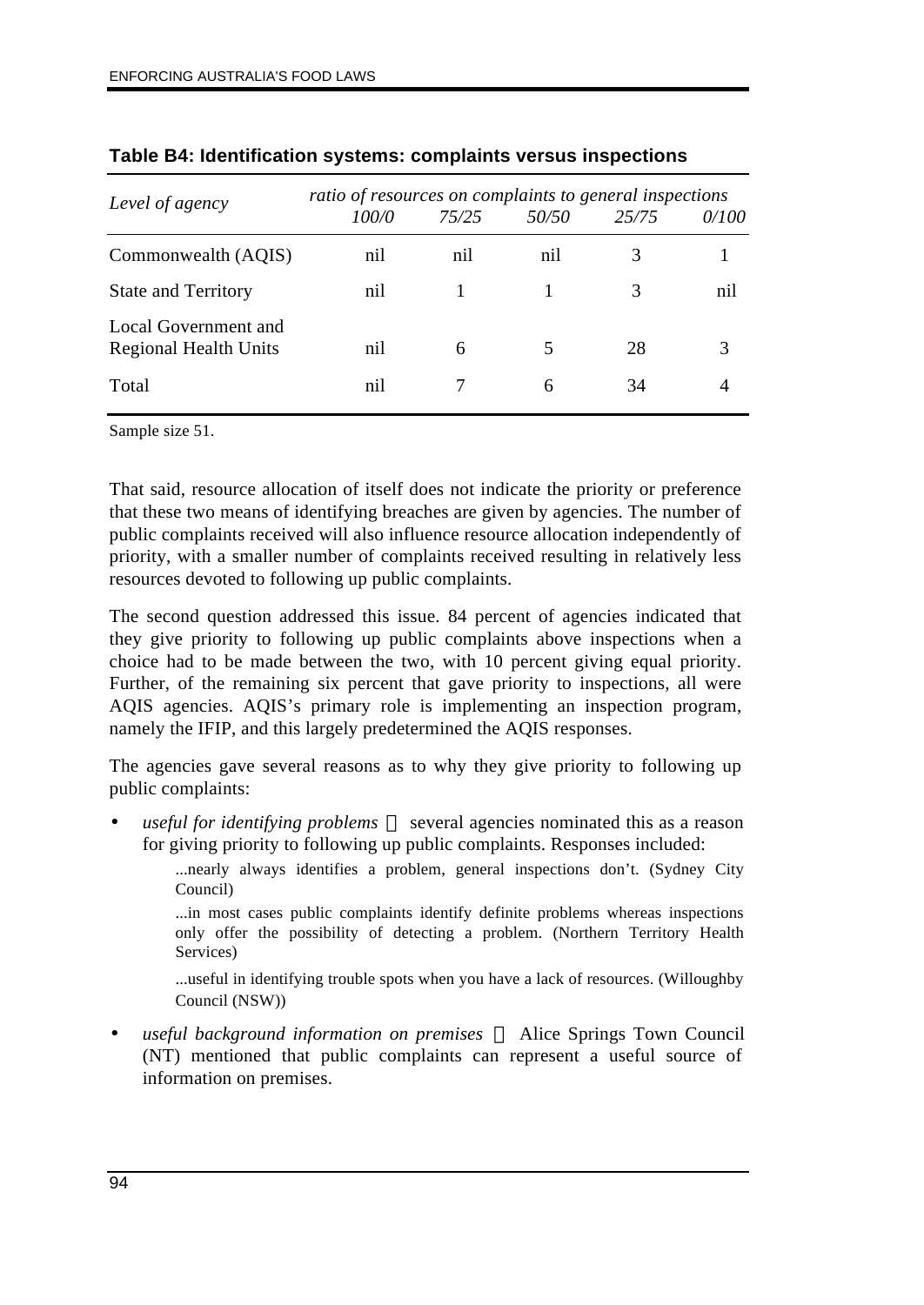- *lack of resources* Ballarat Council (Vic) suggested that a lack of resources "dictates that short term, fix it solutions take priority over long term strategies".
- *need to respond whilst evidence is available* Both Launceston and Devonport Councils (Tas) indicated that if priority is not given to following up current complaints the evidence may disappear, making corrective action more difficult.

Other reasons were customer service, perceptions and expectations of service to rate payers, agency policy or plan, and duty of care for food to be fit for consumption.

The third question looked at which inspection procedure agencies use the most. It found that most agencies use more inspections which are systematic as opposed to random; risk based compared to non-risk based; and general purpose instead of targeted (blitzes). Specifically, 73 percent of agencies indicated that they undertake more random than non-random inspections, 82 percent indicated that they undertake more risk based inspection than non-risk based, and 76 percent said more of their inspections were general purpose than blitzes (see Table B5).

| Level of agency                                      | random/<br>systematic* | risk/<br>$non-risk*$ | blitz/<br>$general**$ |
|------------------------------------------------------|------------------------|----------------------|-----------------------|
| Commonwealth (AQIS)                                  | 3/0                    | 1/2                  | 1/2                   |
| <b>State and Territory</b>                           | 1/4                    | 5/0                  | 2/3                   |
| Local Government and<br><b>Regional Health Units</b> | 8/33                   | 35/6                 | 8/31                  |
| Total                                                | 12/37                  | 41/8                 | 11/36                 |

#### **Table B5: Inspection systems**

∗ Sample size 49. ∗∗ Sample size 47.

For the final question, all but ten agencies — all councils — indicated that they undertake chemical or micro-biological food sampling as part of their general surveillance activities.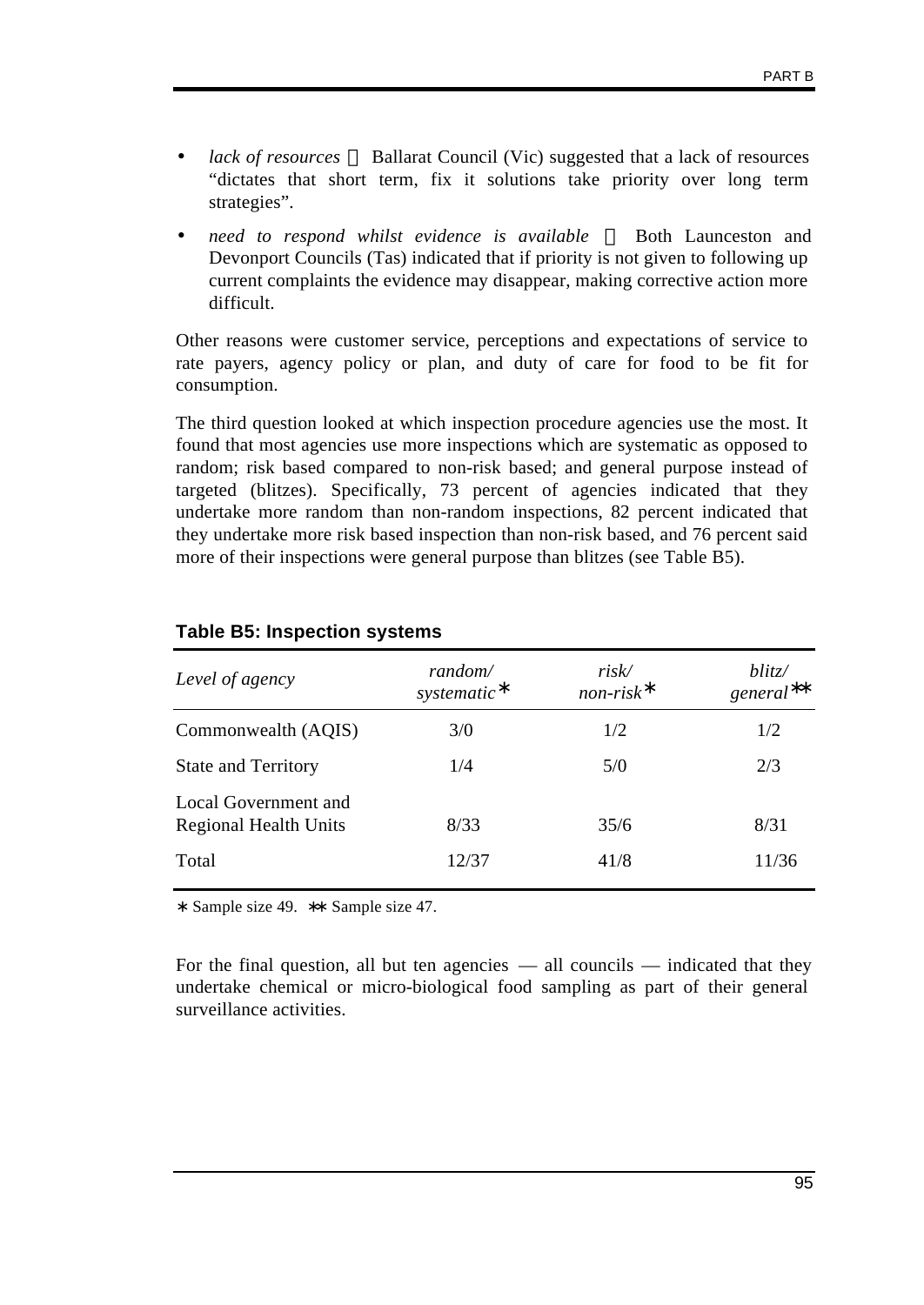### **B3.2 Rectifying specific breaches: mechanisms**

*Once you have identified a specific problem or breach, what action do you take to rectify it?*

- *educate/advise the proprietor or company.*
- *verbally warn the proprietor or company.*
- *issue a written warning to the proprietor or company.*
- *create, or threaten to create, adverse publicity for recalcitrant proprietors / companies if problem not rectified.*
- *other.*

*Also, do you have the power to issue on-the-spot fines?*

As Table B6 shows, the most commonly used tools for rectifying specific breaches are education/advice and warnings. In terms of warnings, verbal warnings are more commonly used when a breach is first identified, whereas written warnings are favoured if no remedial action is taken by a proprietor following a first warning. Education and warnings are often used together. On identifying a breach, an enforcement officer will often issue a warning and also advise the proprietor on how to deal with the problem.

Fining or prosecuting immediately after a breach is detected is rarely used with no agency indicating that it takes this approach either usually or always, and a considerable number never using it. Only nine out of 54 agencies indicated that they actually have the power to issue on-the-spot fines. Further, Monash Council (Vic) commented that, although it has the power, it rarely uses it (although it was seen as a useful bargaining device). 48

It is more popular to fine or seek prosecution of the offending party if initial attempts to rectify the problem fail. Some 13 agencies indicated that they would always take this course of action, and another 17 indicated that they usually would.

 $\overline{a}$ 48 A number of responses were received on the issue of on-the-spot fines, whether used immediately after a breach or subsequently. ACT Public and Environmental Health Service indicated that they could be very useful, especially given expensive court action, but only if used sensibly such that co-operative relationships are not broken. Essendon Council (Vic) took a similar view and suggested that staff may need training before using on-the-spot fines. Tea Tree Gully Council (SA) advised that it has recently introduced onthe-spot fines with the result that businesses have begun actively seeking education in order to avoid being fined. Queanbeyan Council (NSW) also noted that on-the-spot fines would be useful in getting timely responses to minor level breaches, siting the difficulties it had encountered in getting temporary toilets installed on building sites where firms were liable to engage in strategic behaviour and not comply unless court action was begun.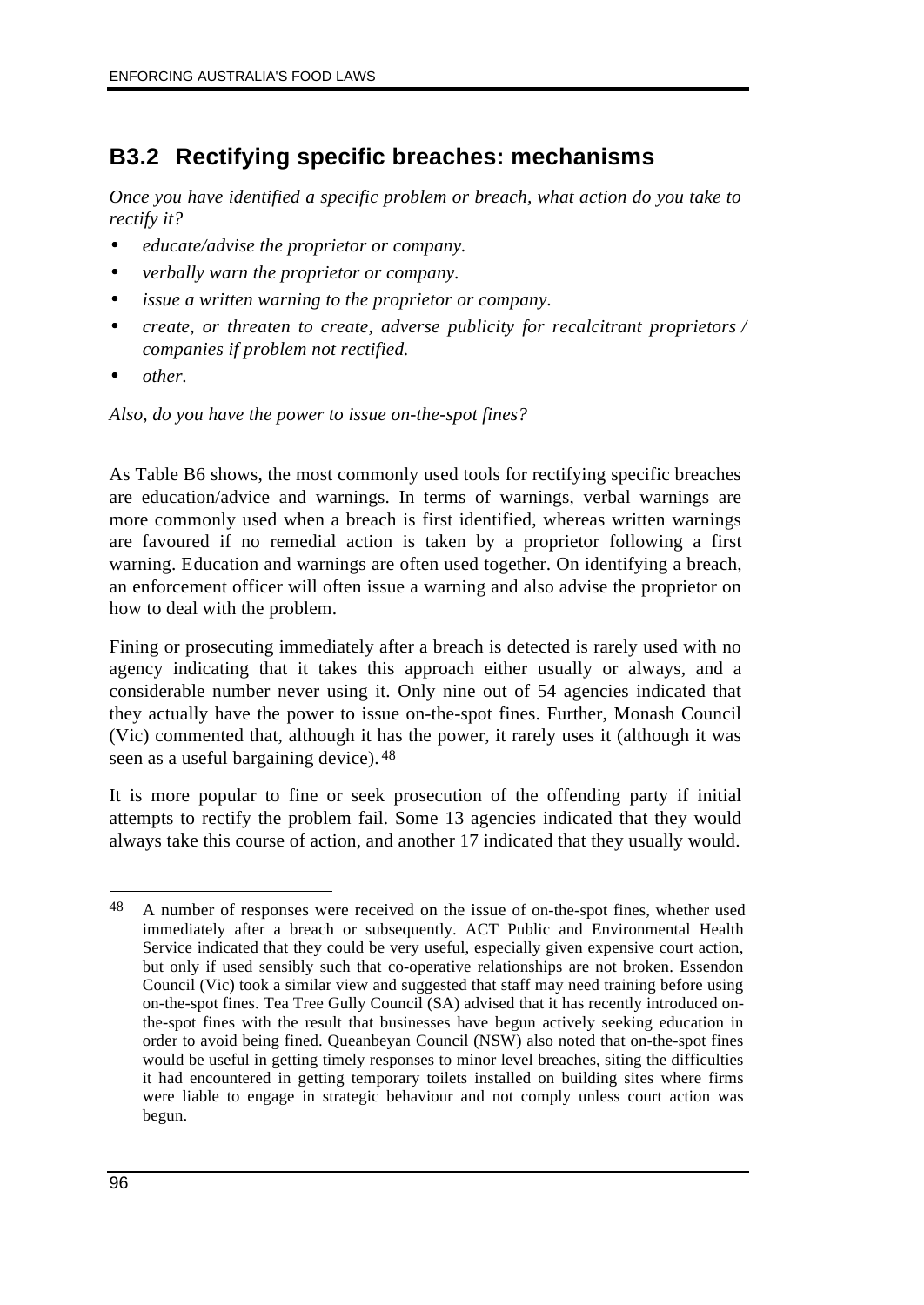The use or threat of adverse publicity to deal with specific breaches received little support with 38 agencies never using it, and the ten that do use it nominating it a only an occasional option. 49 Publishing inspection or prosecution results in the local newspaper sometimes occurs in Kwinana (WA) and Queanbeyan (NSW), but these reports do not generally include the name of the business involved.

| Type of action      | never | sometimes | usually | always         |
|---------------------|-------|-----------|---------|----------------|
| educate/advise      | nil   | nil       | 9       | 32             |
| verbal warning (a)  | 5     | 11        | 12      | 20             |
| verbal warning (b)  | 7     | 10        | 8       | 13             |
| written warning (a) | nil   | 20        | 9       | 13             |
| written warning (b) | 5     | 8         | 12      | 15             |
| fine/procedure (a)  | 19    | 25        | nil     | nil            |
| fine/procedure (b)  | 1     | 14        | 18      | 13             |
| adverse publicity   | 38    | 10        | nil     | nil            |
| other               | nil   | 6         |         | $\mathfrak{D}$ |

**Table B6: Action to rectify specific breaches (frequency of use)** \*

(a) Action taken immediately. (b) Action taken only if other actions fail to rectify problem. \* Entries have been rounded to the nearest whole number. Sample size 54.

Other approaches, or variations on those discussed above, mentioned in the survey responses are presented below.

- Several agencies indicated that they have the power to issue closure orders for premises or seize food.
- AQIS Brisbane indicated that, if a breach was detected, the product would be rejected involving either re-shipment to the country of origin, destruction or re-labelling if appropriate.
- Monash Council (Vic) said that it usually seeks the reimbursement of the council's costs involved in sampling as an alternative remedy to prosecution.

<sup>49</sup> Monash Council (Vic) stressed that it is hard to determine what damage may occur through adverse publicity, and only the courts can properly judge what is a fair penalty, not the media. South West Sydney *PHU* said it had limited success in getting stories published, but Queanbeyan Council (NSW) said the Queanbeyan Age often reported court proceedings.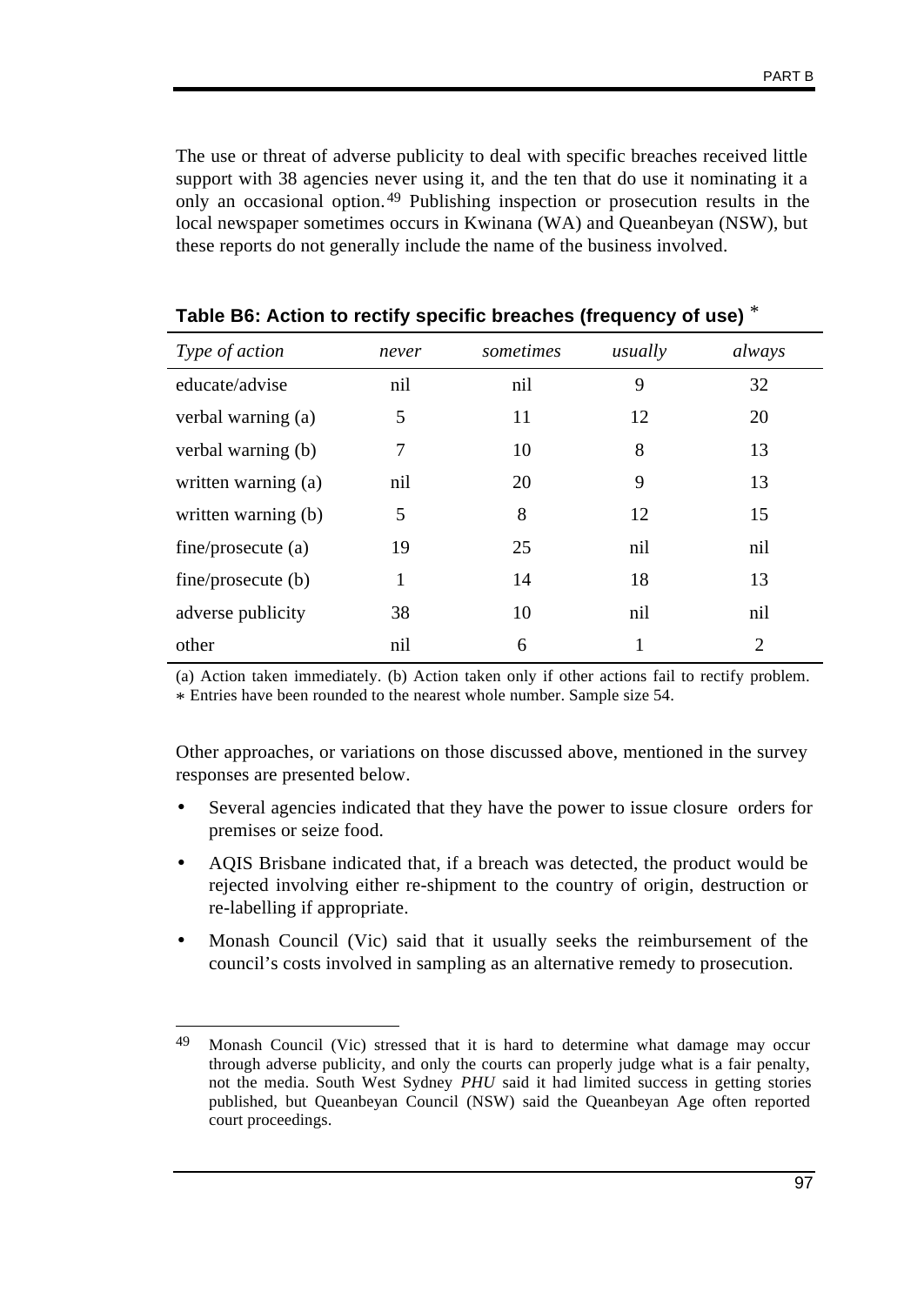• Werribee Council (Vic) disclosed that it sometimes commences prosecution and then adjourns on the condition that remedial action is taken.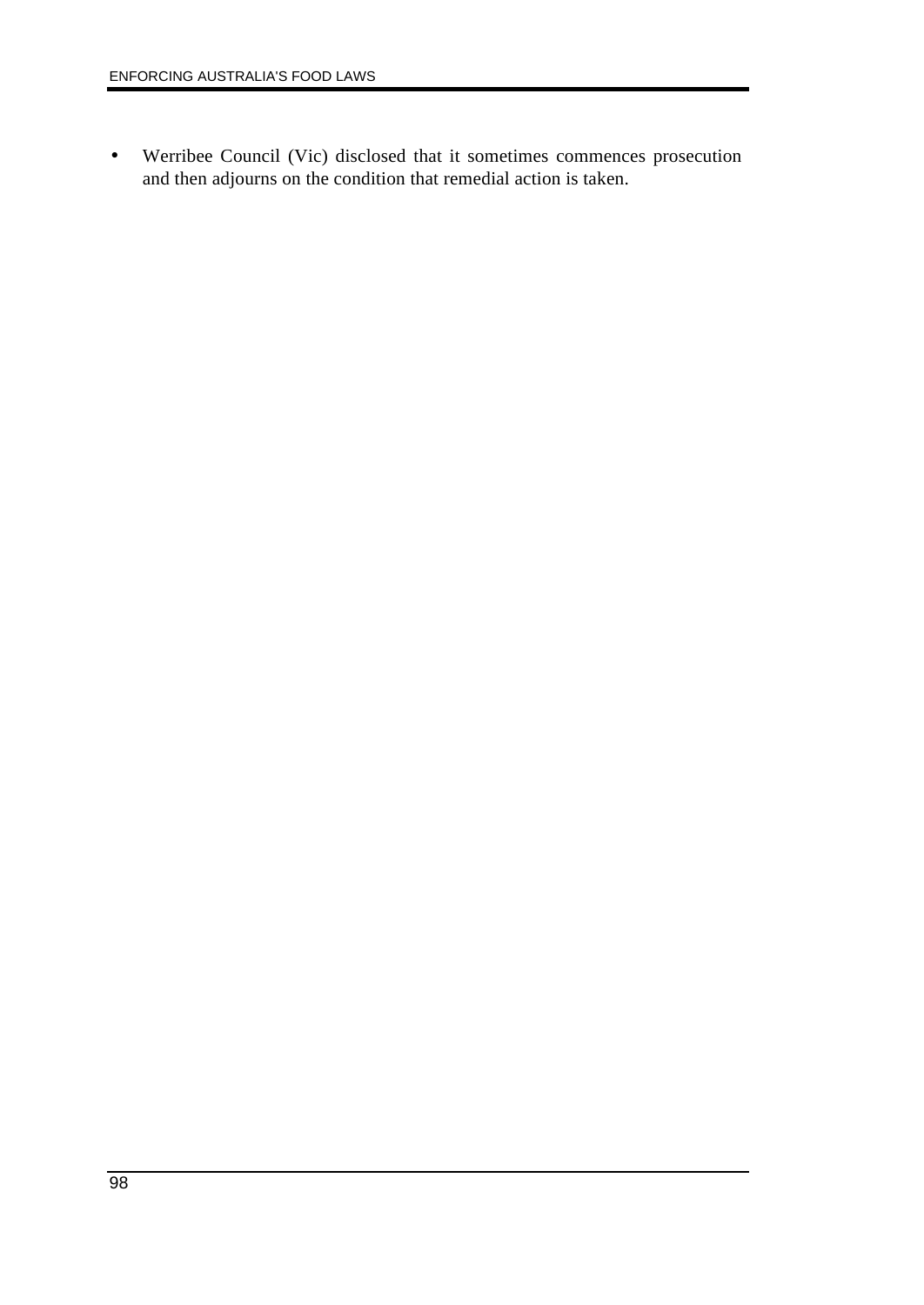- Three councils (Stirling (WA), Willoughby (NSW) and South Sydney) indicated that they sometimes require the offending proprietor, and/or his or her staff, to attend a hygiene seminar or undergo specific health promotion programs.
- Monash Council (Vic) and Essendon Council (Vic) indicated that they occasionally use the customers of a business to apply extra pressure. Specifically, where a food manufacturer is in breach of standards, the wholesaler or retail chain to which the manufacturer supplies its output may be alerted. In some cases, such action has resulted in pressure being applied to the manufacturer to improve its performance or risk losing its contract with the wholesaler or retailer.
- Victorian Department of Health said that it sometimes consults with, and seeks action through, industry organisations as a means of response.
- South Western Sydney *PHU* indicated that sometimes it addresses a common problem across a number of businesses at the same time, and in doing so uses a combination of approaches (see Box B5).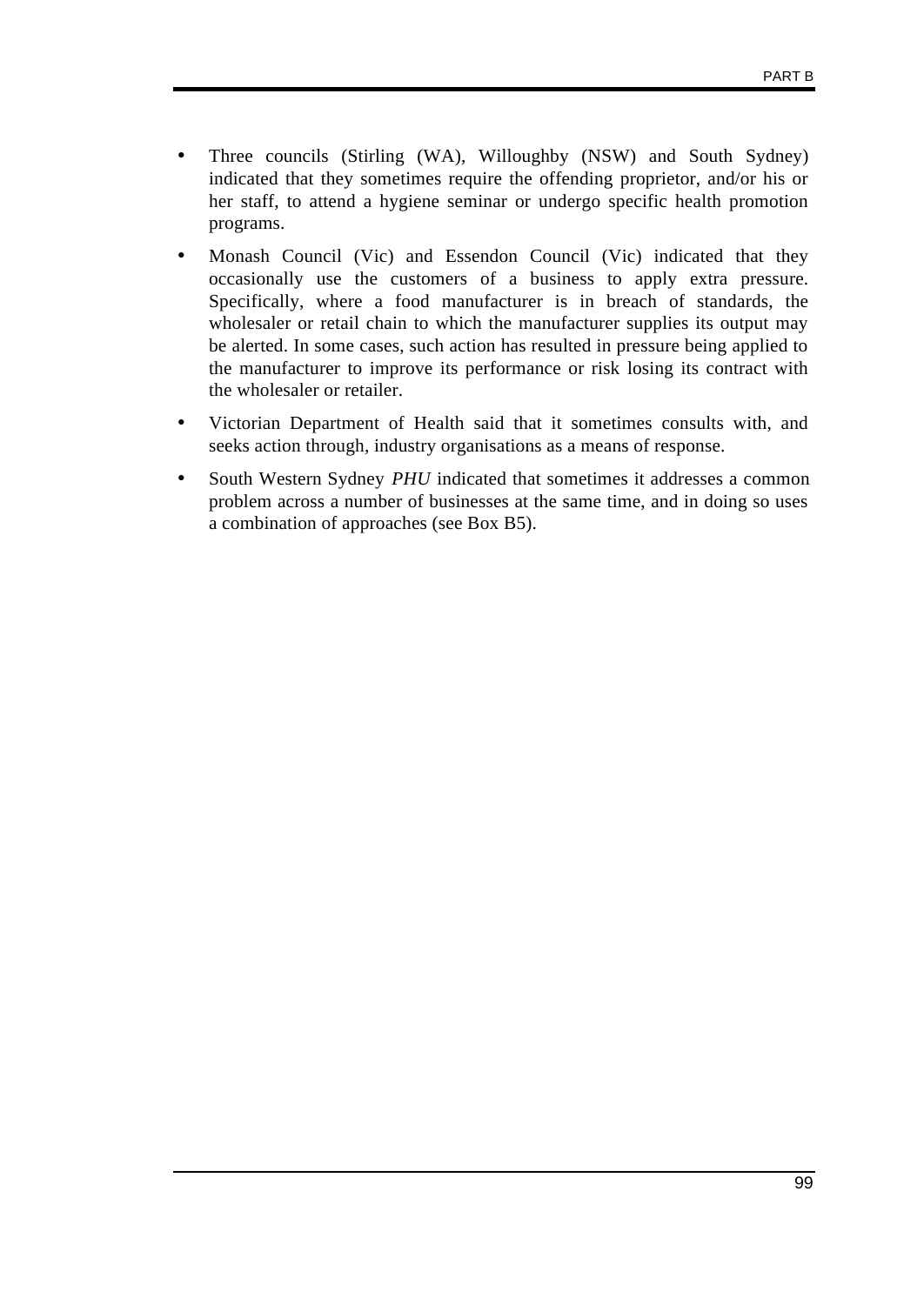### **Box B5: A case study in enforcement**

In Cabramatta NSW, a number of restaurants and take-away premises are predominantly run by people from non-English speaking backgrounds. According to the South Western Sydney *PHU*, a number of these businesses were in breach of hygiene standards, largely due to cultural differences in food preparation practices.

The *PHU* tried several approaches over time to address these common problems.

Firstly, it attempted to educate individual proprietors, and did so a number of times, even involving the local member of parliament to encourage compliance and minimise any political backlash.

After continued non-compliance, a few proprietors were prosecuted but, according to the *PHU*, this caused more difficulties than it resolved as relations in the area were soured. The *PHU* then attempted to publicise the issue in foreign language newspapers in order to raise awareness and encourage compliance. However, this failed because the local newspapers decided not to publish.

Finally, the *PHU* sent warning letters, written in the language of individual proprietors, on mass to several offending businesses. Prosecution was then instituted against 35 businesses remaining in breach.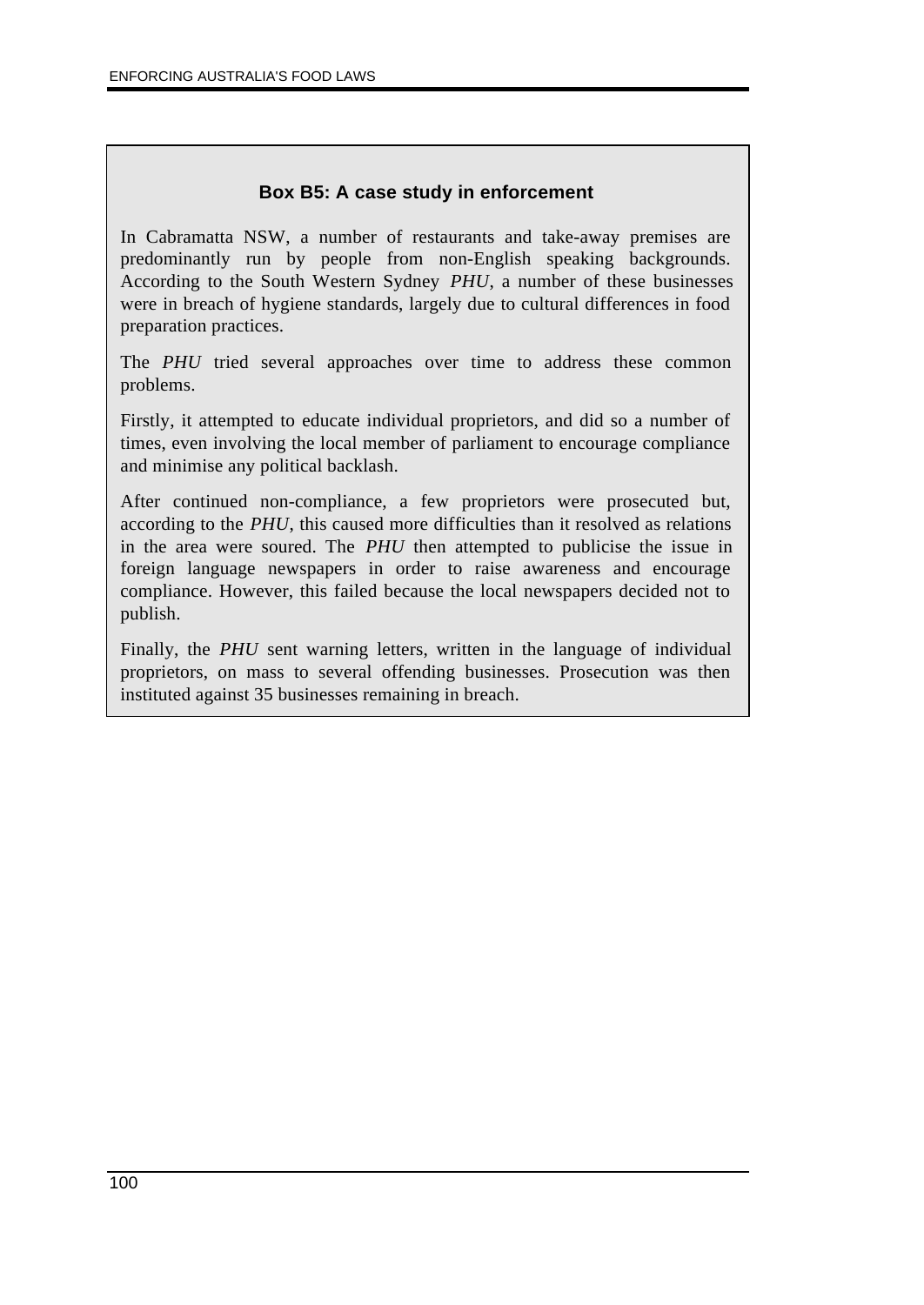### **B3.3 Rectifying specific breaches: hierarchies of measures**

*Regarding the practical enforcement of food legislation, do you use a hierarchy of control measures, such as giving warnings on the first occasion, possibly coupled with education about how the law should be observed, with fines or prosecutions for subsequent breaches?*

*If 'yes', do you have formal procedures setting out the steps to be followed and when they should be taken, or is it an informal approach?*

Nearly all agencies which responded to this question indicated that they do use a hierarchy of measures (47 out of 49). Of those that do, most used an informal approach (29 out of 49).

However, the categorisation of agencies into formal or informal hierarchies, whilst useful, needs to be treated with caution. For example, many agencies with formal hierarchies do not strictly follow them all the time, and the effective difference between agencies with formal compared to informal hierarchies may be minimal. Further, some agencies currently using informal hierarchies may be in the process of developing formal hierarchies, such as the Northern Territory Health Services.

### **Specific hierarchies**

Specific responses are presented below.

Stirling Council (WA):

Once results [from sampling] have been received, this information is forwarded to the vendor. If the results show that the product is substandard, a warning letter is sent to the proprietor in the first instance. If the proprietor has been previously warned for breaches of the Code or if the breach is serious, then a different standard letter is sent asking for written explanation within 14 days, as to why the product was substandard and what measures will be taken to prevent a similar recurrence. If a satisfactory response is received, then only a warning is issued. If not, the matter will proceed to prosecution. Irrespective of whether a warning is issued or prosecution undertaken, advice on how to comply with legislation is given. Follow up (repeat) samples are also taken a month or two later to ensure that the products now comply with the relevant standards.

• Mandurah Council (WA):

Generally, a warning is issued to the proprietor on the first occasion, in addition to education as to how the deficiency or problems can be addressed in order to comply with the relevant legislation. Subsequent breaches of the legislation will result in legal action being initiated. Should results indicate a breach which has severe health implications, then legal action may be initiated without a warning being issued.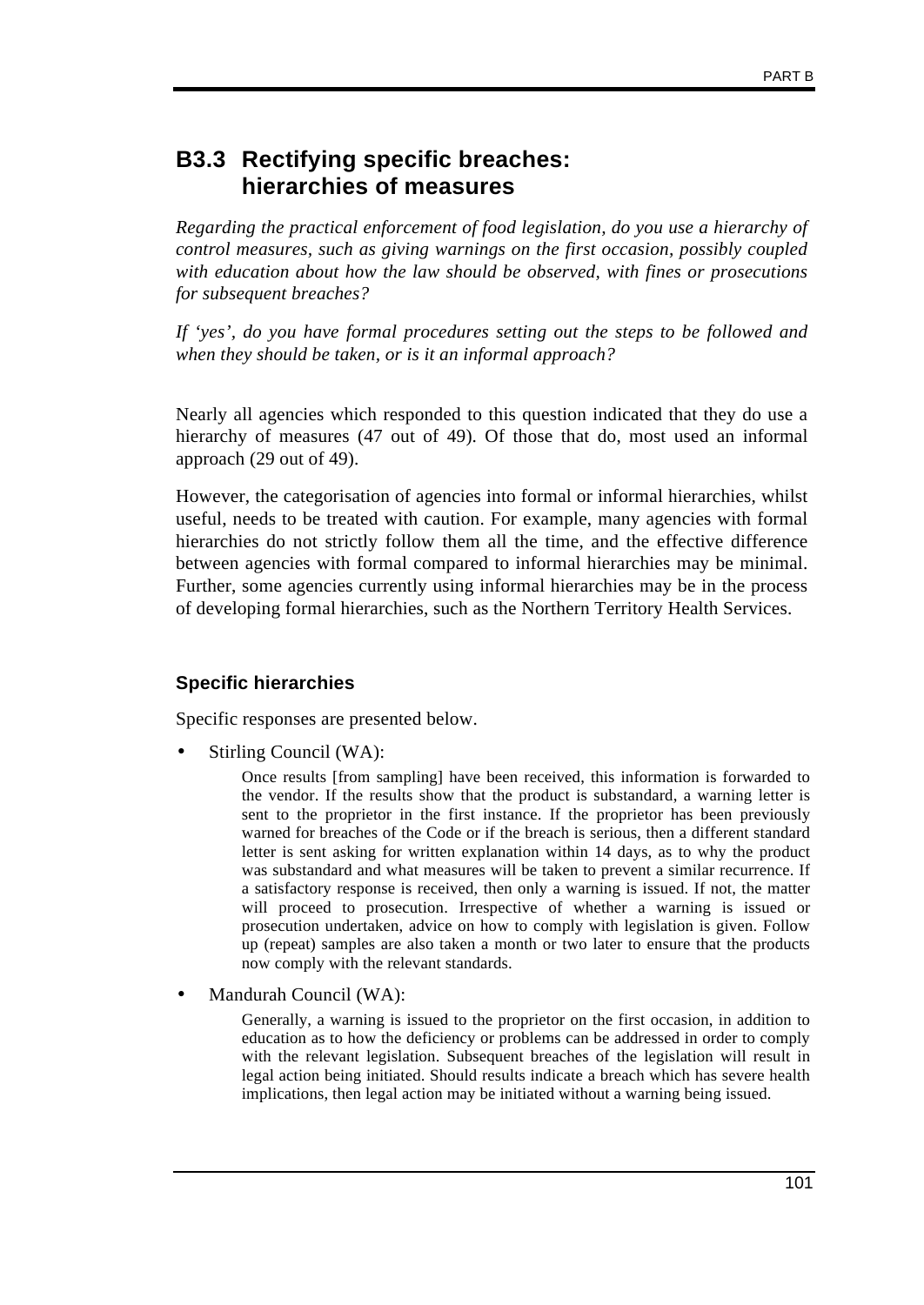• Kingborough Council (Tas) and Stonnington Council (Vic) both indicated that they use a dual hierarchy approach with a different hierarchy for inspections compared to food sampling.

Stonnington's hierarchy for inspections is:

- 1) verbal or informal written notice.
- 2) formal Council letter.
- 3) at times, a request asking reasons why prosecution should not happen.
- 4) prosecution.

Its hierarchy for food samples is:

- 1) full investigation of causes of non-compliance.
- 2) recommendations of appropriate measures to minimise or stop non compliance.
- 3) formal notification of the above.
- 4) prosecution only if a blatant breach.
- Willoughby Council (NSW):
	- 1) inspection, which incorporates an educational component (explain problem and show corrective measures, preventative measures etc to ensure that resolution is not a band-aid measure etc;
	- 2) fully detailed letter including suggestions and advice regarding cleaning and food handling hygiene tips forwarded to proprietor;
	- 3) follow-up inspection if the problem is not rectified (which is rare), a warning is given and reinspection occurs within a couple of days;
	- 4) if the problem is still not rectified, a formal clean-up order is given with the threat of legal action without further warning; and
	- 5) if the problem remains unrectified, prosecutions and perhaps referral to State Department for a closing order results.
- Maryborough Council (Qld) indicated that its procedure involves an inspection, verbal advice, a letter and then a formal notice.
- Adelaide City Council:
	- 1) verbal warning (and advice) followed up with a warning letter.
	- 2) direction notice issued which has legal standing.
	- 3) an expiation notice may then be issued.
	- 4) may prosecute.

Adelaide City Council indicated that careful consideration is given before taking punitive action. Persuasion is its preferred path, and it has developed a range of educational material written in several languages.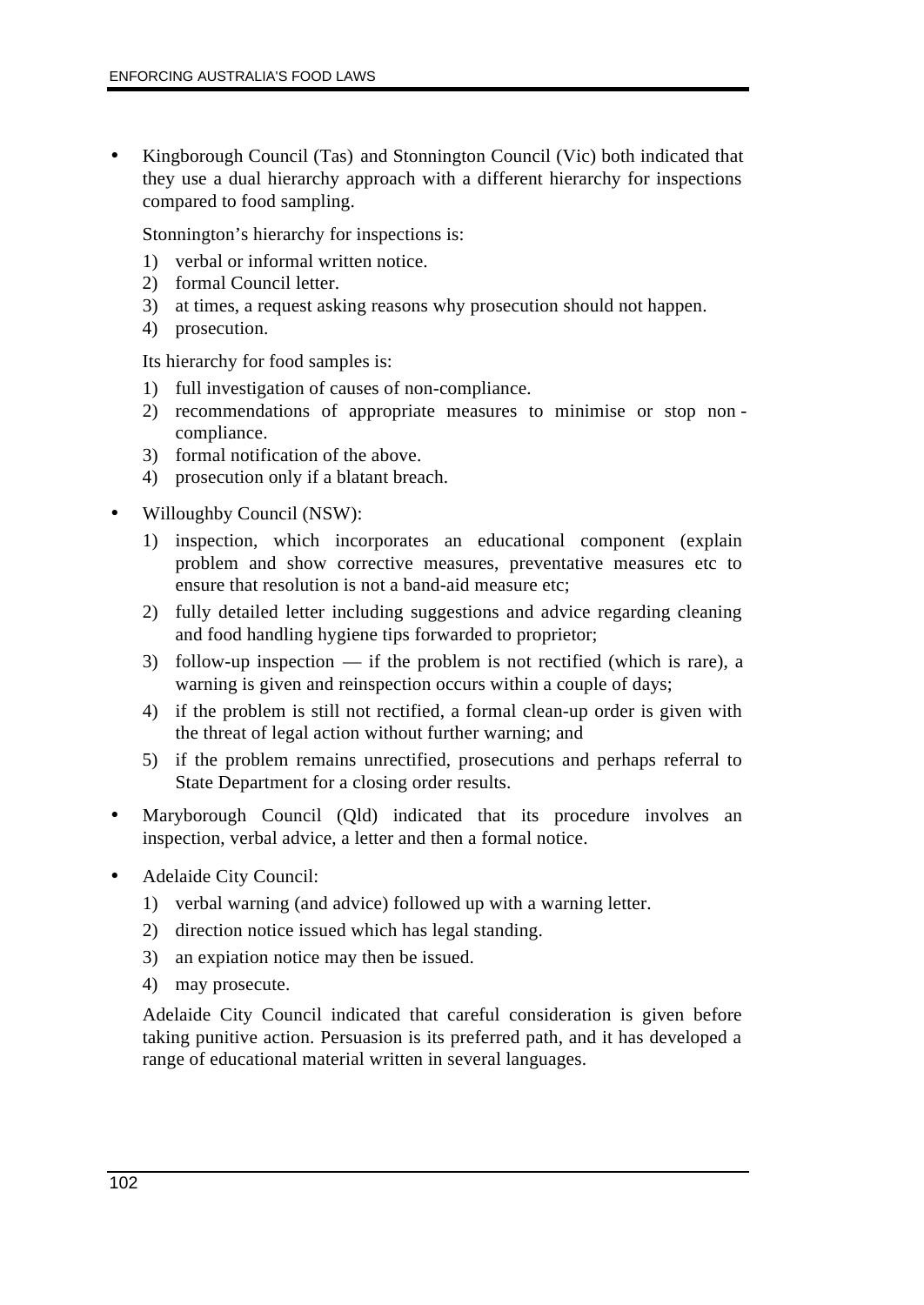• Queensland Health indicated that, whilst it sometimes has a hierarchy, prosecution is frequently used in the first instance for certain breaches:

> Prosecution is utilised as a standard procedure for common breaches of compositional standards related to staple foods where health or nutrition are affected; for example excess preservatives/fat or deficiency in nutrient content (meat, fibre). Warnings and advice to correct deficiency are used in other situations followed by prosecution and/or seizure of product where corrective action is not taken.

#### • ACT Public and Environmental Health Service:

If a breach is identified, the degree of severity is assessed on a food safety basis. A warning is usually issued. A letter is given to the operator. Any further noncompliance is usually followed up with an improvement notice or a [new] license condition. A prohibition notice may be served in severe cases. Non compliance with the improvement notice may result in fines usually totalling \$5000 for the individual or \$50 000 for a company. Imprisonment may also result. It is the Service's policy to educate, warn and then prosecute if a non-cooperative attitude is displayed in patterned behaviour.

• Northern Territory Health Services:

Each breach is considered on its individual merits. Some of the issues considered are identifiable from above. Previous history, degree of public health risk, any illness/damage caused, reasons for contravention, and willingness of responsible party to take appropriate and timely remedial action are all taken into consideration.

- Devonport Council (Tas) indicated that it gives warnings for first offenders coupled with education and follow-up inspections. Repeat offenders face seizure of goods and/or prosecution.
- Melbourne City Council:

The processes [for practical enforcement of food legislation] can consist of warnings, orders being served or prosecutions in particular instances. Also included is food process profiling, food sampling (depending on categories of risk), on site education in certain circumstances, and training. Awareness programs are also built into the process. Fines are not issued for all breaches observed.

Sorell Council (Tas):

Generally, education and warnings are used in most situations depending on the seriousness of the situation. Serious offences such as dangerous objects in food items would necessitate immediate enforcement. However, food premises that start to get a bit 'run down' are educated and warned.

- Glen Eira Council (Vic) has general steps, flowing from verbal warnings to written advise to seizure (if immediate and direct threat to health) to warnings of legal action if breaches continue to legal action being taken. However, "legal action is extremely rare and viewed as counterproductive".
- Northern Sydney Area Health Service (*PHU*) uses a hierarchy developed by the NSW Department of Health in 1992 called *Guidelines for Prosecution of Breaches of the Food Act 1989.* The general procedure involves issuing written warnings unless an immediate threat to public and safety exists and it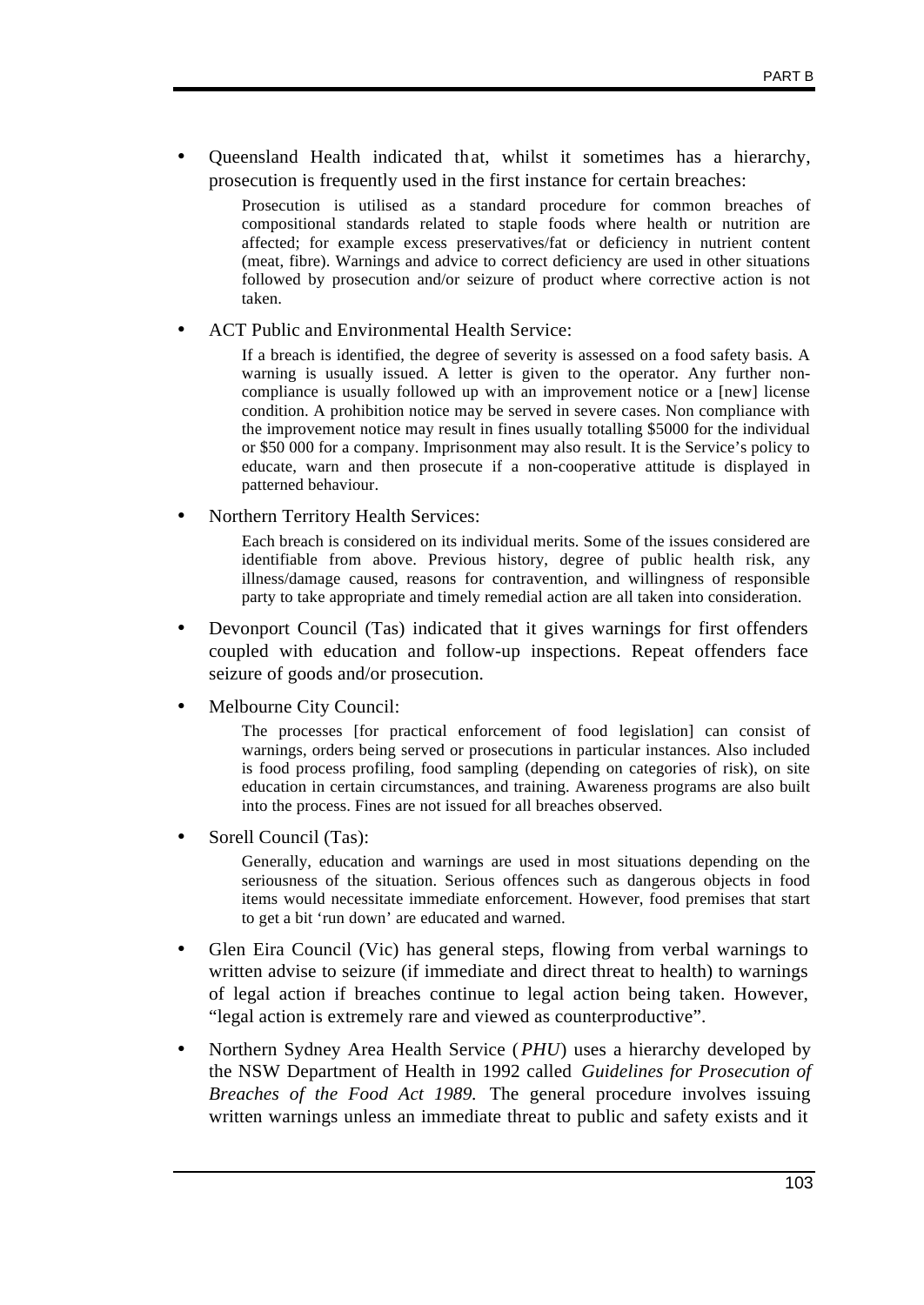is in the public interest to prosecute, in which case a recommendation to prosecute is made to the Director of the Unit who may then refer it to the NSW Health Department for final approval. If such a recommendation is rejected, a written warning is issued followed by subsequent re-inspection. 50

• South Western Sydney Area Health Service (*PHU*) also follows these guidelines, but with the express qualification that they need not be followed under all circumstances. A strong educative theme also underlies its approach:

We have prosecution guidelines. However, although these basically state that warnings should be given on the first occasion, they are after all only guidelines.

Our *PHU* will prosecute without warning, even if the potential defendant has no prior record. This is done on the basis of public concern: ie, if it is in the interest of public health, then we will prosecute. If substantial (and substantiated) fraud occurs, then prosecution may also proceed even if no prior warning has been issued and the individual has no record.

Education is always done with our inspectors going to great lengths to 'get the message across' (not just what they have to do but also WHY). If all else fails then there is an 'educative' session in court.

• NSW Central Coast Area Health Service (*PHU*) also follows the *Guidelines for Prosecution of Breaches of the Food Act 1989* , but added that:

> These guidelines have the effect of ensuring that very few prosecutions proceed. They are based on a vague 'public health' philosophy which nobody has been able to define for practical purposes. The guidelines are applied on an extremely subjective basis by individual *PHU* directors.

• Sydney City Council's approach involves moving from verbal warnings to warning letters to hygiene lectures to clean-up notices to closure orders and finally to court action.

### **Other responses**

Other agencies highlighted specific aspects of their approaches, including:

• *cooperative solutions:* Werribee Council (Vic) stated:

Warnings, second warnings, and 'threats' are also used where necessary. We concentrate on strategies that will provide the best result for all concerned. Prosecution is always seen as a last resort. If an alternative *cooperative solution* can

 $\overline{a}$ 50 In helping to determine whether a prosecution is in the public interest, the 'Guidelines' suggest that the following be considered: actual injury, public confidence in the food regulation system, need for deterrence, co-operation of defendant, mitigating or aggravating circumstances, whether prosecution would be counter-productive or bring the Food Act into disrepute, length and expense of proceedings, likelihood of defendant being found guilty, and whether any resulting conviction would be unduly harsh. The Guidelines also require that there be "...a reasonable prospect of a conviction being secured" before prosecution goes ahead. The ORR understands that the Guidelines are currently being internally reviewed.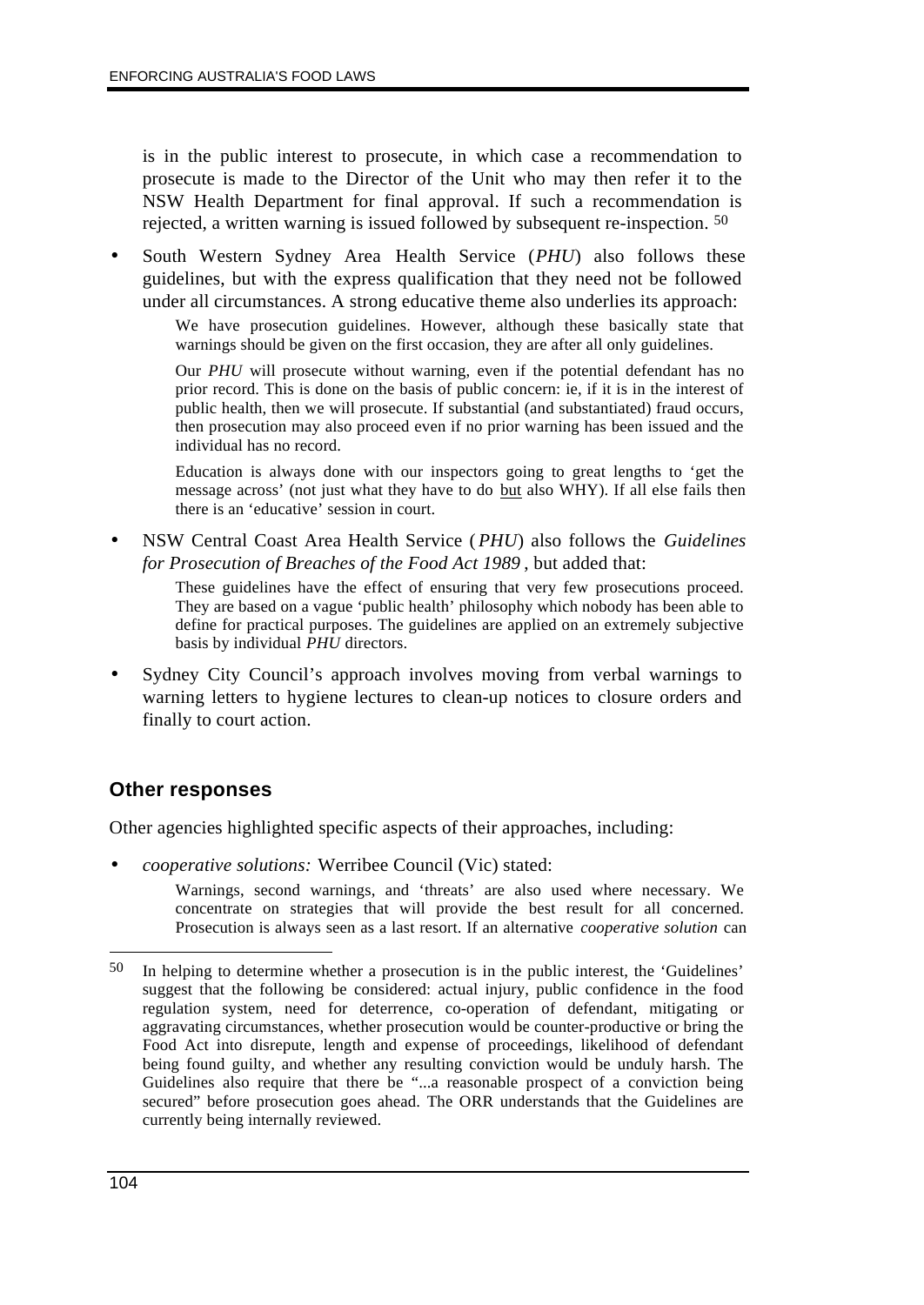be found which will result in longer term benefits to consumers and the food handler/food business, we will always pursue such opportunities. Prosecution rarely delivers long term benefits.

• *education:* Melville Council (WA) said "Our role is seen as one of education and rehabilitation tempered with industry and environmental knowledge. However, a risk management approach is used when determining what enforcement provisions will be used". Likewise, Willoughby Council (NSW) places particular emphasis on education:

...our hierarchy is backed by an extensive and intensive *education* program with seminars (in house if required), regular newsletters coupled with high profile and accessible Council officers to discuss any problem, advise and support. Indeed, an officer drops in regularly when passing as a courtesy call...developing good rapport between an officer and food handler.

- self-assessment Brisbane City Council uses a hierarchy, incorporating selfassessment, in its annual registration process. The process begins upon receipt of an application and fee whereupon the applicant is given a self-assessment form asking the applicant to assess their businesses performance on reducing risks, customer satisfaction and keeping costs down. The next stage involves an *eho* carrying out a joint appraisal of the premises with the applicant, discussing the outcome and negotiating a response. Registration is then granted, or withheld until certain issues are addressed and then granted. If compliance with the negotiated plan is slow, informal notices are drafted, although this is only to remind the applicant of the plan. However, if the quality of food is directly threatened, formal notices are served.
- *discretion:* Eastern Metropolitan Regional Health Authority (SA) indicated that prosecutions or expiation notices were only used as a last resort and that in regards to complaints of allegedly unfit food, it considers many factors prior to a decision to take action against an alleged offender, including:
	- was it a 'one off' event?
	- was all reasonable care taken?
	- does the business have a system in place to prevent such occurrences?
	- was it foreseeable?
	- is the matter minor or serious? Was anyone injured?
	- does the business have a previous record in regard to incident?
	- was there deliberate negligence?
- *officer preference:* AQIS Darwin raised the issue of personal preference: Each case would be looked at individually and depend on local knowledge: is it the first offence, second offence etc. Also, it can depend on the officers involved in the case: one may want to prosecute while another may give a warning.
- *offender enquires* as part of its hierarchy, the SA Health Commission encourages an alleged offender to contact suppliers of ingredients or seek technical advise before responding to a request for written explanations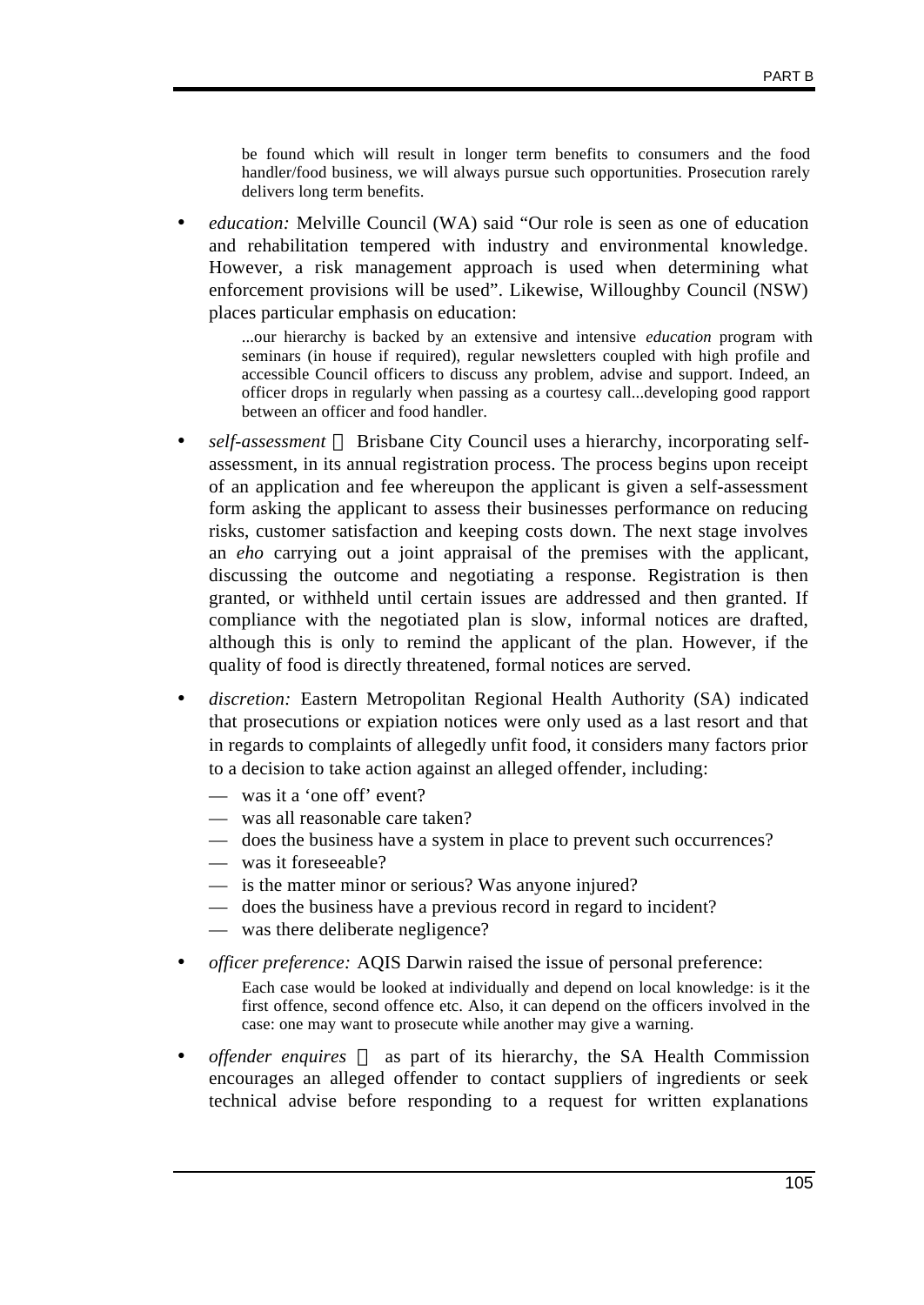(which occurs subsequent to a breach being detected). The Commission believes that, "This approach generally results in a more thorough examination of the cause of the failure".

# **B3.4 Improving the 'culture of compliance'**

*A broader issue is what can be termed the 'culture of compliance'. This relates to the general awareness of, attitudes towards, and adherence to, food laws by proprietors and companies.*

*What measures, if any, do you use to promote a culture of compliance?*

- *general education of proprietors and firms.*
- *adverse media publicity (for example, of prosecutions of breaches by firms).*
- *informative media strategies.*
- *annual or occasional food industry awards.*
- *certification of companies/premises.*
- *food handler training and related courses at TAFEs or other institutions.*
- *newsletters.*
- *other.*

| <b>Measures</b>       | Commonwealth | $State^*$      | Local | Total |  |
|-----------------------|--------------|----------------|-------|-------|--|
| education             |              | 7              | 38    | 46    |  |
| adverse publicity     | nil          | 5              | 8     | 13    |  |
| informative publicity | nil          | 5              | 7     | 12    |  |
| food awards           | nil          | $\overline{2}$ | 5     | 7     |  |
| certification         | 1            | 3              | 11    | 15    |  |
| training              | 1            | 6              | 13    | 22    |  |
| newsletters           | 1            | 3              | 16    | 20    |  |
| other                 | 2            |                | 5     | 8     |  |

### **Table B7: Measures to improve culture, by level of government**

\* While NSW Food and Nutrition Policy Units and Victoria's Food Safety Unit are not responsible for enforcing food laws (in the narrow sense of the term), they do undertake education and other measures which seek to affect the culture of compliance in their States. They have thus been included in these statistics. Sample size 56.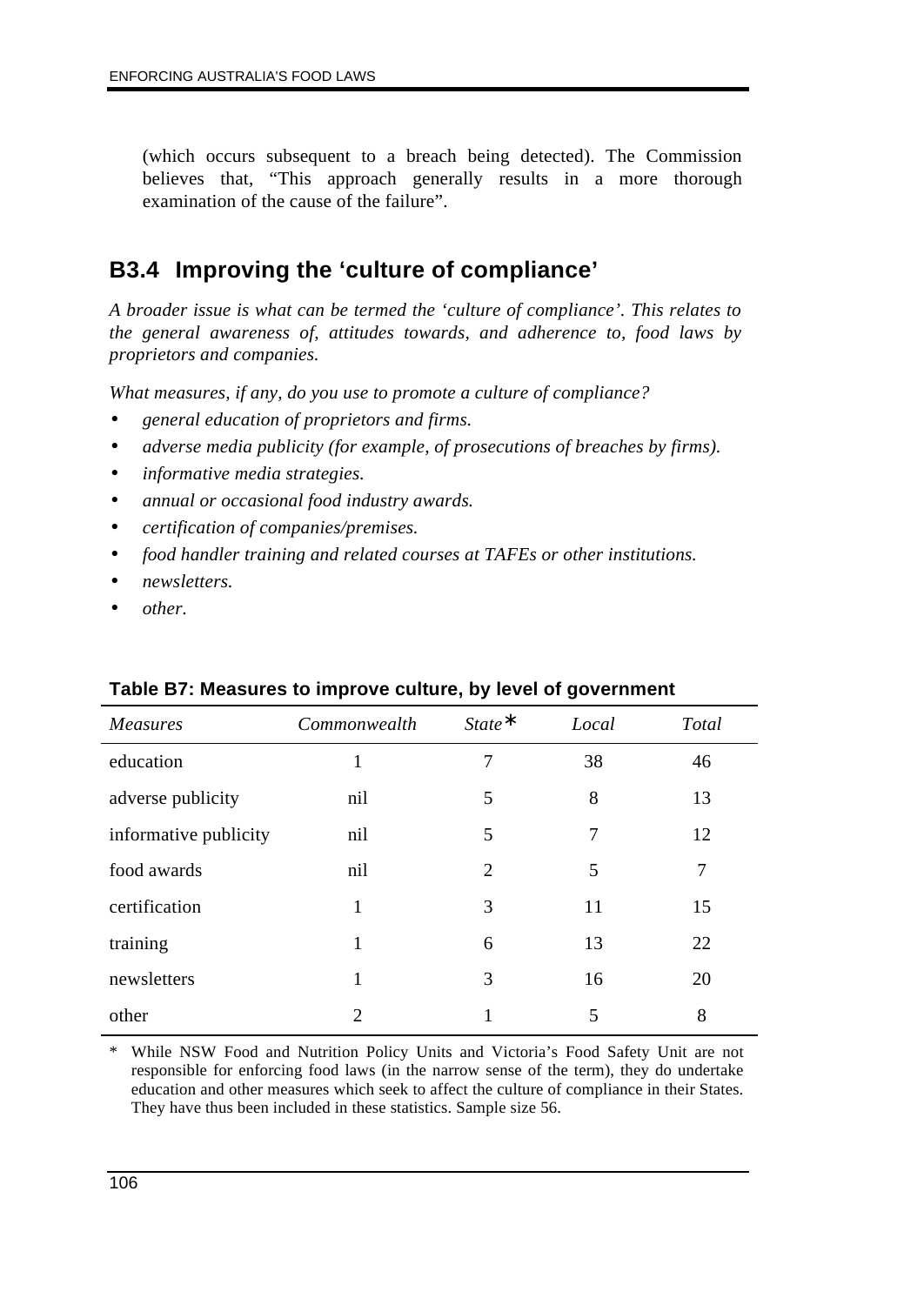As Table B7 shows, education was the most common measure nominated by agencies. This applies equally across State and local levels although, at the Commonwealth level, only AQIS Head Office said it is involved in education.

There is some potential that the number of responses nominating education may be inflated in so far as, in one sense, all the other measures listed — particularly training courses, publicity and the distribution of newsletters — could be regarded as having an educative function.

Following education, the most common measures nominated by the agencies were food hygiene and related training. This function tends to be undertaken by units a higher levels of government with 6 out of 8 State/Territory agencies conducting training, compared to 14 out of 44 local and regional units.

The agencies' training programs vary. The ACT Public and Environmental Health Service's standard course for food handlers is run by staff from the Service itself in four half day modules. Willoughby Council (NSW) indicated that it provides training on-site by an accredited trainer. Werribee Council (Vic) conducts its training program externally:

We have established a food handlers training courses at a local campus of Victoria University of Technology. Food handlers are encouraged to attend. Field officers attempt to educate by explaining the reasons for directives, requirements, and regulatory enforcement. Proprietors/ food handlers are provided with booklets, posters and other promotional material obtained from other agencies or developed inhouse.

Launceston Council (Tas) organises both on-site training, which it runs, and external courses through various colleges and hospitality institutions. At any of these sessions the attendee is given a Food Handlers Kit (compiled by the Council) and a certificate of attendance signed by the Mayor and chief *eho*. Sydney City Council also runs internal training courses. Materials developed for its courses are often picked up and used by other councils.

Other commonly nominated measures include the distribution of newsletters, media publicity, and the certification of companies and/or premises. 51 In the case of newsletters and information leaflets, both South Sydney Council and the South West Sydney *PHU* indicated that they distributed their information in several different languages to reflect the ethnic background of many of their constituents.

On the other hand, the use of food industry awards was rarely adopted by agencies with only five councils and two State/Territory authorities (see Box B6 for the ACT Award Scheme) including it as a tool for promoting compliance. However, a

<sup>51</sup> 51 This category may have been ambiguous and open to different interpretations by agencies. Some appeared to equate it with licensing; others with quality assurance type certification beyond that necessary to meet legislative requirements.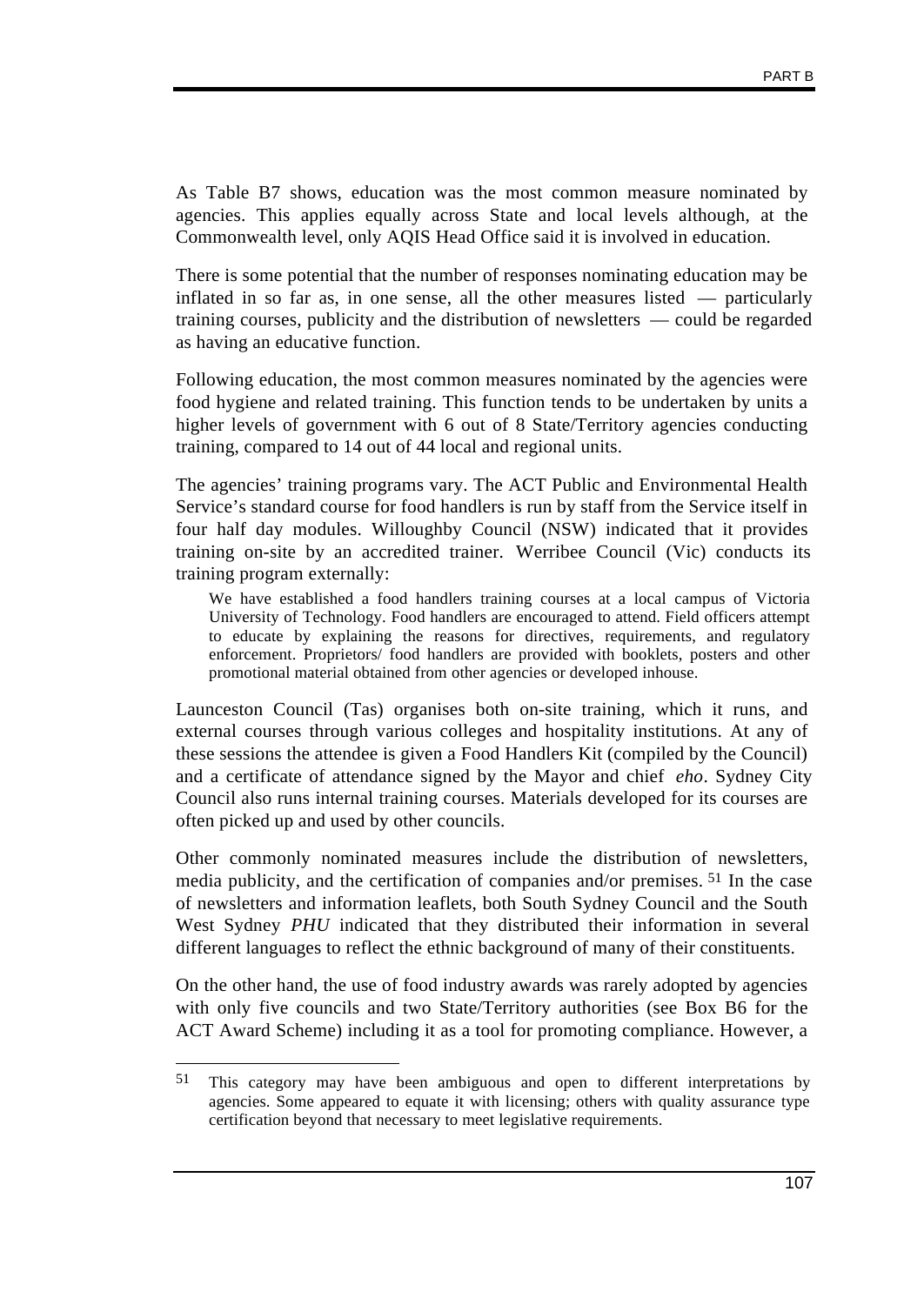number of other agencies indicated that they had/were considering such awards. Further, in Tasmania a state wide award scheme for butchers has been adopted, referred to as the 'Q Award'. Tasmania is also developing another butcher award scheme to complement the Q Award, but for which the requirements are lower, in order to encourage a lifting in standards for those butchers who find the Q Award too difficult to comply with.

Another approach to improving the 'culture of compliance' was being developed by Moreland City Council (Vic), during 1994 and early 1995 52, which incorporated the idea of food awards with the use of a risk and performance based registration system. A premises would be rated on the bases of perceived health risk to the community and its performance in a number of health related areas over the past year. This rating would be used to both as a means of determining the registration fee payable by a premises and as a system of 'quality' certification with the rating being displayed on the premises' registration certificate (see Box B7).

Tea Tree Gully Council (SA) indicated that, as part of its response to a cut back in resources, greater emphasis was being placed on facilitating self-regulation rather than seeking to play policeman (see Box B8):

We have been working with food businesses in the City to organise training and information, guidelines/checklists and awards, to assist them in meeting their requirements and to become more self-regulated.

Other approaches/comments include:

- Monash Council (Vic) requires operators to pass a questionnaire test on food handling before registration is given.
- at the Commonwealth level, AQIS Brisbane advised that they notify customs agents of non-compliance by an importer as a means of developing a compliant culture.
- several agencies indicated that they provide information or fact sheets on various food law issues. For example, Mackay Council (Qld) indicated that it distributes information sheets for each product type, whilst Penrith Council (NSW) provides specific information sheets which address particular problems which may arise out of an inspection. Greater Ballarat Council (Vic) issues general advisory circulars.
- South Sydney Council used community involvement in developing its food policy, which was subsequently distributed within the local community (see Box B4).

 $\overline{a}$ 52 This project lapsed after the officer who was developing this system has left the Council.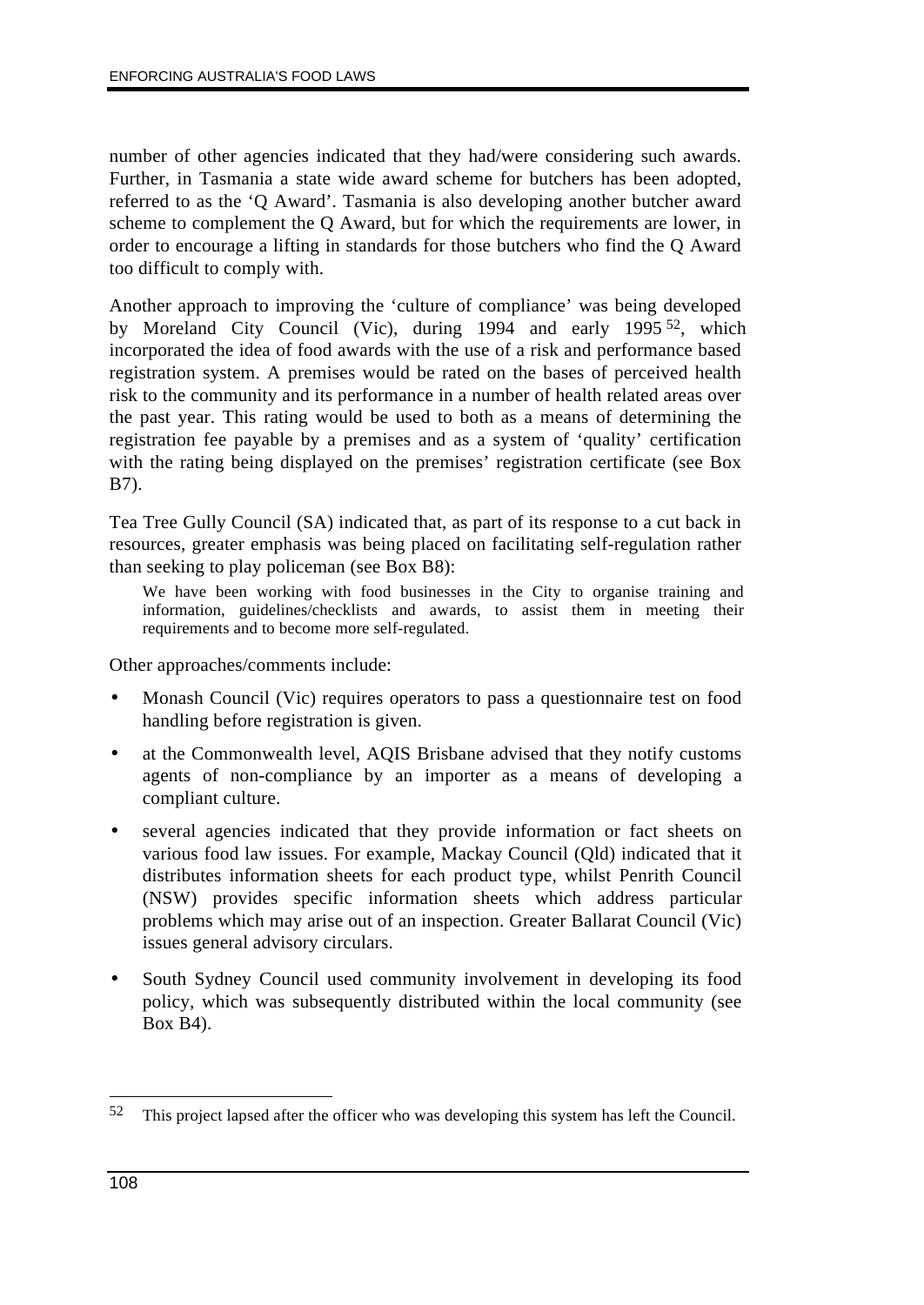### **Box B6: The ACT food industry award scheme**

ACT Health has developed a Food Industry Award where businesses are rewarded with a certificate and other promotional material, including a window display sticker, in return for satisfying certain 'health related' criteria.

The program views food as impacting on health in two ways — causing short term illness (food poisoning) or long term diet-related illness. The criteria set by the authority reflects both these issues, requiring:

- a percentage of food choices meeting dietary guidelines; and
- high standards of hygiene and kitchen construction, and a percentage of staff holding certificates of competency in food safety.

To comply with the nutritional component, businesses must adhere to the intent of the Australian dietary guidelines. In order to assist businesses to meet this requirement, two general guidelines have been developed, one for 'eat in' premises and one for 'take-away' premises. The guidelines for 'eat in' premises require at least one low fat entree and one low fat main course meal to be offered on the menu. For 'take-away' premises, a point system is used with each application of low fat 'healthy' principles earning pre-specified points, with the premises required to accumulate 100 points. For example, using skinless chicken earns a premises 20 points. One extra compulsory requirement for 'take-away' premises is that any deep fryer must be operated in a prescribed manner.

To comply with the hygiene and training standards component, the premises must:

- comply with the ACT public health food legislation and regulations; and
- ensure that a proportion of food handlers, depending on the size of the operation, possess a certificate of competency in food hygiene (which may be achieved by attending the ACT Public and Environmental Health Service course, a TAFE 10 hour food safety course, or similar courses).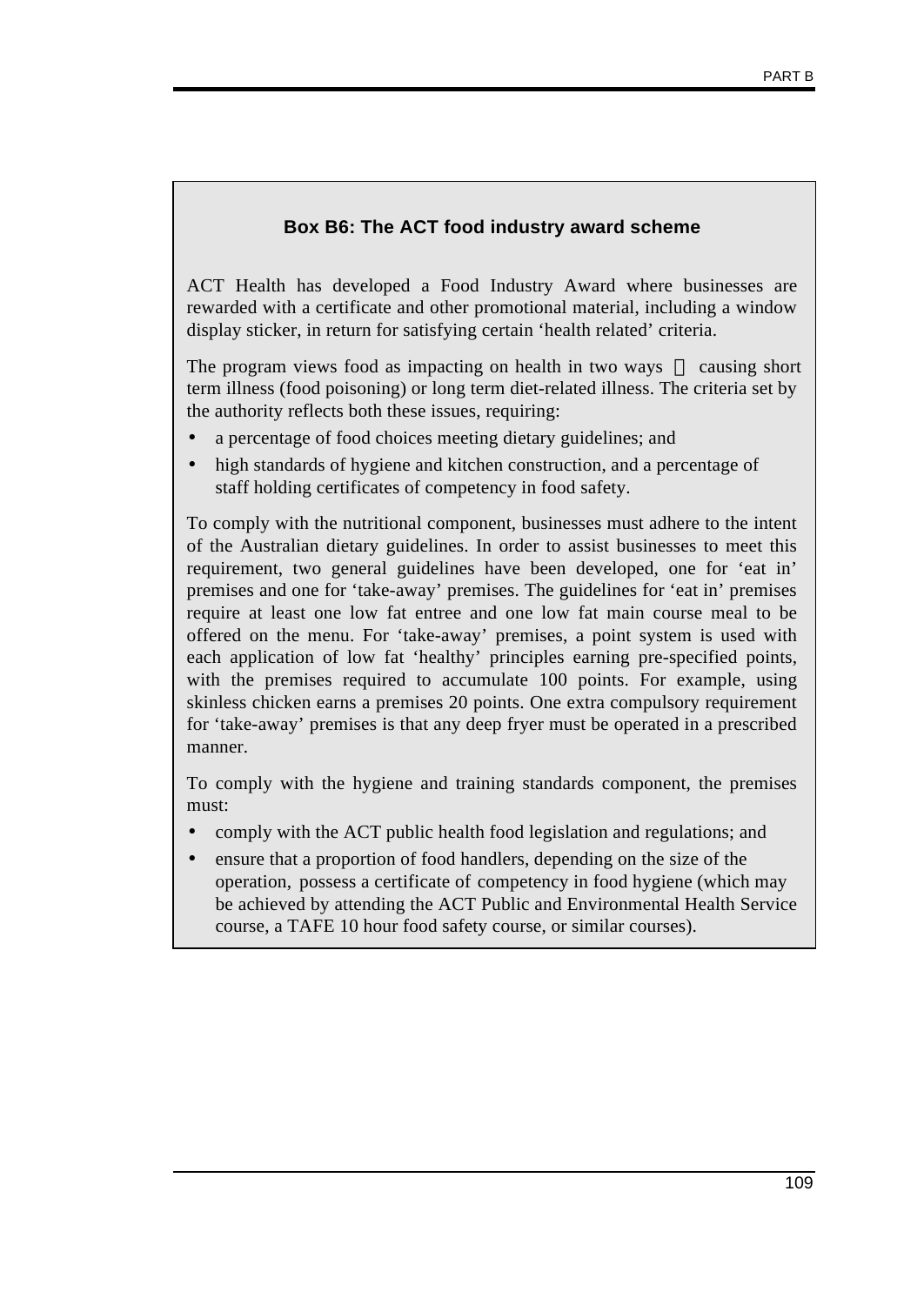### **Box B7: Moreland Council's registration ratings system**

Moreland City Council's proposed risk and performance rating system involved grading premises into low risk, medium risk and high risk categories, depending on their potential impact on public health, as well as rating them on their performance during the past year, taking into consideration the following criteria:

- results of inspections;
- results of samples taken for analysis;
- the absence of justifiable complaints;
- the absence of Food Act prosecutions;
- attendance of the proprietor/staff at an accredited food handler course;
- results of on-the-spot tests conducted on the premises; and
- final assessment of premises prior to renewal of registration.

The proposal also suggested that the integration of general food health issues, such as nutritious menus and non-smoking, could be considered in determining a rating.

The proposed system envisages that low risk premises always receive a rating of 1, medium risk premises could receive a rating of 1 or 2, and high risk premises could receive a rating of 1,2 or 3 depending on how they performed regarding the above criteria (with the higher number indicating higher risk)

The final rating could then be used to directly determine a premises' registration fee. Alternatively, each criteria satisfied could involve a specific discount applied to a standard fee applicable to the relevant risk category. For example, a high risk premises may face a standard registration fee of \$200, but by satisfying the 'attendance at an accredited training course' criteria, the fee would fall.

The rating assigned to a premises would not only influence the registration fee payable, but would also be displayed on the premises' registration certificate which, combined with a public awareness campaign, should encourage businesses to achieve a lower rating.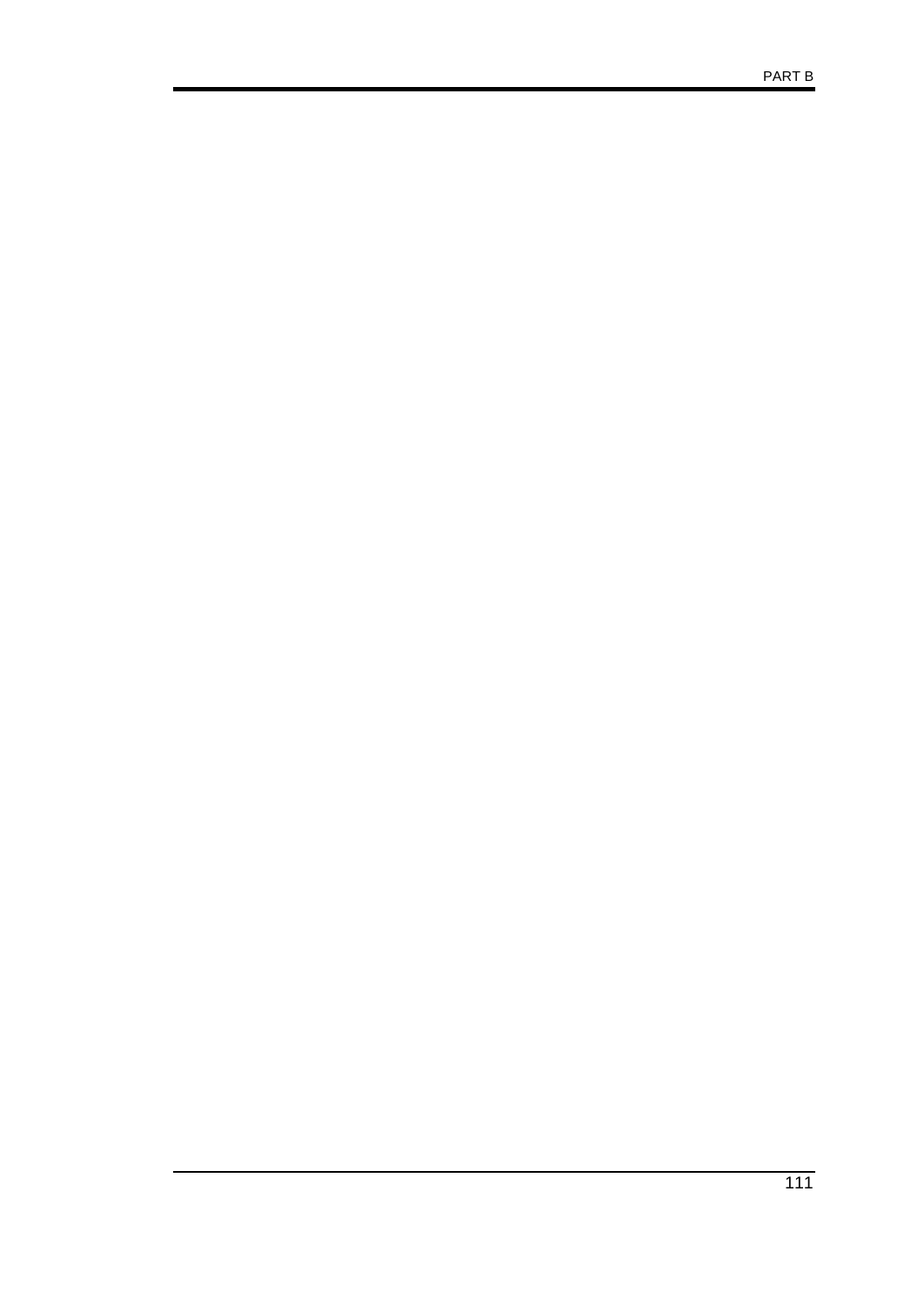### **Box B8: Tea Tree Gully's industry involvement approach**

Tea Tree Gully Council indicated that, in response to the introduction of expiration notices, greater emphasis was being placed on self-regulation.

In 1993 the Council surveyed 100 local food businesses. The survey indicated that the majority of premises were in breach of some aspect of the Food Act and associated regulations and that around 60 percent of proprietors were unaware of their legal responsibilities.

The Council wrote to local businesses indicating that many were technically liable to being served expiation notices, and inviting industry to cooperate with Council to find ways to avoid this outcome and improve its performance.

In response to this invitation, around 150 business people attended joint Council-industry workshops and 4 industry committees were established, dealing with:

- training and education of businesses.
- information of food laws and how to communicate to business.
- guidelines for the serving of expiation notices on businesses.
- food certification and award schemes.

Although partially hampered by an ongoing lack of resources, the Council *ehos* report significant progress, with agreed protocols for the serving of expiation notices, more industry activism in reducing food safety problems, and significantly improved compliance with relevant regulations.

There have been other spin-offs. For example, the industry group and Council *eho* discussed the NFA's proposal for Food Safety Plans and made a joint submission to the NFA on the matter.

In discussions with the ORR, Council *ehos* indicated that they saw the success of the project as reflecting the Council's recognition of the limitations of the 'policeman' model ,and tapping into the genuine desires of businesses to 'do the right thing'.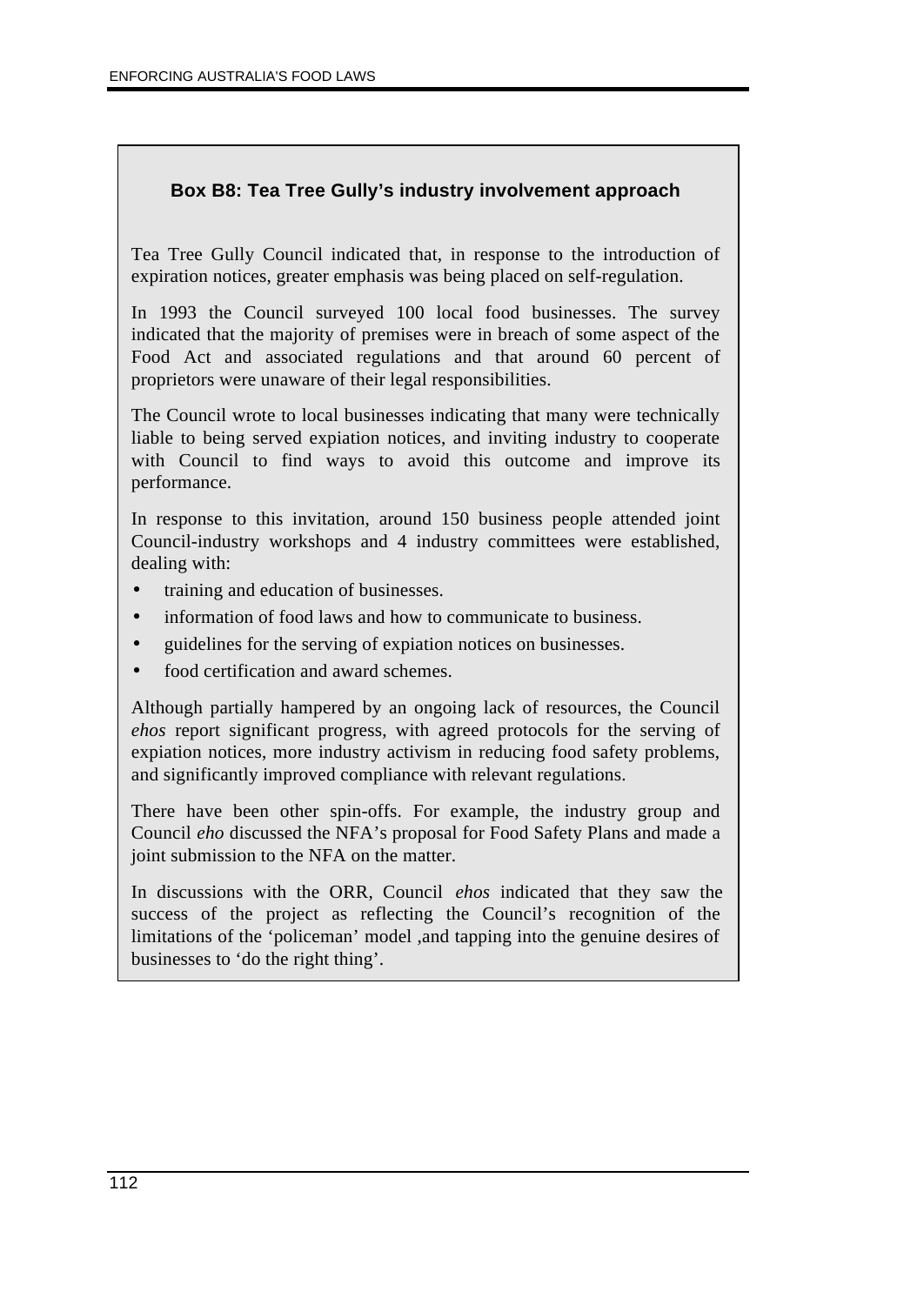# **B3.5 Balance between rectifying specific breaches and improving the general culture**

*To what extent are your efforts and resources aimed at rectifying specific problems relative to improving the general culture of compliance with food laws?*

An almost equal number of agencies balance their efforts and resources half and half (23) as agencies that mainly focus on specific issues whilst giving residual attention to cultural issues (19). It is in these two categories that nearly all agencies fall with only four agencies focusing mainly on culture and one agency focusing exclusively on specific issues.

Agencies that indicated that they devote about half of their effort and resources each to specific and cultural issues gave three main reasons for doing so:

- several agencies mentioned that they did so on the a belief that each is equally important. Bunbury Council (WA) viewed addressing specific problems as assisting the present and cultural advancement as assisting the future, and that, as such, an equal weighting is placed on each.
- other agencies suggested that the 50/50 split came out of a preferred emphasis on improving the culture of compliance but with a recognition that some proprietors do not respond and that specific issues do arise that need attending to. Melville Council (WA) said "We find that many times similar results of non-compliance arise. We therefore try to improve these specific problems whilst at the same time having a general direction of improving food industry culture". Gosnells Council (WA) came to a similar conclusion but also mentioned that part of the reason for the preferred focus on cultural improvements and training is because of the diverse background of food handlers and the need to increase awareness about food standards.
- one agency, Devonport Council (Tas), indicated that combining prosecutions with public relations have given acceptable results in the past and it is therefore experience that determined their preferred balance. (Experience is also used to determine the appropriate balance by the Central Coast Area Health Service (NSW), although it adopts a focus mainly on specific issues).

In addition, in explaining its 50/50 position, Glen Eira Council (Vic) emphasised that it saw culture as meaning more than compliance:

At Glen Eira Council (formerly the City of Caulfield), we have introduced a Food Hygiene Audit which operates on the basis of using competition, consumer demand and self regulation to comply with legislation. It is focussed on risk products and risk activities, not on compliance for compliance sake.

Food sampling is targeted at areas of risk in production, storage and handling of food in order to identify and rectify problems before any transmission of illness occurs.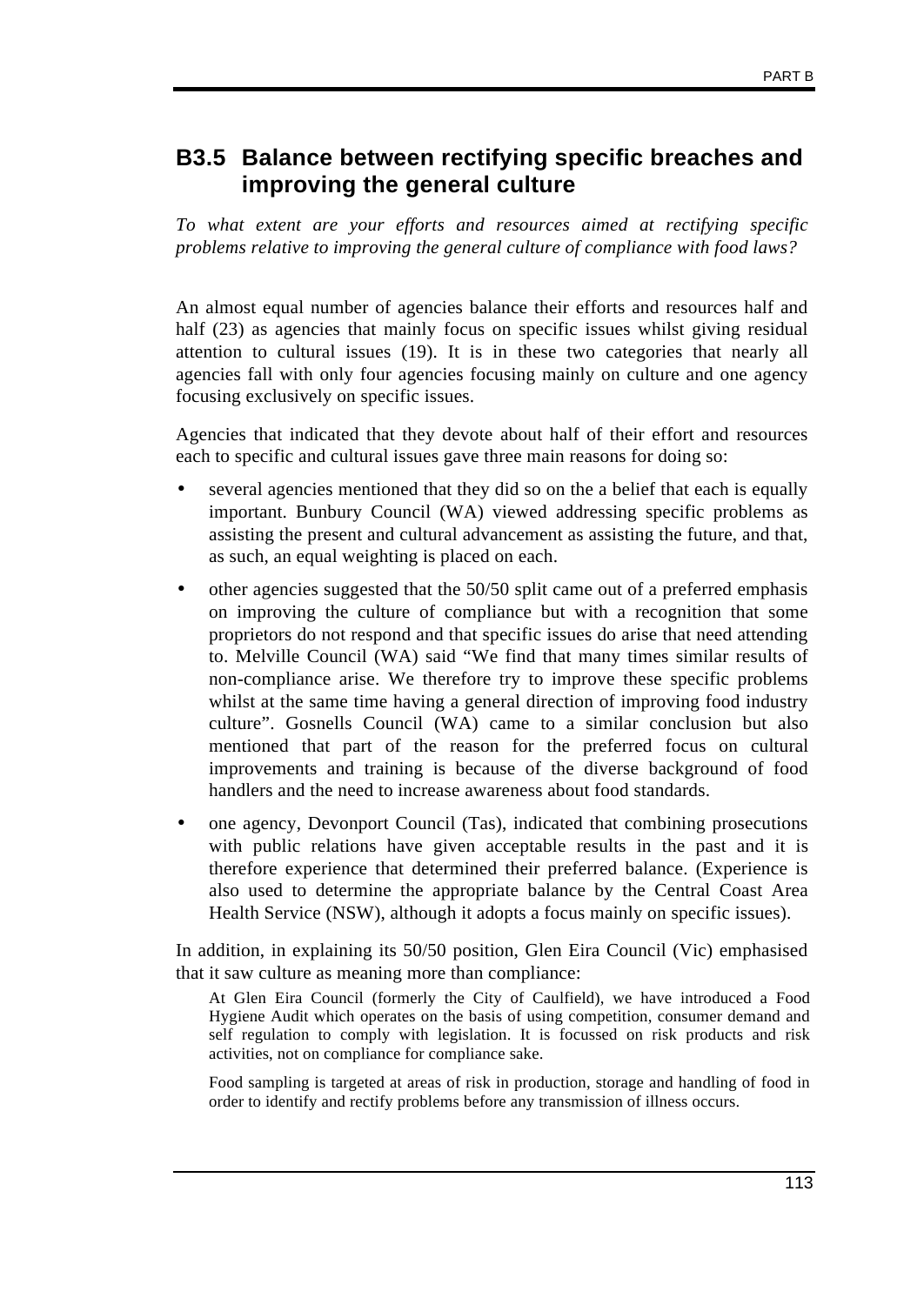We also respond to complaints and provide advice on specific problems we see. The culture we attempt to instil is one of quality assurance and control rather than simply a culture of compliance with legislation as legislation sets minimum standards only.

Nearly all of those agencies that adopted a main focus on specific issues cited, directly or indirectly, a lack of time and/or resources as the reason. Some, like AQIS Head Office, indicated that steps to improve culture were residual due to the substantial workload involved in dealing with specific issues. The South Western Sydney Area Health Service mentioned that, due to the low socio-economic status of its area, many businesses respond by cutting prices and often quality standards. This means that the unit has a lot of specific issues to deal with. South Sydney Council indicated that the high-turnover of businesses in its jurisdiction was a factor influencing it to focus more on dealing with specific problems.

Two agencies which indicated that they focus mainly on specific issues mentioned that they were in the process of moving away from such an approach and towards a more "proactive and educative function" (Brisbane City Council). Mackay City Council (Qld) indicated that part of its move towards cultural changes is via accreditation and food handler training. Rehabilitation and education will form an important part of Brisbane City Council's new 'Food Quality Management Strategy'.

In contrast to the situation of those agencies that currently focus on specific issues, the few that focus on cultural issues do so purely out of choice. Launceston Council (Tas) coined the familiar phrase, "prevention is better than cure" and indicated that specific problems were addressed on a needs basis only. Hindmarsh/ Woodville Council (SA) explain that their focus on cultural issues is because, "...if successful it will lead to a reduction in the incidence of specific problems". In the case of the Western Australian Health Department, information provision of itself is often seen as a means that "can and does rectify a problem".

# **B3.6 Discrimination between firms**

*In enforcing and/or encouraging compliance with food laws, do you use a different approach for large firms than the approach you use for small firms?*

The majority of councils indicated that they made no distinction between large and small firms in enforcing or encouraging compliance. Of the agencies surveyed, only 14 indicated that they applied a different approach.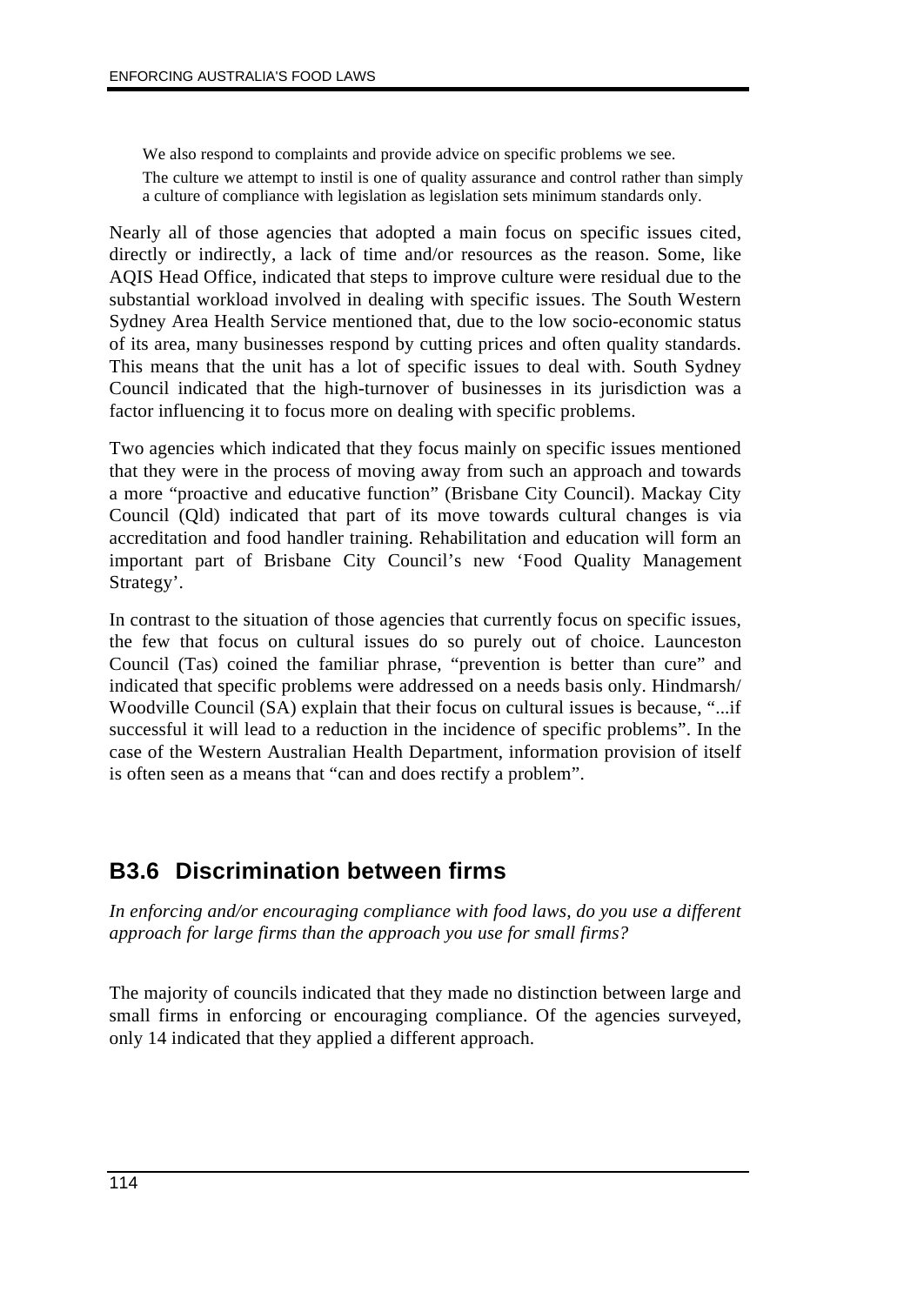Of those agencies that said they take firm size into account, comments included:

- Stirling Council (WA) uses a tougher approach to non-compliance by large firms.
- Kingborough Council (Tas) said:

Quite often the path to who is responsible is very difficult to establish in larger companies (especially interstate). Problems etc are often more easily rectified with an educative approach to smaller companies.

Essendon Council (Vic) said:

Depending on size, resources available etc, a large company can be expected to place more resources into food testing, production plans etc. Whereas a small company must still endeavour to have in place some form of quality assurance, the resources will not be available to have input into such quality assurance.

• Gosnells City Council (WA) said:

[Our] *eho*s feel it would be difficult and somewhat impractical to gain the cooperation of small business operators to embrace the principles of HACCP because of time limits and cost. I refer to delicatessens, small one or two person restaurants and dining rooms.

Sorell Council (Tas) said:

Major differences occur when larger firms have HACCP in place. Investigation becomes more of an auditing role rather than an inspection to gather facts. Otherwise, the same basic principles apply.

- Monash Council (Vic) made the point that differences in attitudes and compliance between firms, and therefore appropriate enforcement responses, depended more on the age of the firm than its size with older premises generally providing higher risks because of their more antiquated practices and older facilities.
- ACT Health indicated that, although neither large nor small firms received more or different attention from the agency *per se*, by adopting its risk classification system large firms may, by falling into a higher risk class, receive more attention. ACT Health also added that large businesses do not necessarily represent higher risk because, despite higher volumes, superior internal systems and cooperation are more likely.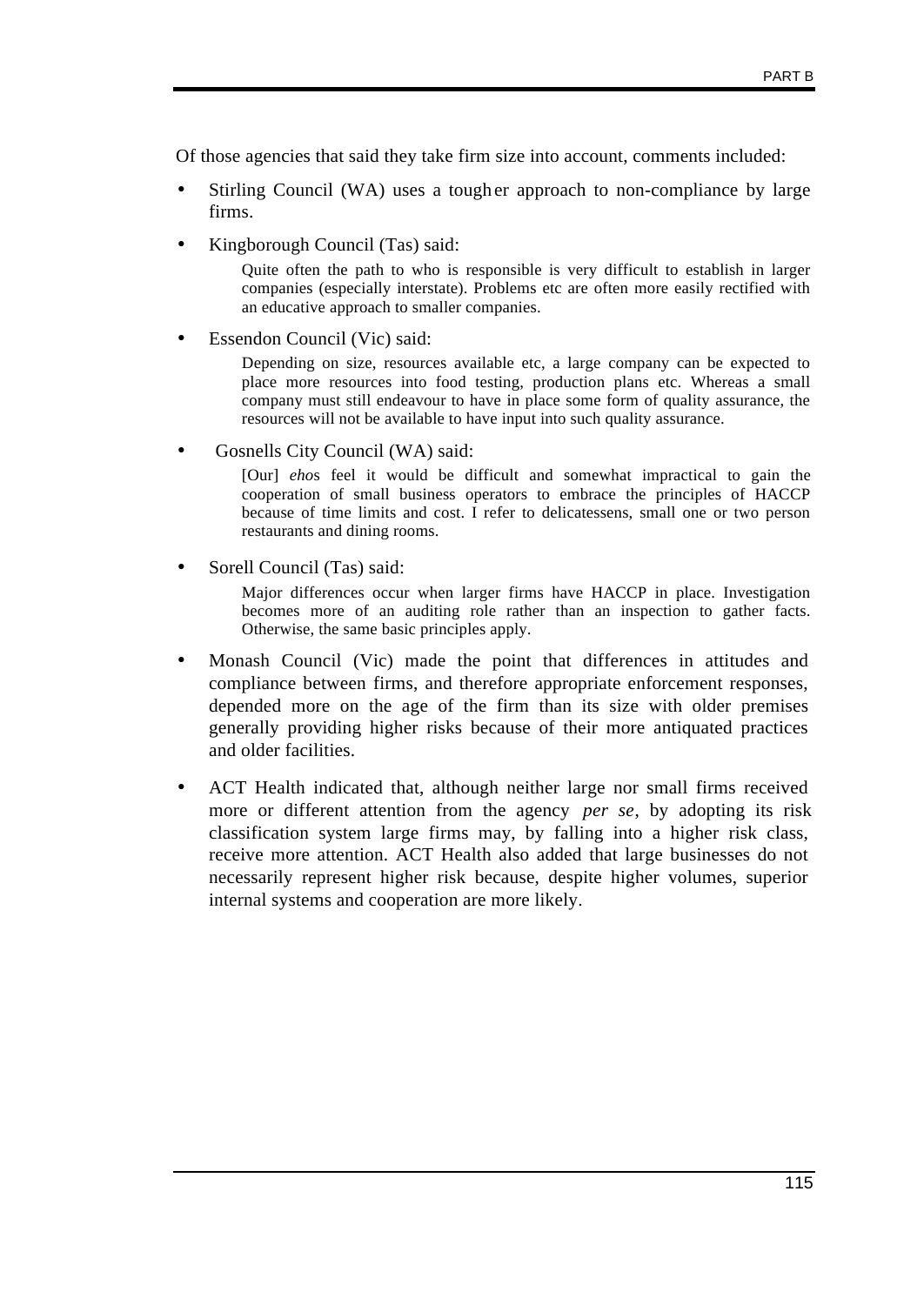# **B4 OTHER MATTERS**

# **B4.1 Responsibility for interpretation and dispute resolution**

*At what level does discretion for interpretation of food standards lie? That is, who interprets the law for enforcement purposes?*

*If a dispute arises over interpretation of food standards, what procedures does your agency have in place for resolution? Does your agency contact the NFA or another agency which does liaise with the NFA?*

As reflected in Table B8, interpretation of food standards lies mainly with field officers although a number of agencies replied that unit management and senior managers also have some discretion for interpretation.

The survey responses also indicate that agencies may seek assistance in interpreting food legislation and regulations from a wide variety of sources. Some agencies have formal procedures in place for resolving disputes, such as referral to the NFA or a legal body. Others have no official procedures.

| Level of agency                                      | Field officers | <i>Managers</i> | All staff |
|------------------------------------------------------|----------------|-----------------|-----------|
| Commonwealth (AQIS)                                  |                |                 |           |
| <b>State and Territory</b>                           |                |                 |           |
| Local Government and<br><b>Regional Health Units</b> | 39             | 12              |           |

### **Table B8: Interpretation within agencies**

Sample size 54.

In the case of AQIS, practical interpretation and enforcement is undertaken by field officers. However, AQIS Head Office issues orders and sets procedures with respect to foods imported under the IFIP legislation. Regional AQIS inspectors indicated that they contact the AQIS Head Office Science Administrator for decisions. NFA clarification may then be sought .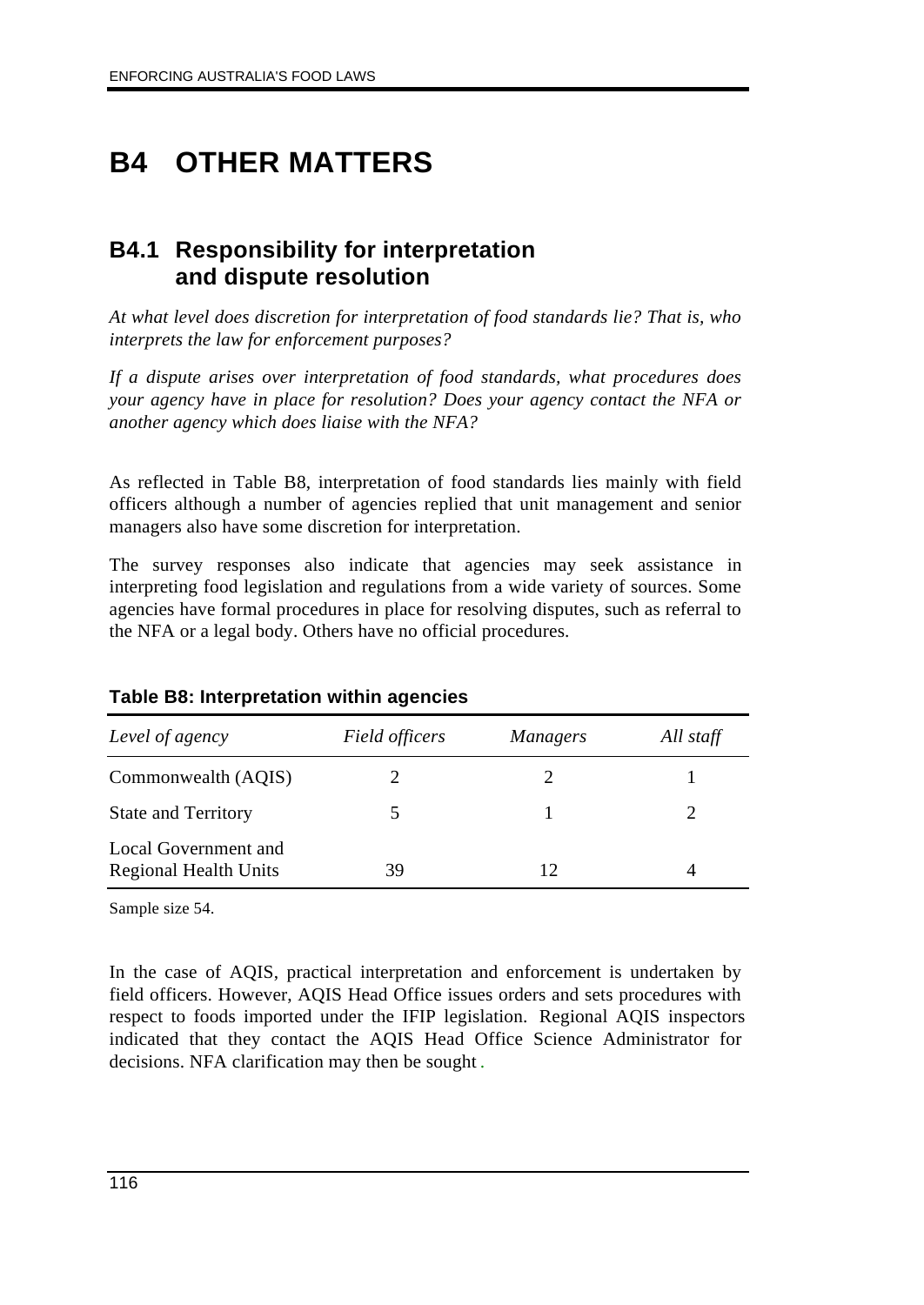At the State/Territory level, representatives from all State/Territory Health Departments attend the biannual NFA Senior Food Officers meeting at which issues of interpretation of the Food Standards Code are discussed. The Victorian Department of Health and Community Services indicated that it resolves interpretation issues by discussions with local professionals, departmental staff and/or local government inspectors, and on some issues:

...the NFA organises meetings and/or teleconferences between State Food Officers to discuss interpretation matters.

At the local government level, the survey responses indicated several ways in which agencies handle interpretation issues:

• *liaison with the NFA* — the NFA stated:

The Authority receives requests for explanation/interpretation of the Code from many different levels of management in the States/Territories, and from field officers and technicians/analysts (both at the State and local government level) and from enforcement managers.

There does not appear to be any particular pattern based on State/Territory, but most requests from enforcement agencies seem to come from *eho*s employed by local governments. Fewest requests appear to come from NSW, Western Australia and the Northern Territory.

While some councils approach the NFA directly, others appear to see themselves as constrained to first approaching their State Department or, alternatively, are unaware that they can approach the NFA. Sorell Council (Tas) said:

...as the Food Standard Code is becoming more extensive and specialised, it would be very useful for small councils who have less day-to-day dealings with the Code to be able to seek advice where necessary from an 'expert' within the NFA.

• *meetings/liaison with the other 'up-line' bodies* — as alluded to above, several agencies indicated that they approach their State Departments (or public health units where relevant) for advice on interpretation matters or to overcome disputes. For example, the Northern Sydney Area Health Service stated:

If a dispute arises over interpretation of the Food Code, an officer from a different agency (ie Food and Nutrition Policy Unit) is referred to, to clarify interpretation of the Code.

The NSW Food and Nutrition Policy Unit added that it "...disseminates policy to public health units, although directors of public health units may or may not follow policy."

• *meetings/liaison with other councils* — Southern Queensland councils have regular combined meetings where a group of councils discuss enforcement and interpretation issues. Similarly, the local councils in Western Australia have formed coordinated food sampling units which discuss interpretation issues.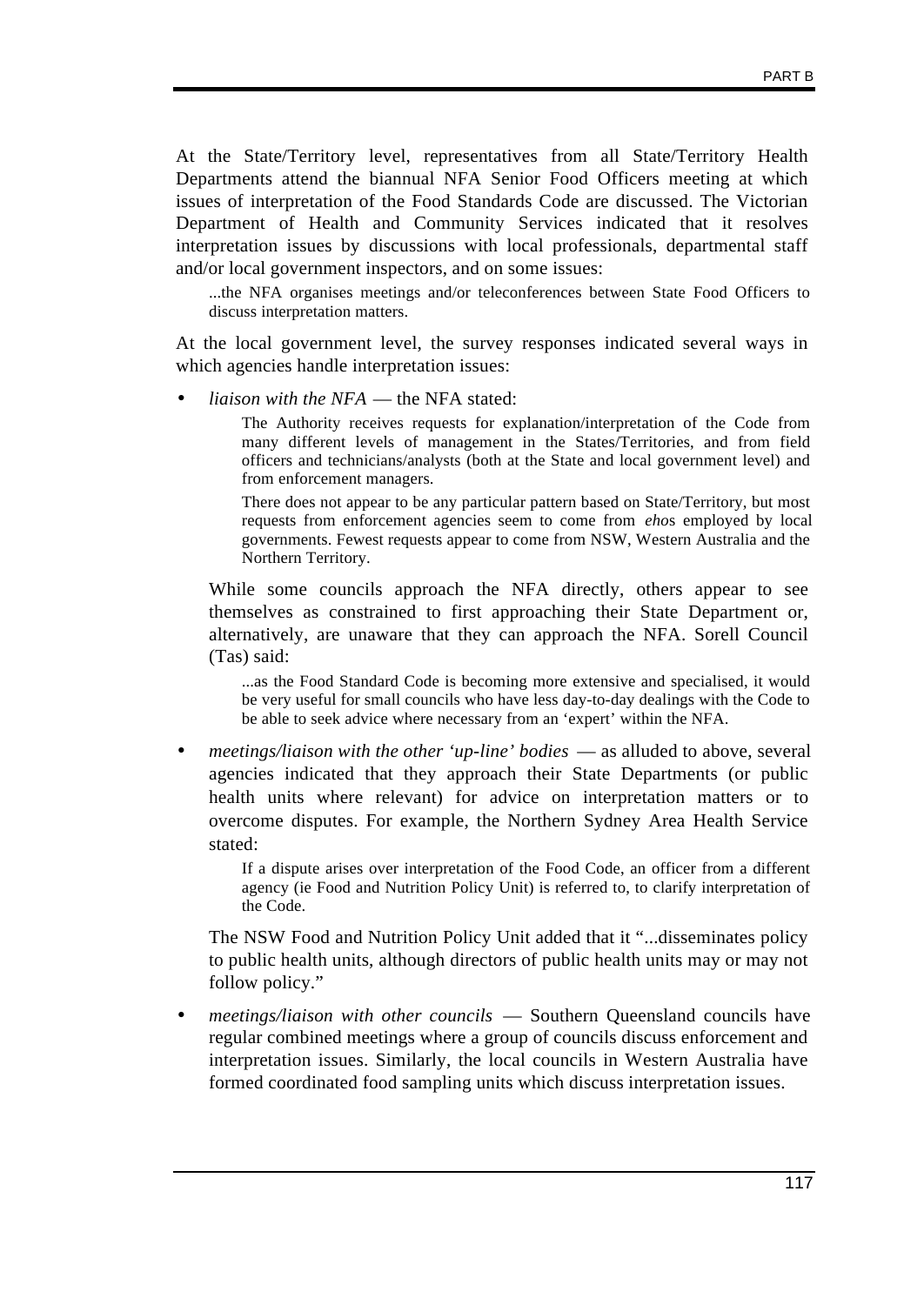- *internal staff meetings* several agencies indicated that they have regular meetings of staff involved in food enforcement to discuss interpretation issues.
- *AIEH guidelines* some councils indicated that they use AIEH codes of practice and methodologies or variations on them. Ballarat Council (Vic) said that the guidelines have been developed "with a view to achieve uniformity of interpretation of laws". It uses them in conjunction with meetings of staff, and advice from food analysts and the Victorian Department of Health.

Where specific disputes occur which relate to interpretation issues, many of the above avenues are used in resolving them. In addition, agencies nominated the following mechanisms:

- *negotiation with proprietors/industry* Kwinana Council (WA) advised that it sometimes discusses issues with industry representatives and small business managers. Brisbane City Council said that consultation and negotiation with local proprietors usually solves these issues.
- *mediation/appeals mechanisms* Tasmania has mediation mechanisms in place involving the Chief Food Safety Officer and Director of Public Health. In the case of AQIS, importers of foods which do not comply with the Food Standards Code must submit an application in respect of that food. The application is considered by the AQIS program manager and any disputes arising are referred to the Administrative Appeals Tribunal. In South Australia, local council directives to businesses made under the SA Food Act are appealable to the South Australian Health Commission.
- *council decisions* at local government level, some dispute resolution decisions are made by council directors or are referred to the Council.
- *formal legal advice* several agencies indicated that, in dealing with disputes (and interpretation issues generally), one option is to seek formal legal advice, either from within or outside the agency. For example, the Northern Territory Department indicated that it refers disputes to the program director who may seek advice from the NFA, another State or Territory, or the Territory's Department of Law. The ACT Public and Environmental Health Unit indicated that it contacts the NFA or refers matters to the ACT Attorney General's Department. The Western Australian Department of Health indicated that, if necessary, it obtains opinions from its Legal Policy Branch. The South Australian Health Commission indicated that if a producer disputed an interpretation of the Food Standards Code, then court action would follow unless the producer:

suggested a reconsideration of the matter where interpretation can be checked by consultation with the NFA, other interstate Senior Food Officers, or the Commission can seek its own legal advice.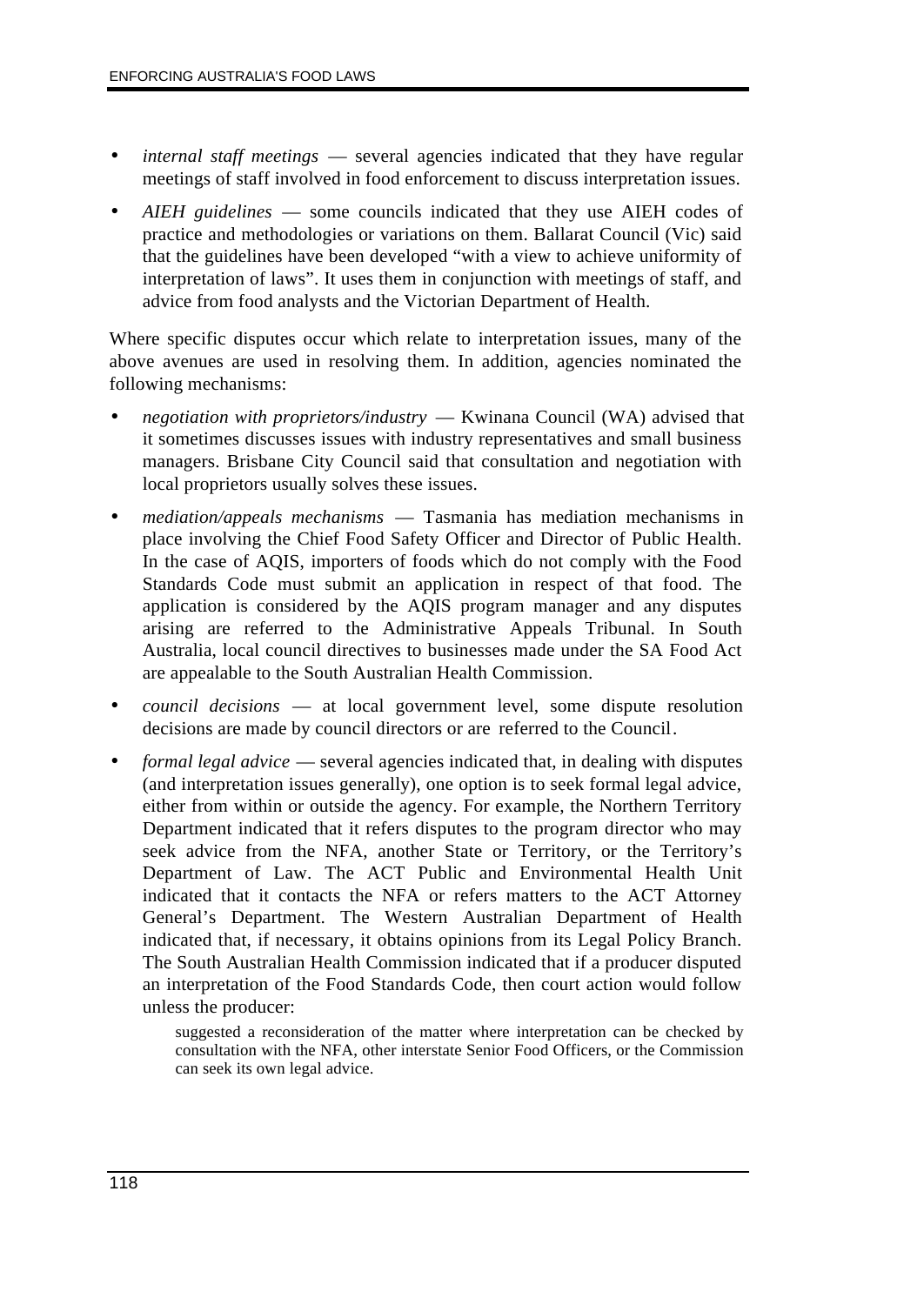# **B4.2 Systems for uniform interpretation**

*Does your agency have any systems in place to encourage uniform interpretation of food legislation across your jurisdiction? For example, is it a regular item on meeting agendas, do you have a panel of people who undertake interpretations on behalf of the agency, etc?*

*Further, does your agency promote networking on interpretation issues with other agencies, encourage staff membership of professional organisations or encourage staff attendance at seminars and meetings on food legislation and its interpretation?*

Four local agencies and the Victorian Health Department all answered that they do not currently have any such systems in place.

All but seven agencies indicated that they promote networking. Further, nearly all agencies reported that they encourage both the membership of professional organisations and the attendance of seminars and meetings on food legislation and its interpretation.

Regarding mechanisms for obtaining uniformity at the national level, the NFA said:

The Authority meets regularly (biannually) with senior State/Territory enforcement representatives in order to discuss issues of interpretation and enforcement. It also holds frequent telephone conferences on interpretations to discuss more urgent issues.

Situations do arise where the States interpret the Code differently to the NFA. It is important for the NFA to be aware of inconsistencies in interpretation. The problem can be alleviated by working with the States and Territories at an early stage in drafting standards and circulating agreed interpretation for advice of enforcement officers, or by amending the Code to remove problems/ambiguities.

The Authority is in the process of developing procedures to support uniform interpretation. This will involve the production by the Authority (in association with the States/Territories) of explanatory memoranda and interpretation notes. Developing these documents in consultation with field officers (in order to draw on their experience and expertise) at the same time as developing the draft standards will alleviate interpretation problems at their conception.

At the State/Territory level, State Departments indicated that they encourage uniformity by disseminating newsletters, policy documents or bulletins. Central offices provide regular interpretation advice to regional offices by correspondence or telephone.

The Western Australian Department of Health said that it uses a close team approach, constant communication, and consideration of previous advice to promote consistency. Contact with local councils is maintained through bulletins, by fax, telephone and direct correspondence, and through participation in the Food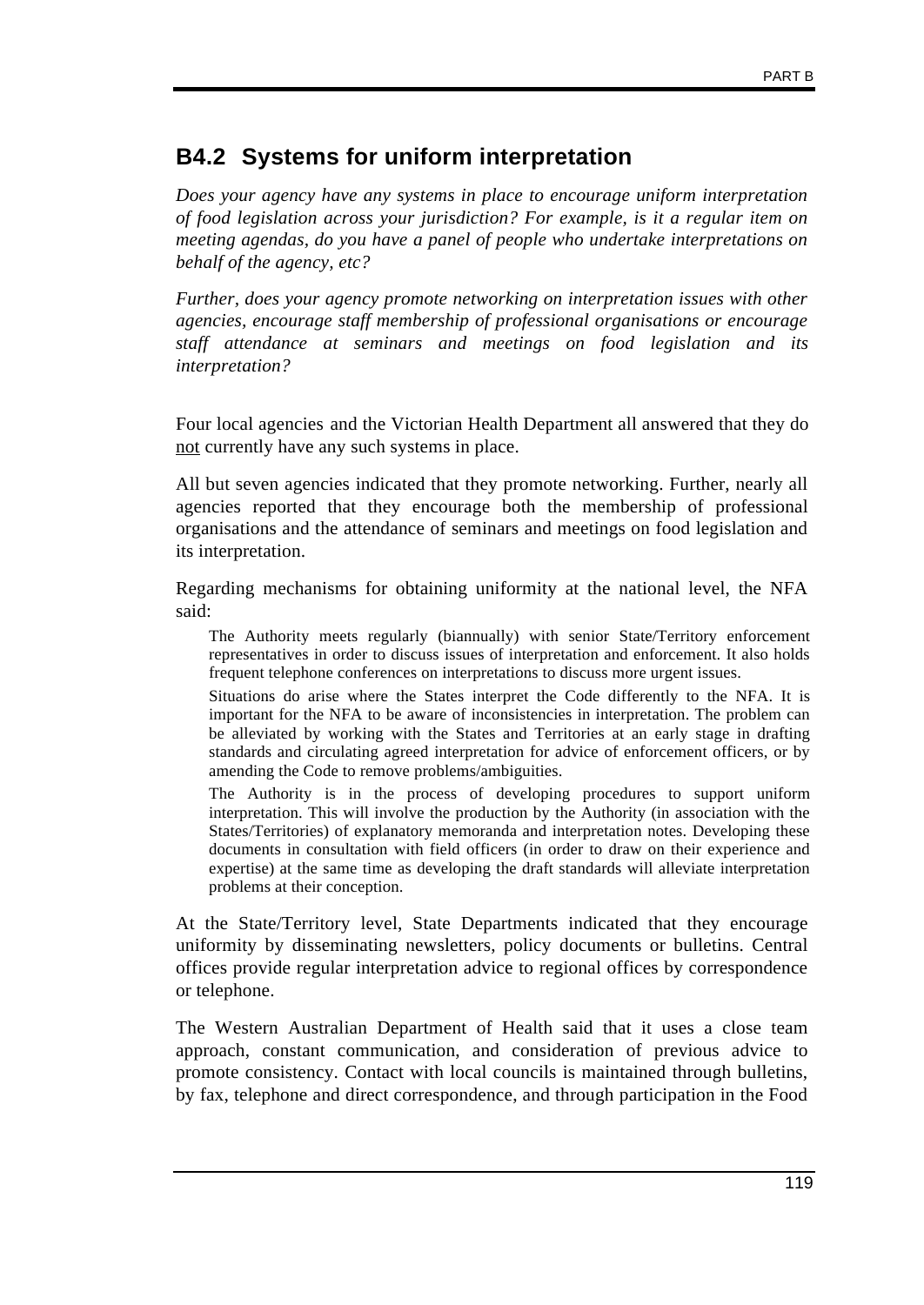Monitoring Steering Group which forms part of the WA Food Monitoring Program (see Box B9).

The South Australian Health Commission stated:

The State is the only authority responsible for administration of the Australian Food Standards Code so in those matters the problem of different authorities within the State interpreting the Code differently does not arise.

For matters of food hygiene, the SA Food Act includes powers for Local Councils to issue directions for the purposes of hygiene and preventing the sale of unfit food. These directions are very broad and deal with matters including premises construction and the storage and handling of food. Because these powers are so broad the Act provides a mechanism for the person receiving a direction a right of appeal to the Commission.

Food hygiene regulations (unlike the Food Act) are not covered by this appeal process and there is a potential for differing interpretations between councils. There is no formal mechanism for resolution. Councils may choose to consult with the Commission, however the Commission generally prefers the Councils seek their own legal advice. The AIEH (South Australian Division) also provides a forum for discussion of issues.

In States with a regional structure, meetings are sometimes convened for inspectors from the regional units. Amongst other things, interpretation issues are discussed at these meetings. In commenting on the NSW system, the Northern Sydney Area Health Service (*PHU*) mentioned that bi-monthly Senior Food Inspectors (advisory) meetings attended by representatives of *PHUs* in NSW assists by "...regularly attending to issues of uniform interpretation of food legislation". However, reflecting more generally on the changes in the system over recent years, another *PHU* said:

there used to be a state-wide system but since the dismantling of the Food Branch of NSW Health, and public health units have been set up, priorities are set by the directors of the units. Inspectors meetings are actively discouraged with the consequence that inspectors learning curves on legislation is mostly a "one off" situation. Therefore, uniform interpretation is "hit and miss".

The NSW Food and Nutrition Policy Unit added that it "...disseminates policy to public health units, although directors of public health units may or may not follow policy".

In addition to mechanisms employed by State Departments, uniformity within particular States (or within areas within States) is sometimes pursued through formal or informal systems of discussion or communication between local authorities:

- Gold Coast Council (Qld) has developed a commentary on the State's hygiene regulations which is used by councils (and industry) throughout Queensland.
- Monash Council (Vic) advised that regional meetings are held to allow discussion of a number of issues with other *ehos*. (The Council also indicated that they were looking to form discussion groups between *ehos* and food premises proprietors).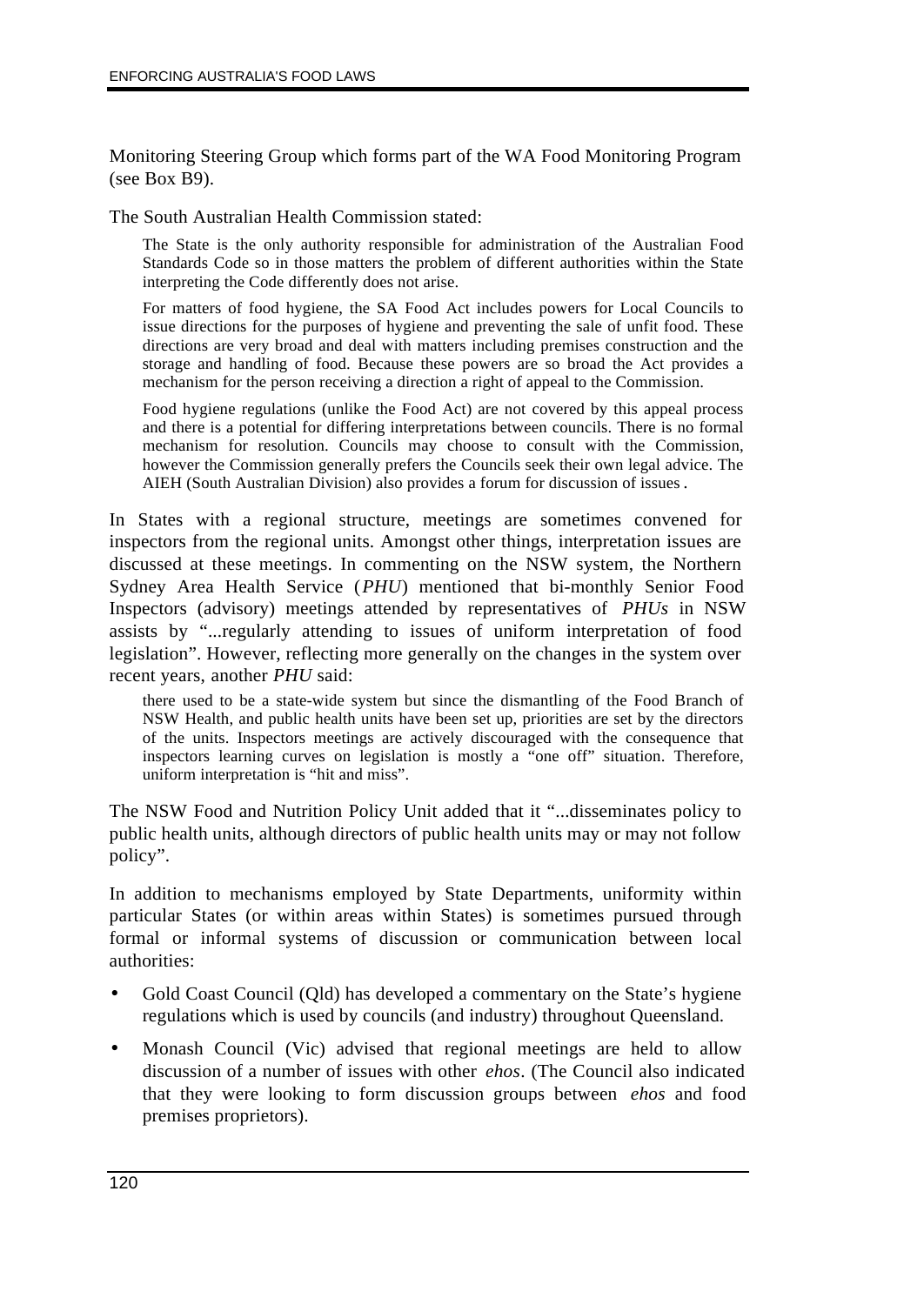Launceston Council (Tas), while recognising that there can be a lack of uniformity between different municipalities, indicated that "communication between the professional officers on a regional basis keeps this to a minimum".

At the local government level, many councils have developed formal procedures and systems for encouraging uniform interpretation within their jurisdiction:

- Moreland Council (Vic) advised it has adopted a structural Code of Practice for food establishments in conjunction with a local law; and a health section procedure manual, providing the basis for a uniform approach.
- Brisbane City Council issues policy bulletins, conducts regular meetings and updates its food procedures manual which is on issue to each *eho*.
- Melbourne City Council said:

Guidelines on inspection strategy and structural requirements [have been] endorsed by Council. A panel of solicitors is used for legal interpretation.

• South Sydney Council said:

Council's *eho*s attend fortnightly meetings with management. Problems or particular matters pertaining to interpretation are discussed. Letters and written warnings are also checked to ensure uniformity. No other systems are in place.

• Werribee Council (Vic) has developed its own codes of practice, enforcement procedures and relevant policies by consultative team effort involving field staff. The Council indicated that regular discussions are held between field staff and management on topical issues.

Size seems to be a consideration in the need to develop such systems, with some smaller councils not bothering to formalise arrangements. For example, Capel Shire Council (WA) said that "Due to the small size of the shire, such systems are not necessary." Likewise, Bunbury Council (WA) stated:

There are only four *eho*s in the City of Bunbury with an interest in pursuing the provision of the Code, and as such, the pooling of ideas on an informal basis is easily accomplished and encouraged. The most compelling argument is the one that usually prevails. Lingering doubts are dispelled by encouraging further inquiry.

In the case of some agencies with only one food officer, such as Sorell and Dorset Councils (both Tas) and Mount Gambier Council (SA), uniformity of interpretation across the jurisdiction occurs automatically.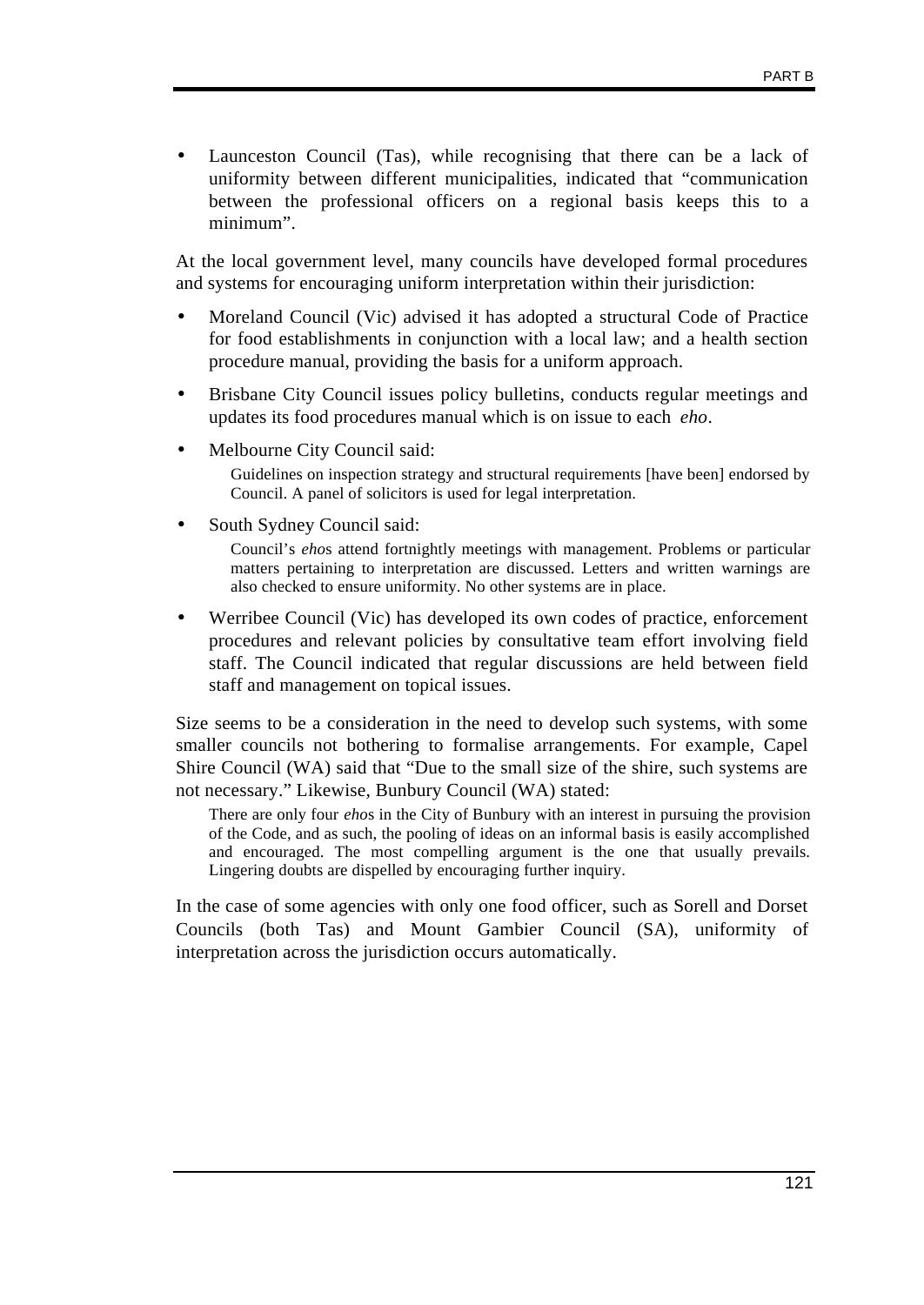### **Box B9: Western Australia's Food Monitoring Program**

Western Australia has developed an integrated approach through the establishment of the its Food Monitoring Program. The program aims to:

- establish the safety of the food supply generally within Western Australia.
- obtain recognition of the program as an ongoing public health measure.
- provide an across-government approach to food monitoring
- make maximum use of resources and avoid dup lication of effort.
- anticipate areas of concern where analytical data are lacking or absent.

The program involves Commonwealth, State and local agencies (eg Department of Agriculture, Chemistry Centre, State Health Laboratory Services, Fisheries, EPA) and has completed and published a number of surveys. These surveys include the *Quality of Smallgoods Manufactured in WA* – *1993*, *Gluten in WA Foods* – *1994*, and *Microbiological quality of spoilable foods* – *1994.*

Stirling Council (WA) says of this system:

City of Stirling participates in a NW Coordinated Food Sampling Program with three other metropolitan local authorities in the area. This allows for a greater range of foods to be monitored in a cost efficient manner. Meeting four times per year provides a great support system and a forum for exchange of ideas and information.

# **B4.3 Uniformity, coordination and communication**

*Are there any difficulties with current enforcement practices: eg, sampling problems, lack of uniformity, lack of communication or transfer of knowledge between jurisdictions?*

Responses at both the national and intra-State level indicated that inadequate uniformity, coordination and communication is a recognised problem which can, amongst other things, result in:

- reduced enforcement effectiveness;
- duplication of enforcement effort; and
- uneven and/or inconsistent enforcement of provisions across jurisdictions.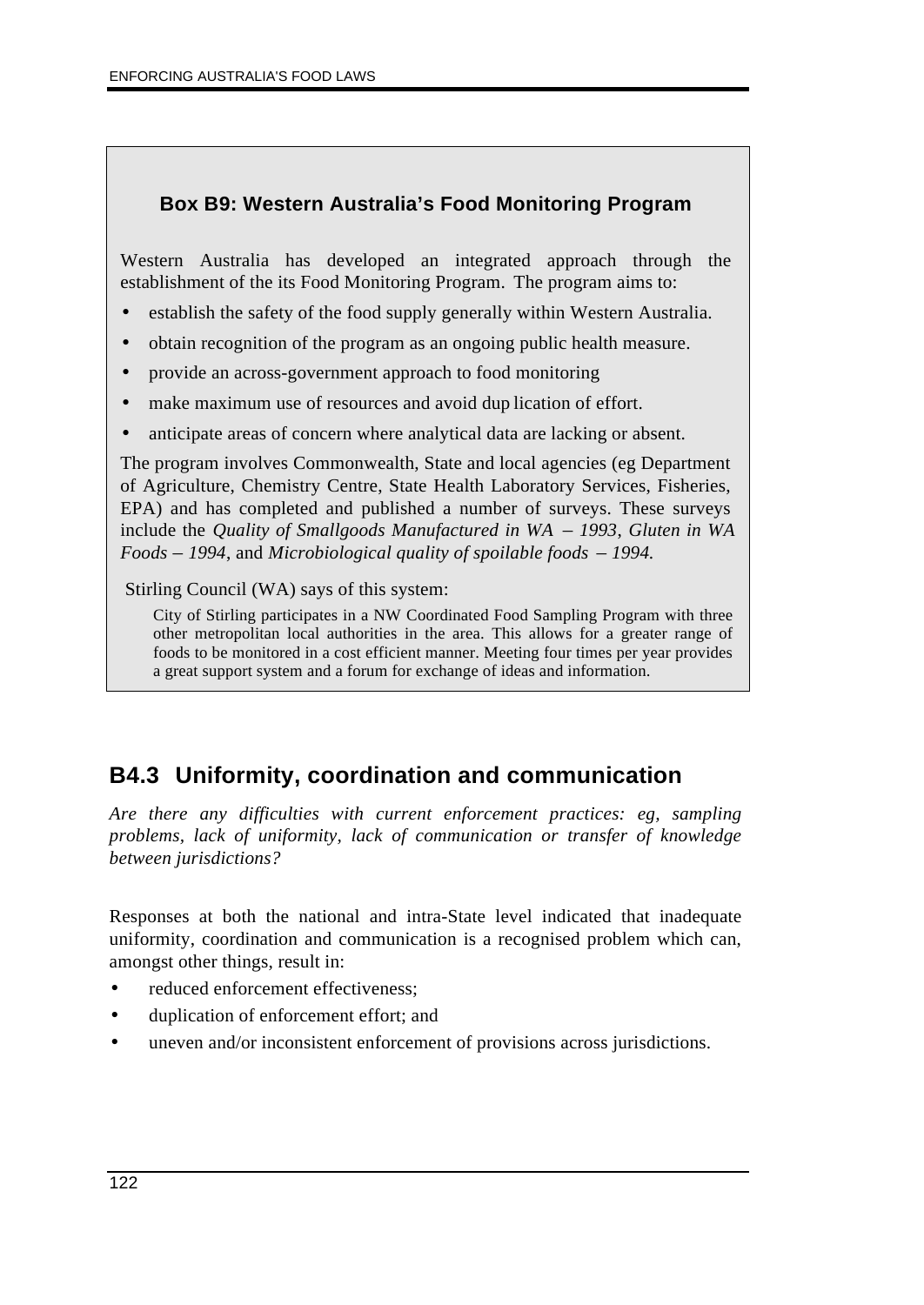Specific comments on the lack of uniformity include:

• Moreland Council (Vic) mentioned a loss of professional image, as well as confusion, resulting from a lack of uniform enforcement:

The lack of uniformity taken by different authorities and indeed local government *ehos* creates confusion in the minds of proprietors and does not create an image of professionalism.

- Queensland Department of Health stated: Lack of uniform guidelines and documented procedures on a national basis limits uniform interpretation and application between States and Territories.
- Stonnington Council (Vic) identified a "lack of uniformity throughout Australia leading to problems with information, communication, transfer of knowledge". It suggested that the roles of Federal, State and local governments are unclear and overlapping, which can often lead to "manufacturers playing jurisdictions off against each other". 53 Stonnington cited an example of prawns seized by local authorities for destruction which would have been re-exported by AQIS.
- Tasmania's Department of Health and Community Services likewise indicated that non-uniformity can manifest itself in "offenders playing one State off against another", suggesting that national enforcement action may be warranted for cross-jurisdictional breaches.
- Kingborough Council (Tas) also mentioned as a current difficulty "some degree of inconsistency between enforcement bodies".
- NSW Food and Nutrition Policy Unit expressed concern about the lack of food law enforcement in other States, and highlighted the damage that can be imposed on complying traders if non-complying traders are allowed to continue to do so as a result of non-enforcement. Specifically, it mentioned a case (also highlighted by the South Western Sydney Area *PHU*) in which a NSW producer suffered a competitive disadvantage and was materially injured as a result of its enforcement of sodium dioxide provisions for diced apple, when the same national regulation was not enforced on producers from other States (see Box B1).
- South Western Sydney Area *PHU* stated:

 $\overline{a}$ 

.....we are often exasperated (and hamstrung) by inaction in other jurisdictions.

<sup>53</sup> The ORR witnessed this strategic behaviour by firms whilst on a field trip in Essendon Victoria. A fast food business was planning to move to another location, advising Essendon council *eho* that it could no longer stay in Essendon with their 'strict' hygiene requirements.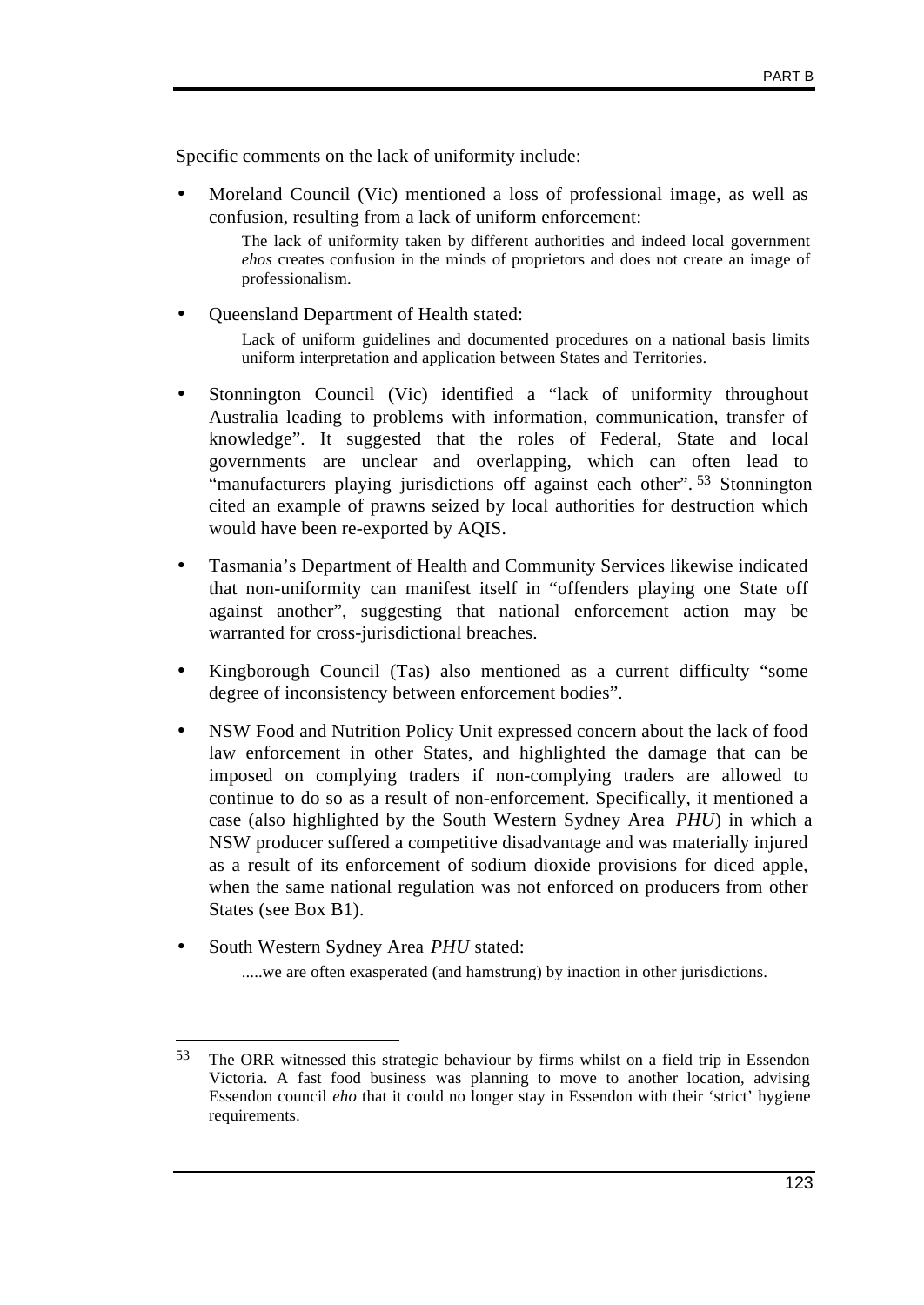• Penrith City Council also mentioned the need for uniform direction to ensure that industry competes on level terms:

> ...a clear direction for ensuring food quality and hygiene standards needs to be established so that all facets of the industry compete on level terms and can factor the cost into budgets.

- The NSW Central Coastal Area Health Service ( *PHU*) said: A total lack of uniform approach (to enforcement with a)...virtual total prohibition on prosecution by some directors.
- Ballarat Council (Vic) mentioned inconsistency across States in sampling methods and approaches, and gave the example of Victoria which takes three samples per 1000 head of population in contrast with other States where it is often less explicit. Inconsistency in institutional arrangements was also mentioned, with reference to Victoria and its reliance on Local Government, and NSW with its use of regional *PHUs*.
- Mt Gambier Council (SA) indicated that non-uniform interpretation, and therefore enforcement, can easily emerge from the 118 agencies enforcing South Australia's "broadly worded" food legislation. It recognised that the Health Commission has issued one code of practice under the Food Act for the sale of unpacked foods by self service, but suggested that more codes of practice would assist in the uniform interpretation of the legislation.
- Monash Council (Vic) supplied an example of what can happen if there are inconsistencies in enforcement from area to area.

...a national retailer was found in Victoria through the sampling program to be unable to consistently substantiate a label claim relating to fat content. The action recommended by this office was to drop the label claims. We were advised that it was not possible to do this as the policy came from Sydney and they were not aware of problems in other States. Our view was that the only reason that there was no problem interstate was that the product does not get sampled in other States. Legal action was commenced but was withdrawn when the retailer decided to drop the label claims in Victoria. However the label claims are still being used in other States.

Monash also pointed out that a lack of resources in one jurisdiction, compared to another, can lead to inconsistent enforcement where a business operates in more than one jurisdiction:

Where some agencies (and it is not many) are able to fully enforce standards and others are not (through a lack of resources), this will lead to inconsistency.

Monash also indicated that these inconsistencies can allow firms to "get away" with breaches of the law, particularly small breaches:

When enforcement agencies do take the time to investigate a breach, especially a minor breach, the reply from the offender [is often that] 'no one had ever mentioned that before' or that they had 'not been told this by another municipality'.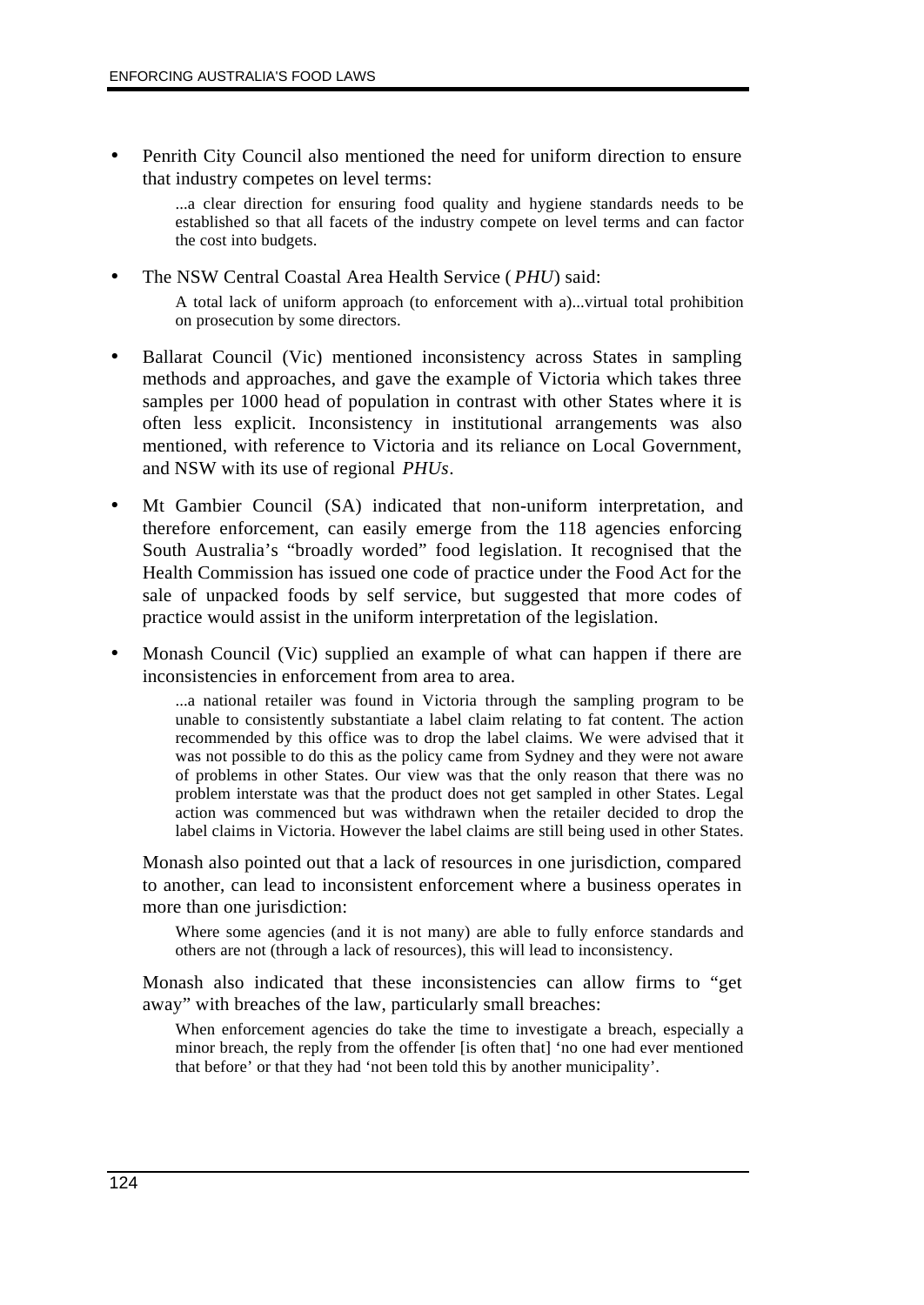Specific comments on coordination and communication include:

• South Australian Health Commission stated:

Apart from procedures for food recall, advice between States is informal. Because there is no official recording and access to information on an Australia wide basis (a National Database), it may take time to identify that a company is regularly in beach of standards. This is particularly important for breaches involving the sale of unfit food. This lack of interchange means that duplication of activity must take place if a State Authority is to be in a position to monitor standards within its own jurisdiction. If a State food authority could, for the purpose of reporting to its own administration, access a common database to show adequate monitoring and enforcement of food standards in the State where foods were produced, then there is scope to minimise duplication of work.

• Sydney City Council suggested that communication flows between the local level and the national level were poor:

> Very little information comes to council from the National level. Local Government does not seem to have much say in legislative change or to comment on the proposals formulated.

- Eastern Metropolitan Regional Health Authority (SA) said that it receives: No communication from the South Australian Health Commission regarding sampling results under the Food Standards Code.
- Essendon Council (Vic) noted that there is:

Poor communication across municipality boundaries with regard to food sampling and State wide there has traditionally been a poor approach to this program. Poor uniformity of standards has always been a problem across jurisdictions.

• Mt Gambier Council (SA) advised that whilst the AIEH runs short worksho ps and seminars, some country officers are precluded from gaining this valuable information due to travelling distances and the fact that the proceedings are not disseminated to those who do not attend.

The survey responses indicate that some attention has been, and is continuing to be, given to these issues.

The NFA stated:

The Authority believes that lack of communication between agencies does lead to enforcement problems. This results in some unevenness of implementation which needs to be addressed.

As part of its recent discussions with the States and Territories on coordination of enforcement and compliance, the Authority has raised the issue of effective communication lines and is planning a workshop to bring together representatives from all levels of enforcement to explore the issue of communications between the Commonwealth, the States/Territories and local authorities.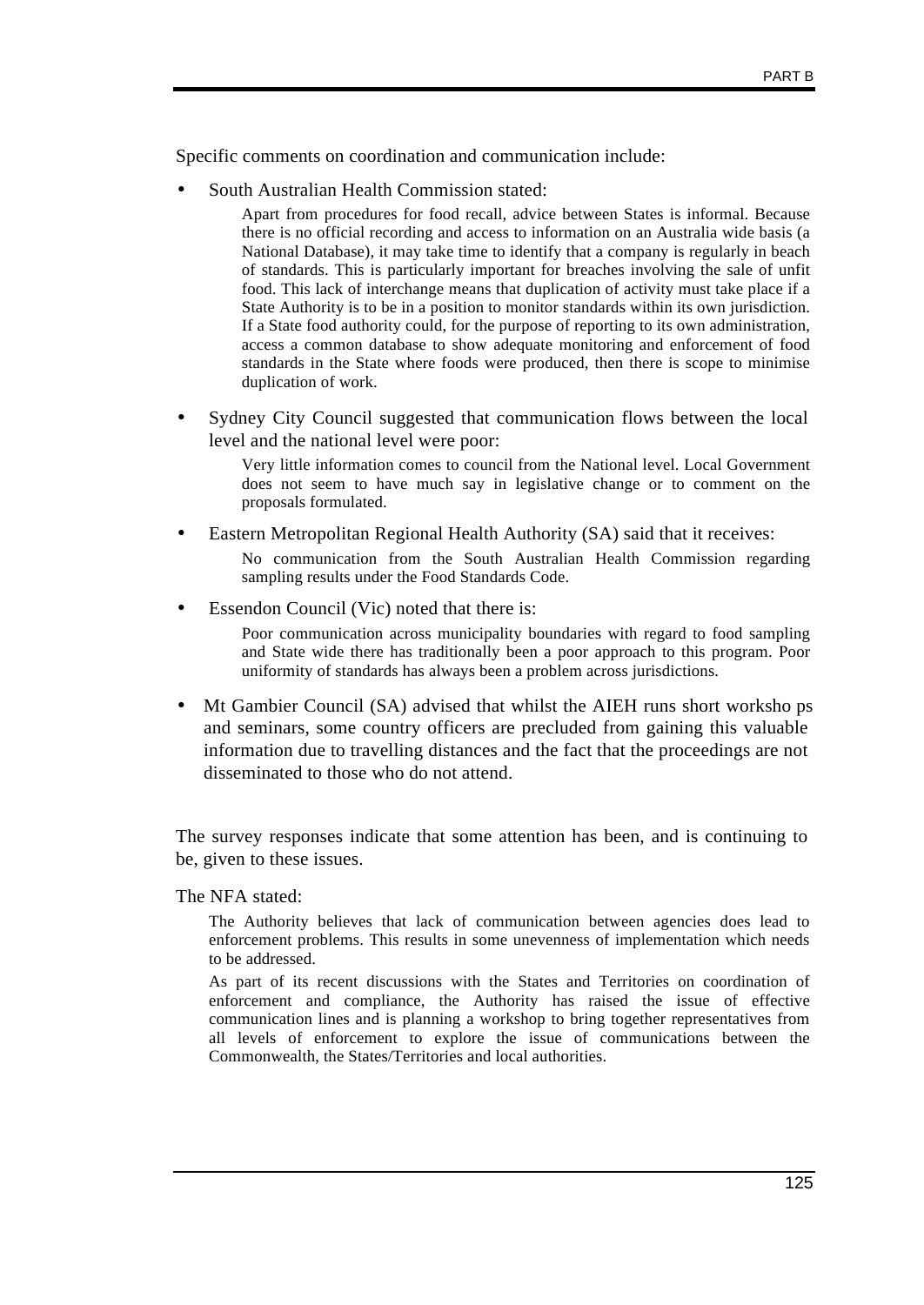...It is thought that the Authority could play a useful and more active role in coordinating surveillance and enforcement and by working towards the development of draft national

strategies for enforcement and surveillance of the Food Standards Code — for further consideration by those agencies with enforcement responsibilities. Clearly, adoption of any strategies so developed will rely on the continued cooperative arrangements with and between the States and Territories, at all levels.

Willoughby Council (NSW) was among some of the agencies who advocated networking as the way to overcome some of the difficulties encountered by enforcement agencies:

Whilst isolated problems exist with current legislation, vital support and mutual help has been developed between Government and Local Government Officers because of the specialised nature of the work. This may not apply to ALL Local Government Authorities, but is the basis of specialised Food Surveillance Officers Work Methods. (Networking overcomes the need to reinvent the wheel and provides a ready similarly motivated and educated information bank.)

The ORR has found this particularly the case in NSW where jurisdictions overlap between local government authorities and *PHUs*, and where areas of responsibility can be blurred. South Sydney Council, which covers parts of two different *PHU* areas, indicated that it has come to an implicit agreement with its *PHUs* as to who does what kind of inspection, such as leaving manufacturing premises largely up to the *PHUs*. Penrith Council (NSW) also supports networking stating that:

Data sharing between State and Local authorities should be compulsory. This is happening at Penrith Council with the local NSW Health Office, and the benefits of knowing what the other body is doing greatly assists in planning specific surveillance programs and also leads to better use of human resources.

This type of networking is also apparent in other States. For example, it occurs in the South Queensland food hygiene group which incorporates a member of the Queensland Health Department on its committee. It also occurs in the Western Australian food sampling program where the State interacts with the council committees. Stirling Council (WA) suggested that, whilst cross-council communication is generally lacking in Western Australia, effective communication can be achieved with significant benefits:

There is a lack of communication between most local authorities in WA. The City of Stirling however participates in a NW Coordinated Food Sampling Program with three other metropolitan local authorities in the area. This allows for a greater range of foods to be monitored in a cost efficient manner. Meeting four times per year provides a great support system and a forum for the exchange of ideas and information.

The benefits of greater inter-jurisdiction cooperation were also mentioned by Essendon Council (Vic) where their expensive, previously individually run training program was replaced by a centralised program conducted by the local TAFE incorporating 10 councils. According to the Council, both the quality of the training and the number of local participants has increased and costs have fallen.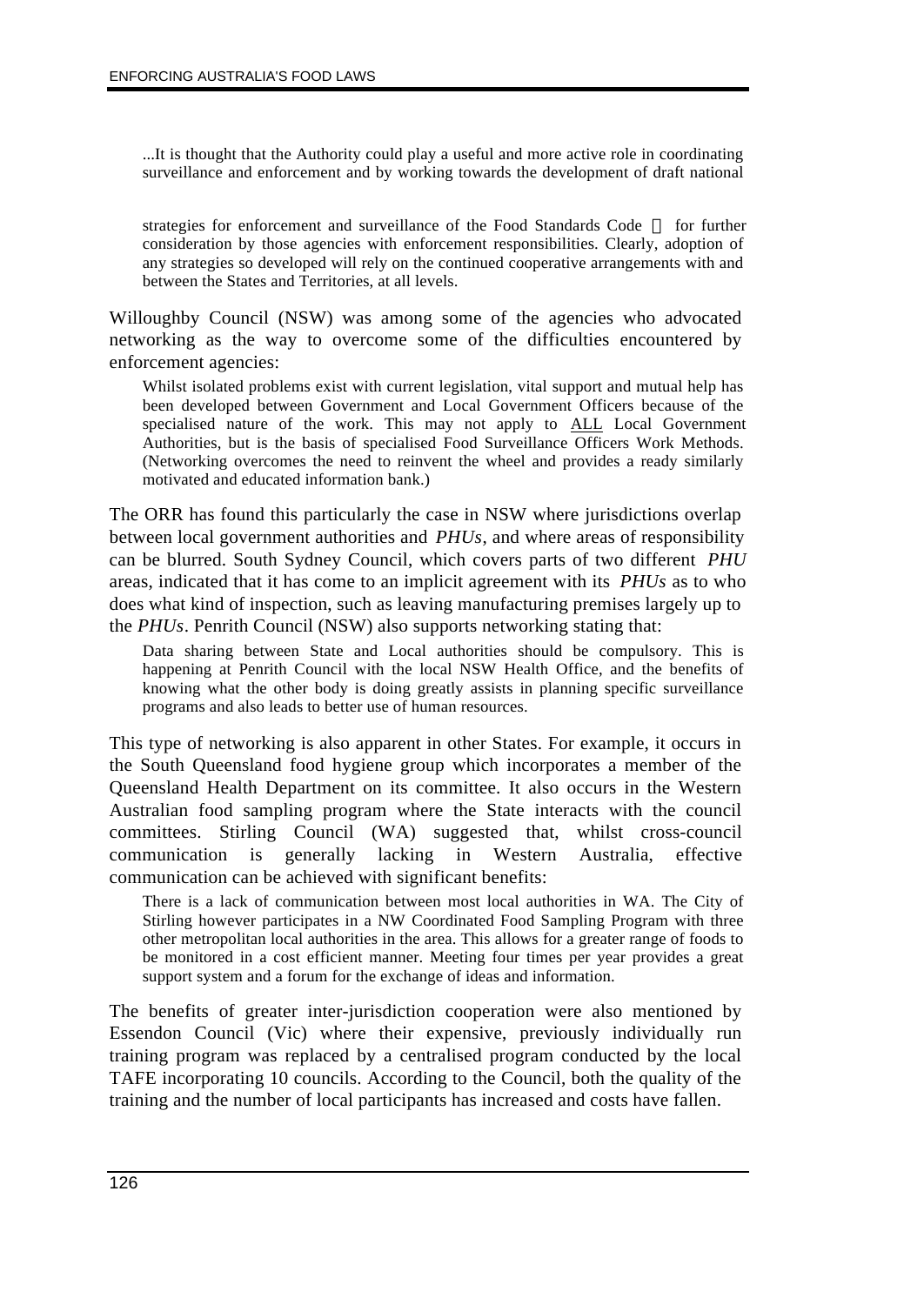However, the Victorian Health Department suggested that formal systems of coordination were unnecessary in Victoria which, assisted by its geography, maintained a relatively good informal communication and coordination system. This approach to communication systems was also supported at the local level by Essendon Council (Vic), which feared that formalised systems may create obligations that are regarded as a 'chore' and reduce the goodwill that generally exists. Both agencies, however, saw a role for a national database and improved communications, and their above comments should be viewed in this light, suggesting only a resistance to overly formal and prescriptive communication protocols.

Beyond networking, several agencies advocated better information systems:

- Kwinana Council (WA) identified a lack of nation-wide information on recent court action, appeals or decisions made by State and local governments, and recommended that a national newsletter be established and sent to all councils for that purpose.
- The ACT addressed the need for a national database to avoid duplication of sampling programs and to better handle complaints from interstate operators concerning the various legislative differences in each state. It advised that a database would enable evidence compiled in other jurisdictions to be drawn upon to "support local prosecutions or persuade business into action".
- Capel Shire Council (WA) indicated that it would be useful to have a central register of offences and prosecutions.
- In supporting a national database, Glen Eira Council (Vic) argued that there was currently minimal knowledge transfer between jurisdictions and that, "...indeed a rivalry can exist to the detriment of the industry".

### **B4.4 Development of food laws**

*In your view, to what extent, if any, do those involved in developing food laws take into consideration:*

- • *the resources available for enforcement.*
- • *the level of risk associated with different food related problems.*

### **Resources**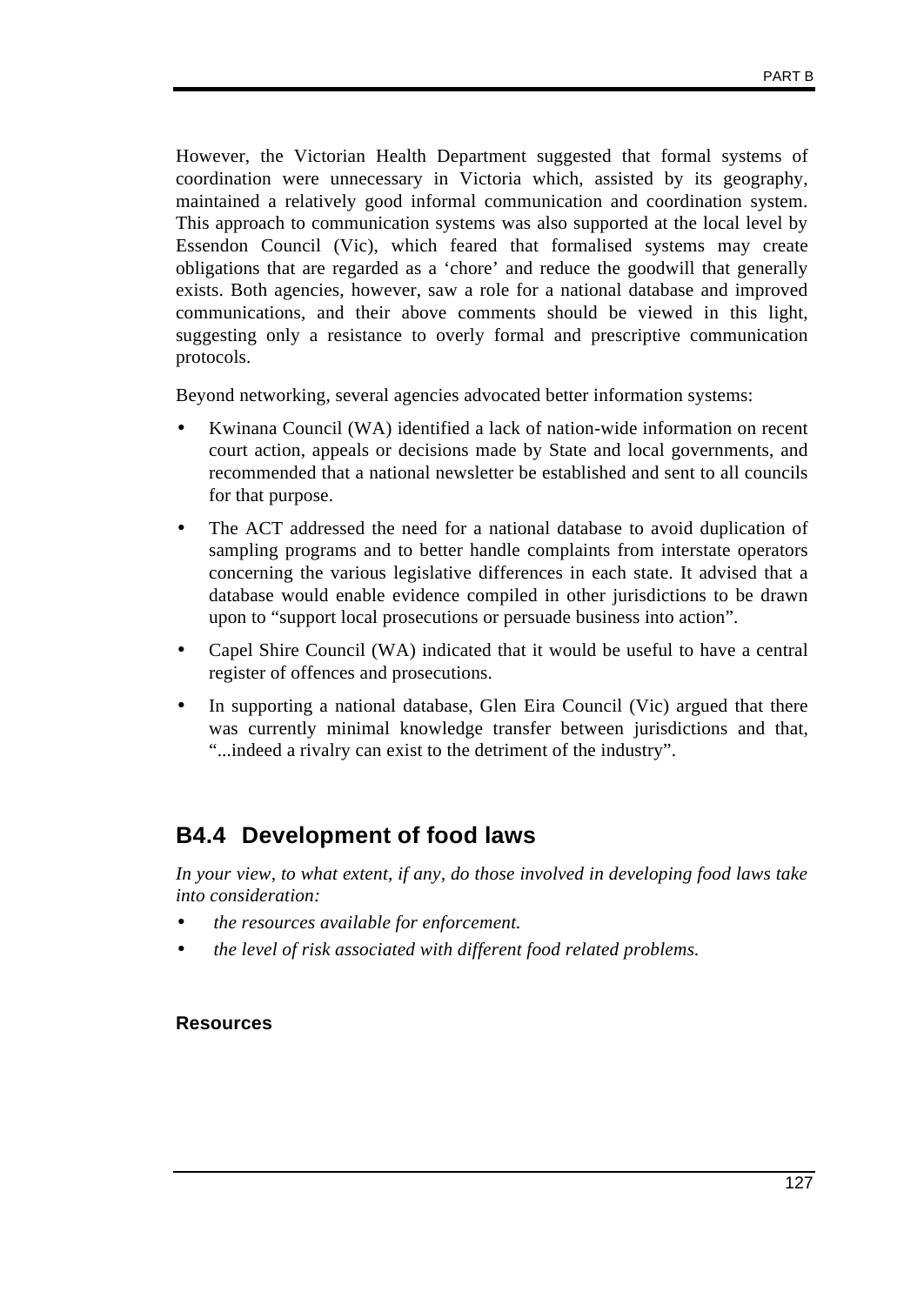As indicated in Table B9, local government authorities overwhelmingly replied they consider that those involved in developing food legislation do not consider enforcement resources when formulating legislation. Penrith Council stated:

there has never been a serious effort by either NSW or Commonwealth regulators to evaluate the resource impact of legislation in terms of enforcement. At the local government level in NSW, food outlets are surveyed only when possible because of greater pressures to inspect buildings under construction.

| Level of agency                                      | <b>None</b> | Moderate | Fully considered |
|------------------------------------------------------|-------------|----------|------------------|
| Commonwealth (AQIS)                                  | 3           |          | nil              |
| <b>State and Territory</b>                           |             |          |                  |
| Local Government and<br><b>Regional Health Units</b> | 34          |          |                  |

### **Table B9: Perceived consideration given to resource availability**

Sample size 54.

#### Likewise, Kwinana Council (WA) said:

Complex laws are enacted with very poor assessment of the ability to implement the standard and impact on industry.

These types of views contrast with those of most State and Territory health authorities. The South Australian Health Commission indicated that:

When preparing or amending food law, the provision of resources for administrations is usually taken into consideration indirectly. The specific allocation of resources to a new standard is usually not appropriate. The need to include controls in legislation for identified risks presumes that resources will be made available for enforcement. The level of resources available for administering any specific part of the legislation will be allocated on the basis of priority.

ACT Health indicated that it requests more resources when tasked with additional new legislation and if resources are not available then reprioritisation of tasks takes place. In indicating that most consideration is given to risk, Victoria's Food and Nutrition Unit said "Possible resources to achieve enforcement is an irrelevant consideration against health and safety objectives." Commenting on national lawmaking, Tasmania's Department of Community and Health Services said:

In developing food law nationally, very little account is taken of the resources available for enforcement. Certainly, from my experience with the national process, questions have not been routinely asked about the level of local resources available to enforce proposed laws, nor about the practicality of enforcing some laws which are inherently difficult to police.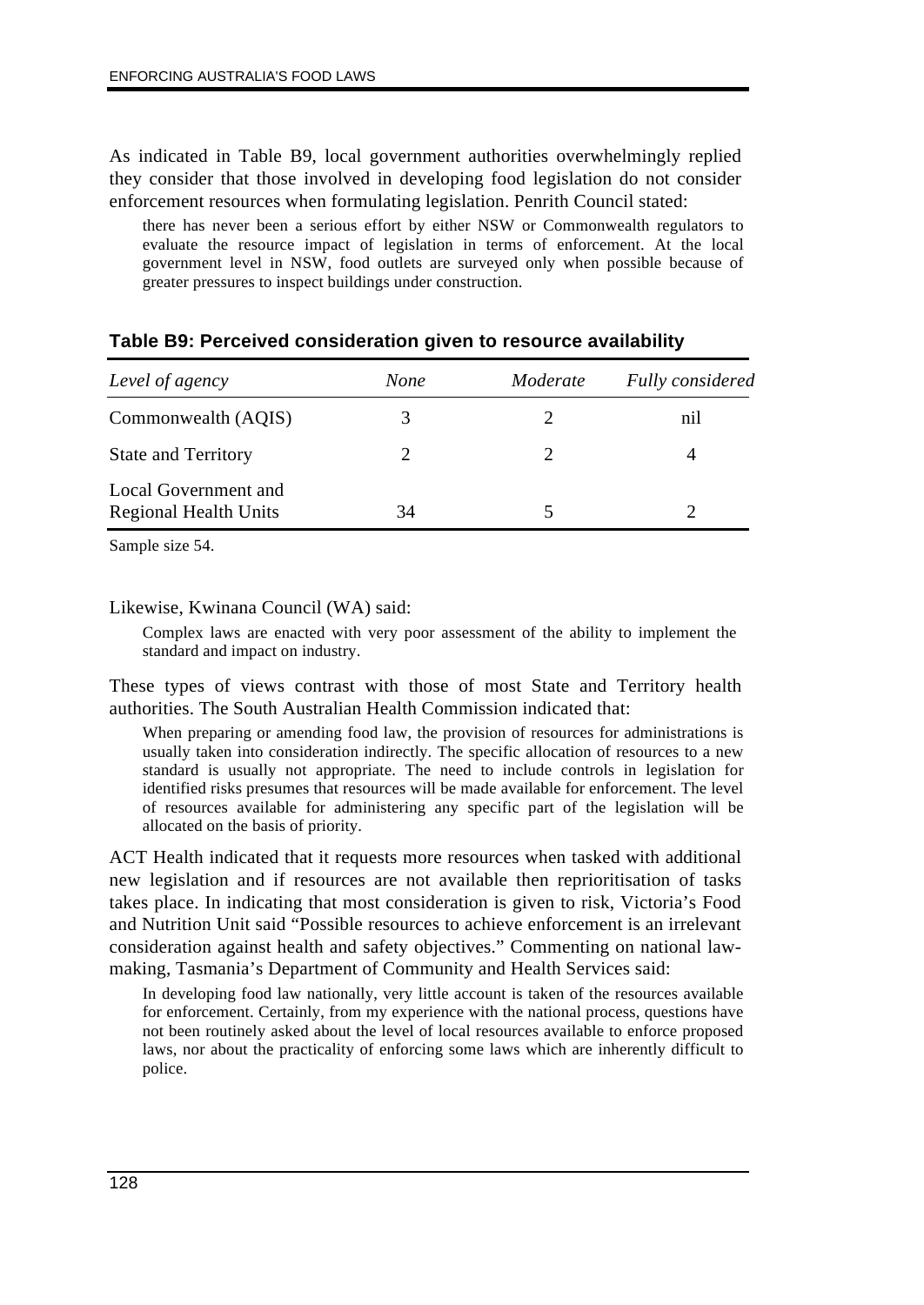At the national level, AQIS head office advised that they do not think adequate consideration is being given to resources available, or to the level of understanding of food standards, during the development of standards. They find the Food Standards Code is a "difficult publication to use".

South Sydney Council suggested that the problem is not so much the lack of consideration of resources in developing food laws but the lack of priority setting by law makers. The council suggested that it would be very difficult to consider resource levels in developing food laws because of the varied resource levels between enforcement agencies. It also suggested that regulators developing other types of law are unlikely to consider resource levels either. In its view, legislators should prioritise or give weightings to laws.

The NFA conceded that, in developing food standards, it gives little specific consideration to enforcement resources:

[The NFA] does not, at the moment, specifically seek advice from the States and Territories on the resources they employ, nor on their enforcement policies or methods. However, it is the Authority's aim to develop standards which are enforceable and which do not require unreasonable enforcement resources.

The NFA indicated that it has commenced discussions with the States and Territories on the need for developing national strategies and priorities for the enforcement of food standards with the aim of making the most use of available resources. The development of the national food safety information network may also assist in resource efficiency.

### **Risk level**

Many of the enforcement agencies surveyed believe that risk level is a primary consideration in drafting of food legislation but were divided regarding the amount of weight given to it.

The NFA stated:

Risk analysis and risk management practices underlie the decision making processes used by the Authority for the development of food standards. The concepts and procedures used are broadly consistent with those of other regulatory agencies and with principles established both by the Codex Alimentarius Commission under the Joint FAO/WHO Food Standards Program and by the International Program on Chemical Safety in cooperation with the Joint FAO/WHO Expert Committee on Food Additives (JECFA).

It is proposed that [the national food safety information network] database and system be used to increase communications between health agencies and to improve access to disease information collected in the States and Territories. It will form the basis of a more coordinated national approach to risk assessment and risk management. The Authority is also working towards more widespread use of Codes of Practice and Best Practice Guidelines and less prescriptive regulations.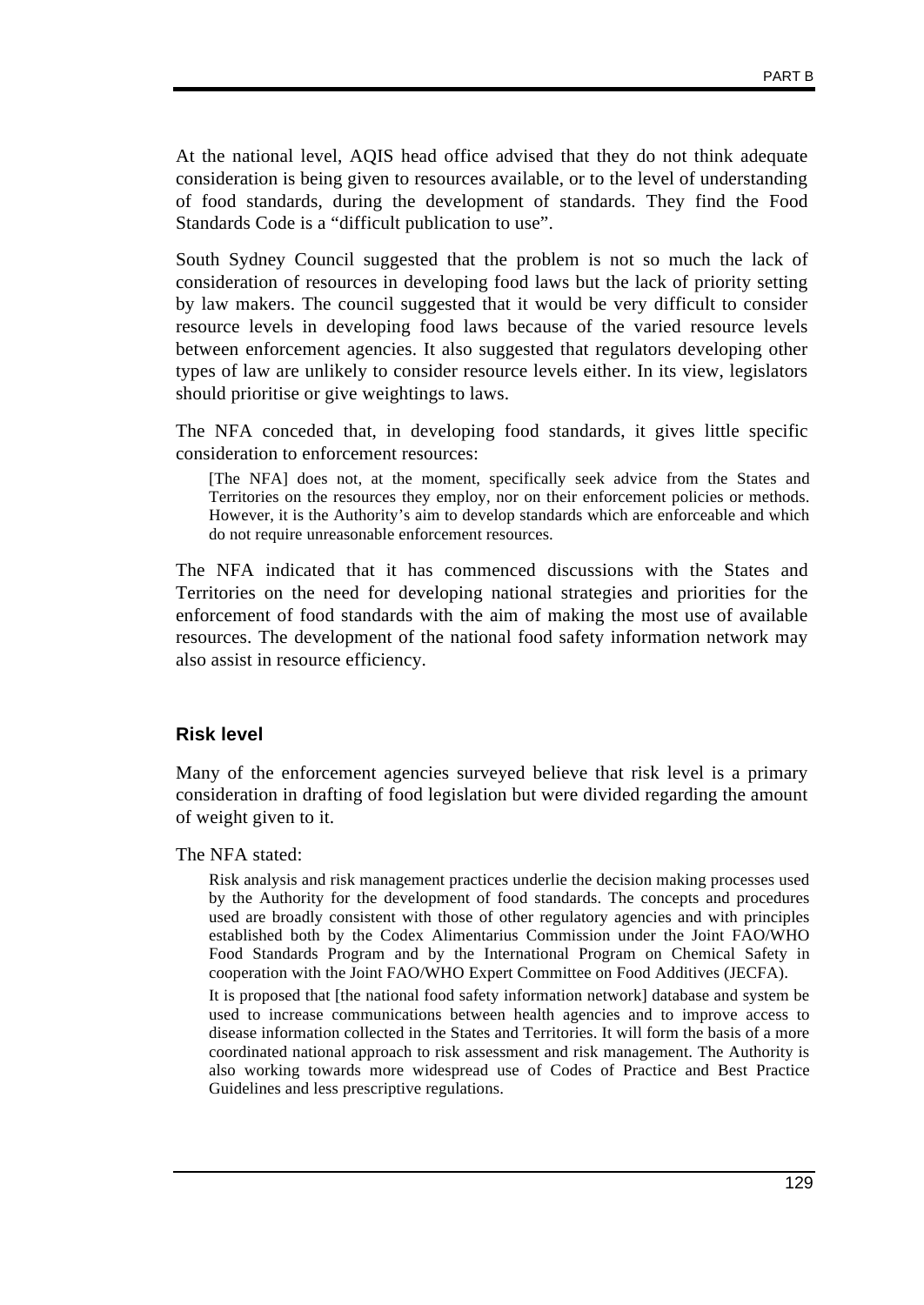As reflected in its 1994 discussion paper on Safe Food Handling, the NFA has extended the use of risk management in standard setting to the consideration of linking Hazard Analysis Critical Control Point (HACCP) procedures to legislation.

Most State and Territory authorities (6 out of 8) also indicated that they considered that risk was taken into account in developing regulations. The Western Australian Department of Health simply replied "Fully". Northern Territory Health Services responded in a similar manner regarding the regulations it promulgates. Without commenting on past practices, the Queensland Department of Health indicated

| Level of agency                                      | None | Moderate | Fully considered |
|------------------------------------------------------|------|----------|------------------|
| Commonwealth (AQIS)                                  |      | 2        |                  |
| <b>State and Territory</b>                           | 2    | nil      | 6                |
| Local Government and<br><b>Regional Health Units</b> | 13   | 17       | 6                |
| Total                                                | 16   | 19       | 14               |

Sample size 49.

that risk assessment and cost-benefit analysis is a requirement under the State's current regulatory review requirements. The South Australian Health Commission indicated that it views the development of food law as primarily about risk management:

The development of food law is primarily about risk management. The risks may be acute requiring the exclusion by law of certain ingredients which could lead to illness or death, or aimed at longer term health issues where the law is designed, as in labelling law, to provide purchasers with sufficient and accurate information to adjust their diet to minimise risk factors; for example, coronary heart disease associated with the consumption of high levels of saturated fats. This broad interpretation of risk in my view is the current approach taken in the development of food law.

Local and regional units were more pessimistic about risk levels being considered at the drafting stage, with 13 out of 36 believing that their is no consideration of risk, 17 believing it receives moderate consideration and six responding that it receives full consideration.

Specific responses from *eho*s included:

"perhaps consideration is given but legislation is often insufficient"

"risk is considered but with no relationship to resources"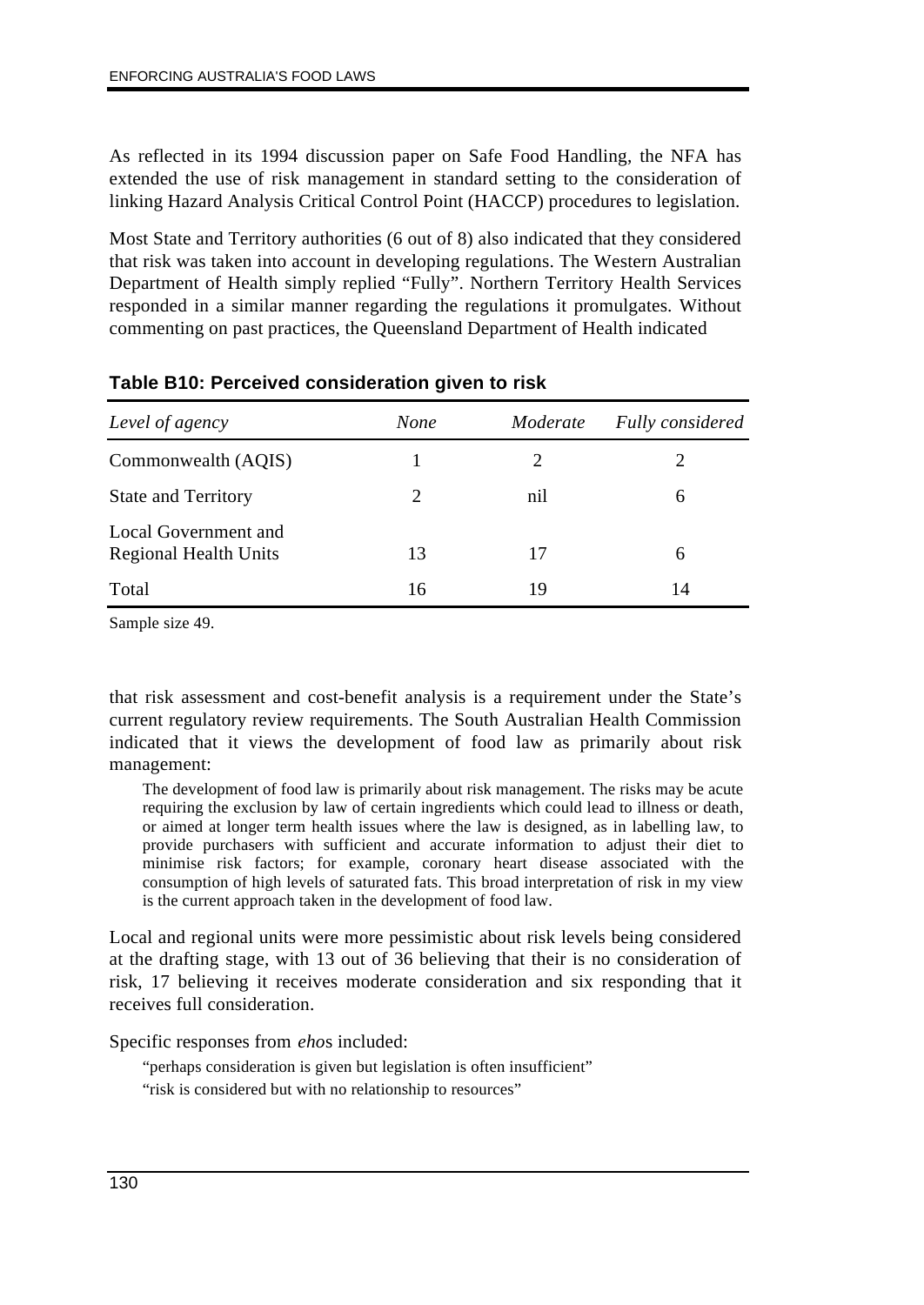"obviously considered but too much emphasis on compositional requirements of foods instead

of public health and safety"

"no, the analysts use a system of ease of sampling and/or transport difficulty"

South Sydney Council pointed to an apparent discrepancy in fines wherein higher risk problems receive lower fines. It said:

Possibly slightly more consideration is given [to risk than to the little given to resources], but it is not sufficient. For example, the maximum penalty for unclean premises is \$2500 whereas it is \$5000 for selling sausages with excess fat content.

Monash Council (Vic) thought that the previous regulatory regime in Victoria, before regulations were abolished, did reflect risk, especially the cleanliness regulations. Monash pointed out, however, that problems still occurred in the area of premises regulation:

...there was no clear classification of premises etc based on the risk of the premises. This could result in unnecessary requirements in low risk food premises in relation to structural matters.

Glen Eira Council (Vic), while indicating that risk is considered in developing food laws, identified what it saw as a few problems in the development process, namely that consumer affairs issues and political factors sometimes override sensible argument, and that:

data is not always available to demonstrate a need for a new law or an amendment. Proposals may be put forward because someone thinks it is a 'good idea'.

### **B4.5 Other current difficulties/issues**

*In your view, are there any other difficulties with current enforcement practices?*

A number of other issues and concerns were also raised by agencies:

• *industry ignorance/lack of mandatory training:* Mount Gambier Council (SA) said that many potential problems in food premises are bought about by, among other things, an inadequate knowledge of food hygiene by proprietors of premises where potentially hazardous foods are handled. Likewise, Devonport Council (Tas) criticised the "lack of basic training for food outlet staff and management in food hygiene, personal hygiene and food preparation/storage".

Tea Tree Gully Council (SA) undertook a random survey of people in the food industry, and found that a large number of people in the industry had no training and little knowledge of food laws. In response to this, the council held three workshops which focused on how businesses could avoid getting on-thespot fines. 144 people attended. The result was that: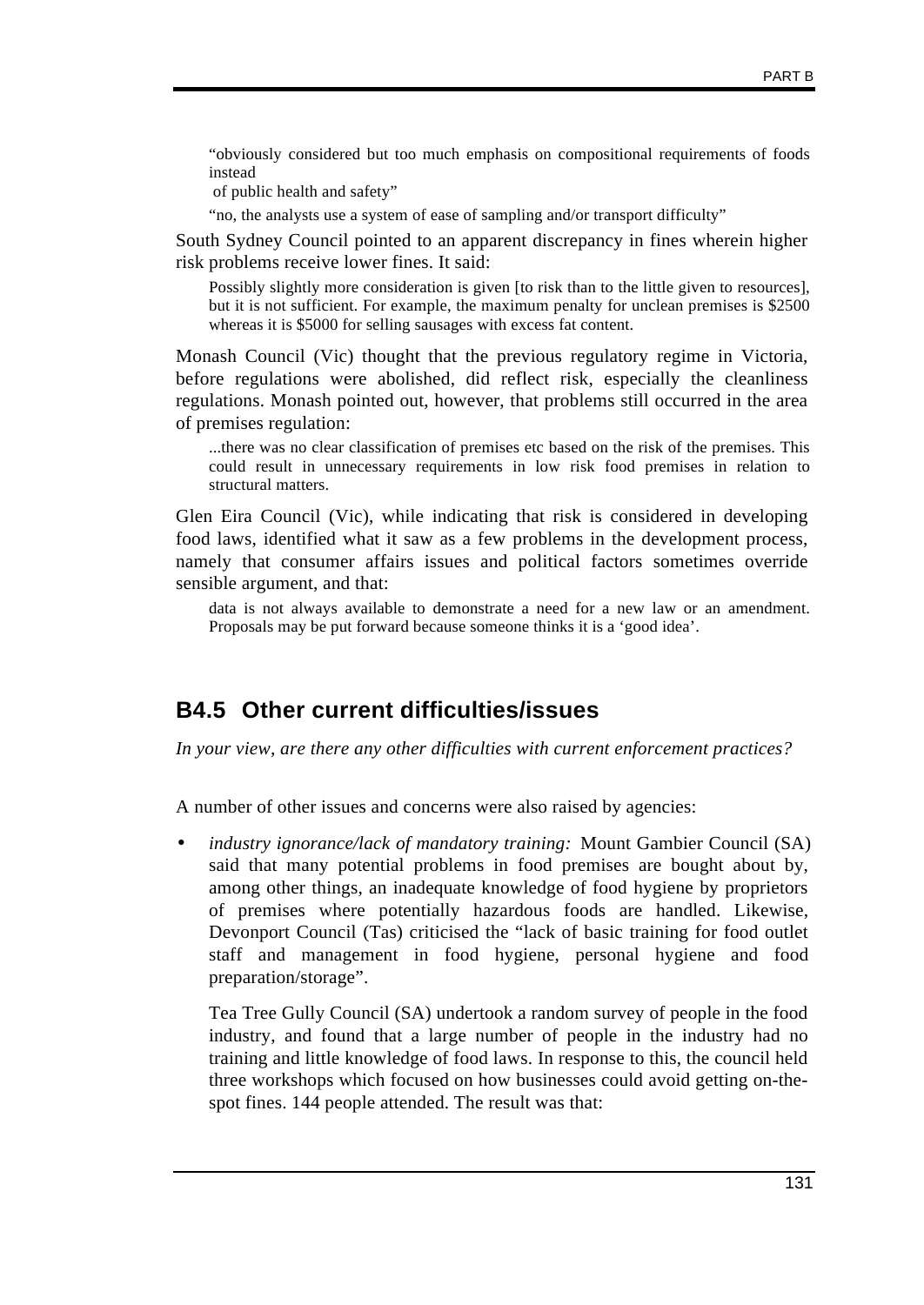Industry wanted training, information, guidelines/checklists (and) certificates and awards for doing the right thing. 49 people volunteered to work with us on four project groups to implement the industries ideas/suggestions.

The same council indicated that training needed to incorporate information on food laws, giving the opinion that there is a need for documents which describe to the various levels of the food industry how to meet the requirements of the law. Copies of legislation are too difficult for many proprietors to understand. The council itself is introducing training for the food industry about how to meet these requirements in the hope that the industry will be more self monitoring and therefore make the *eho*s job less policing and more one of guidance and control (also see Box B8).

Eastern Metropolitan Regional Health Authority (SA) stated as one of its current difficulties with enforcement, "No requirement for training or knowledge by food handlers and business owners". A lack of basic training was also raised as a problem by Devonport Council (Tas). Mackay Council (Qld) suggests compulsory education as a "boost" to the industry and to make the *eho*s job easier. Likewise, Gosnells Council (WA) said:

Officers employed by this Authority consider that there should be a minimum requirement for persons running food premises to have some basic knowledge of food law and hygiene before they can operate a food premises.

- *eho competencies*: the role of education was also seen to extend to the enforcers of food legislation. Whilst *ehos* are highly trained, the need for continued education was emphasised by councils such as South Sydney. This council also mentioned that different training is required for different enforcement tasks, suggesting that its officers where well equipped to undertake inspections at retail premises but that manufacturing premises inspection can require different skills. Adelaide City Council said " *ehos* need to know the process steps, and critical control points, of products being manufactured in their areas".
- *lack of mandatory inspections:* Sydney City Council suggested that NSW, and indeed the whole of Australia, should legislate for a mandatory number of inspections of food premises.
- lack of licensing powers: Mt Gambier Council (SA) advised that no notification or approval requirements for commencing a food business exist in South Australia. This problem was mentioned by several other councils, both in South Australia and other States.
- *lack of legal avenues for rectifying certain problems:* Brighton Council (Tas) said:

Food Standards Code has become 'the gospel' and there is a tendency to dismiss anything not included. In fact I have had instances where I believed action should have been taken only to be told by 'State Health' that no legal avenue existed.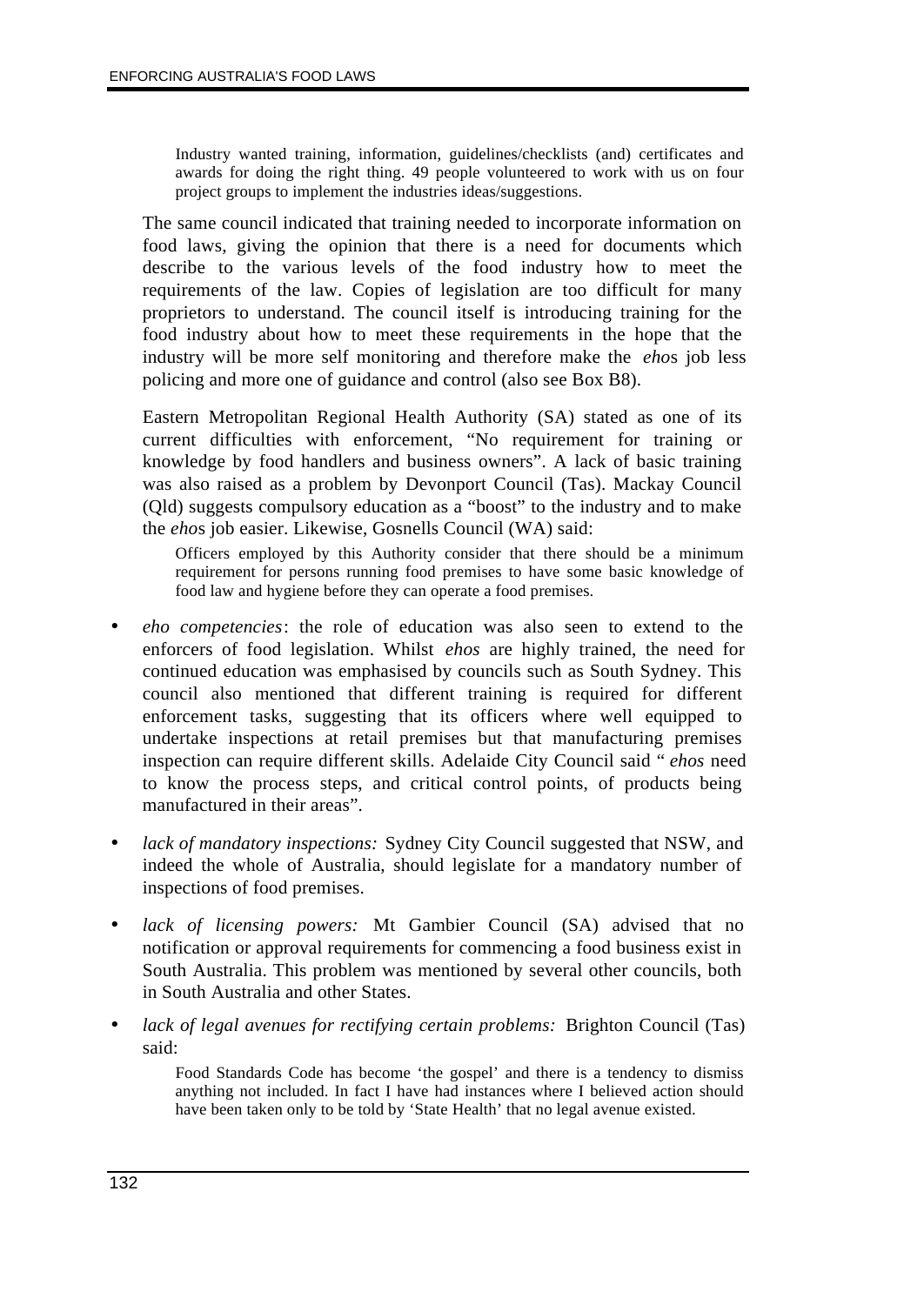- lack of information on the "need and usefulness of sampling": Northern Sydney Area Health Service (*PHU*) suggested that Directors of *PHU*s would be assisted by being provided such information which "may be used as a guide in decision making regarding subsequent warning letters and prosecutions".
- *lack of sufficient laboratory facilities for testing food samples in NSW:* Penrith Council (NSW) said "Another State laboratory facility would greatly assist; alternatively the State should subsidise analysis by private labs in order to encourage more sampling".
- *lack of national hygiene standards:* Glen Eira Council (Vic), amongst others, mentioned this caused difficulty for enforcement.
- *enforcement information costs:* Gosnells Council (WA) pointed out that local councils have to subscribe to the Commonwealth Government Gazette to find out about changes in food legislation, because they do not automatically receive a copy, which costs money.
- *problems on legislative interpretation:* AQIS identified a lack of feedback on legislation interpretation, and that minor problems have been experienced between the Therapeutic Goods Administration, NFA and IFIP as it is difficult to decide if some products are foods or therapeutic goods.
- *subjective interpretation of standards:* this concern was raised by, amongst others, Brighton Council (Tas).
- *the need to add value, and to be fair, equitable and flexible: Brisbane Council* advised that:

In talking to industry the most important points that have been brought to our notice are that Legislation and its implementation should have the potential to not only protect the community and ensure that a high quality, safe, food product is offered for sale but also:

- Provide a value added factor to offset the costs involved
- Be clear, precise, fair and equitable and structured to cater for the whole industry which ranges from large, highly resourced companies to the small family run snack bar.

Future legislation should be so structured and have the potential to produce the desired effect.

• *inspection fees: s*everal agencies, in particular NSW councils where license fees have been replaced with inspection fee provisions, commented on this issue. Sydney City Council said that incentives existed for councils to focus on building inspections because of the revenue benefits of such a prioritisation. Queanbeyan, on the other hand, pointed out that it underrecovers on its inspections and that it can only charge for two inspections per business per year anyway. South Sydney City Council charges an 'annual' inspection fee of \$110. This fee does not reflect any risk assessment or the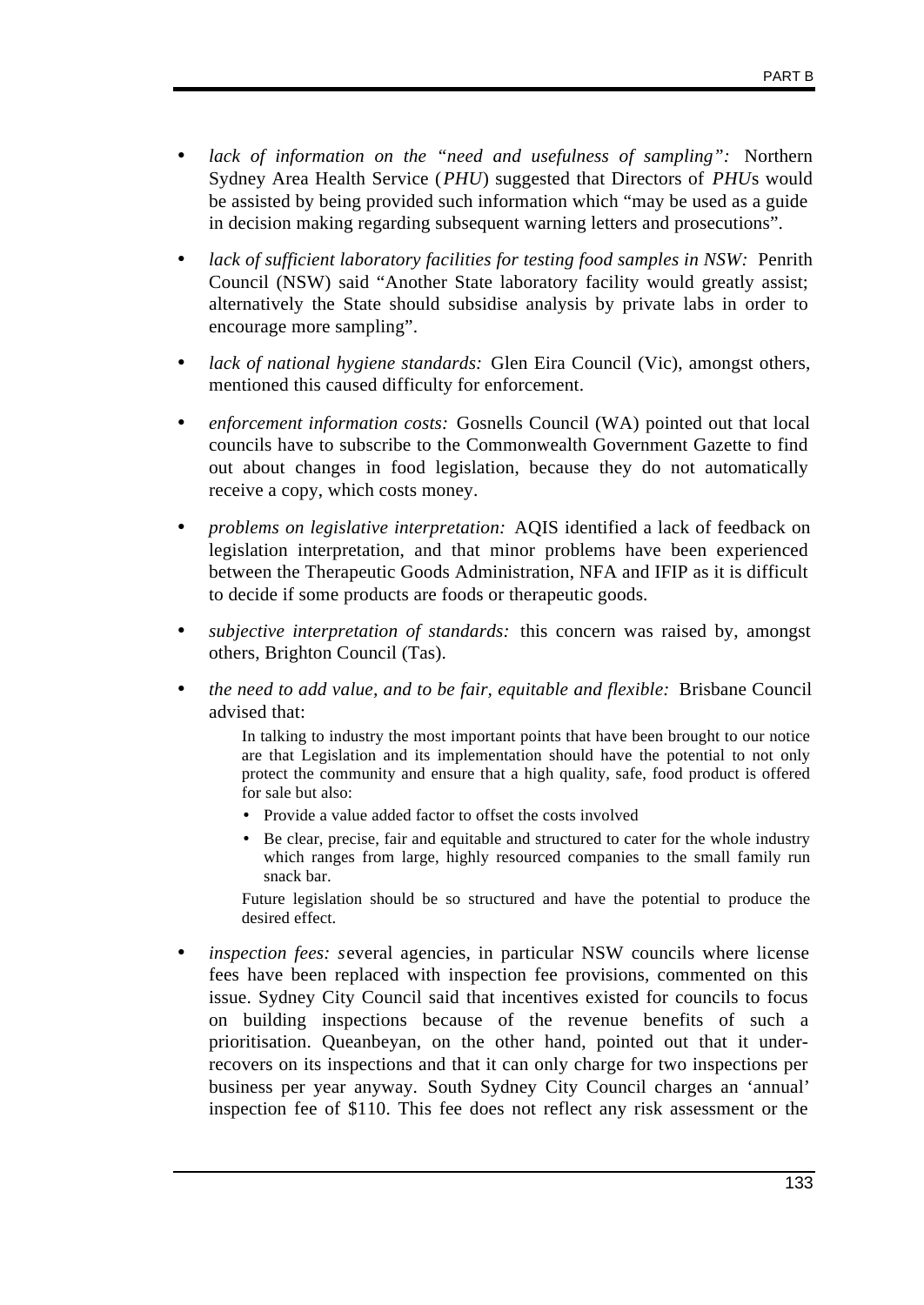number of inspections that may actually occur, although they are normally between two and four a year.

• *Victorian Council amalgamations:* a number of agencies expressed opinions about Council amalgamations in Victoria, some seeing them positively, others less so. For example, the AIEH indicated that it estimates that there will be 30 to 45 percent fewer *ehos* in Victoria after the current Council amalgamations are completed. According to the AIEH, "This drastic reduction could have serious ramifications...There is also an uneven distribution of *ehos* in Victoria".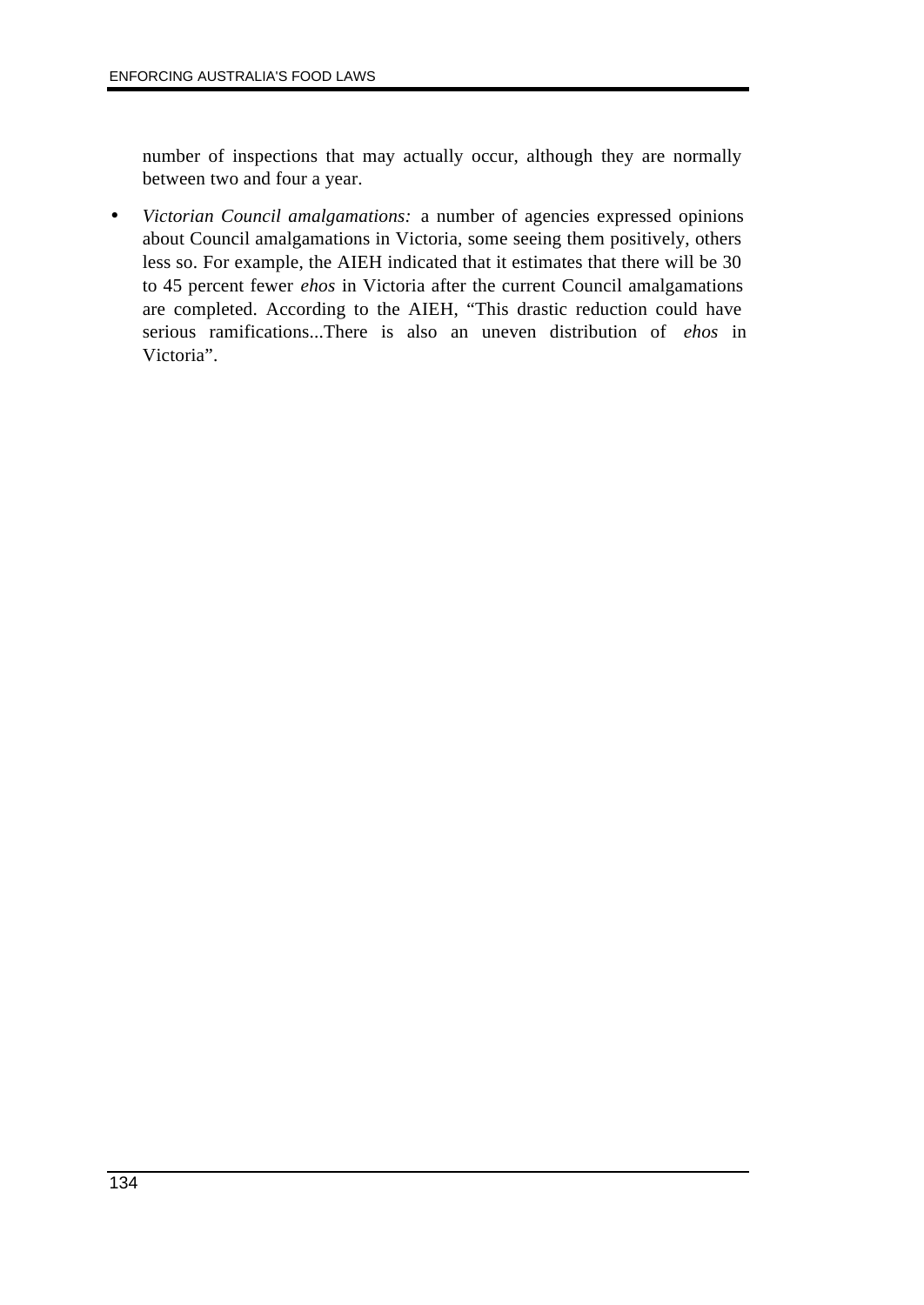# **PART C: APPENDICES**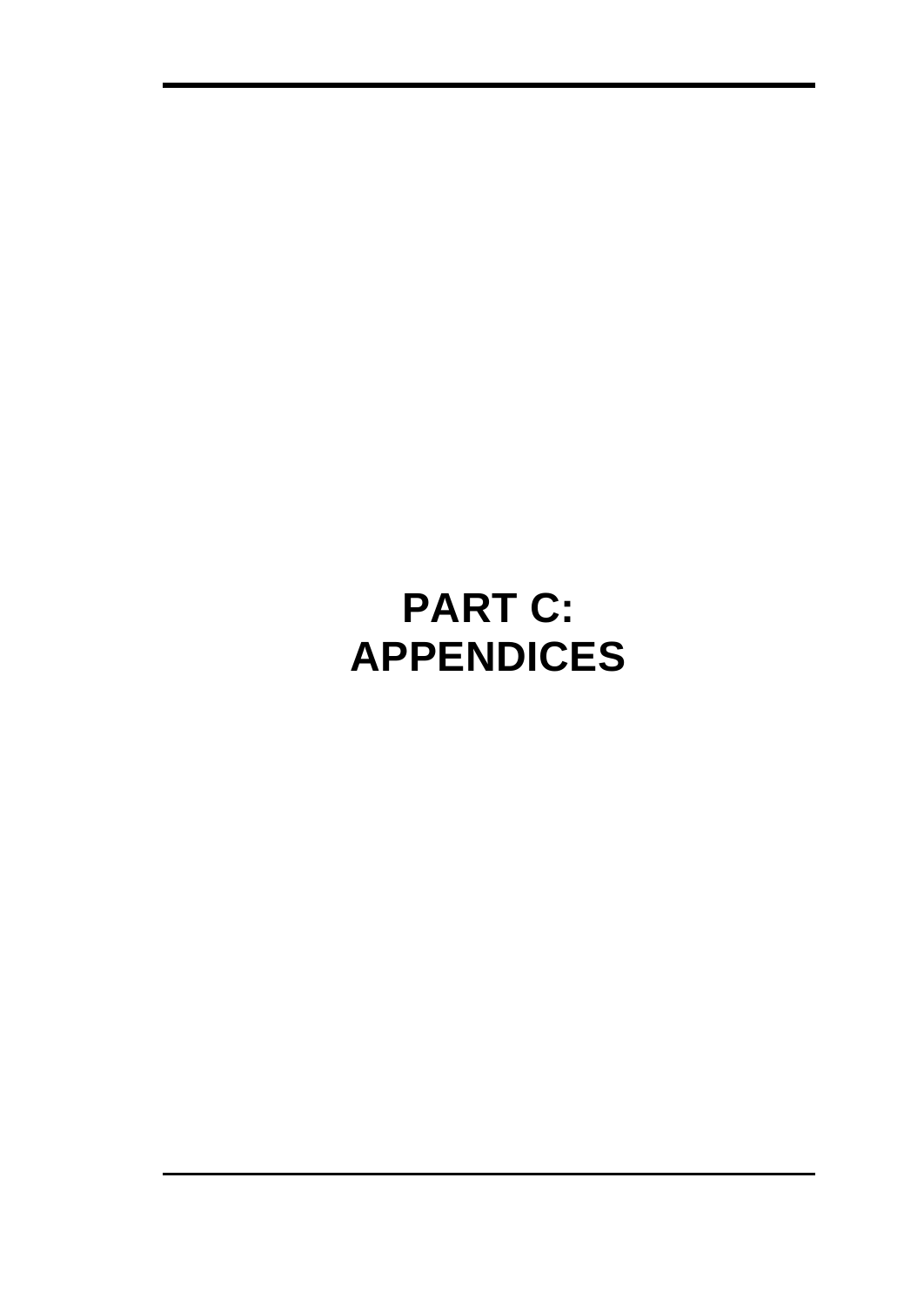# **C1 STATE/TERRITORY INSTITUTIONAL ARRANGEMENTS**

This appendix contains consolidated information on the institutional arrangements and responsibilities of the States and Territories in relation to enforcing Australia's food laws.

# **Western Australia**

### *Food legislation*

In Western Australia, food matters are covered by the following laws:

- *Health Act 1911;*
- *Health (Food Hygiene) Regulations 1993;*
- *Health (Adoption of the Food Standards Code) Regulations 1992;*
- *Health (Game Meat) Regulations 1992 ;*
- *Poultry Processing Establishment Regulations;* and
- various Local Government Authority Health by-laws.

All regulations and local authority by-laws are established by the *Health Act 1911*.

### *Relevant bodies and functions*

The Health Department of Western Australia has overall responsibility for the development and administration of the Food Act and the regulations made thereunder.

The Department is also the central focus point for the dissemination of information (eg, food recalls, infectious disease notifications, and coordinating investigations). Food sampling is coordinated under the Western Australian Food Monitoring Program.

That said, both local authorities and the Health Department administer the Food Standards Code, which is adopted by regulation made under the Health Act.

Further, the State's 143 local councils generally also administer the Health (Food Hygiene) Regulation.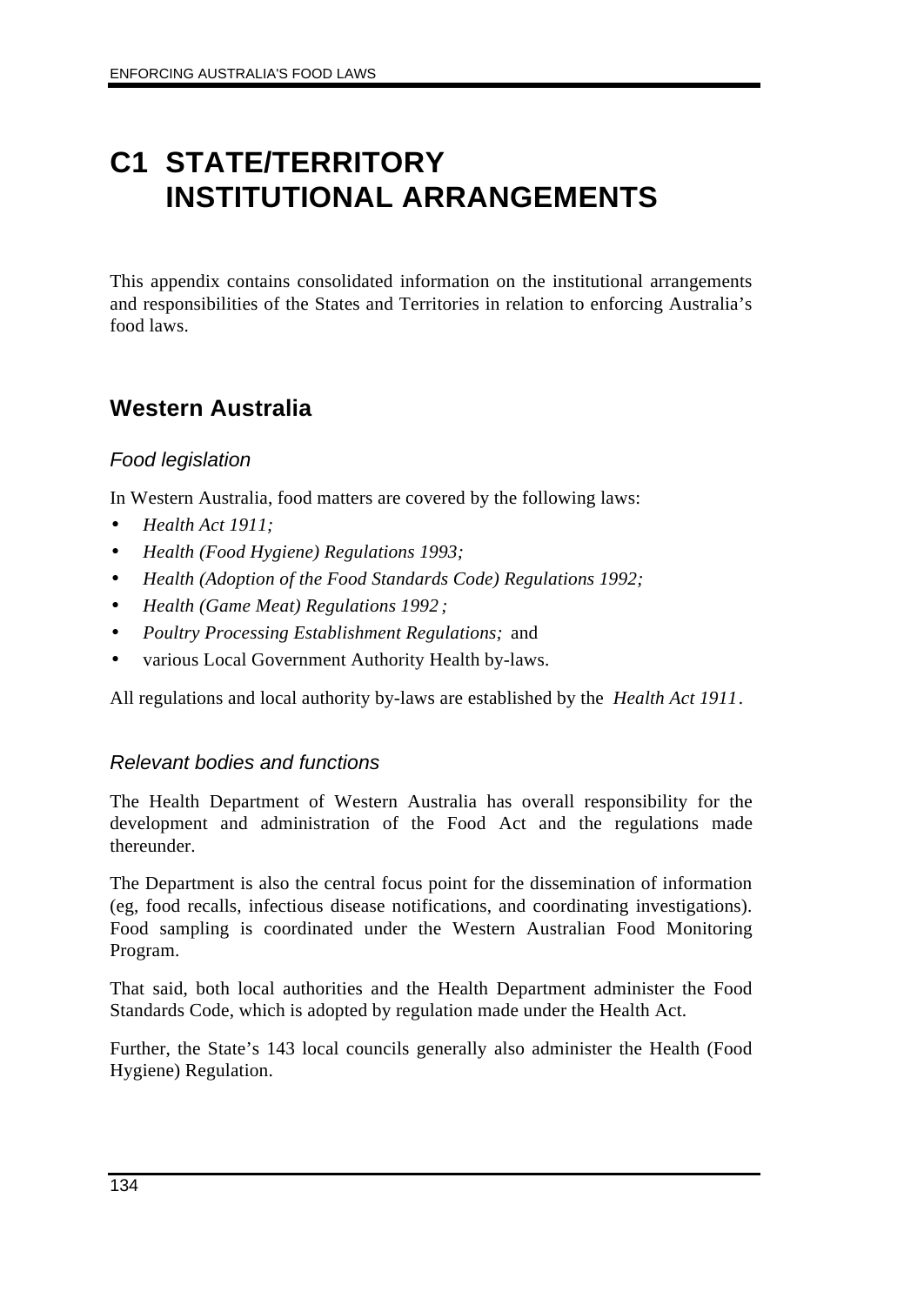Other local government functions include adopting and administering health bylaws (eg, eating house registrations), and undertaking routine inspections of food premises.

### *Enforcement powers and penalties*

Enforcement powers available in Western Australia include various orders (which if issued by local authorities are appealable to the Executive Director of Public Health); licensing powers over a limited range of establishments under Eating House regulations; and prosecutions. Maximum penalties for breaches of the Health Act are \$10 000 or 12 months imprisonment.

On-the-spot fines are not available.

# **South Australia**

### *Food legislation*

The *South Australian Food Act 1985* covers four principal areas of food legislation:

- composition (ingredients, residues, additives);
- labelling;
- hygiene of premises and personnel; and
- the prevention of the sale of unfit food.

The *SA Food Hygiene Regulations 1990* supports the Act on hygiene and unfit food. These regulations are generally broadly worded, replacing previously prescriptive requirements.

### *Relevant bodies and functions*

The South Australian Health Commission has overall responsibility for the development, administration and enforcement of the Act, although in practice the Commission is responsible mainly for enforcing the composition and labelling regulations contained in the Food Standards Code. The Commission conducts a regular food sampling program both in metropolitan and country areas, and it maintains a database of the sampling results. The Commission uses a two-phase approach to sampling involving an informal 'trial' sample followed up by a legally robust 'official' sample. However, for some specific food types where composition breaches are or used to be common, the Commission by-passes the trial sample step and simply takes regular official samples.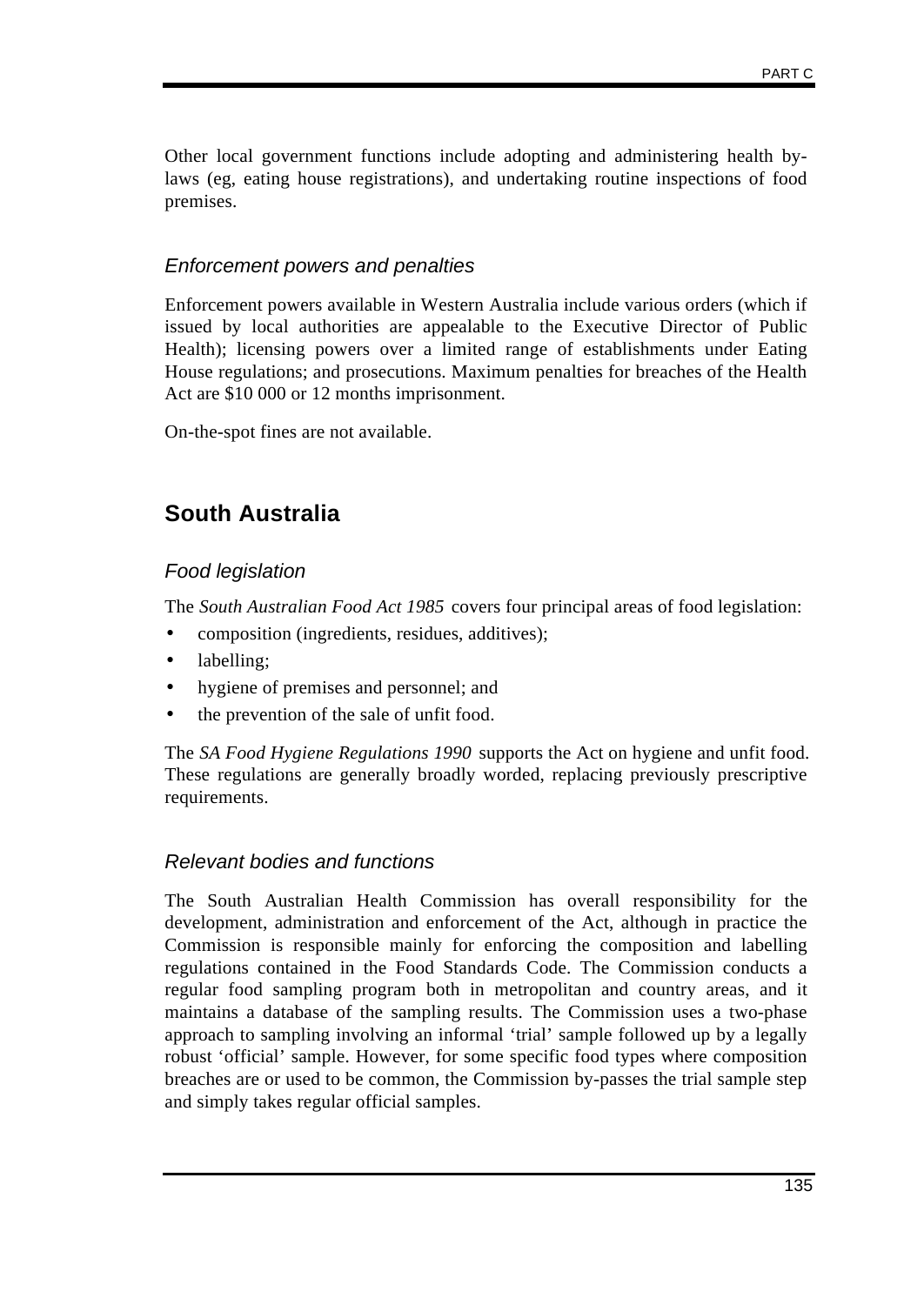Local Councils are responsible under the Act for food hygiene and prevention of the sale of unfit food. Council *ehos* are directly delegated powers under the Act, including powers of inspection, the power to issue an Order to require firms to rectify hygiene or unfit food problems (although these Orders are appealable to the SA Health Commission), the ability to impose expiation notices, and the power to initiate prosecutions. Councils may also undertake some limited sampling as part of their investigations into the fitness and hygiene of food.

There are 118 Councils in South Australia. While many councils have their own *ehos*, some councils are very small and, in some cases, one *eho* is contracted to undertake enforcement activities for several local government areas. Alternatively, the functions of a number of local governments may be undertaken by 'county boards' such as the Eastern Metropolitan Regional Health Authority. Further, in some remote parts of the State, there is no local government coverage. In these areas, administration of food hygiene and unfit food provisions is undertaken by the SA Health Commission.

### *Enforcement powers and penalties*

Enforcement powers available in South Australia include expiation notices (maximum \$200), orders to rectify hygiene and unfit food problems (although seizure/destruction/recall orders for unfit food are only available to the Commission), and court proceedings. Maximum penalties for breaches of the Act are \$8000 and a maximum of two years imprisonment.

There are no licensing powers related specifically to food businesses, although building approvals for new premises must be granted by Councils.

# **Tasmania**

### *Food legislation*

The *Tasmanian Public Health Act 1962* covers the following areas of food legislation:

- labelling:
- composition and analysis (ingredients, residuals and additives);
- hygiene and personal premises; and
- offences in connection with the sale of unfit food, use of unfit premises etc.

The Act is supported by the *Food Hygiene Regulations 1977*.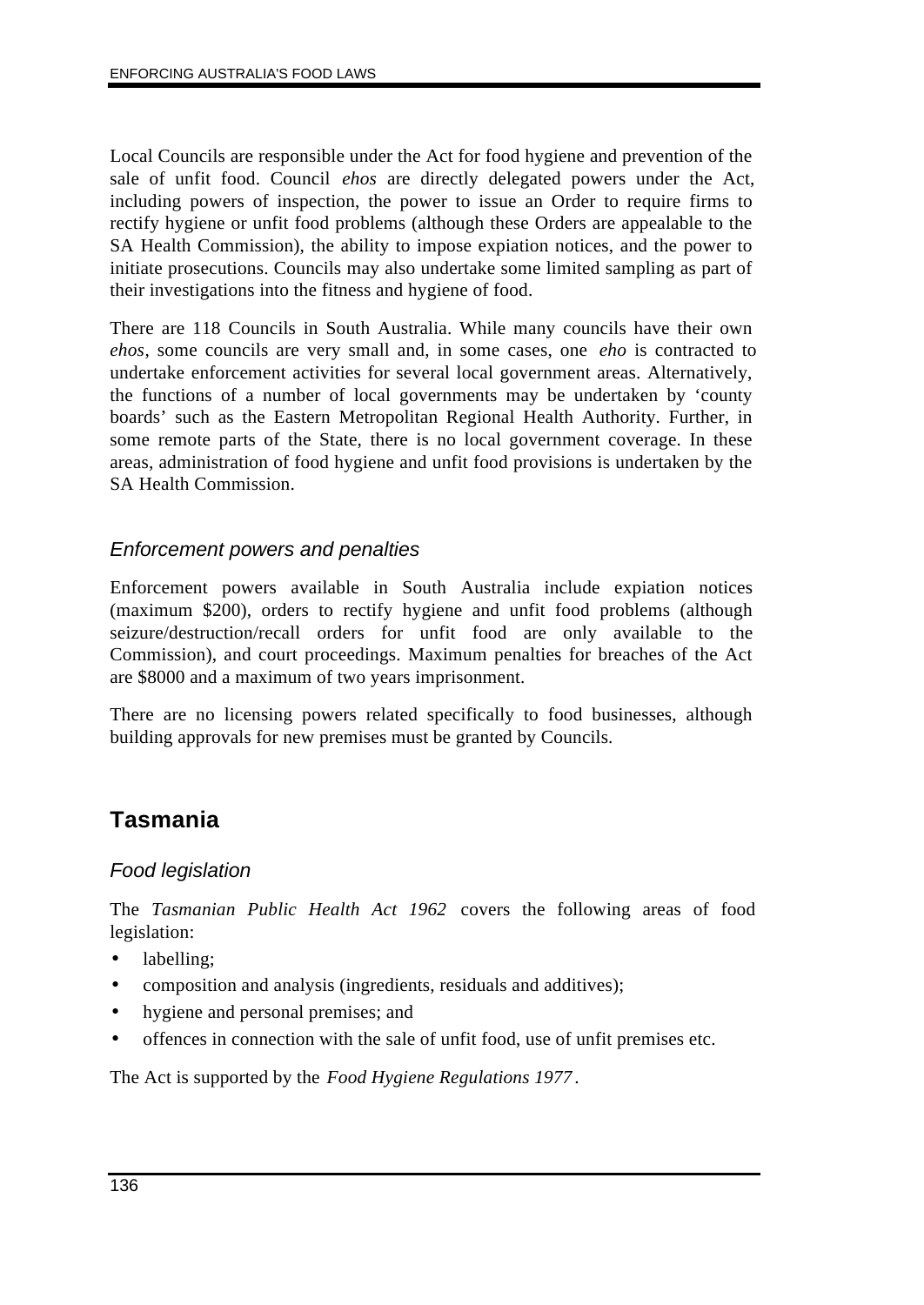### *Relevant bodies and functions*

Whilst the Tasmanian Department of Community and Health Services has overall responsibility for the development and administration of the Act, local government authorities throughout Tasmania have a responsibility for enforcement of the Act and related Regulations.

As part of the Department's responsibilities, the Director of Public Health has been given powers to intervene to ensure local government undertakes it responsibilities in accordance with the legislation, with the public able to request that the Director resolve public health issues. Despite these powers to intervene, the administration of public and environmental health is based on a partnership between State and local government, and council officers are encouraged to call upon State officers when assistance is required.

The Department also conducts a regular food sampling program in conjunction with local government and maintains a data base of the results. Complementary food sampling programs are also undertaken by many councils and this data is included in the State data base.

From time to time, the Department also undertakes surveys of food premises to ascertain current hygiene practices and to assist local government develop and implement programs to improve standards.

In addition to the central office located in Hobart, the Department also has regional officers located in the North and North West of the State staffed by qualified *ehos* who have the power of local government *ehos*. The principle role of the regional officers is to provide assistance and coordination to local government and their *ehos* on the full range of public and environmental health duties.

Local governments, of which there are 29 in Tasmania, are required to register and license 'prescribed' food premises, including all eating houses, take-aways, butchers, bakeries, fish shops, shellfish sheds and smallgoods manufacturers. Regular inspections of these premises by council *ehos* are required under the Food Hygiene Regulations, with provision for the serving of orders or notices requiring works to be completed by the licensee.

Each Tasmanian council has at least one *eho*, responsible for a range of duties including food, and the Department monitors local government *eho* numbers to ensure a minimum ratio of one *eho* per 10 000 population.

### *Enforcement powers and penalties*

As mentioned above, councils have the power to license 'prescribed' premises and issue rectification orders and notices to licensees.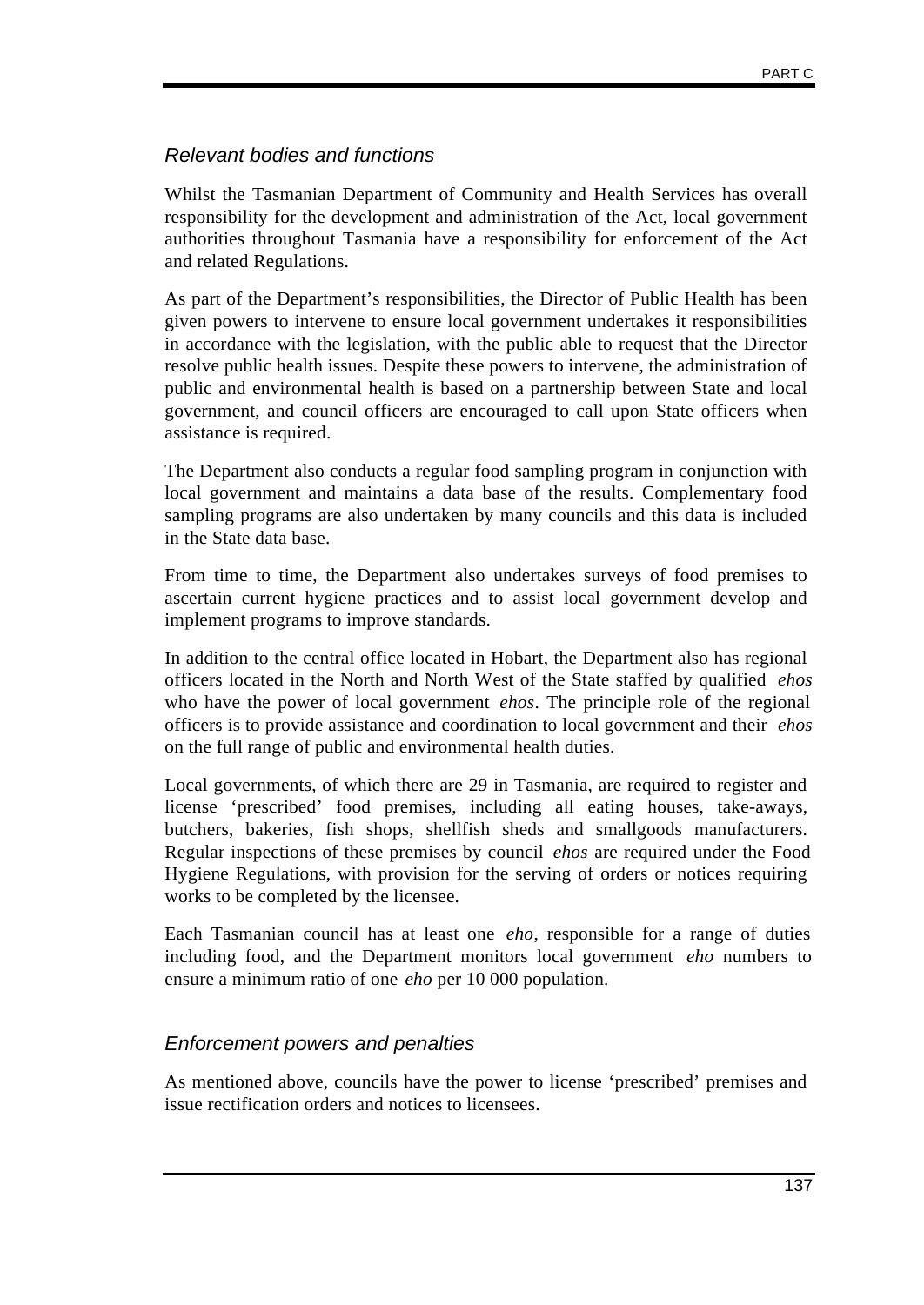In extreme cases, the food premises may be closed down until standards are improved to the satisfaction of the council or departmental (regional) *eho*, although appeals against orders and notices can be made to the courts. Likewise, *ehos* may initiate prosecution against food premises proprietors for breaches of the Act or Regulations, and penalties range from \$5000, though traditionally the Courts have imposed fines much less than those stated in the Act.

Seizure of unfit foods may be undertaken by any *eho* and the food destroyed forthwith or held for 48 hours pending an appeal.

Provisions to levy on-the-spot fines are not currently provided for, but will be included in the new Tasmanian Food Act presently being drafted.

# **Victoria**

### *Food legislation*

In Victoria, the law regarding the wholesomeness, purity, preparation and sale of food is contained in the *Food Act 1984*. Amongst other things, the Act gives effect to Australian Food Standards developed by the NFA. The Act also makes it an offence for any person to sell, prepare for sale or pack any food that is unfit for human consumption or that is adulterated.

There are no subordinate regulations under the Act.

### *Relevant bodies and functions*

At the State level, the Food Safety Unit (within the Public Health Branch of the Department of Health and Community Services) is responsible for coordinating and managing a state-wide strategy for ensuring the provision of a safe and nutritious food supply, particularly through the monitoring and surveillance of the production, processing and handling of food.

The Unit's major activities include:

- coordinating surveillance activities through, amongst other things, the compilation of a state-wide analytical database on food samples;
- legal and policy development and coordination; and
- emergency response (maintaining 24 hour capacity to respond to major food poisoning and contamination incidents).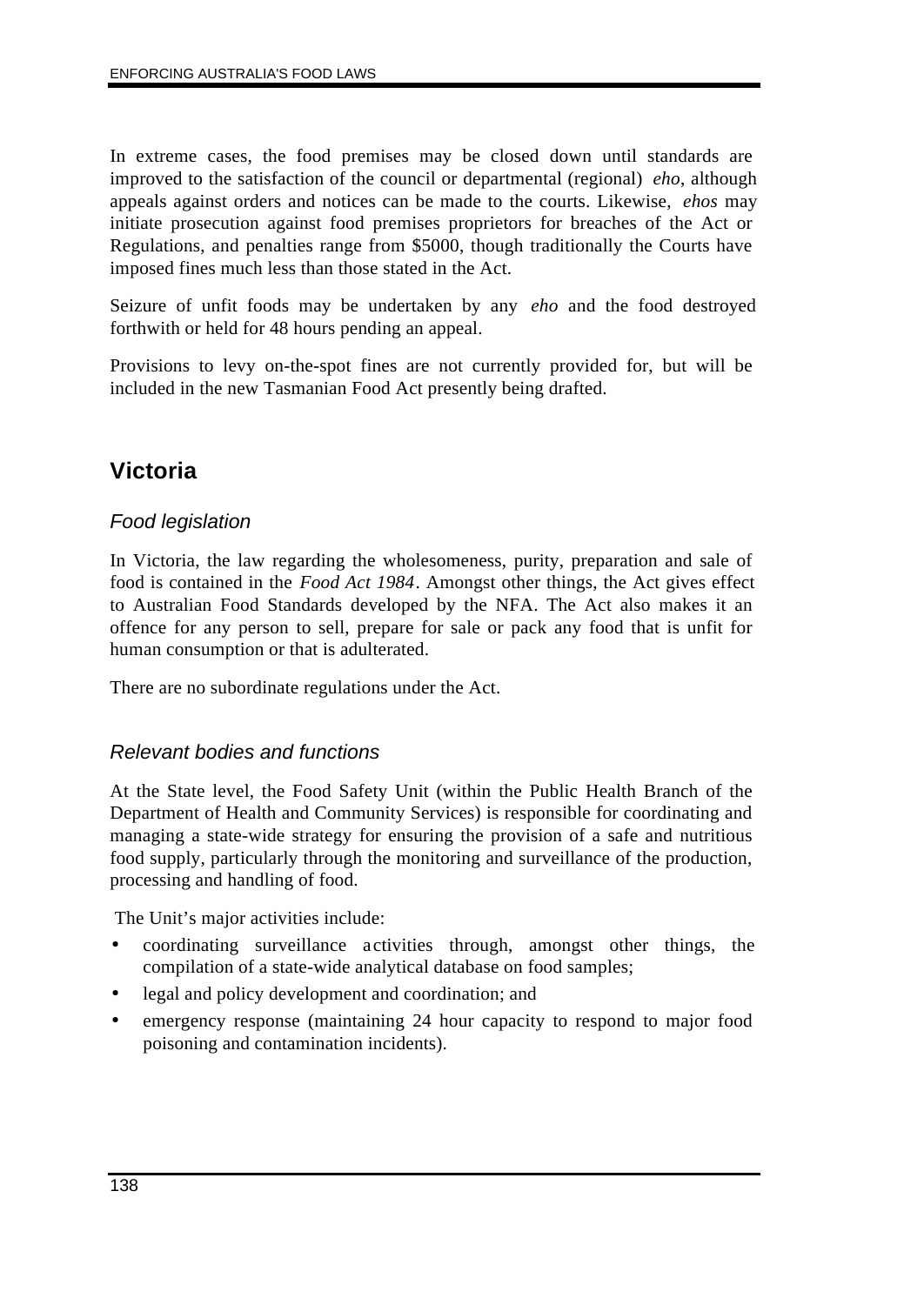The Department of Health and Community Services also operates regional offices. These offices employ *ehos* and provide services to respond to regional needs, including assisting in food recalls.

Virtually all food enforcement, however, is conducted at the local level. Victoria's 78 local governments are responsible for registering food premises and employing most of the State's *ehos*.

#### *Enforcement powers and penalties*

Enforcement powers in Victoria are contained in the *Food Act 1984* and penalties are set down for various breaches of the Act. The penalties range from fines to imprisonment. The maximum financial penalty is \$20 000 and the maximum term of imprisonment is six months.

Provision is made for licensing by local governments.

## **New South Wales**

#### *Food legislation*

The *New South Wales Food Act 1989* generally follows the National Health and Medical Research Council (NHMRC) Model Food Act. It operates in conjunction with the *Food (Standards) Regulation 1989* , which was replaced on 1 September 1995, and the *Food (General) Regulation 1992.* The Act creates offences in relation to the sale of food in the State, in particular:

- food composition (standards, safety, pu rity, etc);
- labelling and advertising; and
- food handling.

#### *Relevant bodies and functions*

The administration of the Food Act is vested in the Minister for Health. The Minister's administration and enforcement responsibilities are predominantly carried out by the Area Health Services. Area Health Services where constituted under the *Area Health Services Act 1986*, providing for food inspectors to be attached to *PHUs* of which there are currently 28. The Department itself no longer has food inspectors, although three members of the Environmental Health Food and Nutrition Branch are authorised under the Act.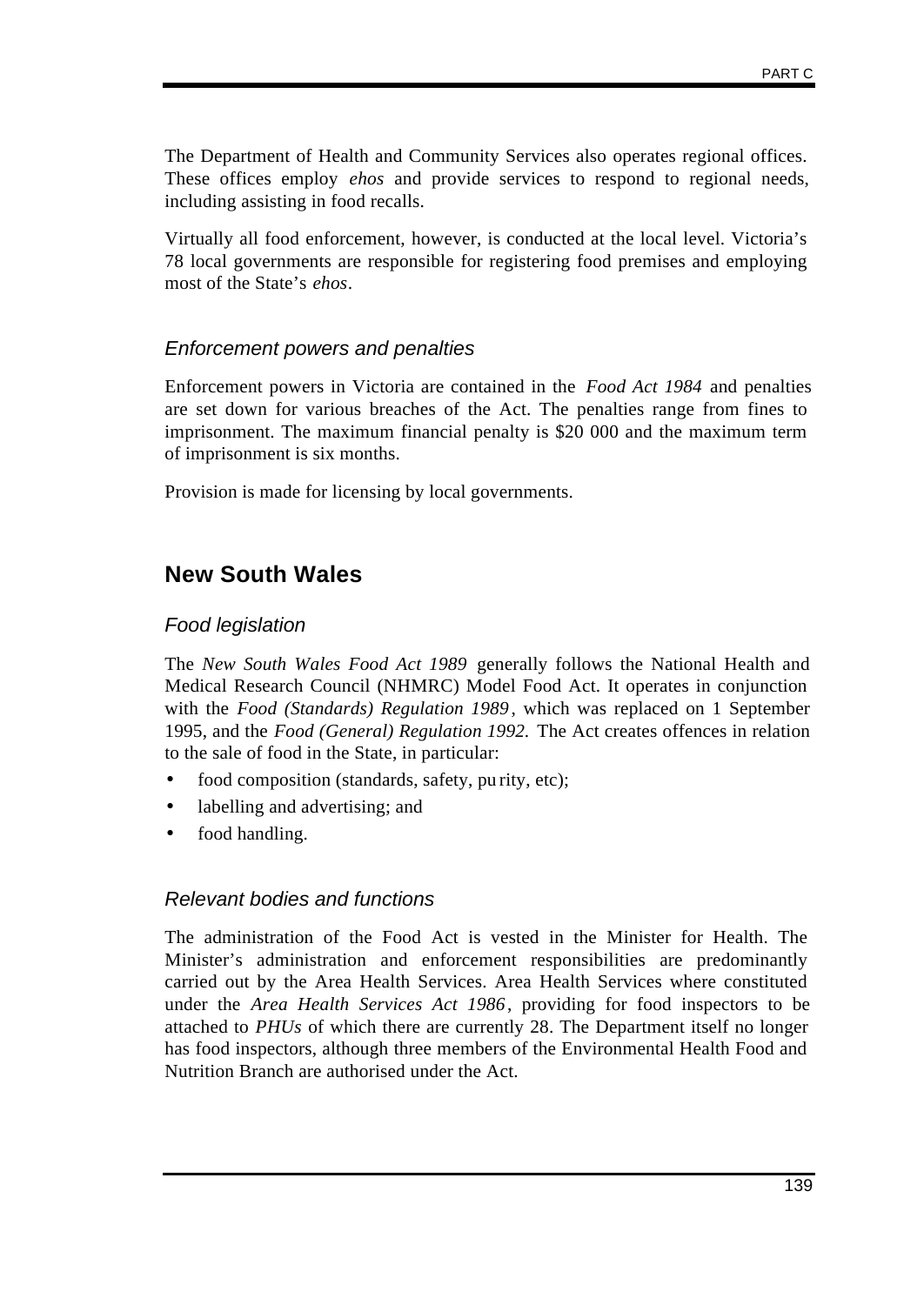Area Health Services and the Health Department effectively operate in parallel. The Health Department's Food and Nutrition Policy Unit networks with the food inspectors in the *PHUs*; the Department's Director of disease prevention networks with the Directors of the *PHUs*; and the Department's Director General networks with the higher management of the Area Health Services.

Whilst many of the 178 local councils in NSW employ *ehos*, with around 800 statewide, they have no obligation to administer or enforce the Food Act. Council activities are discretionary, and range from nothing to substantial involvement in the area of food handling.

The NSW Dairy Corporation and the NSW Meat Industry Authority have limited involvement, and some of their officers are authorised under the Act.

### *Enforcement powers and penalties*

*Ehos* can prosecute under the Act, which provides a maximum penalty of \$5000, six months imprisonment or both, and the Food (General) Regulations, which contain a maximum penalty of \$2500.

Further, some councils are able to issue on-the-spot fines (although *PHUs* are not).

However, neither councils or *PHUs* are permitted to license any food business; with building approvals by councils being the only related mechanism in this area.

The introduction of a SEINS on-the-spot fine system is currently being examined.

## **Queensland**

#### *Food legislation*

Food legislation administered in Queensland includes:

- *Food Act 1981* (currently under review);
- *Food Standards Regulation 1994* ; and
- *Food Hygiene Regulations 1989.*

The *Food Act 1981* sets out basic administration and enforcement provisions and prescribes offences and penalties in connection with the sale and preparation of food. The Act also sets general labelling requirements. More specifically, the Act regulates all aspects of food preparation, processing, handling, packing, labelling, serving, supplying, storage transport, and sale.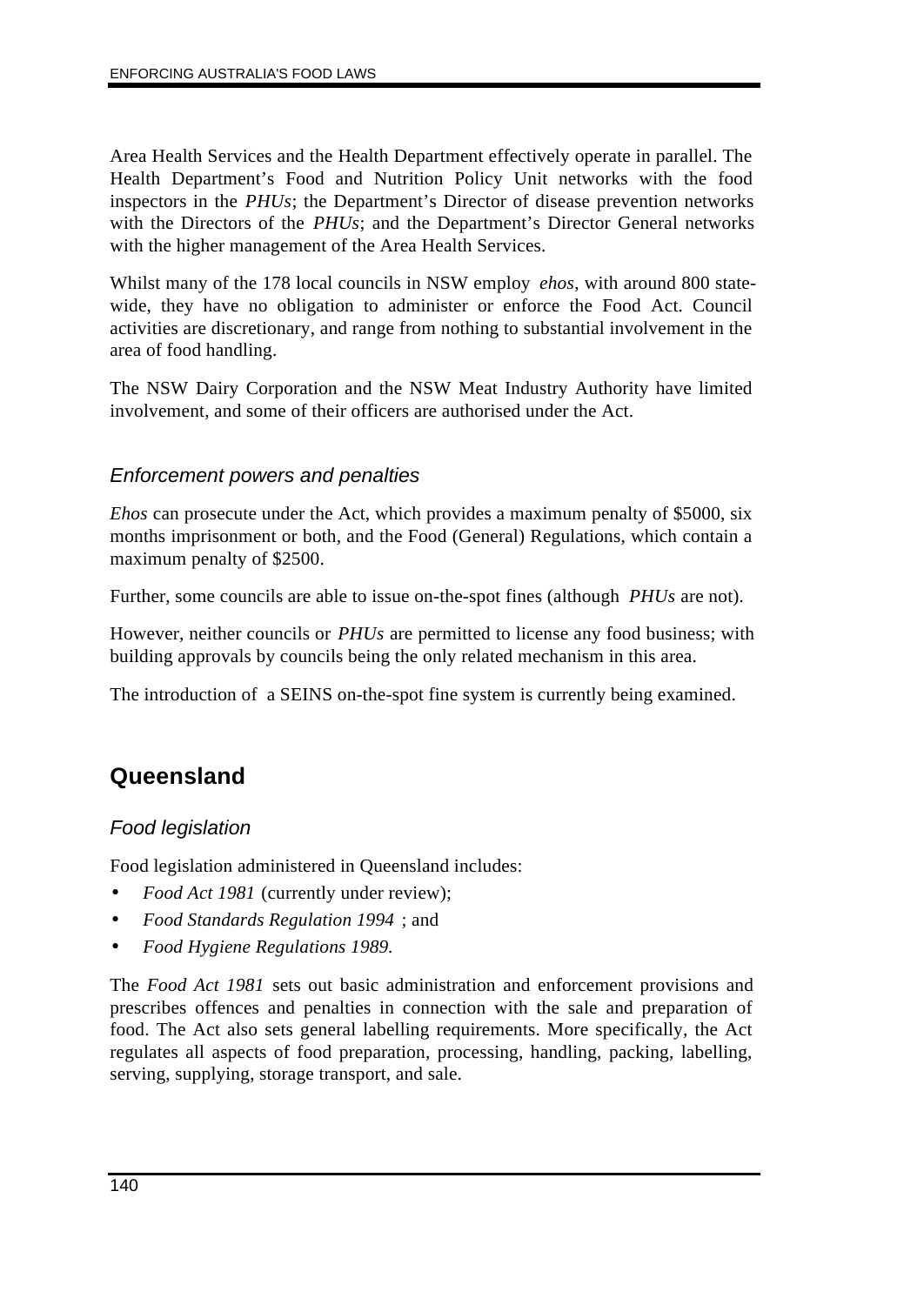The *Food Hygiene Regulations 1989* prescribe for, among other things;

- structural specifications for food stores;
- conduct and personal hygiene of workers;
- food handling and storage requirements; and
- conditions for licensing of persons and registration of premises.

The *Food Standards Regulation 1994* adopts the Food Standards Code.

#### *Relevant bodies and functions*

The Queensland Department of Health is involved in development of legislation, codes of practice and policies regarding food as well as coordinating food sampling and surveys carried out by the Regional Health Authorities. It also coordinates recalls for hazardous foods throughout Queensland.

Regional Health Authorities, of which there are 13, have responsibility for monitoring and enforcing the Food Act, and the Food Standards Regulations within their respective area of jurisdiction. This involves various activities including:

- food sampling for examination or testing as part of regional food sampling programs;
- participation in state-wide food surveillance programs; and
- assessing and enforcing food labelling requirements and food advertising.

Regional Health Authorities also provide technical advise to local government, industry, members of the public and other interested organisations on food standards, food hygiene and food safety generally, and have responsibility for ensuring that food recalls have been effected and that complaints and incidences of food-borne illness are investigated and reported.

The 136 local governments in Queensland have the responsibility for administering the Food Hygiene Regulations.

#### *Enforcement powers and penalties*

Penalties under the *Food Act 1981* range from \$2400 to \$6000. The *Food Act 1981* has been under review in 1995 with, among other things, increased penalties, custodial sentences and on-the-spot fines being considered. Licensing of food premises is also provided for in Queensland.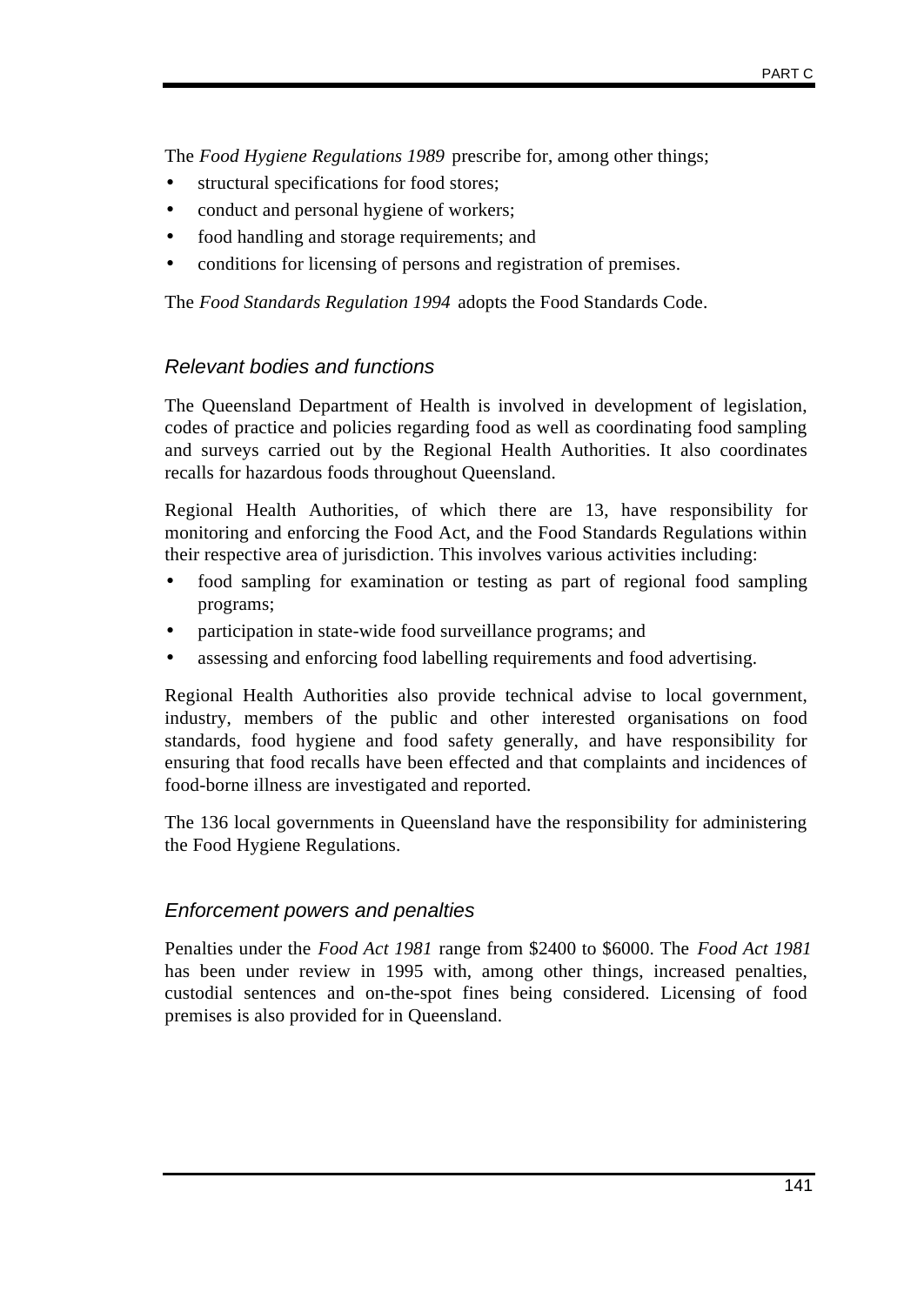# **Northern Territory**

#### *Food legislation*

The principle Northern Territory food safety legislation consists of the:

- *Food Act 1986*;
- *Food (Administration) Regulations 1995* ;
- *Food (Interim Provisions) Regulations 1986* ; and
- *Food Standards Regulations 1988*.

The *Public Health (Shops, Eating Houses, Boarding ¾ Houses, Hostels and Hotels) Regulations* contain certain provisions relating to the registration and standards for Eating Houses. The building code of Australia, which is adopted into the laws of the Northern Territory through the Building Act, provides standards for internal finishes and fitting out of new food premises.

The Territory's Food Act is based on the NHMRC Model Food Act.

#### *Relevant bodies and functions*

All public health and food legislation is administered throughout the Northern Territory by Territory Health Services *ehos*, except in Alice Springs where this function has been devolved to Alice Springs Town Council through a Service Agreement with Territory Health Services.

Legislation and policy development, intersectoral liaison, and program development and coordination are undertaken by the Environmental Health Program Directorate of Territory Health Services.

#### *Enforcement powers and penalties*

Maximum penalties for contravention of the Food Act and Regulations range from \$1000 to \$5000.

Provision is made for licensing of a limited range of establishments under Eating House by-laws.

The power to issue on-the-spot fines is not currently provided for but is being investigated.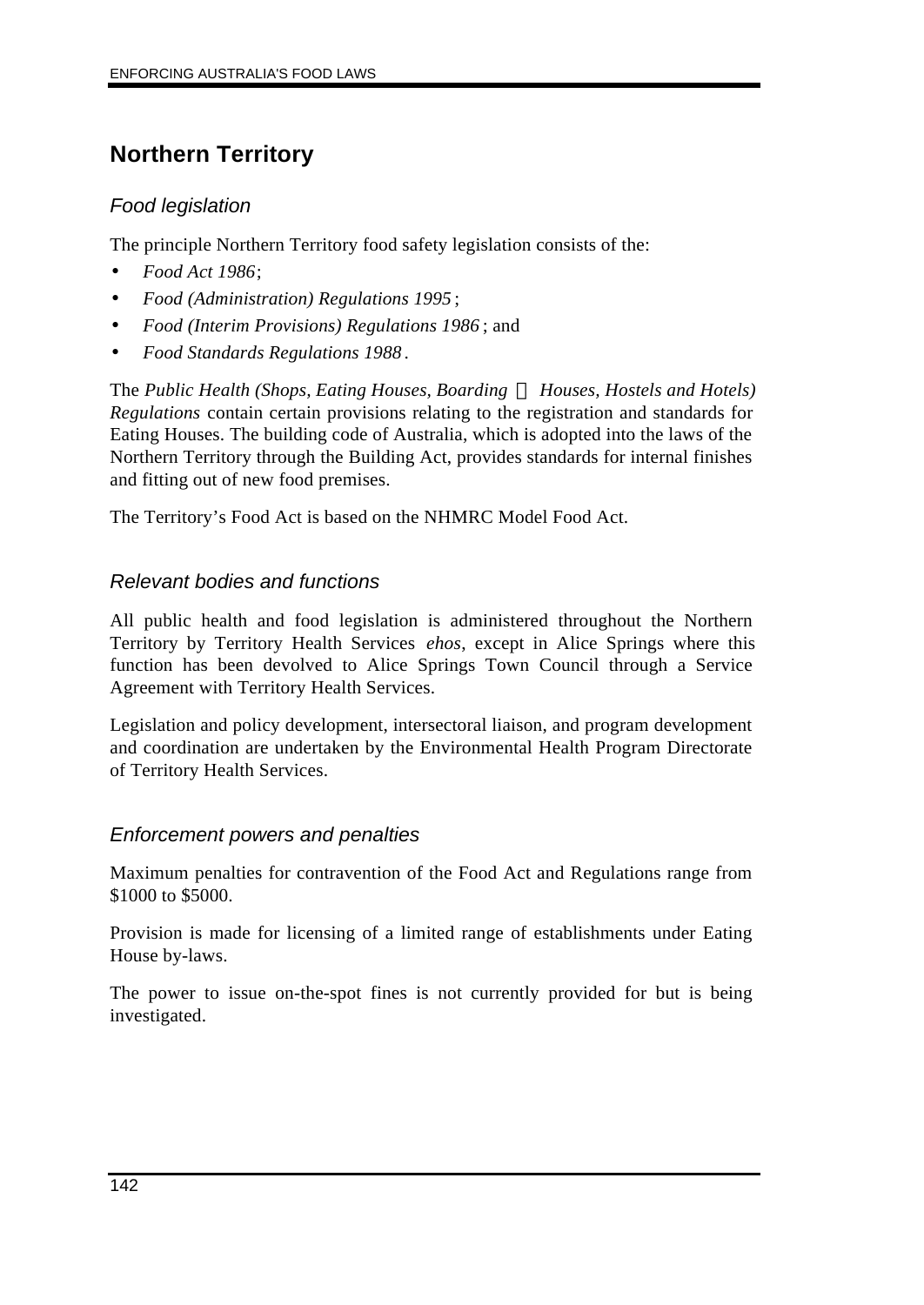# **Australian Capital Territory**

## *Food legislation*

The ACT's legislation includes:

- *Food Act 1992*;
- *Public Health (Sale of Food and Drugs) Regulations 1928* ;
- *Public Health (Meat) Regulations 1928* ; and
- *Public Health (Eating House) Regulations 1928.*

The legislation lists offences, sets penalties and provides for licensing of food businesses. It also provides for exemptions from licensing in restricted cases and exemption from fees for some businesses.

### *Relevant bodies and functions*

The Public and Environmental Health Service of the ACT Department of Health and Community Care carries out all functions of the legislation throughout the ACT. The Service also develops legislation and policy, and undertakes program development and coordination.

#### *Enforcement powers and penalties*

The above regulations have penalties to \$500 and to \$1000 for continuing offences. The Act has penalties to \$10 000, imprisonment for up to one year, or both, for an individual, and up to five times the fine for a company.

There is provision for licensing food business, but not for on-the-spot fines.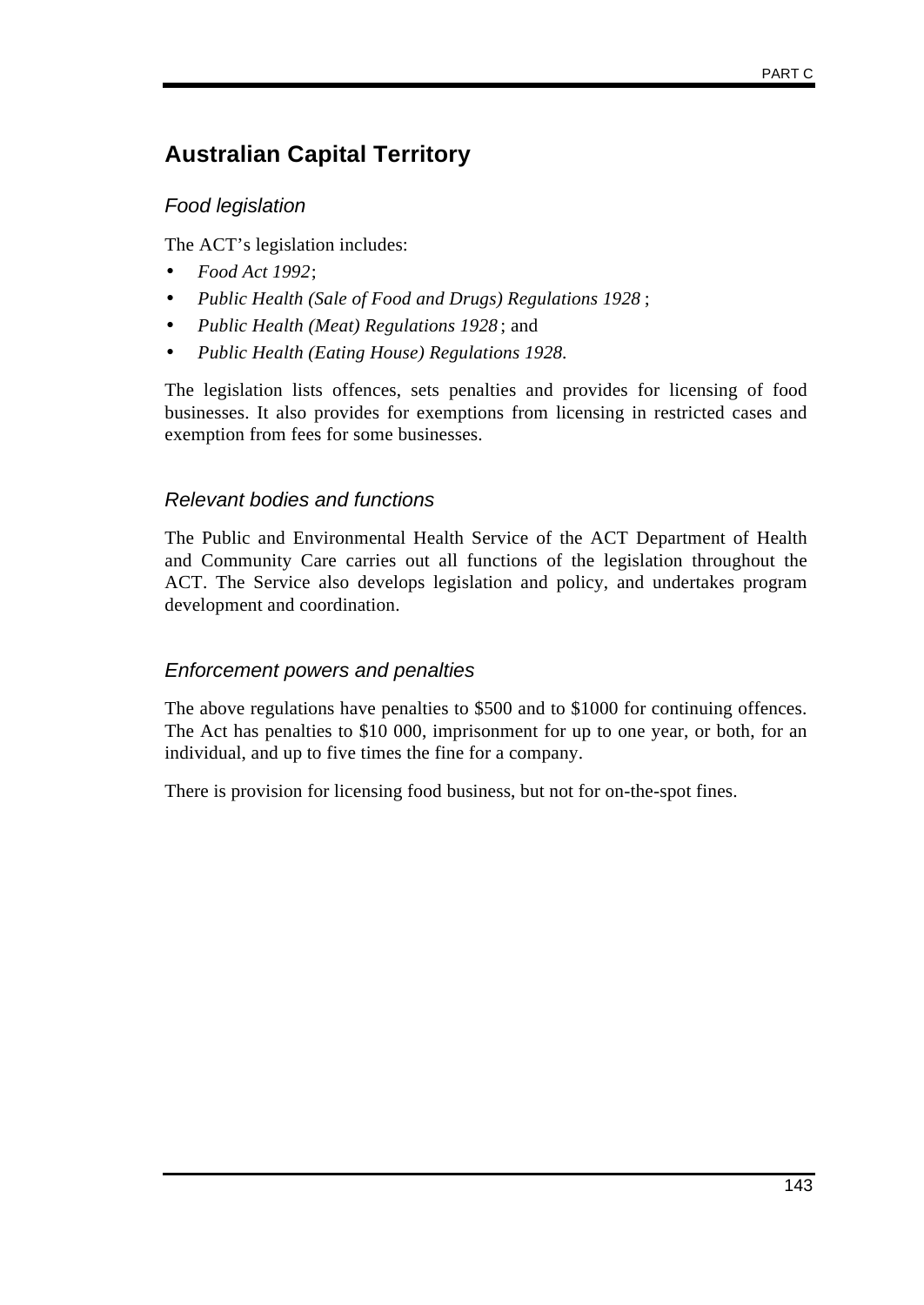# **C2 ARRANGEMENTS FOR IMPORTED FOOD**

As well as being subject to certain domestic food enforcement procedures, imported food is inspected under the *Imported Food Control Act (Commonwealth)1992.* This Act makes all imported food liable to point of entry inspection with requirements for set safety standards and compliance with Australian food laws generally, as embedded in the Food Standards Code. The IFIP, which began in 1990 54, is jointly run by AQIS<sup>55</sup> and the NFA, with the NFA developing food risk assessment policy for the program and AQIS having operational responsibility. AQIS inspectors are alerted to commercial shipments of imported food from Custom's computer system. This systems applies a profiling program so as to refer foods to AQIS at appropriate rates. The foods may be in one of three categories:

- Foods of the RISK category. These are foods which the NFA has identified to be targeted for surveillance at a rate of 100 percent of imports. They are inspected for certain commodity/analysis combinations, and are referred by Customs on entry into Australian ports. Provision is, however, built in for 'good performance' where once an importer has established a record of reliability inspection intensity will drop. By having five consecutive shipments of a particular food cleared without problems inspection intensity drops to one in four, and with 20 problem free shipments inspections drop to one in 20.
- Foods of the ACTIVE surveillance category. These are foods which are targeted for surveillance at a rate of 10 percent of imports per country of origin and are inspected for certain commodity/analysis combinations. Foods are classified for active surveillance for a set period — normally six months.
- Foods of the RANDOM surveillance category. This category targets 5 percent of all of the other food shipments into Australia for inspection by product type.

 $\overline{a}$ 54 The original program which focused only on certain high risk foods has been expanded since 1993 to include three risk classifications of food.

<sup>55</sup> By agreement between the Commonwealth Government and State/Territor y Governments, AQIS also inspects meat for domestic purposes in NSW, Victoria, South Australia, the Northern Territory and the ACT. Under these arrangements AQIS provides the physical function of inspection, and the States and Territories have responsibility for determining the standard of inspection and construction and equipment requirements for the relevant establishments. However, in Tasmania, South Australia and the Northern Territory, inspection requirements at plants not engaged in interstate trade are a State matter and do not involve AQIS.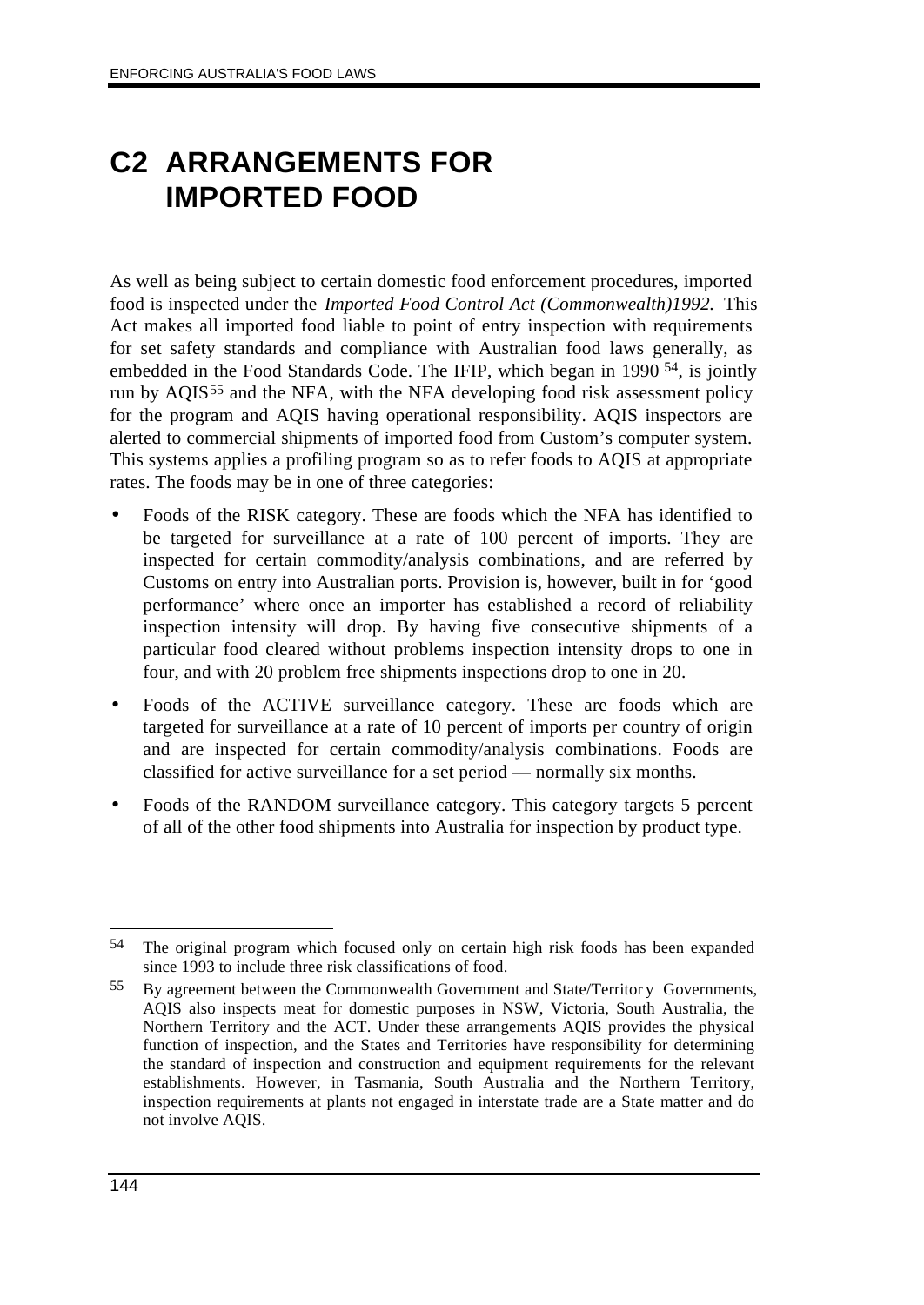Imported food must comply with the provisions of the Food Standards Code. Food which is inspected by AQIS and found not to comply may be either destroyed, reexported, downgraded or treated to bring it into compliance.

As well as the inspection program, AQIS has been negotiating certification agreements with overseas countries where control systems in those countries are recognised by AQIS for certain food categories. Countries with whom certification agreements already exist include New Zealand, Canada and Singapore.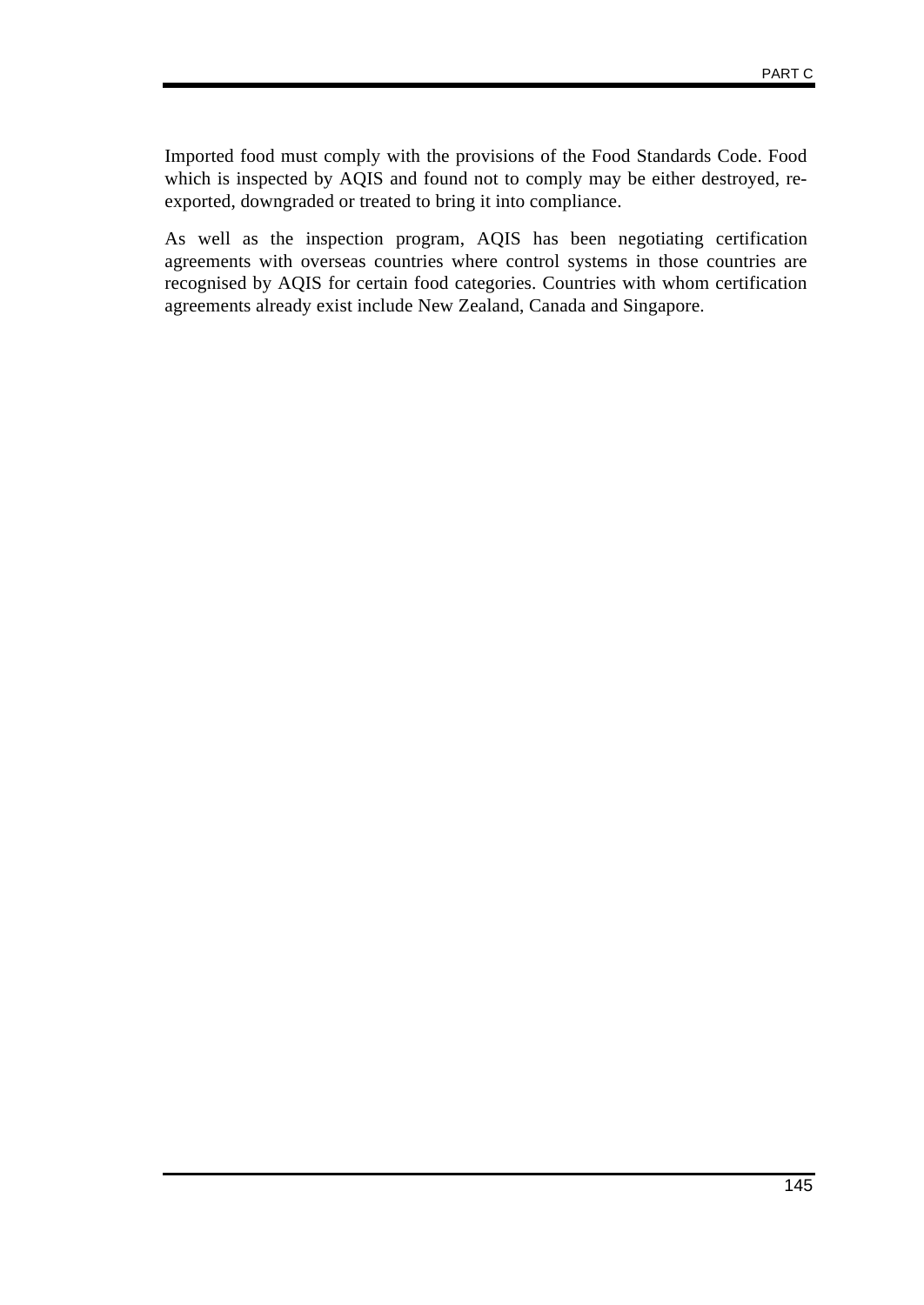# **C3 LIST OF PARTICIPATING AGENCIES**

| Agency                                                       | Survey response | <b>ORR</b> visit |
|--------------------------------------------------------------|-----------------|------------------|
| <b>ACT Public and Environmental</b><br><b>Health Service</b> | ✓               | ✓                |
| <b>Adelaide City Council</b>                                 |                 |                  |
| Alice Springs Town Council                                   |                 |                  |
| <b>AQIS Brisbane</b>                                         |                 |                  |
| <b>AQIS Darwin</b>                                           |                 |                  |
| <b>AQIS Hobart</b>                                           |                 |                  |
| <b>AQIS Canberra (Head Office)</b>                           | ✓               |                  |
| Brighton Council (Tas)                                       | ✓               |                  |
| <b>Brisbane City Council</b>                                 |                 |                  |
| Bunbury City Council (WA)                                    |                 |                  |
| Capel Shire Council (WA)                                     |                 |                  |
| <b>Central Coast Area Health Service</b><br>(NSW)            |                 |                  |
| Central Western Public Health Unit<br>(NSW)                  | ✓               |                  |
| Devonport City Council (Tas)                                 | ✓               |                  |
| Dorset Council (Tas)                                         |                 |                  |
| Eastern Metropolitan Regional Health<br>Authority (SA)       |                 |                  |
| <b>Essendon City Council (Vic)</b>                           |                 | ✓                |
| Glen Eira City Council (Vic)                                 | ✓               |                  |
| Gold Coast City Council (Qld)                                |                 |                  |
| Gosnells City Council (WA)                                   |                 |                  |
| Greater Ballarat Council (Vic)                               |                 |                  |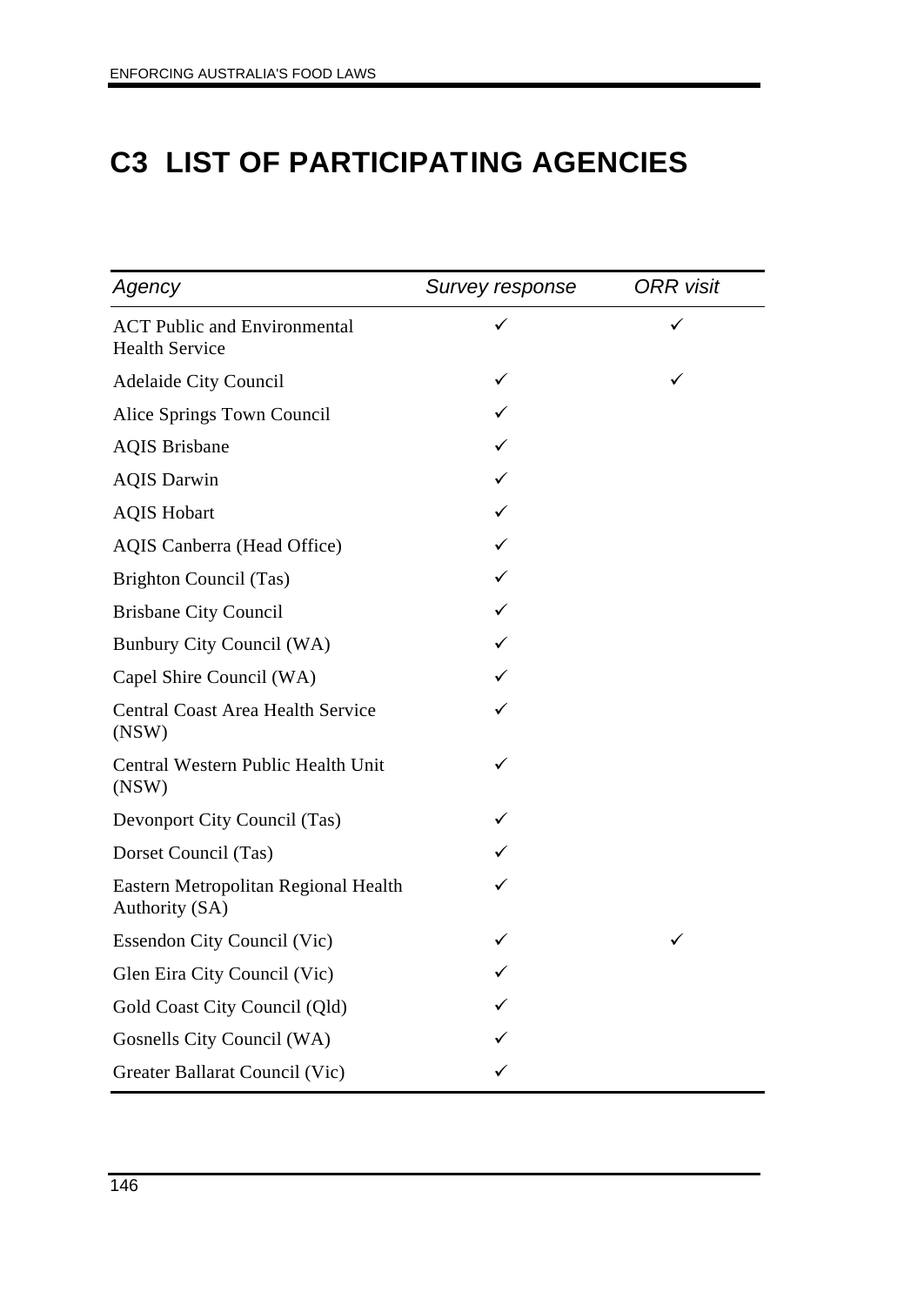| Agency                                                                 | Survey response | <b>ORR</b> visit |
|------------------------------------------------------------------------|-----------------|------------------|
| Hindmarsh and Woodville City<br>Council (SA)                           | ✓               |                  |
| Holroyd City Council (NSW)                                             | ✓               |                  |
| Kingborough Council (Tas)                                              |                 |                  |
| Kwinana Town Council (WA)                                              | ✓               |                  |
| Launceston City Council (Tas)                                          | ✓               |                  |
| Mackay City Council (Qld)                                              |                 |                  |
| Mandurah City Council (WA)                                             |                 |                  |
| Maryborough City Council (Qld)                                         |                 |                  |
| Melbourne City Council                                                 | ✓               |                  |
| Melville City Council (Vic)                                            |                 |                  |
| Monash City Council (Vic)                                              |                 | ✓                |
| Moreland City Council (Vic)                                            | ✓               |                  |
| Mount Gambier City Council (SA)                                        | ✓               |                  |
| <b>National Food Authority</b>                                         |                 |                  |
| North Sydney Area Health Service                                       | ✓               |                  |
| NSW Department of Health,<br>Food and Nutrition Policy Unit            |                 | ✓                |
| Penrith City Council (NSW)                                             |                 |                  |
| Queanbeyan City Council (NSW)                                          |                 |                  |
| Queensland Department of Health,<br><b>Environmental Health Branch</b> | ✓               |                  |
| South Australian Health Commission                                     |                 |                  |
| South Eastern Public Health Unit<br>(NSW)                              |                 |                  |
| South Western Sydney<br>Area Health Service                            |                 |                  |
| Southern Sydney Public Health Unit                                     |                 |                  |